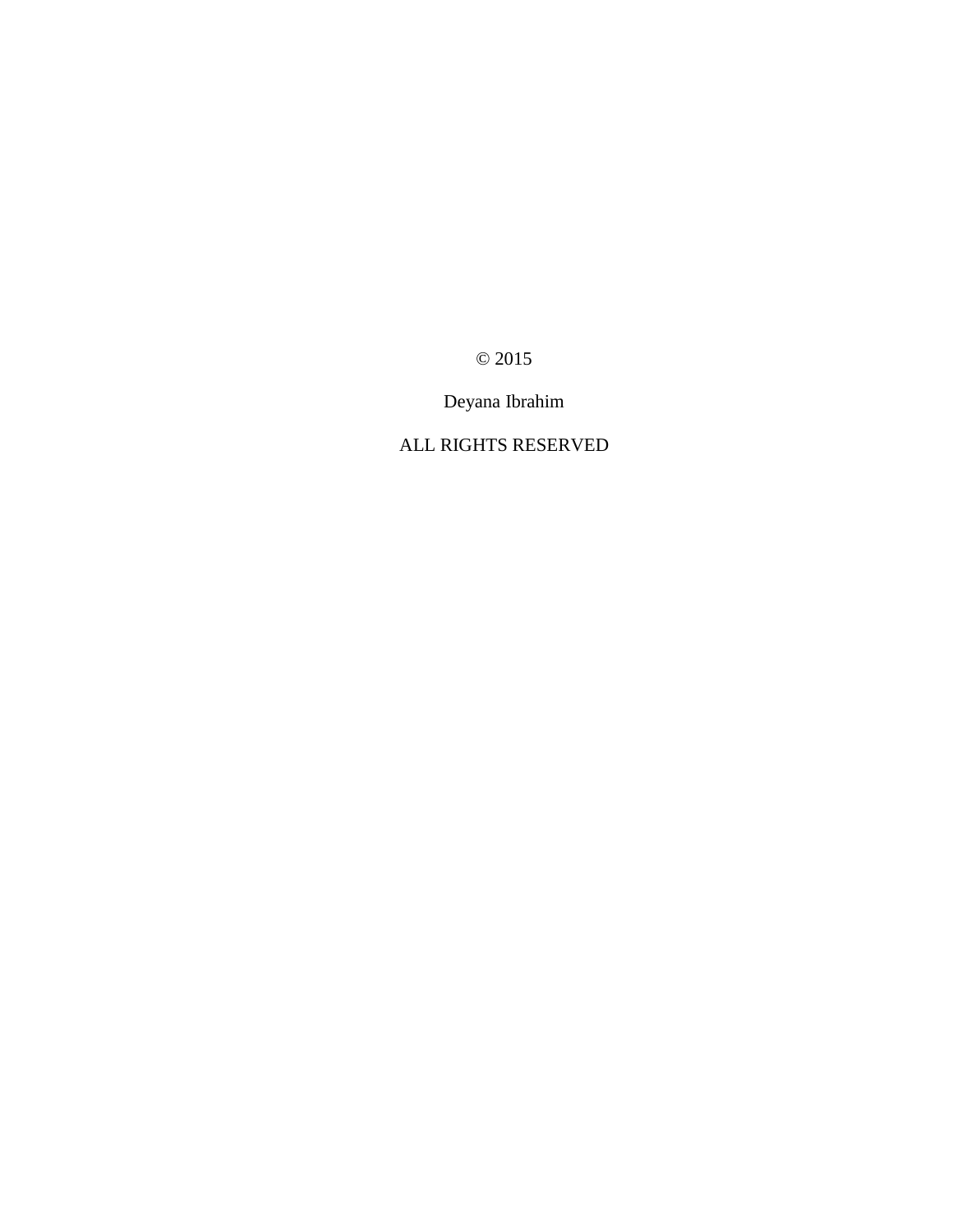### DOMESTIC VIOLENCE: CHALLENGES FOR EGYPTIAN WOMEN

By

### DEYANA IBRAHIM

A thesis submitted to the

Graduate School-New Brunswick

Rutgers, The State University of New Jersey

In partial fulfillment of the requirements

For the degree of

Master of Arts

Graduate Program in Women's and Gender Studies

Written under the direction of

Mary Hawkesworth

And approved by

\_\_\_\_\_\_\_\_\_\_\_\_\_\_\_\_\_\_\_\_\_\_\_\_\_\_\_\_\_\_\_\_\_\_\_\_\_

\_\_\_\_\_\_\_\_\_\_\_\_\_\_\_\_\_\_\_\_\_\_\_\_\_\_\_\_\_\_\_\_\_\_\_\_\_

\_\_\_\_\_\_\_\_\_\_\_\_\_\_\_\_\_\_\_\_\_\_\_\_\_\_\_\_\_\_\_\_\_\_\_\_\_

New Brunswick, New Jersey

January 2015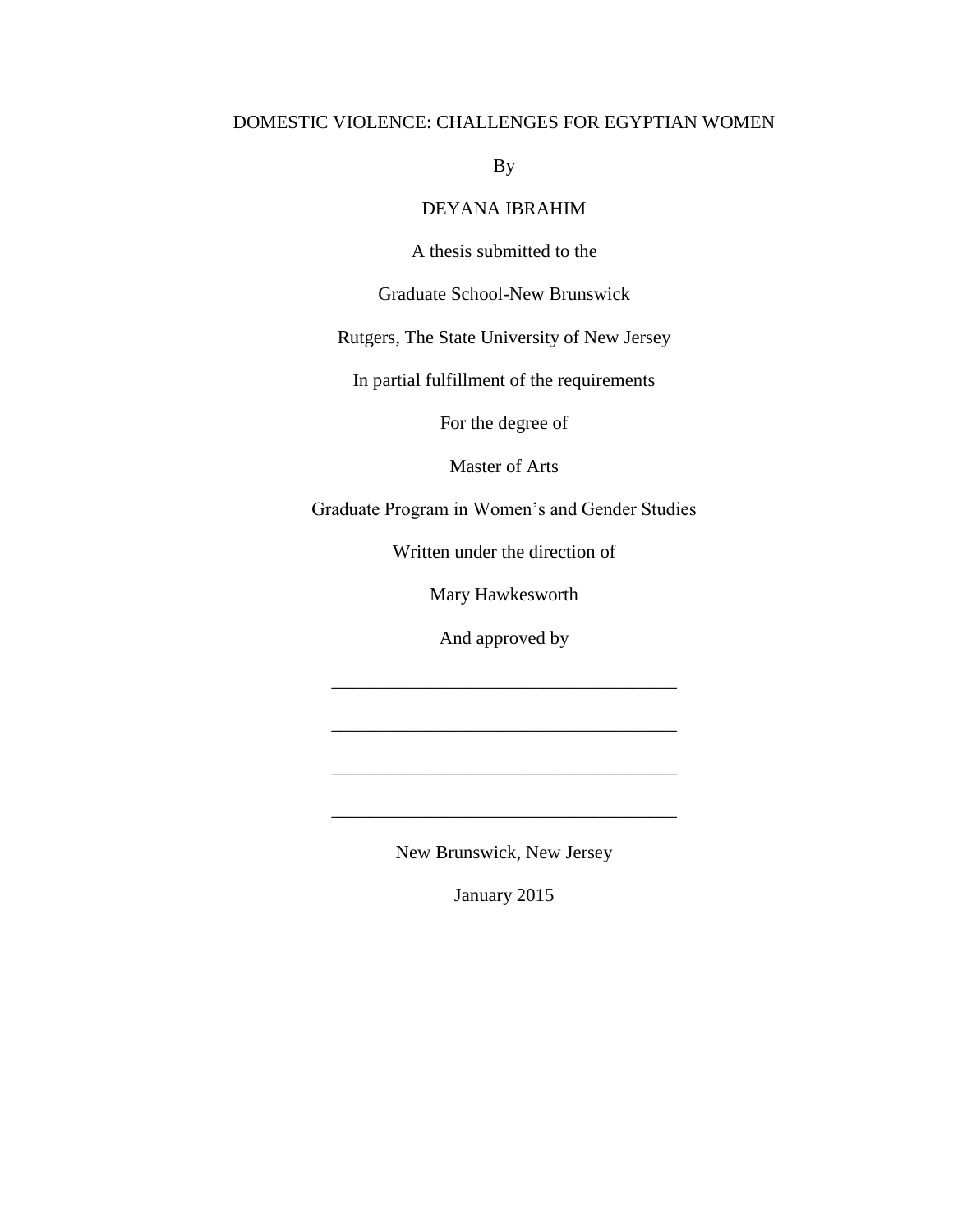#### ABSTRACT OF THE THESIS

# Domestic Violence: Challenges for Egyptian Women by DEYANA IBRAHIM Thesis Director: Mary Hawkesworth

Domestic violence occurs across the world in various cultures and harms countless women. It is a growing world-wide problem within households and in public spheres. It is experienced by wives, mothers, sisters, and daughters of abusive men. Many Egyptian women are experiencing domestic violence. In this thesis, I investigate causes and effects of domestic violence in Egypt by tracing its emergence in historical context and examine different laws regarding domestic violence. Domestic violence has many different names such as, family violence, battering, wife beating, and domestic abuse. These terms refer to abuse by marital, common law, and dating partners, parents or other household members against another member of the household. In Egypt, religion has played a major role in the community and it has influenced people's behaviors and actions in public and private spheres. Some Muslim and Coptic Christian men misinterpret the Holy Quran and the Holy Bible to justify their behavior of abusing the females in their households. Egyptian traditions also validate that Egyptian women must obey their fathers, brothers, and husbands. Despite decades of activism to address violence against women, some people remain uneducated about domestic violence. Nevertheless, activists and NGOs continue to raise awareness about domestic violence and make Egyptian women aware of the different options they have to try and leave their abusive situation. It will take time before violence against Egyptian women disappears but there is always a new found hope that one day it will completely vanish.

ii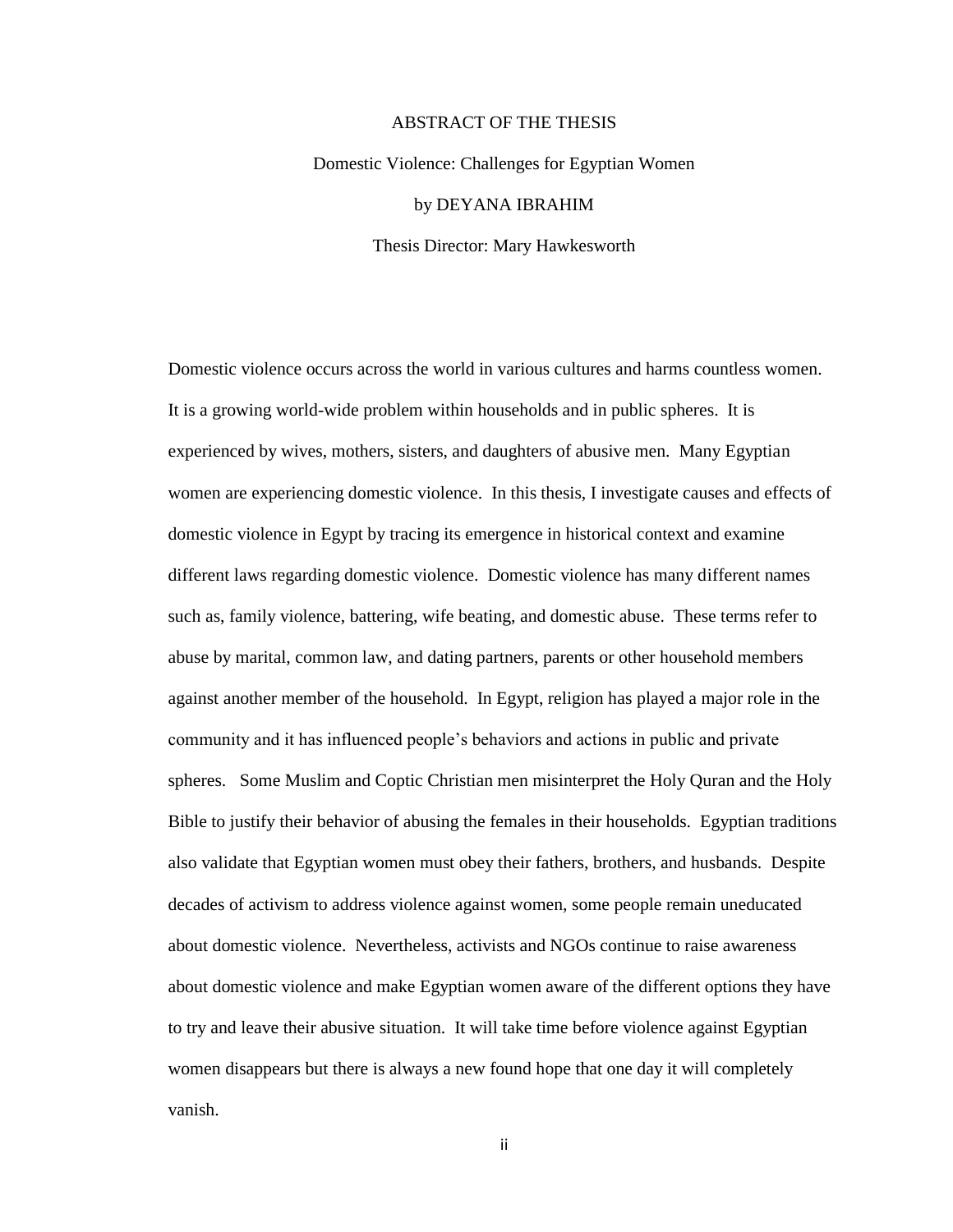Dedication

To my sister Olivia and my mother Feby, I am the woman I am today because of them. Thank you for never giving up on me and for always supporting my decisions with unconditional love.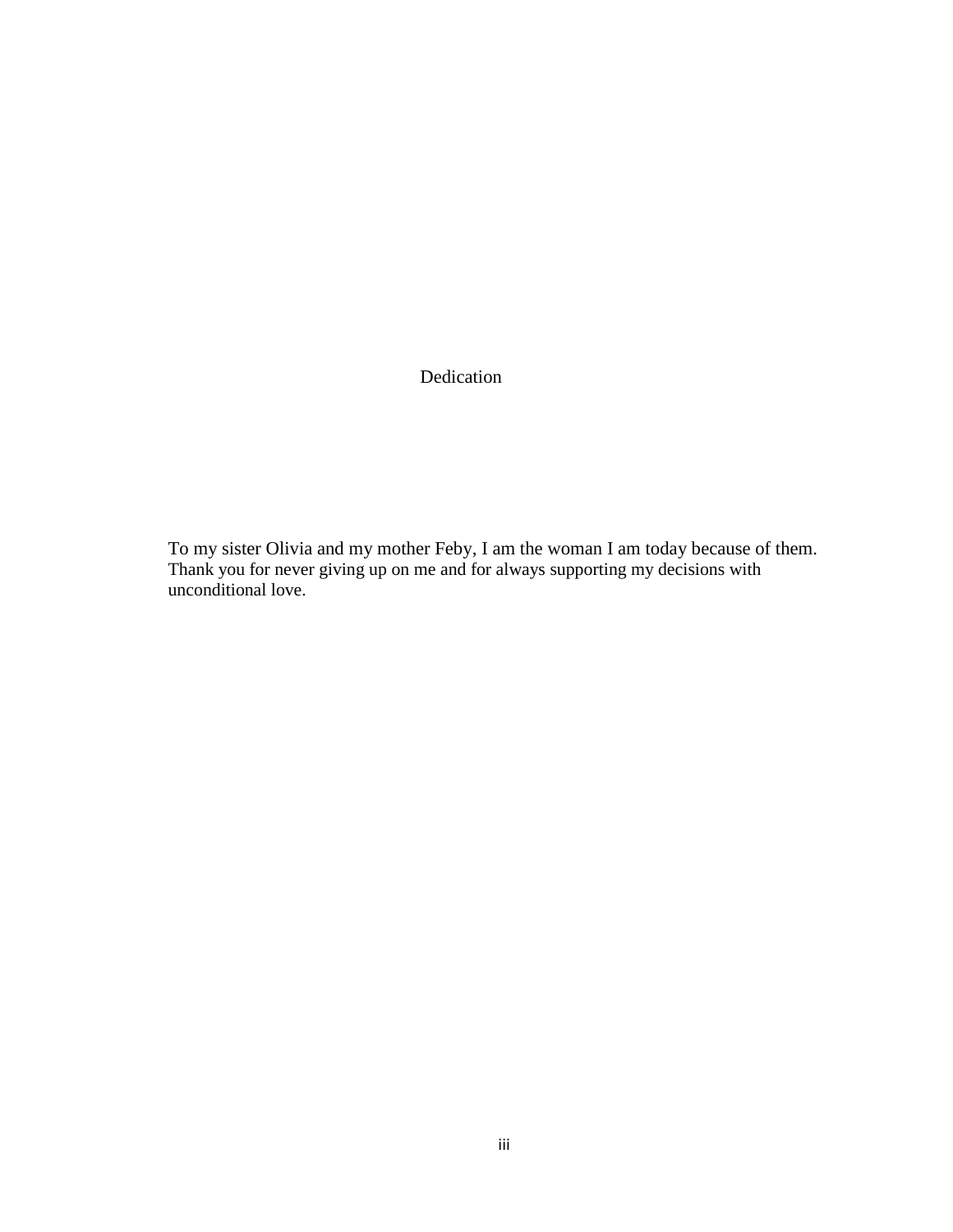## **Contents**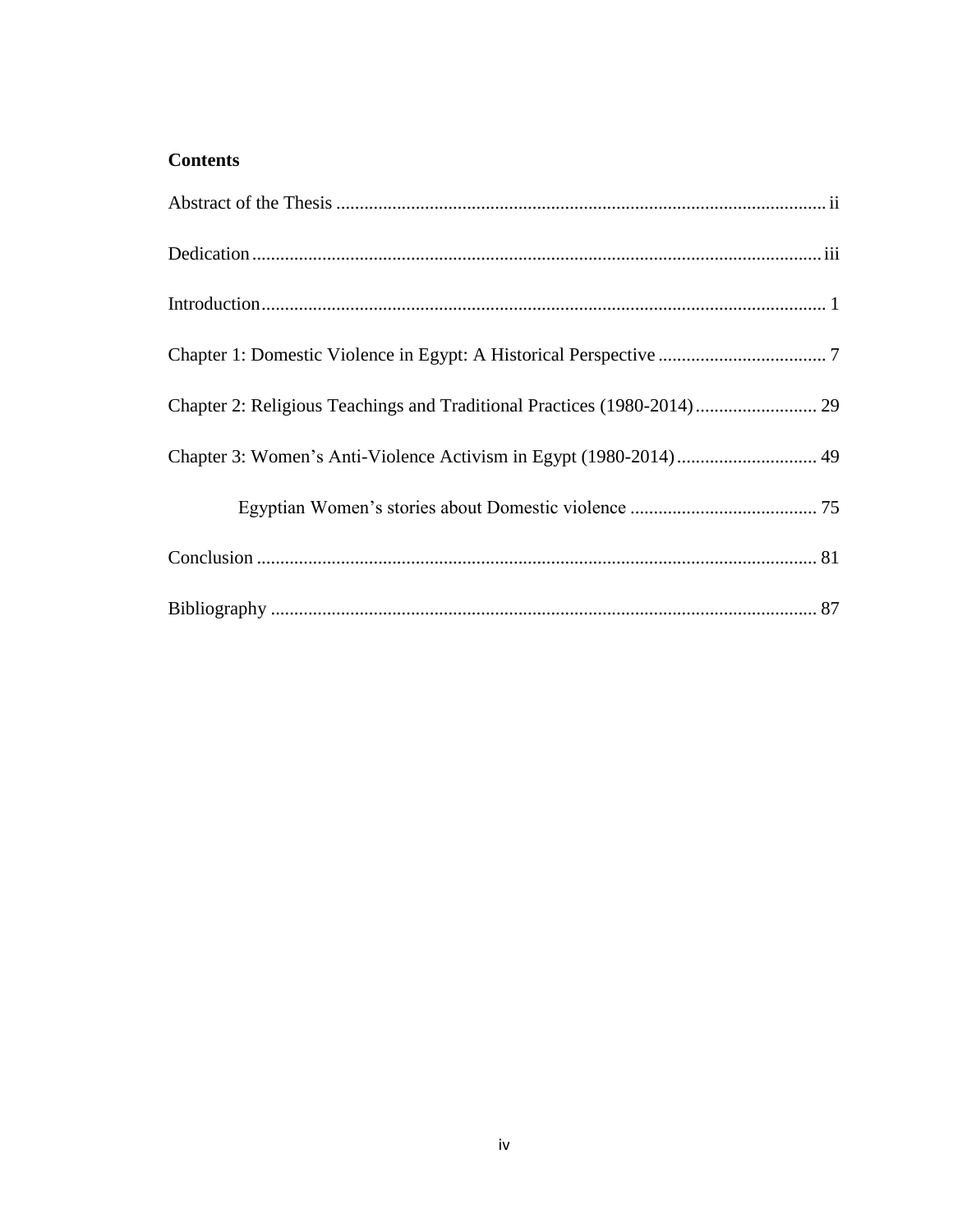List of Graphs and Tables

Graph 1: Percent of Ever-Married Women Ages 15-49 who have Experienced Spousal Violence, by Type of Violence, Egypt 2005……….59

Graph 2: Percent of Ever-Married Women Ages 15-49 who have Experienced Spousal Violence during the previous year, by Wealth Quintile, Egypt 2005……….60

Graph 3: Percent of Ever-Married Women Ages 15-49 who agree that a Husband is justified in beating his wife, by reasons for Beating and Wealth Quintile, Egypt 2008……….62

Table 1: Women's Exposure to DV and Sexual Abuse……….63

Table 2: Percent of currently married women who have experienced (physical, sexual, or psychological) violence from most recent husband by socioeconomic characteristics, EDHS 2005……….65

Table 3: Percentage of women who agree that wife-beating is justified for the following reasons, 1995 and 2005 EDHS……….66

Table 4: Respondent married women victims of violence and married men perpetuators of violence by type of violence……….68

Table 5: Responses of respondent married women who suffered spousal violence in the past 12 months by type of violence……….69

Table 6: Characteristics of the sample, ever-married non-pregnant women aged 15–49 years, Egypt 2005……….71

Table 7: Attitudes towards Domestic……….72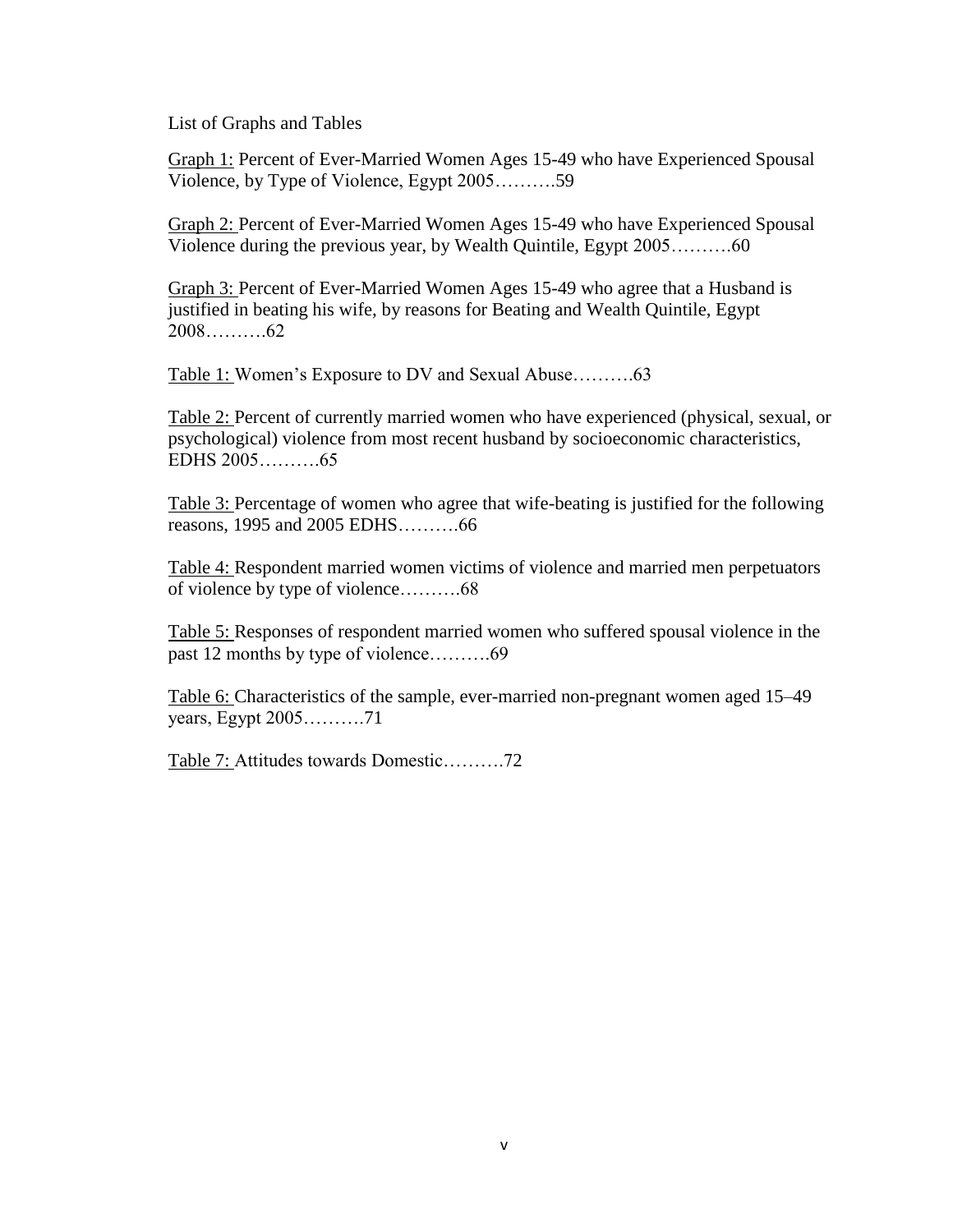#### **Introduction**

<span id="page-6-0"></span>Domestic violence occurs across the world in various cultures and harms countless women. It is a growing world-wide problem within households and in public spheres. It is experienced by wives, mothers, sisters, and daughters of abusive men. Domestic violence is a very broad topic that is addressed and dealt with in many different forms according to people's cultures. Despite decades of activism to address violence against women, some people remain uneducated about domestic violence. Many women suffer the abuse for different reasons and lack of options. Domestic violence is an epidemic in societies with drastic and negative effects on individuals, families, and communities. Domestic violence has many different names such as, family violence, battering, wife beating, and domestic abuse. These terms refer to abuse by marital, common law, and dating partners, parents or other household members against another member of the household. Domestic violence is not limited to physical beating. It is any behavior that is intended to overpower and control another human being through the use of humiliation, fear, and physical or verbal assault. "Any act of gender-based violence that results in, or is likely to result in, physical, sexual, or psychological harm or suffering to women, including threats of such acts, coercion, or arbitrary deprivation of liberty, whether occurring in public or private life" is domestic violence (Said, 2011, 3).

In this thesis, I investigate domestic violence in Egypt, tracing historical, legal, and traditional factors that contribute to its emergence and persistence. My discussion begins with the rule of Mohammed Ali Pasha, followed by the period of British colonialism and its overthrow, and then traces legal transformation across the regimes of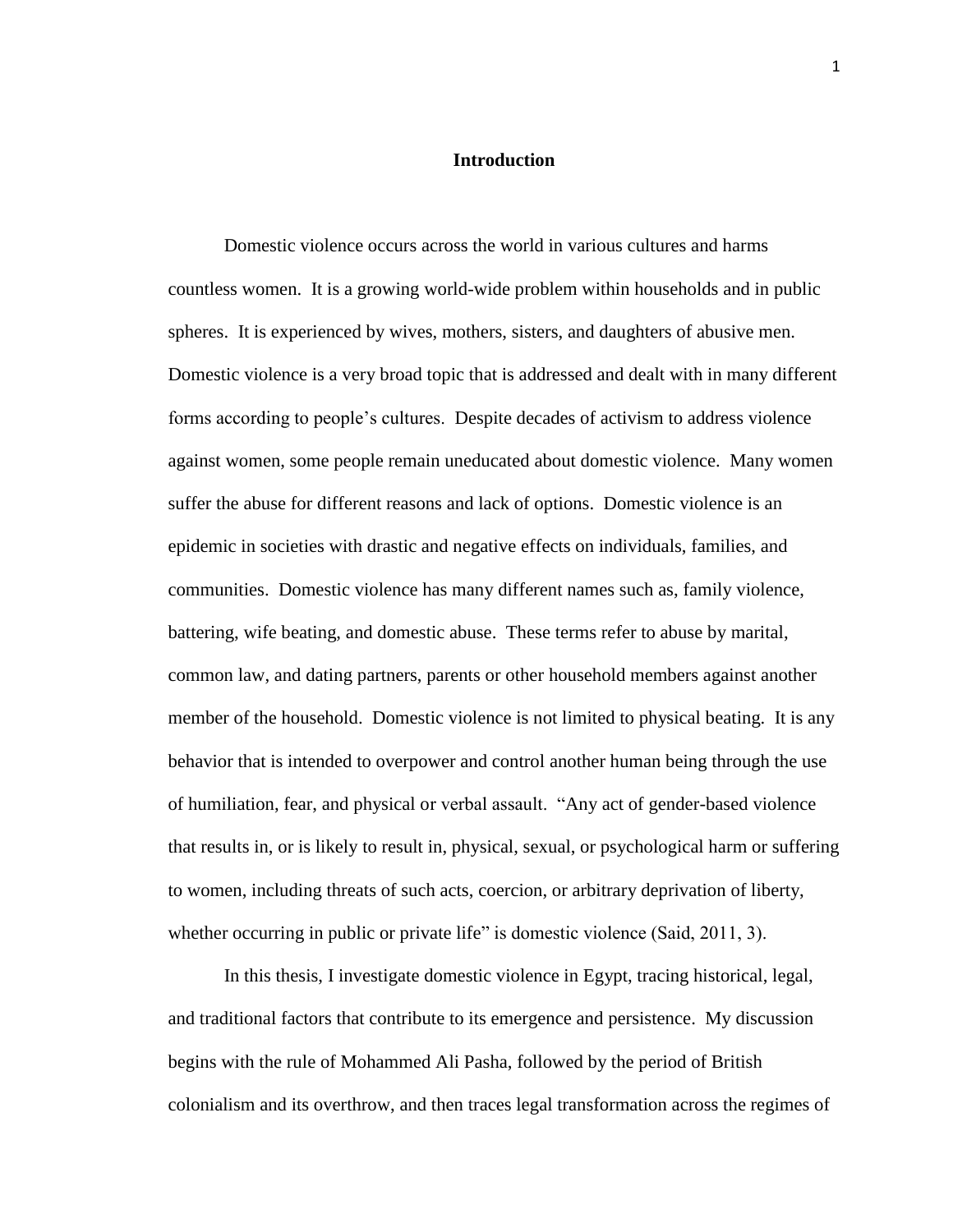Presidents Gamal Abel Nasser, Anwar Sadat, and Hosni Mubarak. I also consider then the influence of the Islamic brotherhood under the administration of President Mohamed Morsi, as well as the most recent developments following the coup d'état that brought Abdel Fattah el-Sisi to power.

It is important to consider how domestic violence in Egypt is related to certain political and religious views. I will investigate different Egyptian laws and examine if the laws provide adequate protection for women, especially wives. I will also consider the role of religious tenets and interpretations associated with Islam and Coptic Christianity on individual behavior and understanding of domestic violence. Some passages in both the Quran and the Bible have been interpreted to legitimate male violence to "discipline" women in their households.

In addition to domestic violence, sexual harassment on the streets of major cities has been a growing concern in Egypt since 2005. My thesis considers various explanations for the recent increase in street harassment and raises questions about the connections between private violence against women and public violence against women. I also analyze efforts by Egyptian women and the non-governmental organizations they have formed to increase awareness of domestic violence street harassment and to devise interventions to assist those who experience domestic violence and sexual harassment.

In this thesis, I draw on the works of Lisa Pollard, Nikkie Kiddie, Amira El-Azhary Sonbol, Lama Abu-Odeh, and Paul Amar to analyze and assess competing accounts of domestic violence in Egypt. In addition, I use recent online newspaper articles, tables, and graphs to document the extensiveness of domestic violence in urban and rural areas and to identify popular beliefs about why domestic violence occurs.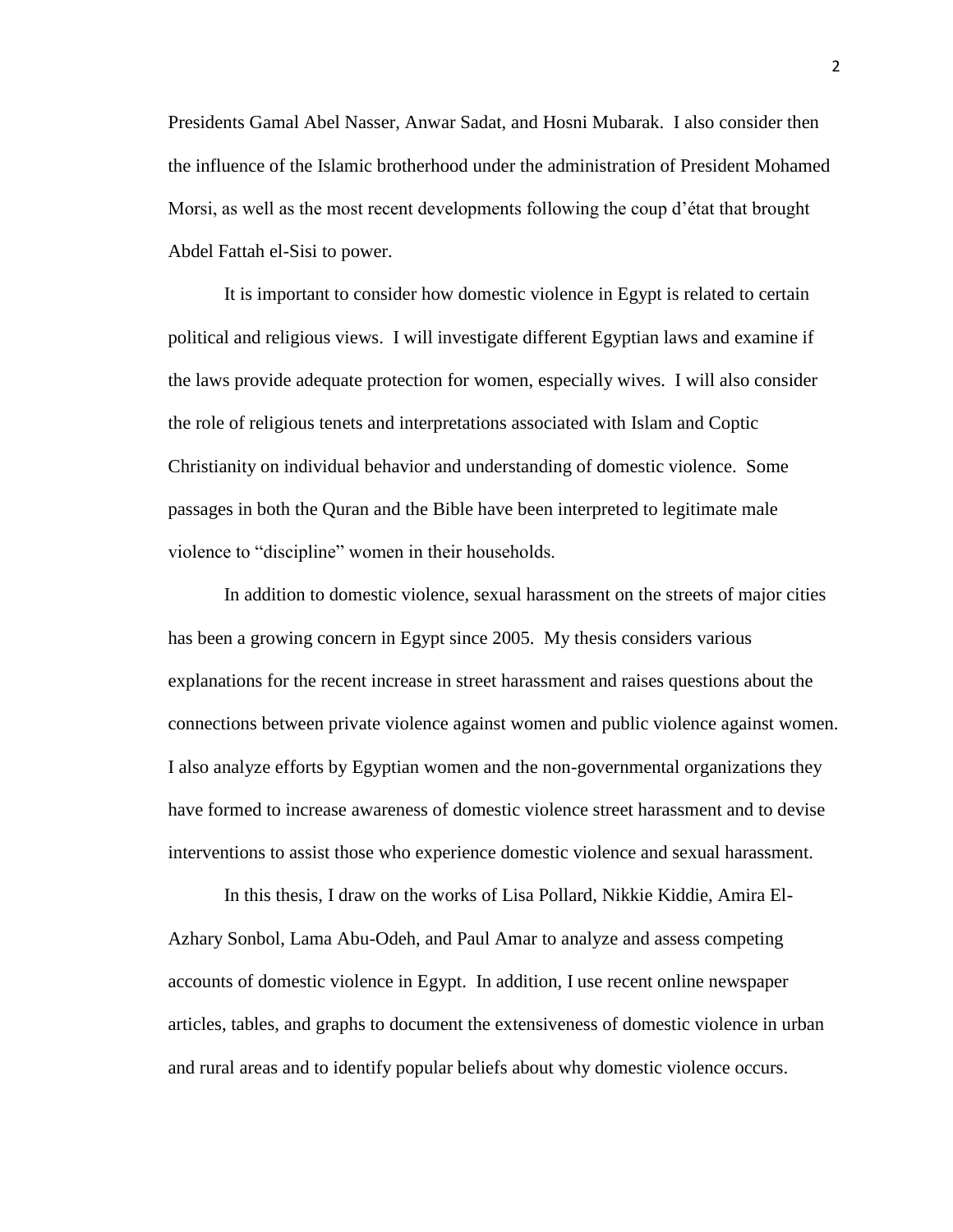Domestic violence has been addressed in the Egyptian context by many scholars. Lisa Pollard's book, *Nurturing the Nation: The Family Politics of Modernizing,* 

*Colonizing, and Liberating Egypt* 1805-1923, examines Egypt during the nineteenth to the early twentieth centuries. During the era of British colonialism until the 1919 revolution against British rule, Pollard suggests that many middle class Egyptians adopted the domestic behavior of the British elite. She traces "the ascendance of the image of the monogamous couple, their children, and the reformed, modernized domicile as templates for discussing political transformation from the middle of the nineteenth century through the Egyptian 1919 Revolution" (Pollard, 2005, 5). Leila Ahmed, Margot Badran, and Beth Baron also investigate the experiences of Egyptian women during this era. Pollard notes that Leila Ahmed's (2005) *Women and Gender in Islam*,

places the rise of male nationalist discourse about women in the context of an environment in which changes in such issues as education, governmental structures, and the world economy led Egyptian men to think about themselves and the world around them differently…Men's domination of women, they [nationalists] argued, most clearly manifested in veiling and seclusion, had led to Egypt's social, intellectual, and political retardation (Pollard, 2005, 6).

According to Pollard, Egyptian nationalists criticized traditional gendered divisions of labor in Egypt, arguing that the limitations imposed on women impeded the nation's development. The important issues addressed by Pollard were education, government, structure and world economy that had an impact on the lives of some Egyptian men. Pollard also calls attention to Margot Badran's assessment of feminism in Egypt during the nineteenth century.

The earliest manifestation of upper- and middle-class women's nascent 'feminist consciousness' surfaced in Egypt…Upper- and middle-class women observed how men in their families were free to innovate while they were more restricted. As women expanded their female circles, they discovered different ways that they as women- across lines of class, religion and ethnicity- were controlled. As they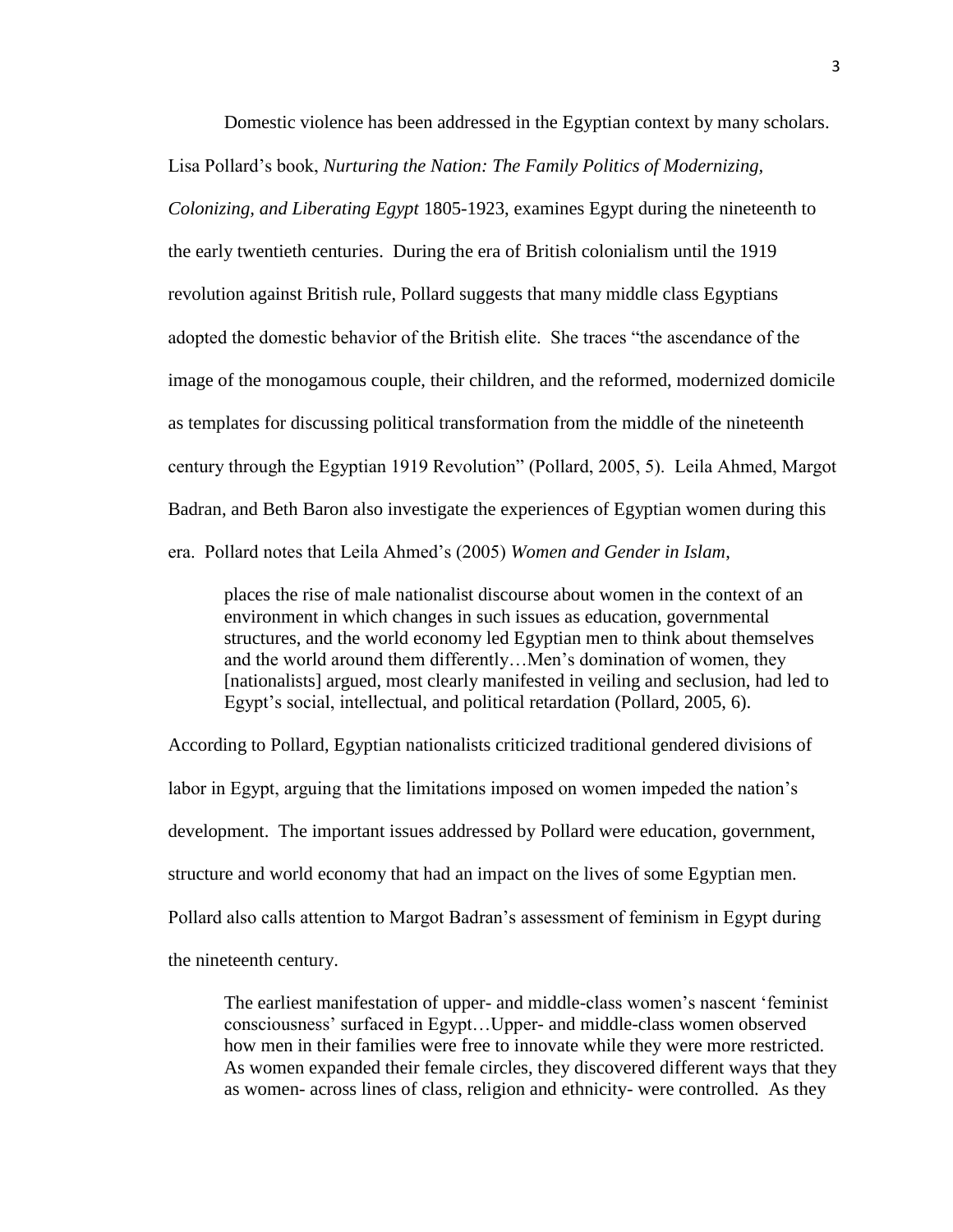imagined new lives, women began to withhold complicity in their own subordination (Pollard, 2005, 7).

As women began contrasting men's freedom with the constraints that circumscribed their own lives, they reacted against such restrictive practices. Women came to understand the powers that oppressed them and they mobilized to promote social changes that would enhance women's freedom. Citing Beth Baron's historical work, Pollard notes that "during the 1890s, the women's press became an arena in which 'female intellectuals were active agents, shifting, and weighing various ideas, absorbing some and reacting against others, and shaping their own programs" (Pollard, 2005, 7). Women started to become their own active agents to free themselves from the domestic realm.

The shift between women and men in society arose, "over the course of the nineteenth century, the mysteries of the home began to be ascribed to a woman's activities within the public realm. In particular, veiling, segregation, and the relations between men and women in public became highly charged with negative meaning" (Pollard, 2005, 61). In earlier eras, women viewed in public had a negative connotation and women were cautioned to avoid interactions with men in public. The veil created new dynamics and responsibility for many Muslim women, who "attributed the use of the veil to honor and to the protection of women's 'dignity' but did not connect the veil to any sort of cultural degradation…all prostitutes, on the contrary, [we]re obligated to appear with a naked face" (Pollard, 2005, 62). At that point in time, the veil was not an obligation but it was a marker of respectability. Indeed, that prostitutes were prohibited from veiling designated them as women who lived beyond the bounds of respectability. This posed a problem for Coptic Christian Egyptian women because their religion does not require wearing a veil. At the turn of the twentieth century, the views on the veil took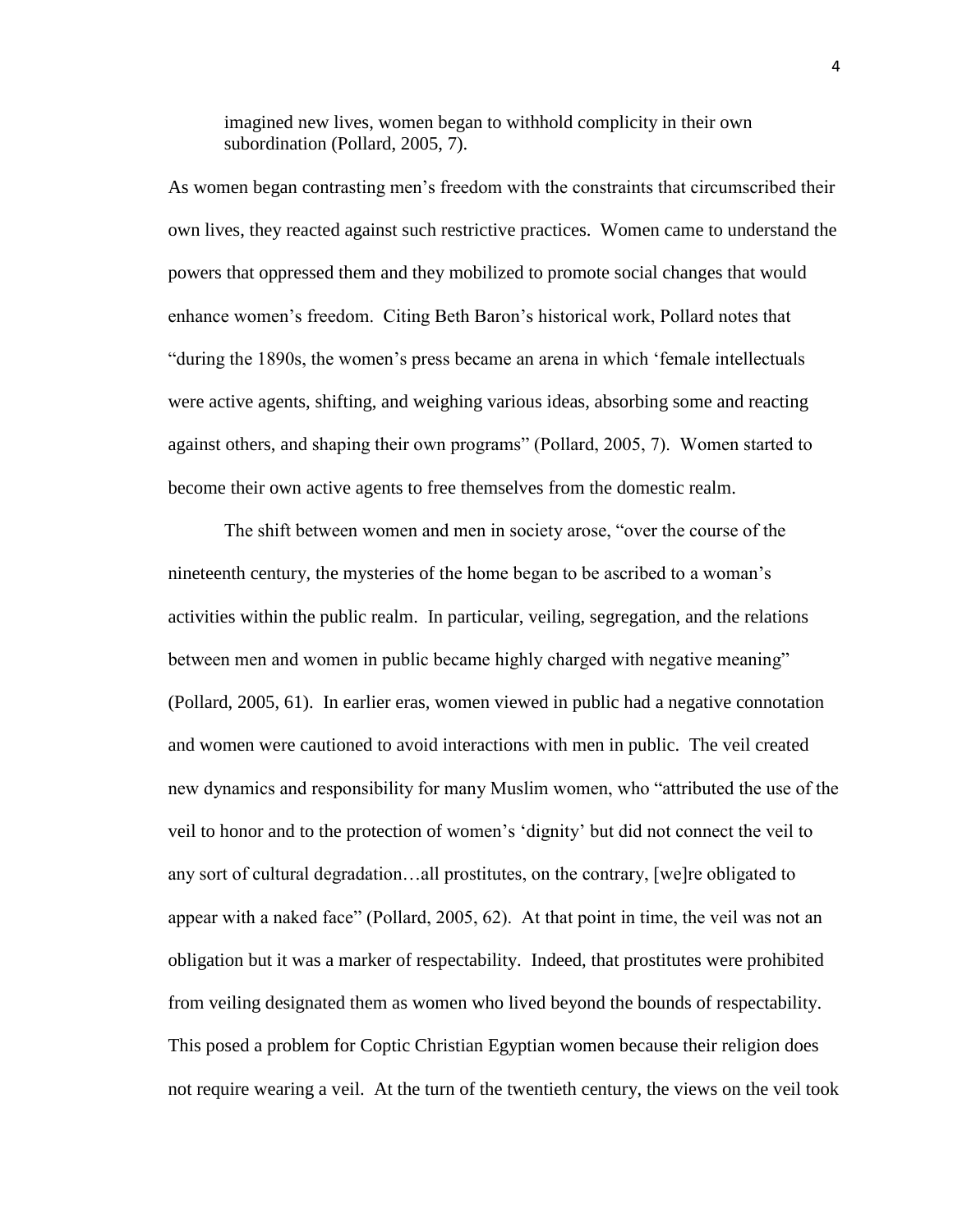a turn as the British occupied Egypt, "veiled women were being compared to the dead, to mummies, and to witches, illustrating the extent to which Europeans found themselves both fascinated and repulsed by women and the veil" (Pollard, 2005, 63). Women were either compared to prostitutes for being unveiled or mummies and witches for being veiled. The two extremes judge women unjustly.

Another scholar, Nikkie R. Keddie divides her book, *Women in the Middle East: Past and Present,* into two sections. In the first section, she recounts the history of Middle Eastern women, "which utilizes many studies about women past and present that have appeared in recent decades to synthesize an analytic history of the subject from pre-Islamic times to the present" (Keddie, 2007, 2). In the second section, Keddie "provide[s] some of the background, context, and scholarly basis for Book One…[and] present[s] in greater detail the theoretical and historiographical ideas and controversies that underlie it" (Keddie, 2007, 2). Islam was (and remains today) the main religion in Egypt. The European colonizers critiqued the Muslim religion, "British and French rulers were highly critical of 'Muslim' treatment of women, but did little to advance women's education and explicitly refrained from interfering with Muslim family law" (Keddie, 2007, 67). The colonizers' view was not sufficient to change the Muslim family law toward women.

Moderate Islamism emerged in the Egyptian nation state. "From the late 1960s on, middle-class citizens and intellectuals increasingly leaned toward moderate Islamism…A new urban veiling began…the pro-veil discourse in Egypt and elsewhere often implied that unveiled women were responsible for male harassment of them" (Keddie, 2007, 125). As Keddie notes, the claim that "unveiled women were responsible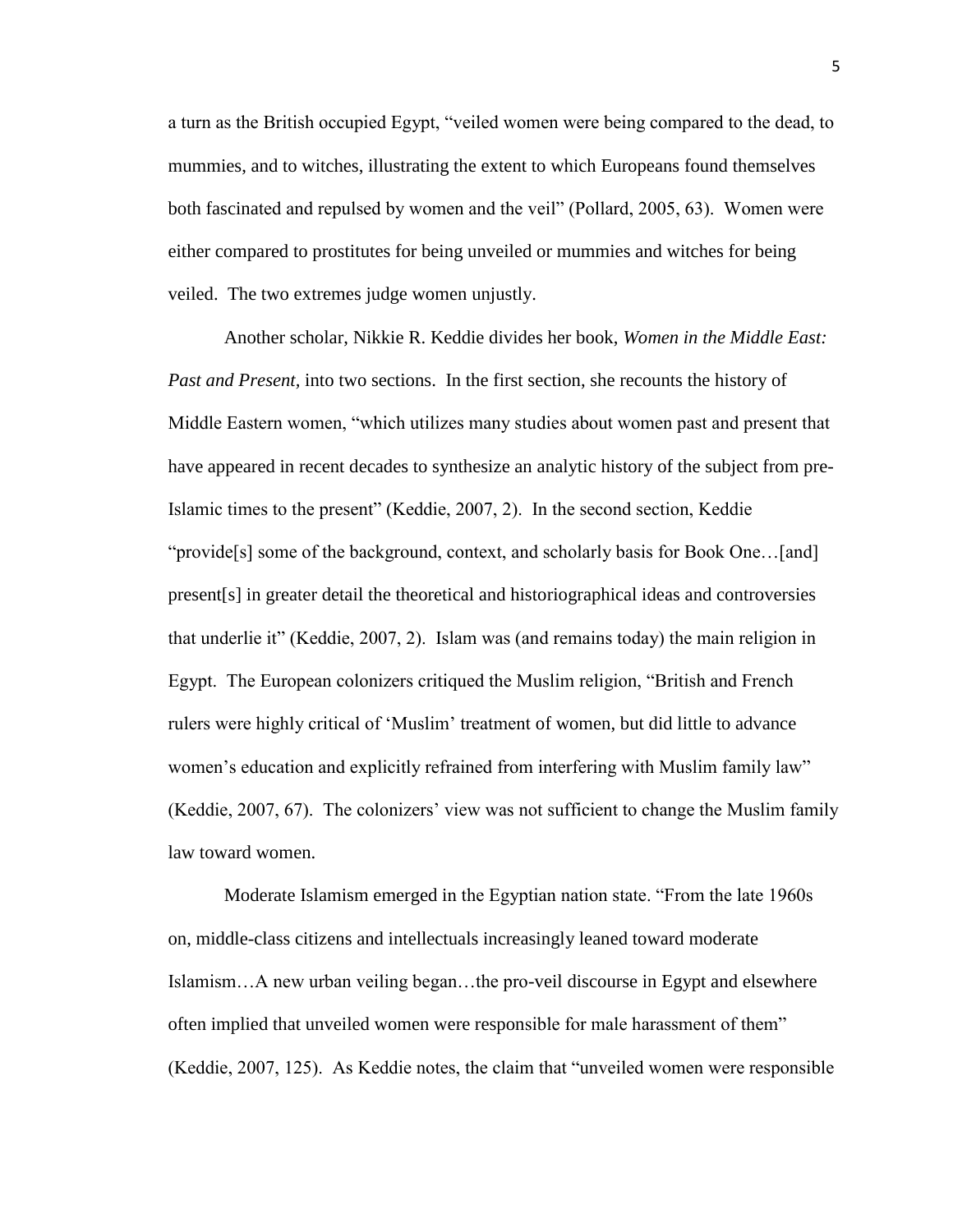for male harassment," shifts the problem of street harassment from the abusive behavior of men to the dress practices of women, a shift with particularly negative consequences for secular Muslim women who chose not to veil and for Coptic Christian women who are not required to wear veils.

This thesis includes three chapters exploring violence against women in Egypt. The first chapter defines domestic violence and traces the history of Egypt to explore the laws governing the practice pertaining to domestic violence. The second chapter examines the influence of the two religions in Egypt, Islam (majority) and Coptic Christianity (minority) on the population. It also explores the legal regulations in relation to pertinent passages in the holy books, the Quran and the Bible, and considers how religious and legal treatments of domestic violence affect Egyptian women. Sexual harassment is also addressed as a form of violence against women in the public sphere. The third chapter explores activities of several Egyptian women's NGOs that attempt to mobilize around the violence against women. It also shares core experiences of domestic violence in Egyptian women's daily lives. NGOs continue to raise awareness and help Egyptian women to understand that domestic violence should not be tolerated in any situation. In the conclusion, I consider prospects for the eradication of domestic violence in Egypt.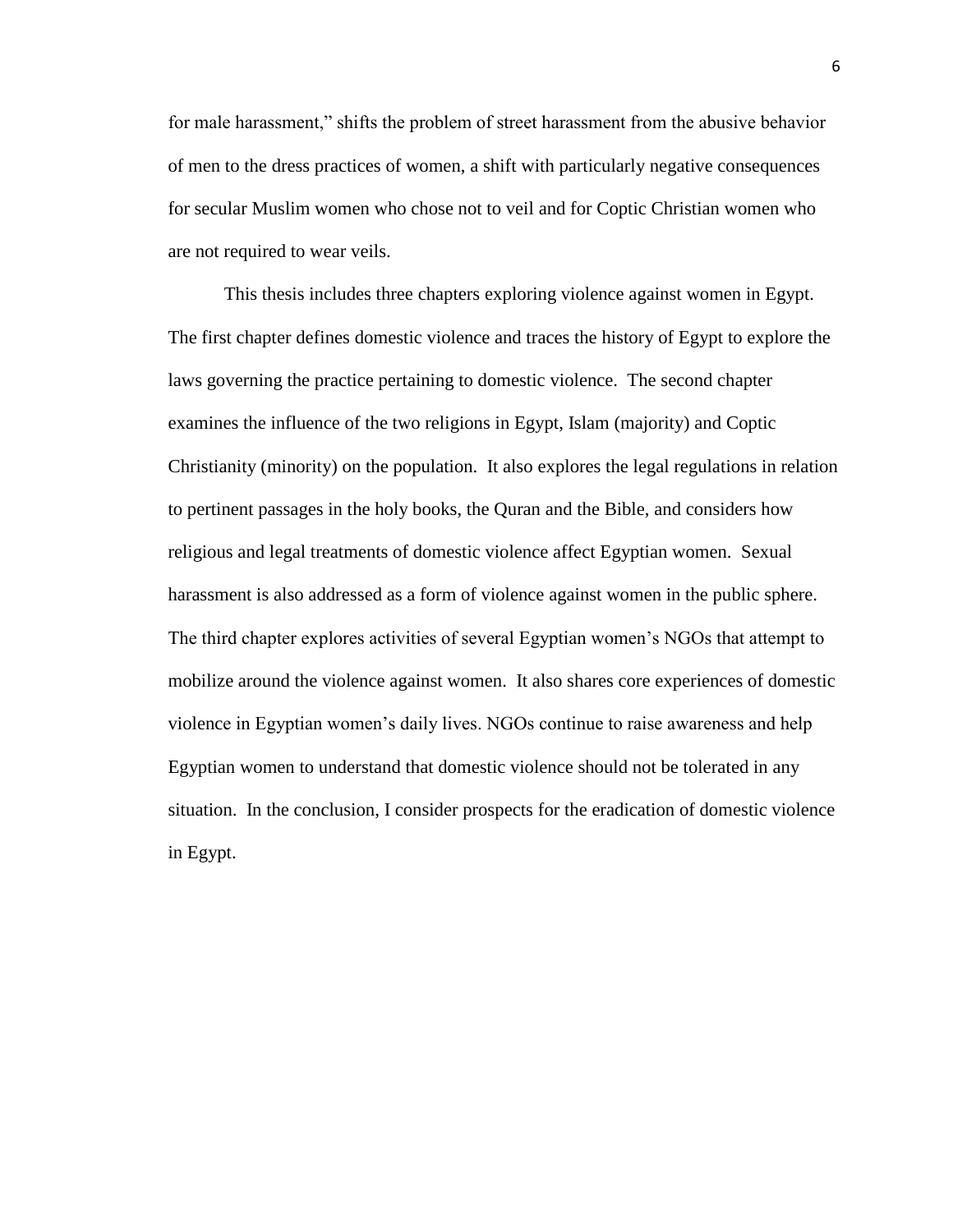#### **Chapter 1**

#### <span id="page-12-0"></span>**Domestic Violence in Egypt: A Historical Perspective**

In 1993, Egypt ratified the United Nations Declaration on the Elimination of

Violence against Women, which situates domestic violence in the context of public and

private violence against women: "violence against women shall be understood to

encompass, but not be limited to, the following:

1. Physical, sexual and psychological violence occurring in the family, including battering, sexual abuse of female children in the household, dowry-related violence, marital rape, female genital mutilation and other traditional practices harmful to women, non- spousal violence and violence related to exploitation;

2. Physical, sexual and psychological violence occurring within the general community, including rape, sexual abuse, sexual harassment and intimidation at work, in educational institutions and elsewhere, trafficking in women and forced prostitution;

3. Physical, sexual and psychological violence perpetrated or condoned by the State, wherever it occurs (Said, 2011, 6).

The Declaration makes clear, domestic violence includes physical, sexual, and

psychological abusive experiences by members of the family or members in public.

Domestic violence historically has been viewed as a private family matter that does not need the government's involvement, although many laws passed by the state regulate the use of violence in the home. In Egypt, domestic violence is likely to occur behind closed doors, which is one of the main reasons why it is not given the same level of attention as public forms of violence. In most cases, domestic violence is considered an ugly side of intimate relations that people do not want to talk about beyond the confines of their home. Yet even the most private violence has been sanctioned by law.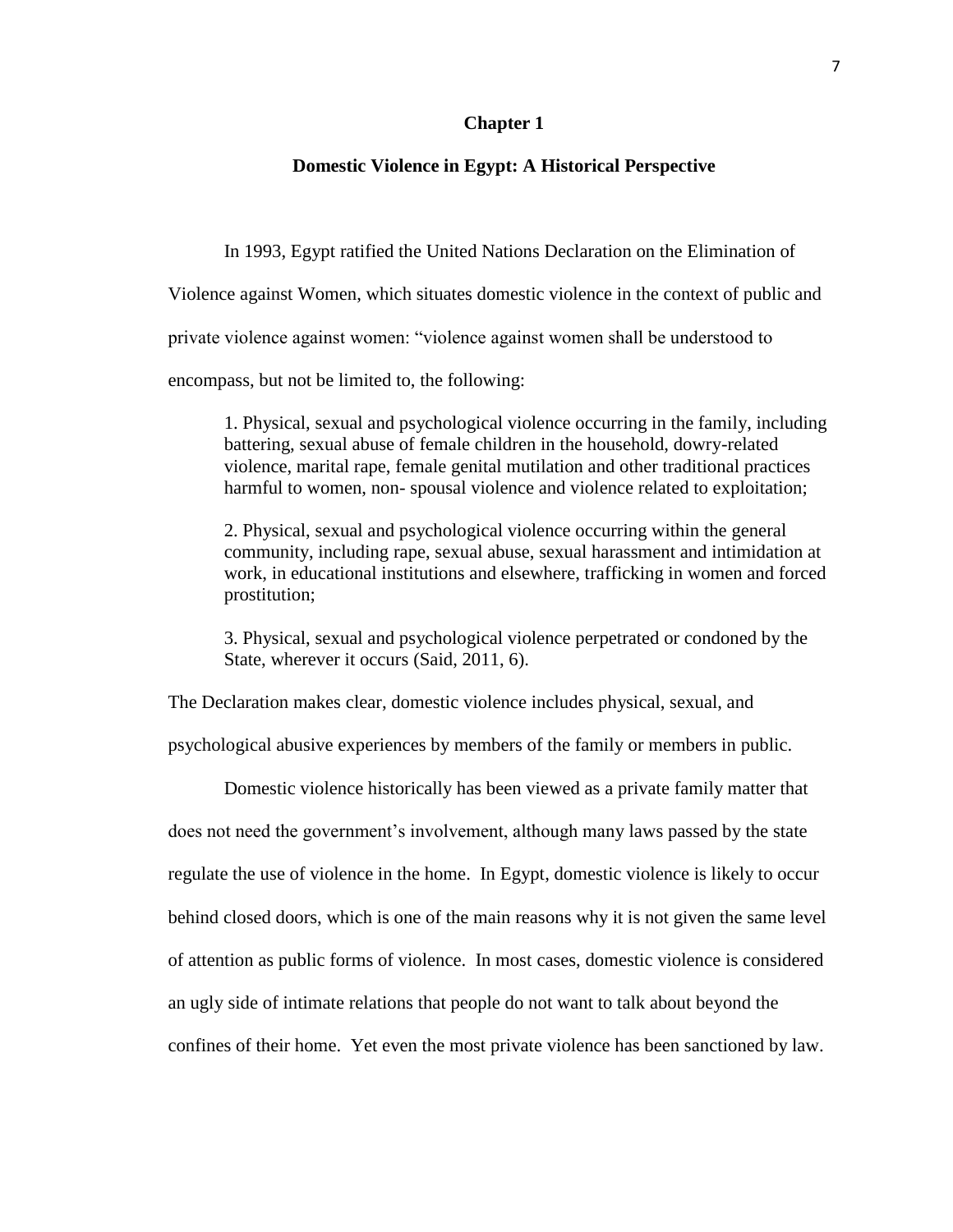The laws in Egypt have complex moorings in indigenous customs and imperial practices. The legal system is based on Islamic law and civil law. Egypt is an Islamic country and its law follows the Islamic religion, although how Islam is encoded in law and practice has changed over time. To understand the difference and influence of the laws, one must trace back the history of Egypt. In "*Modernizing Muslim Family Law: The Case of Egypt*," Lama Abu-Odeh identifies some of the laws Egyptians needed to abide by from the nineteenth to the twentieth century. It started with the Usul al-Fiqh, "Usul al-Fiqh, meaning the "sources of jurisprudence," is a reference to the legal theory of the famous jurist Shafi'i, written in the ninth century. The era of Usul was one in which the schools of law started to make an appearance through engaging in the legal activity of innovating rules inspired directly by the sources of the religion" (Abu-Odeh, 2004, 1051). A school under Usul marked the beginning of Islamic history, " this era was marked by the busy and elaborate legal activity of articulating rules of law for the first time in Islamic history…This activity of innovation is understood to have come to an end with the advent of the Taqlid era" (Abu-Odeh, 2004, 1053). Following the Usul era, came the Taqlid era, which lasted from the tenth to nineteenth century. "Taqlid, meaning imitation, or conformism, is the word used to describe the legal system" (Abu-Odeh, 2004, 1054). The Taqlid era differs from the previous era:

Muslim jurists and judges appear to have abandoned, for the most part, the religion/legal project of coming up with new rules of law directly inspired by the sources of the religion, or ijtihad. Rather than pursue the project of legal innovation typical of the preceding era of Usul, these jurists/judges concentrated their legal activity on consolidating the legal doctrine of the school of law they were affiliated with and to which they had deep feelings of loyalty. One followed (imitated, conformed with) the doctrine of one's school rather than attempting a fresh reading of the word of God to come up with new rules. Taqlid, one might say, is the era of the schools of law during which the doctrines of the various schools were treated as the law of the land, seriously displacing and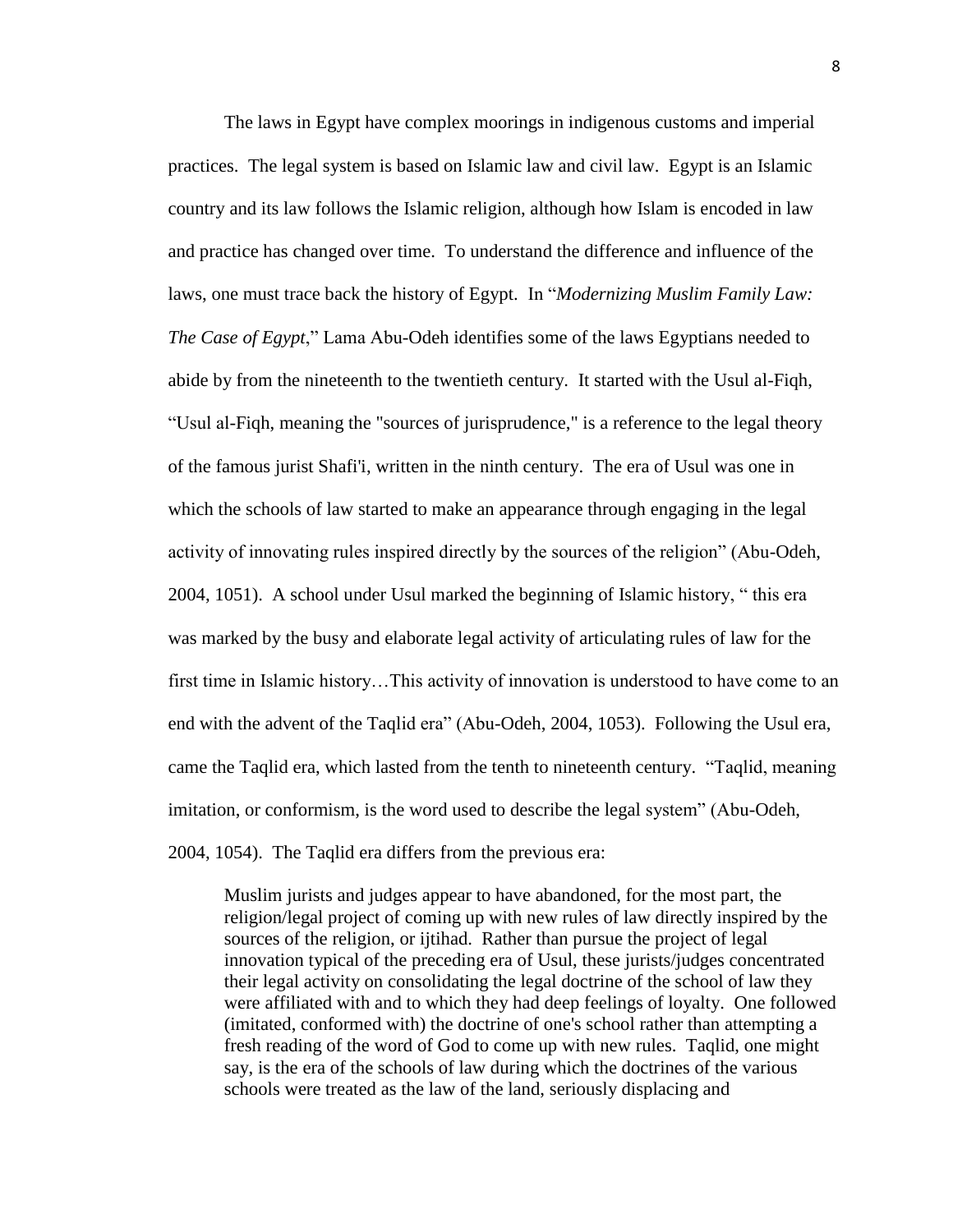overshadowing the Quran and prophetic traditions as the sources of the law. The main operators in the legal system of Taqlid were the four principal Sunni schools of law, namely the Hanafi, the Shafi'i, the Maliki, and the Hanbali, each named after a historic jurist appearing in the previous era of Usu1. Each school developed its own distinct legal doctrine, or madhhab, as well as its own gendarme of jurists, qadis (judges), muftis, and students (Abu-Odeh, 2004, 1055).

There was different view within the four Sunni schools of law pertaining to marriage and

divorce for example:

Example 1: Although the doctrine of the Hanafi School of law, unlike that of other Sunni schools, gives the woman of majority age complete freedom to marry without requiring her guardian's consent, it nevertheless gives the guardian the right to dissolve her marriage after she has married on the basis of the doctrine of kafaa (equality). Moreover, those who belong to the Hanafi School interpret this doctrine very loosely, providing several grounds according to which the guardian can exercise his right, paradoxically giving him enormous power over the fate of the marriage.

Example 2: While the doctrine of the Maliki School of law allows the wife to request divorce on the basis of "harm," it nevertheless gives the guardian absolute freedom to marry off his daughter of majority age and treat her consent as absolutely unnecessary (Abu-Odeh, 2004, 1069).

These schools-based legal code lasted to the early nineteenth century until it was

terminated by the European system.

Egypt was ruled by Mohammed Ali Pasha who was of Turkish decent, from May

17, 1805 until March 2, 1848, after the decline of Taqlid system. "Ali embarked upon

what he saw as a modernization project that was to transform Egypt forever. Particularly

detrimental to the Taqlid legal system during this era were his efforts to centralize the

state. Centralization meant that the carefully calibrated relationship between the ulama

and the political ruler that was typical of the pre-modern era could no longer be

maintained" (Abu-Odeh, 2004, 1075). He continued to alter the legal system of Egypt,

"Ali not only ravaged the ulama's financial institutions, but he also started to build an

educational system to compete with and take the place of the religious one that the ulama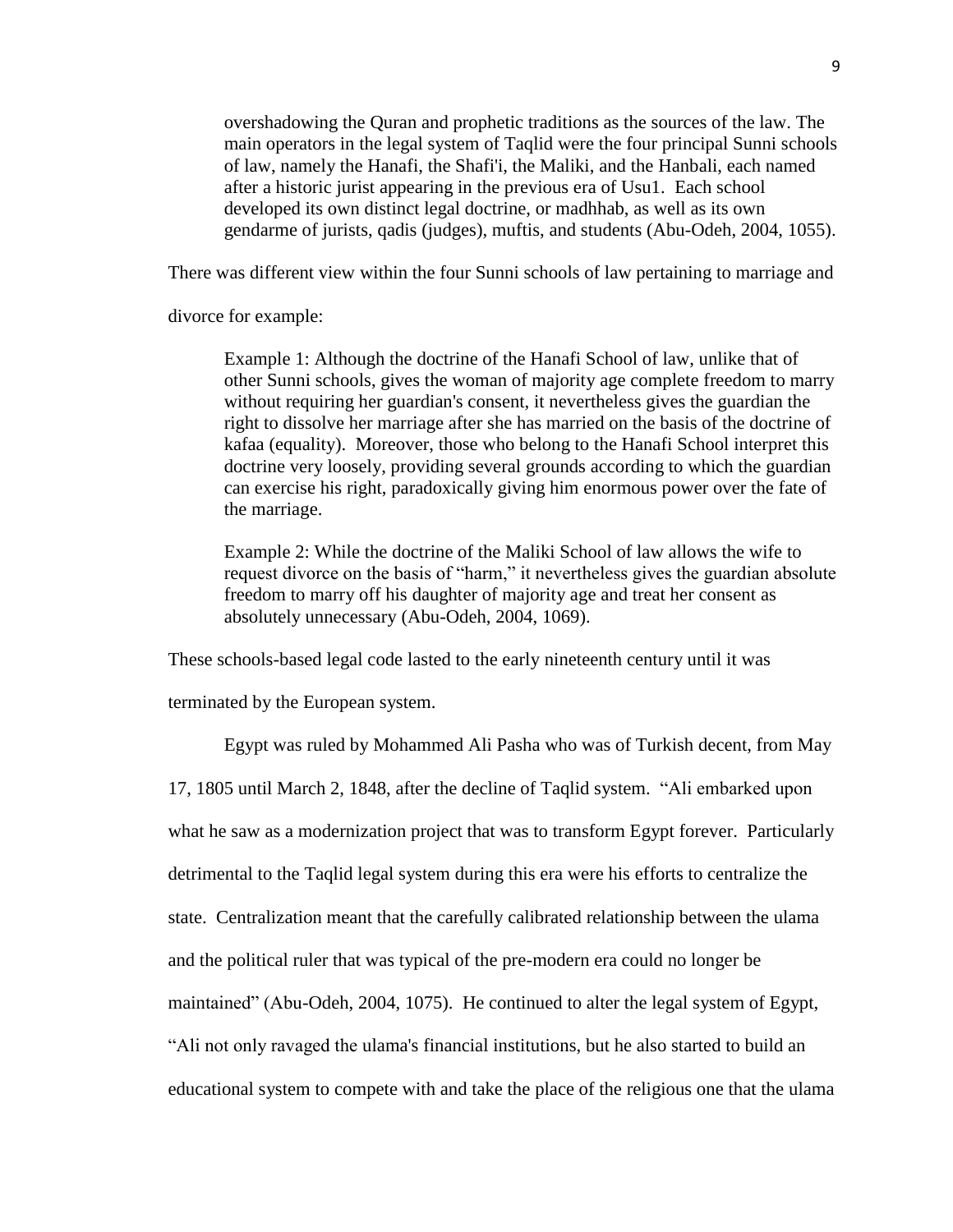historically controlled. One of the components of this public law was an elaborate set of punitive (penal) legal regulations that allowed Ali to control resistance to the newly centralized state" (Abu-Odeh, 2004, 1077).

Following the death of Ali Pasha, during the second half of the nineteenth century, "Descendants of Ali and the ruling of Turkish elites of Egypt embarked on the project of turning Egypt into a 'part of Europe' " (Abu-Odeh, 2004, 1081). The Ottoman elites of Istanbul continued to collaborate with the British European power resulting in the beginning of the colonization of Egypt by the British in 1882 which lasted until 1948. A year after the British settled in Egypt, they modified the court system, "In 1883, a national court system was established for the purpose of adjudicating cases among Egyptians that was modeled on the Capitulations Court System both in structure and textual foundations" (Abu-Odeh, 2004, 1085). New codes were passed incorporating not only the Muslim population but also the Coptic Christians, "The Code became the embodiment of universal legal liberalism applying equally to everybody; Taqlid came to be seen as expressive of sectarian specificity applying only to matters of deep interests to religious Muslim communities. In this sense, Taqlid law was now equal in status to Coptic law, which regulated the personal status affairs of Copts (the Christian community) in Egypt" (Abu-Odeh, 2004, 1087). Other laws were passed for the judicial system, "The 1897 Law organized the Sharia courts into three stages: Courts of Summary Justice, Courts of First Instance, and Supreme Court" (Abu-Odeh, 2004, 1088). At the turns of the century, feminist were on the rise asking for women's rights.

During the first half of the  $20<sup>th</sup>$  century, feminists pushed for legal reform of Taqlid rules that established inequality in the family. Their demands included a prohibition of polygamy, equal access to divorce for women and men, an increase in the financial rights of women, elimination of child marriage, and the end to the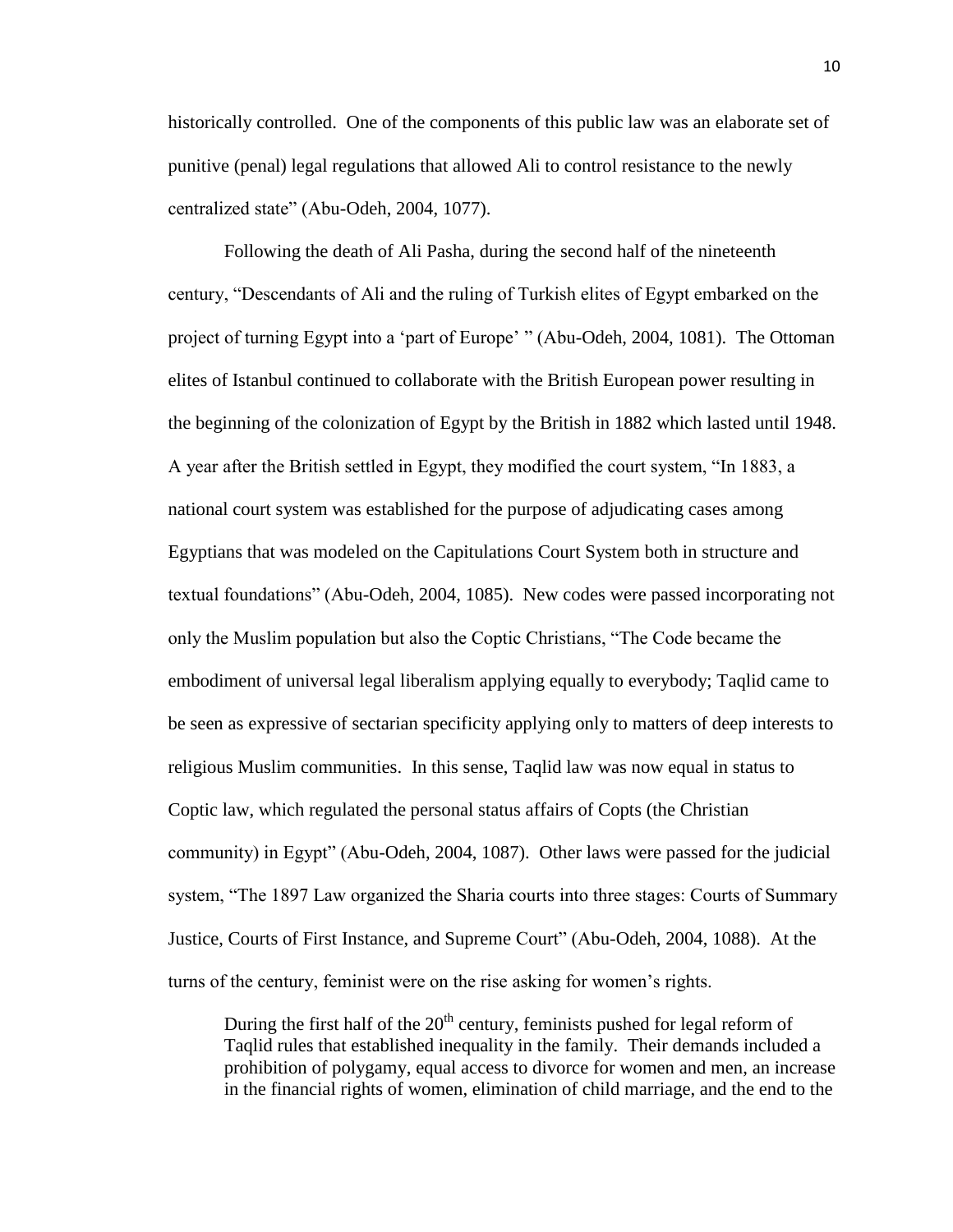legal institution of obedience within marriage. On the other hand, there were religious elites, allied over time with different religious groups, declaring every one of these demands to be an assault on a God-given right. In the middle were the secular male elites who were busily splitting the difference between the demands of the two as legislators and judges by restricting but not outlawing polygamy; adding more grounds for wives to be granted divorce, yet not equalizing access to it; and reinterpreting-and restricting the terms of the wife's obedience but not abolishing it. Unfortunately for Egyptian feminists, the light of liberal feminism remains teasingly quivering at the end of the tunnel, as it has been for decades (Abu-Odeh, 2004, 1101).

One of the laws pertaining to women is for maintenance of the wife, under "Article 1 Law No. 100, maintenance, the obligation of the husband, is earned by the wife from the date of contact. Article 1, provides that the wife loses her maintenance if she leaves the house without her husband's permission, or if she works and it is judged work involves 'abuse of the right' or that it is contrary to the family, provided that in both cases her husband requests she stops working" (Abu-Odeh, 2004, 9). The law proceeds to protect the wife's maintenance, but only if she obeys her husband and follows his command. The law does not consider the outcome in the instance where the wife does not obey her husband, therefore, leaving an open forum for the husband to suppress his wife.

#### In *Beyond the Exotic: Women's Histories in Islamic Societies*, Amira El-Azhary

Sonbol examines the history of Muslim women and the abusive experiences they face within their culture among different Muslim nations including Egypt. The collection also investigates the experiences of non-Muslim women through church records and oral histories. The Islamic laws and standards for Muslim women and men consist of:

The position of the Islamic Law on the issue of spousal abuse is in many cases vague… 'And if a person beats a woman who is a stranger to him, shall chastise [him] severely and a fine of one akce shall be collected for each stroke.' In this case the perpetrator will pay a fine for attacking a woman who is a stranger, yet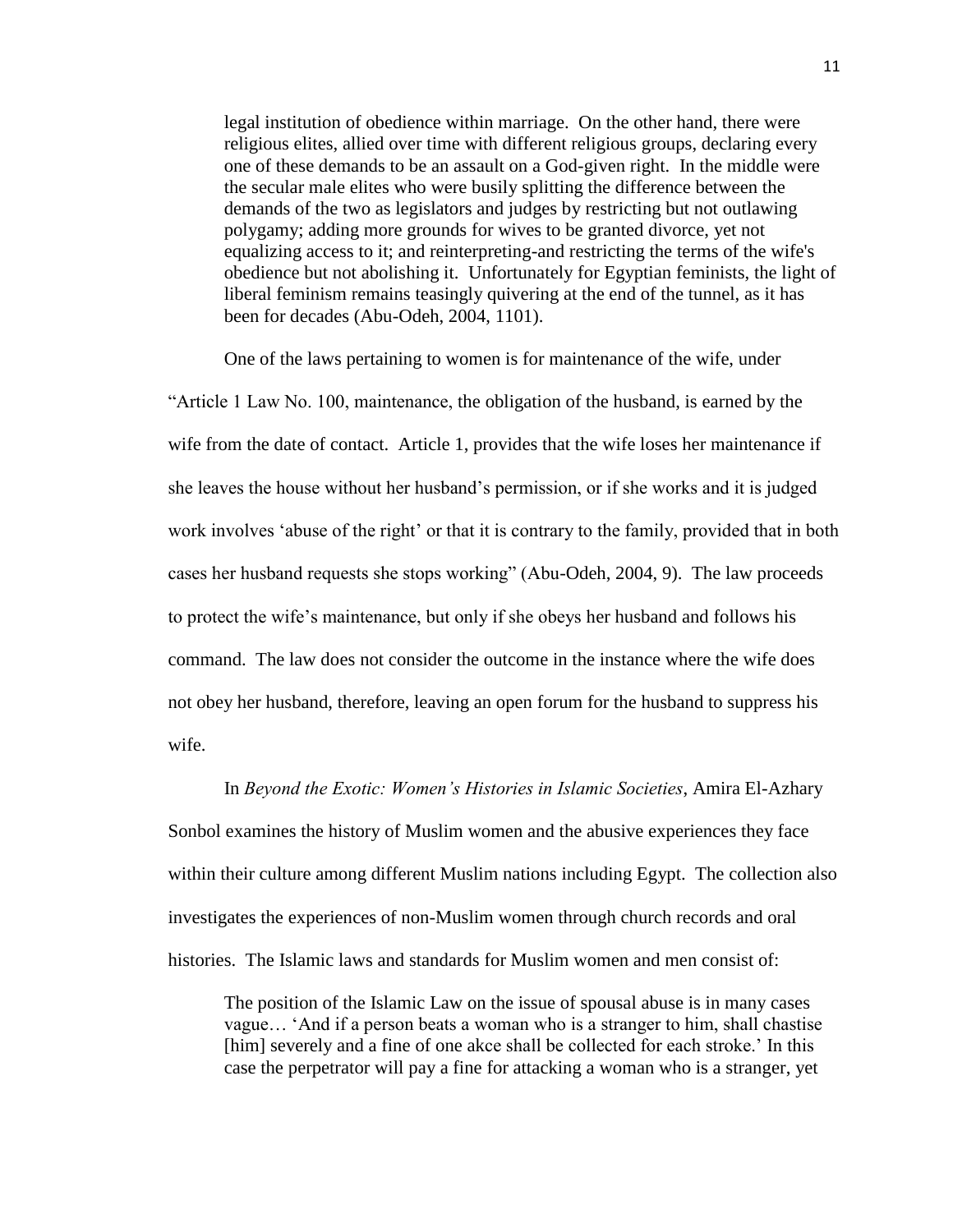the condition that the woman is a stranger is indicative that a woman who may be known to the offender may be treated otherwise (El-Azhary Sonbol, 2005, 191).

In this case, men are held accountable for violence against women who are "strangers" to them, but no comparable punishment is established for physical violence used against their wives, daughters, and mothers. There are laws that relate to discipline. A law that pertains to the discipline of a wife by her husband, "Under Article 209, the husband has the right to discipline his wife for "trespasses' not punishable by hand, but the same article establishes that he cannot beat her hard under any circumstance" (Abu-Odeh, 2004, 9). This law stipulates that the husband cannot beat his wife hard but implies that he can beat her, which is a form of domestic physical abuse. Hanafi's law sides with males giving them more power than the women in the family. Establishing the fact that a husband can beat his wife just not too hard continues to undermine women's rights in a relationship.

If the husband beats his wife, her only resort is to go to a judge and request that he be reprimanded, in case that the judge determines his exercise of his disciplinary powers is in excess, meaning he beats her too hard. The wife, under Hanafi doctrine, is not allowed to leave the house in this case, lest she be declared disobedient for leaving the house without her husband's permission, which will result in her loss of maintenance. Thus under Hanafi doctrine, a wife can very well find herself stuck in an abusive situation, especially if she is too poor to afford leaving the house to escape her abuse (Abu-Odeh, 2004, 13).

This written doctrine gives wives very limited power but gives husbands power to take advantage of women and abuse them. In other words, the wife is limited to a judge's ruling concerning her husband's abuse and she is deprived of the option to leave her abusive relationship since she would be declared disobedient. Furthermore, if the judge does not rule in the wife's favor, many times she would have to stay in the abusive relationship due to the lack of financial resources to be able to live on her own.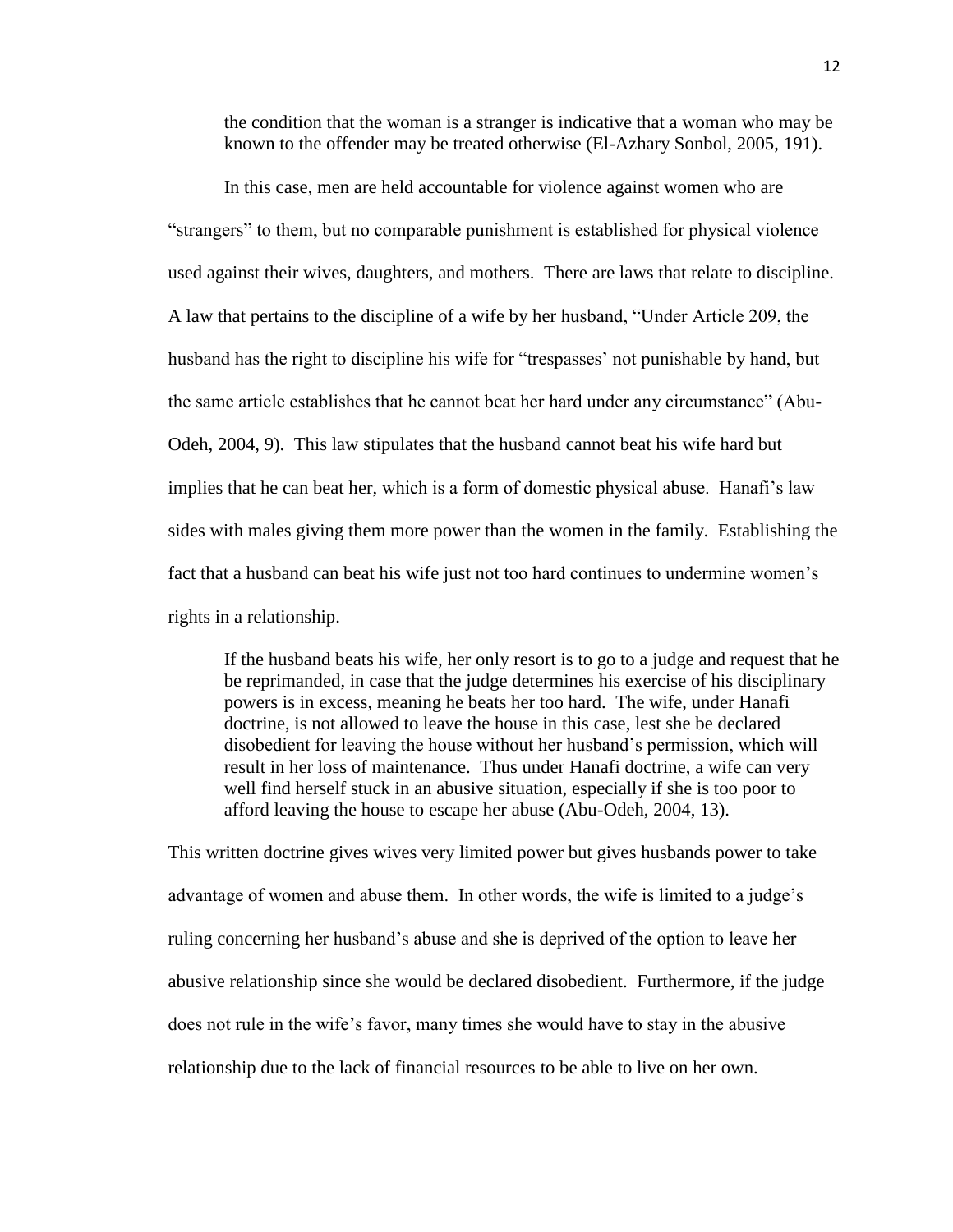Additionally, "The Hanafi doctrine gave women fewer financial rights in marriage as well as less means of exit from the martial relationship. At the same time, Hanafi rules reward the husband more for his financial obligations by adding to his power in marriage" (Abu-Odeh, 2004, 13). Hanafi's doctrine condones different forms of domestic violence; physical battering, economic control, and psychological abuse. The physical battering is committed by the husband where he can beat his wife just not too hard. The wife's economic situation limits her to staying with the abusive husband and the agony of psychological trauma that does not give her the power to overcome her situation. In addition to husbands having more control than their wives, they also have power over their daughters, "Under article 44, the father can contract the marriage of a minor daughter even by force" (Abu-Odeh, 2004, 8). This stipulates that the father can marry off his daughter without her consent which is a form of violence.

For a very long period of time, Egypt was ruled by a monarchy, from Mohammad Ali Pasha followed by King Faud, succeed by King Forouk I and his son King Forouk II; however, that ended with the revolution of 1952, which overthrew both the monarchy and British occupation.

On 23 July 1952 General Mohammad Neguib, Colonel Gamal Abdel Nasser and Colonel Anwar Sadat led a coup of the so-called Free Officers that brought to an end to the rule of the former King Farouk. The nine men who had constituted themselves as the Committee of the Free Officers' Movement and led the 1952 Revolution were Lieutenant Colonel Gamal Abdel Nasser, Major Abd al Hakim Amir, Lieutenant Colonel Anwar Sadat, Major Salah Salim, Major Kamal ad Din Husayn, Wing Commander Gamal Salim, Squadron Leader Hasan Ibrahim, Major Khalid Muhi ad Din, and Wing Commander Abd al Latif al Baghdadi. Major Husayn ash Shafii and Lieutenant Colonel Zakariyya Muhi ad Din joined the committee later (Gordon, 1992, 15).

The revolution of 1952 freed the Egyptian people from British colonial rule and in a short

period of time Gamal Abdel Nasser was elected president of Egypt. During his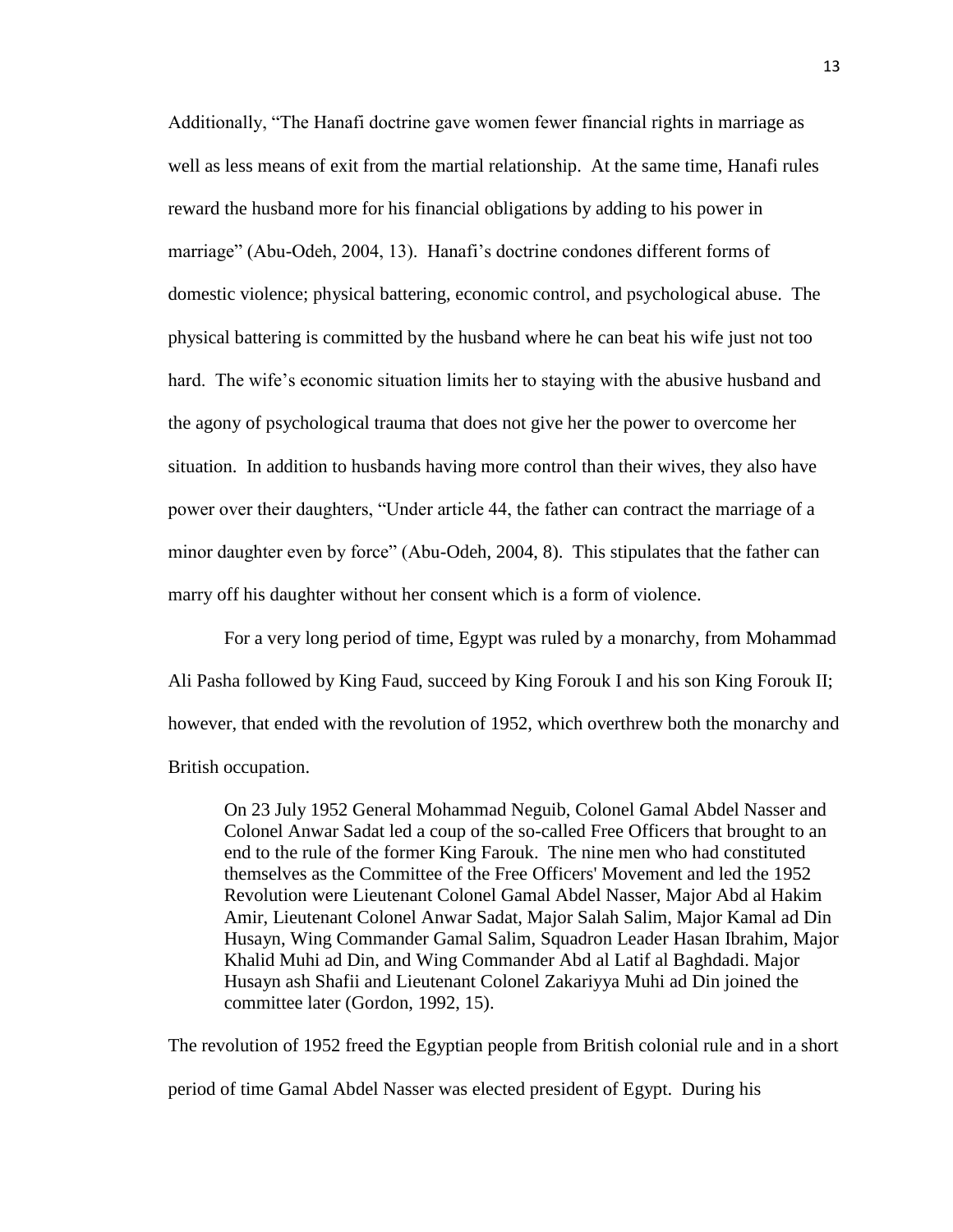administration (1956 – 1970), significant changes were made in the laws and politics of the Egyptian nation. The Egyptian people were freed from foreign power with the changes initiated by the new president, "the policies of Gamal Abdel Nasser, who ruled from 1956 until his death in 1970, began with state-centered nationalism and, in the 1960s – partly because of Western acts against him –moved toward socialism" (Keddie, 2007, 122). Nasser established new rules and policies that affected the women of Egypt, some in their favor while others limited their power.

One of Nasser's laws was, "The 1956 constitution included woman suffrage and gender equality before the law and in employment and wages…He also passed progressive labor laws, giving legal rights and special protection to working women, including paid maternity leave, breaks for mother of infants, and day care, to facilitate the entrance of mothers into the labor force" (Keddie, 2007, 123). This law gave women the opportunity to work outside their homes, care for their infants, and pay for child care. Nasser was praised for empowering women and mothers to move into the workplace. However, he did not change the vigorous role of males in the Egyptian society. "In 1967 the Egyptian Family Planning Association was put under the Ministry of Social Affairs. The regime did not question family structure, patriarchal power and culture, or religious family law. Men continued to dominate the family, the workplace, and the government. Feminist organizations…were prohibited [to exist] from 1954" (Keddie, 2007, 123). Patriarchy remained entrenched in the transition from colonialism to nationalism. Focusing on the domination in the family, males remained the heads of the households and were the superior figures. This may be the reason why domestic violence against women is not taken up in the public sphere.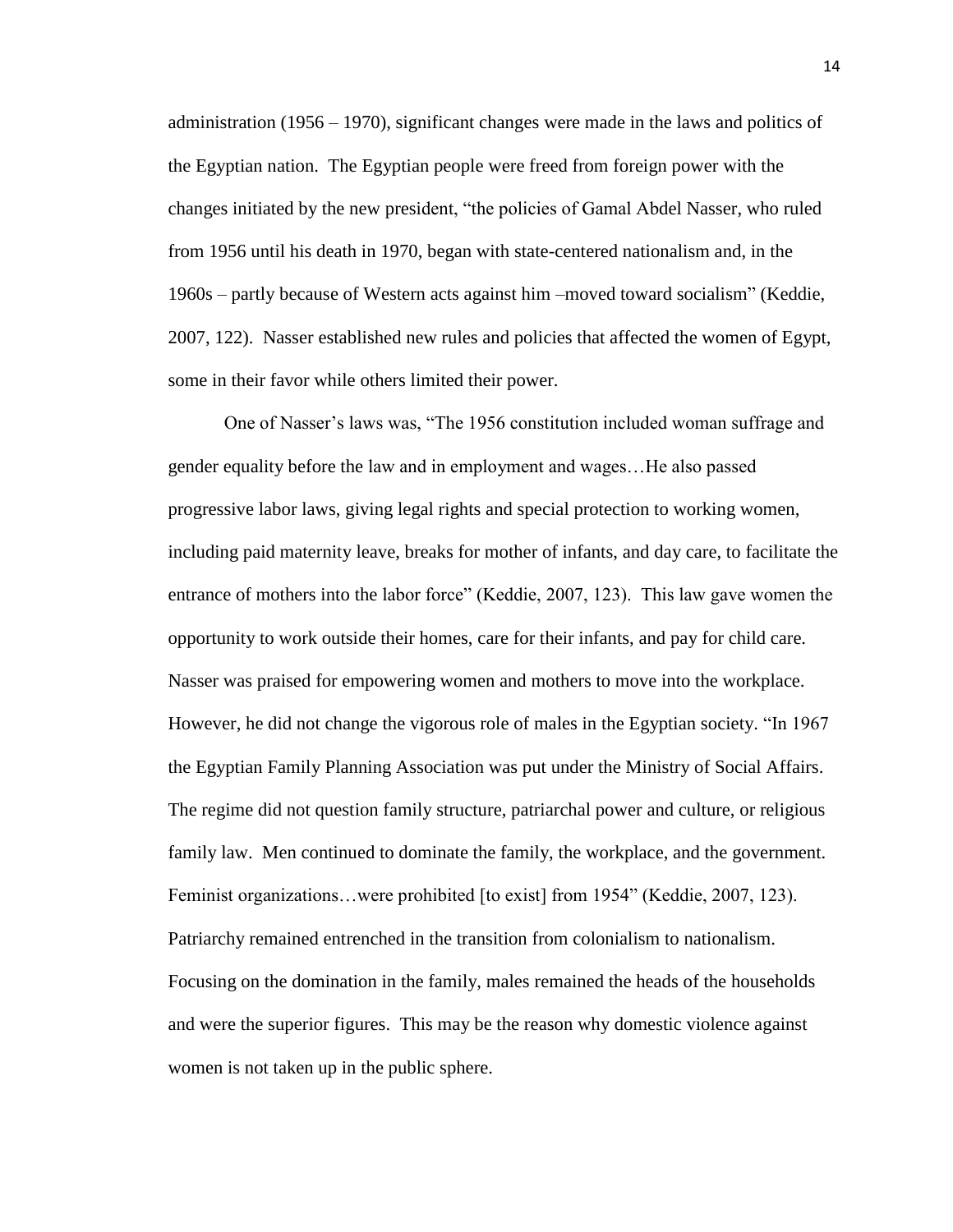In 1970, Nasser suffered a heart attack and was replaced by Anwar Sadat, his vice-president, "The presidency of Anwar Sadat (1970-1981) reflected a major shift in the way the state defined its relationship to religious and Islamic groups…he freed the members of the Muslim Brotherhood who were imprisoned by the previous regime" (El-Azhary Sonbol, 2005, 314). This was the beginning of the freedom of the Muslim Brotherhood, which affected Egypt's state and in recent years resurfacing when Mohamed Morsi came into power. We must trace back to the start of the Muslim Brother to understand why Nasser banned them but Sadat lifted the ban, "Of all the Islamist groups, the Muslim Brotherhood has the broadest base, with a membership of about half a million and a formidable political machine [which was] founded in 1928" (Gerges, 2011, 28). The Muslim brother were supportive of Nasser but their support did not last, "The Egyptian Muslim Brotherhood initially supported [Gamal Abdel Nasser's](http://www.jewishvirtuallibrary.org/jsource/biography/Nasser.html) secular government and cooperated with it, but resisted left-wing influences. A Muslim Brother assassinated Egyptian Prime Minister Mahmud Fahmi Nokrashi on December 28, 1948. The Brotherhood was banned, and Muslim Brother Hassan al-Banna himself was killed by government agents in Cairo in February 1949" (The Muslim Brotherhood, 2012, 2). After a few year of their reinstatement, the Muslim Brotherhood was to be banned under Nasser reign, "Muslim Brother Abdul Munim Abdul Rauf allegedly tried to kill [Nasser](http://www.jewishvirtuallibrary.org/jsource/biography/Nasser.html) on October 26, 1954. The Brotherhood was outlawed again and more than 4,000 of its members were imprisoned" (The Muslim Brotherhood, 2012, 2). As president of Egypt, Nasser became unsupportive of the Muslim Brotherhood, "Successive governments suppressed the Brothers, culminating in a systemic campaign by the pan-Arab nationalist president Gamal Abdel Nasser to dismantle the organization and defeat it. Thousands of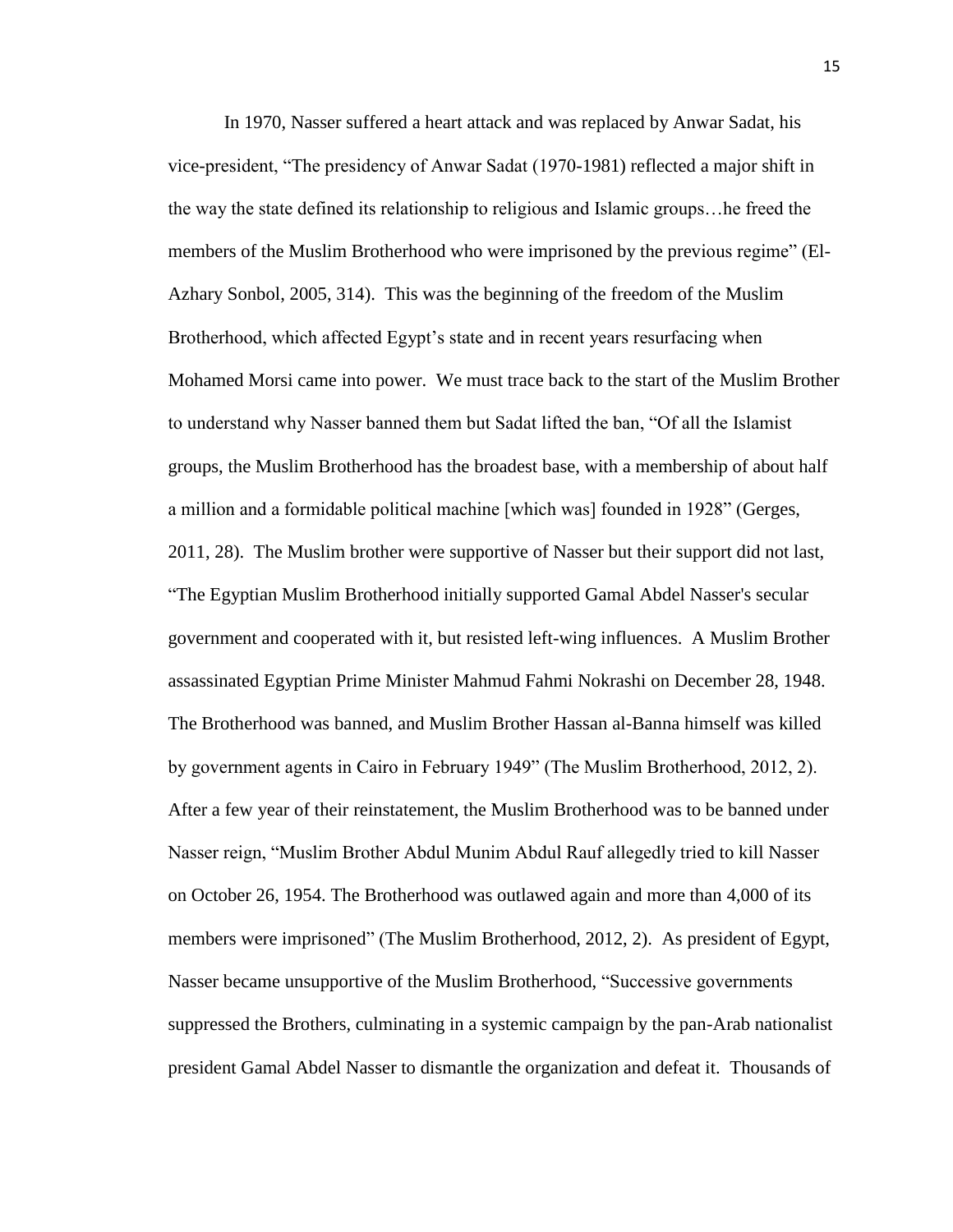rank-and-file members were incarcerated and tortured and top leaders executed" (Gerges, 2011, 29). Not until Sadat became president of Egypt was the ban lifted from the Muslim Brotherhood. Sadat wanted to change the Nasser ideology, "Sadat felt that Islamist groups such as the Muslim Brotherhood could counterbalance the unwanted influence of the Nasserite and Leftist elements that had joined support when Nasser had been alive… Under Sadat's rule, the Brotherhood was able to expand their membership into the established middle class, which had been all but decimated by Nasser" (The Brotherhood and Sadat, 2012, 1). At that point in time, the Muslim Brotherhood favored Sadat, "Sadat was turning into a savior for the Brotherhood, as his image as the 'believer president' provided the Brotherhood the legitimacy to operate more openly. It is at this point that the Muslim Brotherhood had to decide what their political aspirations are" (The Brotherhood and Sadat, 2012, 2). The brotherhood became distinct from Sadat because of his political position to cooperate with Israel, "Sadat arrested many when student activists began to denounce his rule" (A Look at Egypt's Muslim Brotherhood, 2013, 3). A few years later, Sadat regime would come to an end, "Anwar Sadat would be assassinated on October 6, 1981 by what some believe to be ex-members of the Muslim Brotherhood. Sadat's death would herald in a new era of political participation for the Brotherhood, as well as political oppression under Hosni Mubarak" (The Brotherhood and Sadat, 2012, 3). The Muslim Brotherhood was in constant battles with freedom and imprisonment, "They were later freed by Mubarak, under [his rule], the group made forays into parliamentary elections, although the regime's rigid control and vote-rigging ensured opposition victories were minimal. It was allowed to run candidates under recognized opposition political parties in the mid- 1980s. In the early 1990s, it performed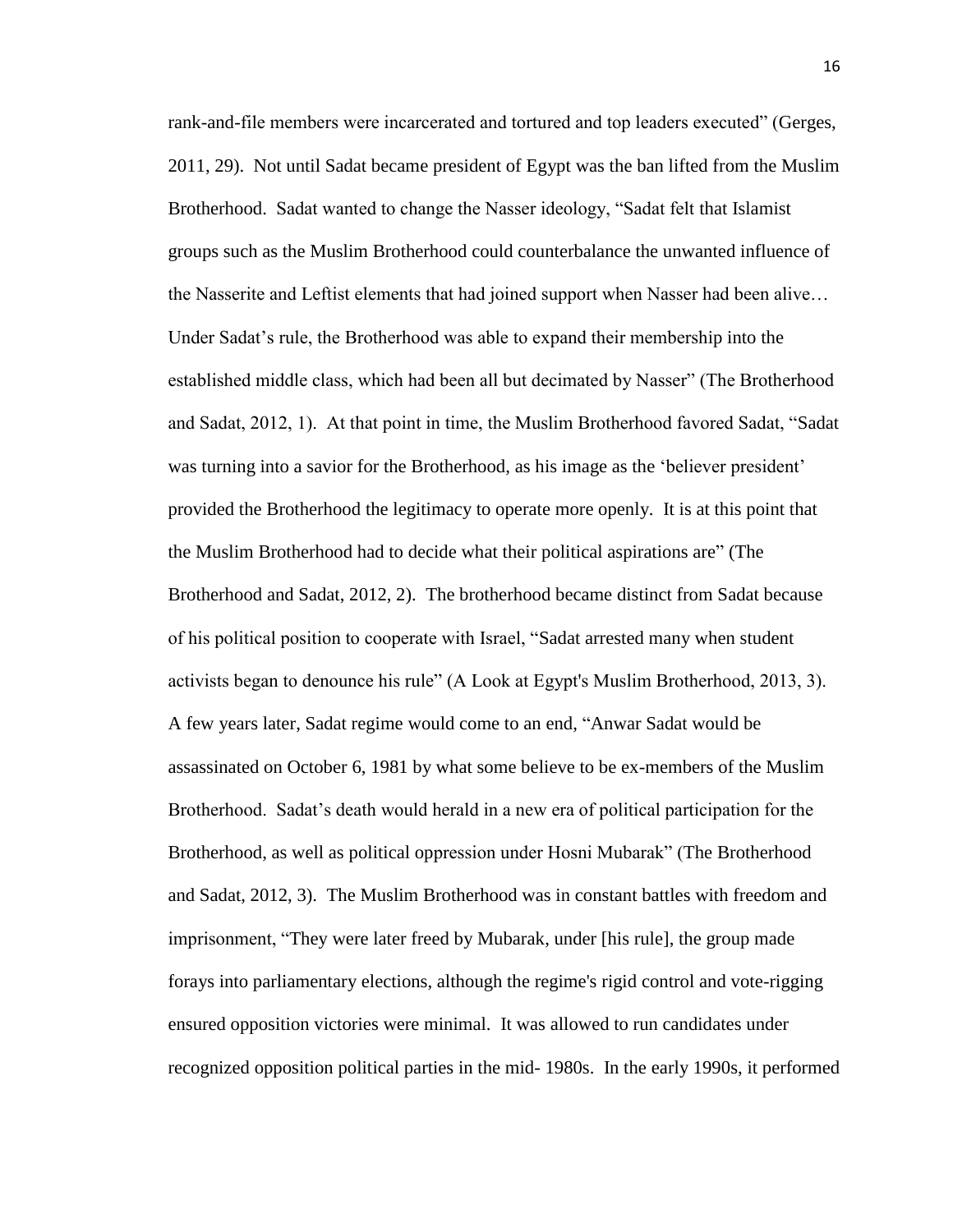strongly in union elections, winning control of the leadership of several unions. Mubarak lashed back, suspending union leaderships and arresting Brotherhood members" (A Look at Egypt's Muslim Brotherhood, 2013, 3). Nevertheless, "The organization did not participate actively in the protests that drove Mubarak from power, but it has mobilized its followers ever since in a newly formed political party, Freedom and Justice. Positioning themselves as a voice for the poor, a huge constituency representing almost half of Egypt's 82 million people, the Brotherhood aims to win 40 per cent of the seats in parliamentary elections" (Gerges, 2011, 28). Once again, the Brotherhood gained their freedom, "Soon after Mubarak fell on February 11, 2011, the military rulers who took power lifted the ban. It quickly formed its first political party, the Freedom and Justice Party, initially led by Morsi" (A Look at Egypt's Muslim Brotherhood, 2013, 3).

During the Sadat Administration, the driving force for women's advocacy was his wife Jihan Sadat. One of the laws he passed was named after her. "During the administration of President Anwar Sadat, Law No. 44 was passed hastily by the Egyptian parliament in an attempt to improve women's legal status. It was referred to by some Egyptians as "Jihan's law," a reference to the efforts of the first lady, Mrs. Sadat in having it passed. Jihan's law, passed in 1979, gave women a voice against the men in society, "which required the husband to register his divorce and to inform his wife of it, gave the wife a claim to larger alimony and child support, lengthened the period children spent in maternal custody and gave women the right to retain the conjugal home if they could prove they had nowhere else to go" (Hassan, 2000, 1). Women suffered economic abuse of staying in a relationship because they did not have the financial resources to leave, but with Jihan's law, giving women a larger amount for alimony and child support,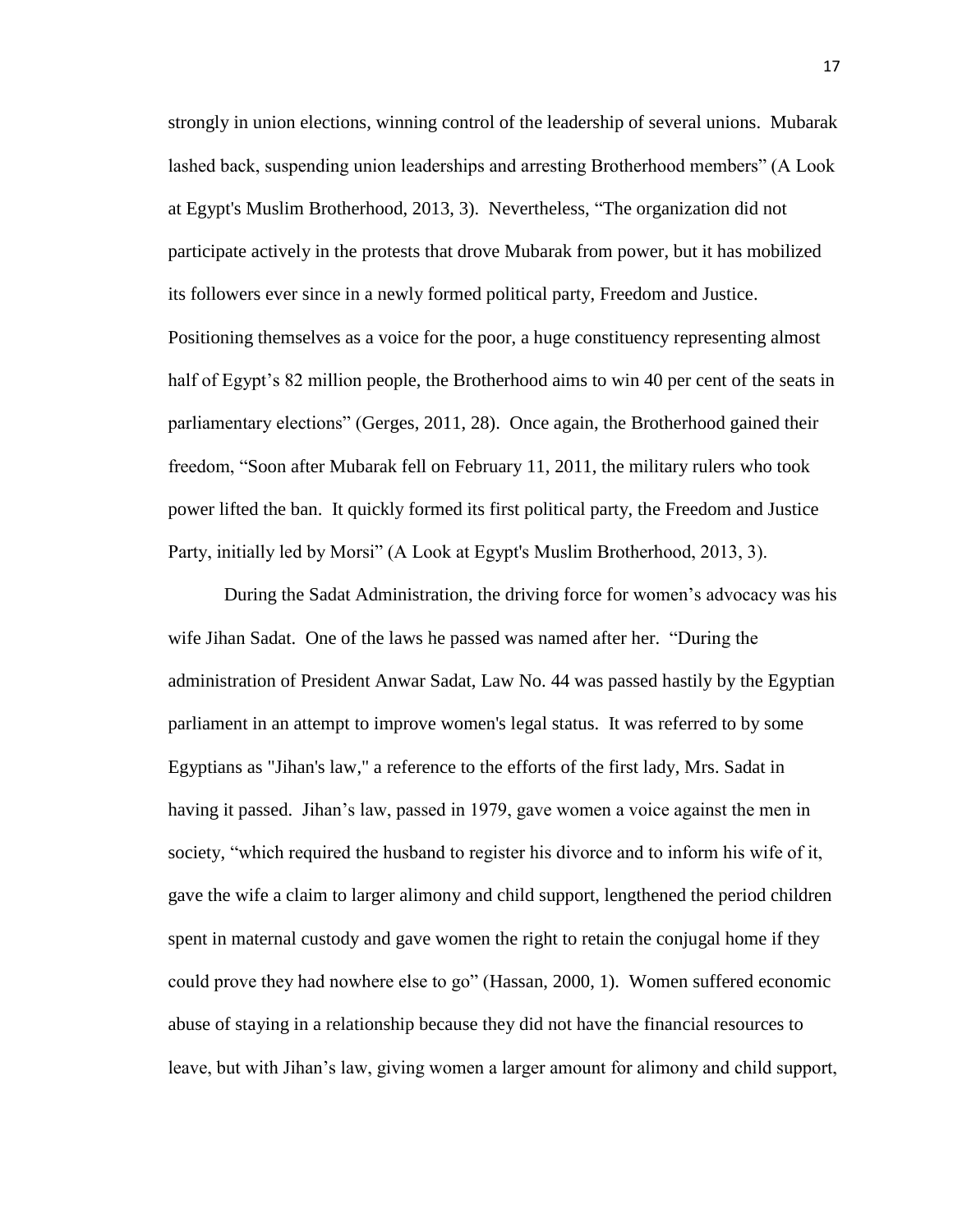this gave women the opportunity to leave and have a better life. If it was not for Jihan Sadat advocating for all women of Egypt, would that law have ever passed? Unfortunately, that law was rejected soon after the death of President Sadat" (al-Hibri, 2001, 2).

According to the World Fact Book, Egypt has a population over 82 million people. Of these 90% identify as Muslim (predominantly Sunni); the remaining 10% include various Christian sects. Although the majority of these Christians are Coptic Orthodox, other Christians include Armenian Apostolic, Catholic, Maronite, Orthodox, and Anglican (The Central Intelligence Agency of the United States, 2014, 5). In 1980, Sadat passed a new constitution that declared Sharia law, the main source of Egyptian legislation. The Sharia Law enforces the Islamic religion in its strictest sense. In the Sharia, Article 2 states, "Islam is the Religion of the State, Arabic is its official language, and the principal source of legislation is Islamic Jurisprudence (Sharia)" (Egypt's Constitution). Egypt's majority is populated by Muslims but this was the first time that it was publicly announced that Egypt is an Islamic state discriminating against non-Muslims. "Article 2 introduced by President Sadat in 1971 to create an Islamic base for himself... Ever since, this article was used by authorities, including the judicial system, to discriminate against non-Muslims, especially Copts, despite the fact that other articles in the same constitution gives all the freedom of religion" (JNS World News, 2013, 1). As women fight for their rights as equal citizens, Coptic women face the double standard which creates more hardships for Coptic Christian women.

Sadat was assassinated in 1981 by members of the Islamic brotherhood which resulted in Hosni Mubarak taking the presidency.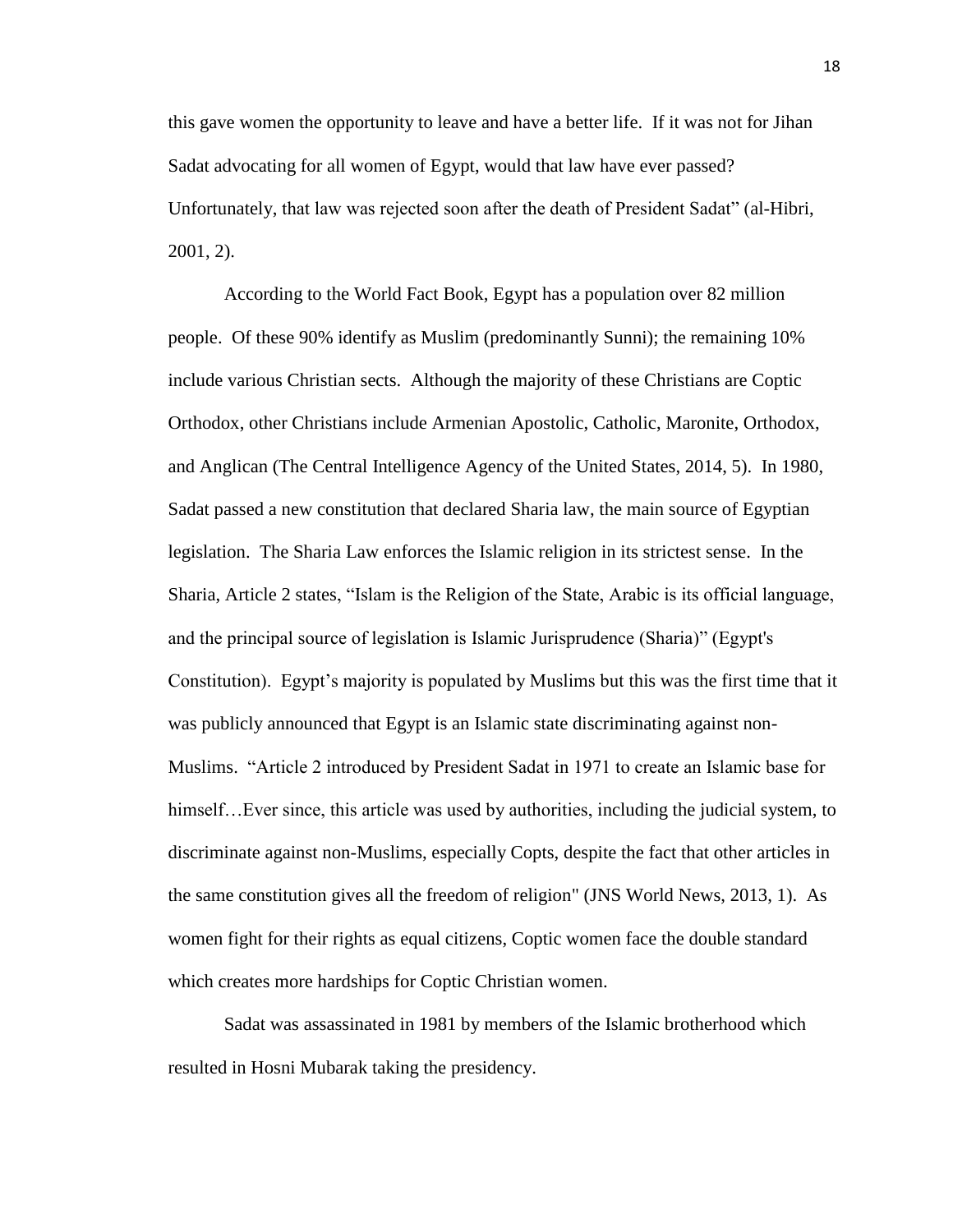Since the 1970s and 1980s, the Egyptian state has increasingly treated women as second-class citizens. A 1980 amendment to Egypt's 1971 constitution, passed under President Anwar Sadat, established "principles of Islamic law" as "the principal source of legislation." The constitution privileged a woman's "duties toward her family" and her role within Islamic jurisprudence. Women also faced harsher legal penalties for committing adultery. The constitution expressed broader social shifts in Egypt toward religious conservatism, which included attempts by the state to control women and sexual mores [\(Dyer,](http://www.foreignaffairs.com/author/emily-dyer) 2014, 2).

In Egyptian society, women were viewed as second-class citizens who did not receive the full rights of their male counterparts. Sadat released all Muslim Brotherhood prisoners and they pressured him to implant the Sharia as the main law of Egypt. Mubarak amended Sadat's laws for women, "President Anwar Sadat issued a decree allowing women to divorce her husband if she objected to him taking an additional wife. Mr. Mubarak did not try to restore that law, but did repeal an Ottoman-era rule making it a crime for a women to run away from an abusive husband" (Sachs, 2000, 2). In other words, women who left their abusive husbands were no longer considered criminals.

The same year Mubarak assumed leadership, Egypt ratified "The Convention on the Elimination of All Forms of Discrimination against Women (CEDAW), joining fifty other nations. CEDAW was adopted in 1979 by the UN General Assembly and is often described as an international bill of rights for women" (UN Women). This was an exceptional step towards women's rights; however, the fault in that step was the fact the Egypt did not abide by all the different Articles of the CEDAW because it conflicted with the Islamic law. The CEDAW Article 9 (2) and 16 which gave women equality:

The reservation to Article 16 (equality in marriage and divorce) cites Sharia and invokes the principles of equivalence and complementarity, whereby women are accorded rights equivalent to those of their spouses so as to ensure a just balance between them. This is out of respect for the sacrosanct nature of the firm religious beliefs which govern marital relations in Egypt and which may not be called in question and in view of the fact that one of the most important bases of these relations is an equivalency of rights and duties so as to ensure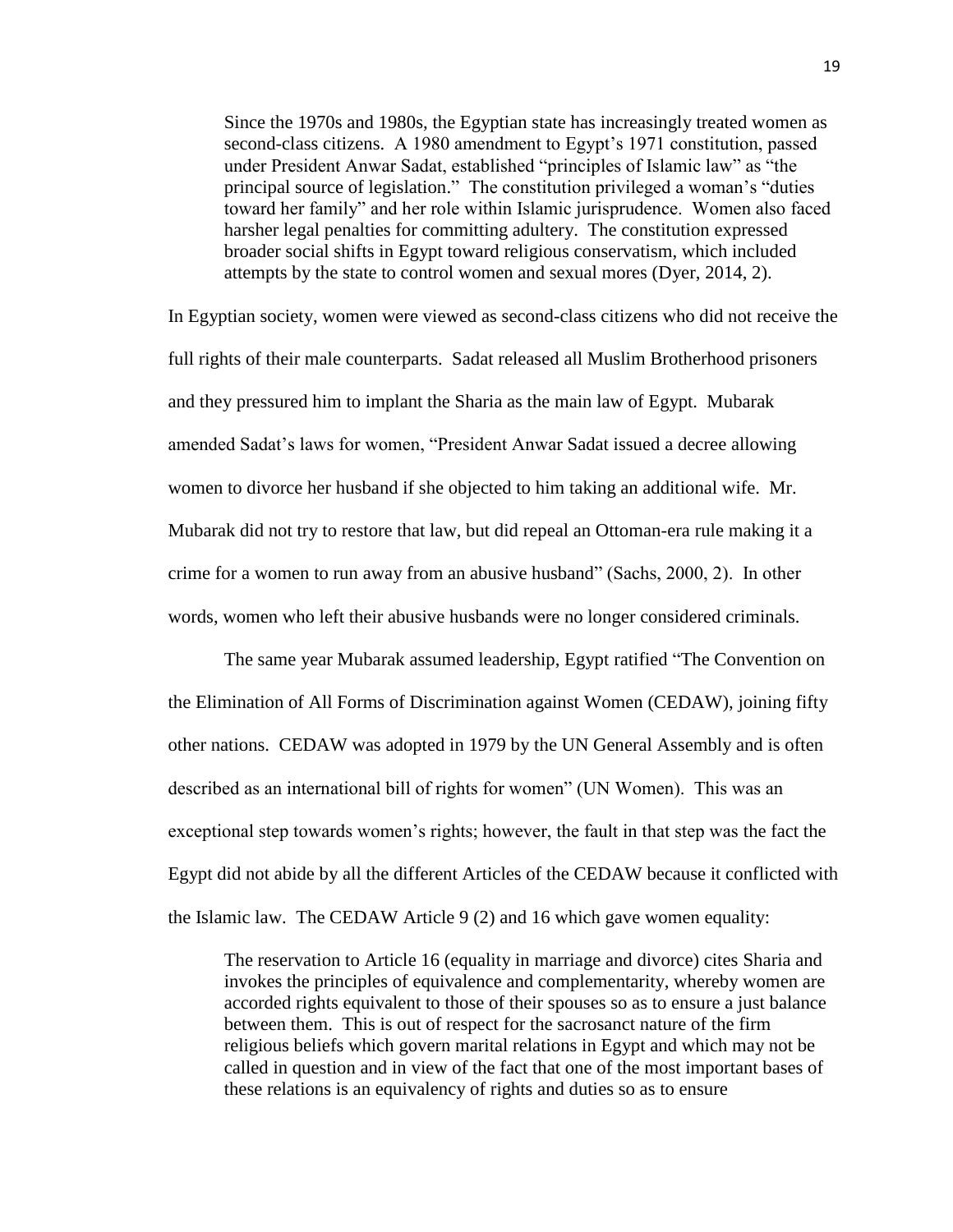complementary which guarantees true equality between the spouses. The provisions of the Sharia lay down that the husband shall pay bridal money to the wife and maintain her fully and shall also make a payment to her upon divorce, whereas the wife retains full rights over her property and is not obliged to spend anything on her keep. The Sharia therefore restricts the wife's rights to divorce by making it contingent on a judge's ruling, whereas no such restriction is laid down in the case of the husband. The reservation makes no reference to the family law of the Coptic Christian minority (Freeman, 2009, 15).

However, there was a law passed when Mubarak served as president which was in favor of women, "In 2000 a new law was adopted, nominally to facilitate women's initiation of divorce under the Khula procedure. Khula is one of the very few avenues for women to initiate divorce (while men have an unlimited right to unilateral divorce). It allows women to seek a divorce from a court by agreeing to pay the husband a certain amount of money and to forego all other financial rights such as post-divorce maintenance" (Freeman, 2009, 15). Many times the husband would not agree to divorce the wife, when she asked for a divorce. Some of the different reasons as to why the husband would reject his wife's request for divorce were because he would have to pay her alimony or he just simply did not want to grant her wishes because he wanted to demonstrate his control. The Khula offered an option for women to "buy" their way out of a marriage; however, to comply with the law, a woman had to have the economic resources to pay her husband for the court to grant the divorce. Women did not have financial resources in many cases because the husband was the breadwinner of the family and that drawback could cause the wife to remain in that marriage. Perhaps, if the Khula law allowed women to divorce without financial obligations, it would have been feasible for women to escape an abusive marriage. Nevertheless, the idea of Khula is exceptional for women but it was very difficult for women to be granted the Khula, "After *Khula* was approved by Egyptian court in 2000…Of 5,000 cases brought before the court, only 122 were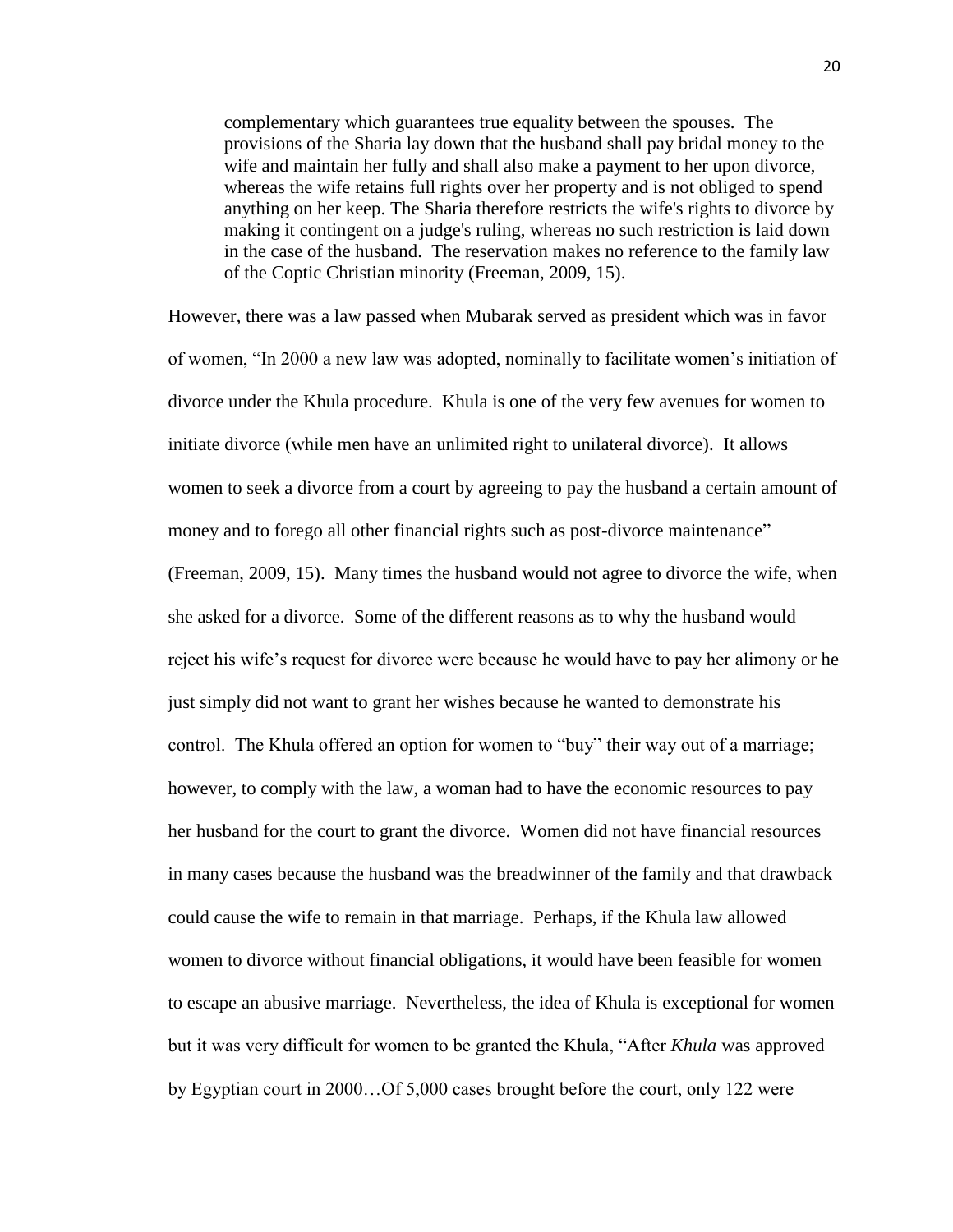approved" (Hamada, 2010,1). The court did not grant many women the divorce and they had to stay in their marriages.

The Egyptian people continue to make history. In recent years, there were protests and the ousting of President Mubarak who reigned over Egypt for 31 years. In 2011, Egypt witnessed its second major revolution within the last 60 years. On January 25, 2011; Egyptian people of all ages and genders came together to make history, "Activists in Egypt called for an uprising in their own country, to protest against poverty, unemployment, government corruption and the rule of president Hosni Mubarak, who has been in power for three decades…chanting "Down with Mubarak'' (Aljazeeraa, 2012, 1). This was a major event for the Egyptian people because they have been suffering decades of corrupt government and it was time to fight for their rights to employment, antipoverty, and women's rights. The revolution not only gave voice to the Egyptian males but also gave women opportunity for their voices to be heard, there were "hundreds of women, sleeping in Tahrir Square to physically protect it from the Mubarak-government forces trying to take it back" (Danahar, 2012, 1). Unfortunately, that came with a price of violence against women. Some men did not focus only on ousting Mubarak; they took advantage of women being there and violated them. "Gangs of men were preying on young women like packs of animals; stripping them naked, sexually assaulting and then dumping them in the gutter" (Danahar, 2012, 1). Some of the examples that were reported stated, "16-year-old Eman Mostafa spat at the man who groped her breasts, her attacker shot her dead" (Trew, 2013, 2). A woman reporter in Tahrir Square wrote, "I was groped and another colleague almost had her pants ripped off by a gang of thugs…I was walking home from dinner recently when a carload of young men raced by me and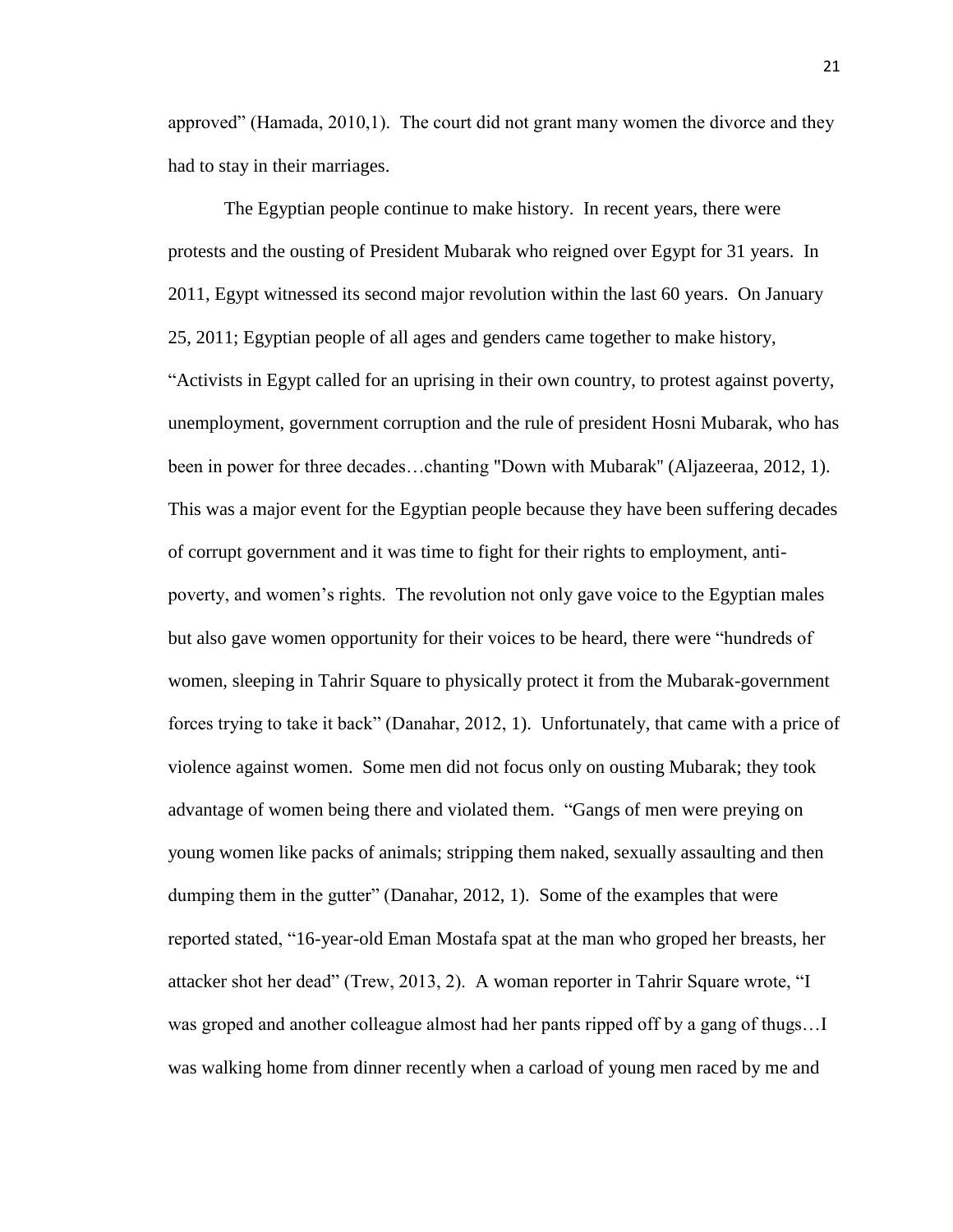screamed out "Sharmouta" (whore in Arabic)" (Rogers, 2011, 1). The sexual harassment epidemic grew in Egypt, "CBS war correspondent Lara Logan [said she was raped](http://latimesblogs.latimes.com/showtracker/2011/05/lara-logan-breaks-her-silence-on-60-minutes-.html) on the night of February 11 while she was covering the Egyptian revolution of 2011. Sexual harassment has become part of daily life for Egyptian women in the street and they are often blamed for it by men who say they bring it upon themselves with the way they dress or walk. Last February, preacher [Ahmad Mahmoud Abdullah said](http://www.alarabiya.net/articles/2013/02/07/264982.html) that women protesting in Tahrir Square 'have no shame and want to be raped'" (Rogers, 2011, 1). This should have been the time that males and females join together in peace, since they have the same objectives; gaining rights from their corrupt government. The protests did not have an immediate effect on President Mubarak, who declared that he is not leaving the presidency. However, the violence continued and on February 11, 2011, Mubarak resigned and was replaced by military officers who established an interim government.

In the first election following the ouster of Mubarak, on June 24, 2012, Mohamed Morsi, the leader of the Muslim Brotherhood, was declared president of Egypt, which brought Egypt to renewed dedication to enforce Sharia law. During his campaign and a month before he took the presidency seat, Morsi have a speech in Cairo on May 13, 2012 in which he declared:

The Quran is our constitution. The Prophet Muhammad is our leader. Jihad is our path. And death for the sake of Allah is our most lofty aspiration."Then, Morsi proclaimed: "This nation will enjoy blessing and revival only through the Islamic Sharia [law]." He added: "I take an oath before Allah and before you all that regardless of the actual text [of the current Egyptian constitution], Allah willing, the text will truly reflect Sharia law, as will be agreed upon by the Egyptian people, by the Islamic scholars, and by legal and constitutional experts. Rejoice and rest assured that these people will not accept a text that does not reflect the true meaning of the Islamic Sharia as a text to be implemented and as a platform. The people will not agree to anything else **(**The Middle East Media Research Institute, 2013, 1).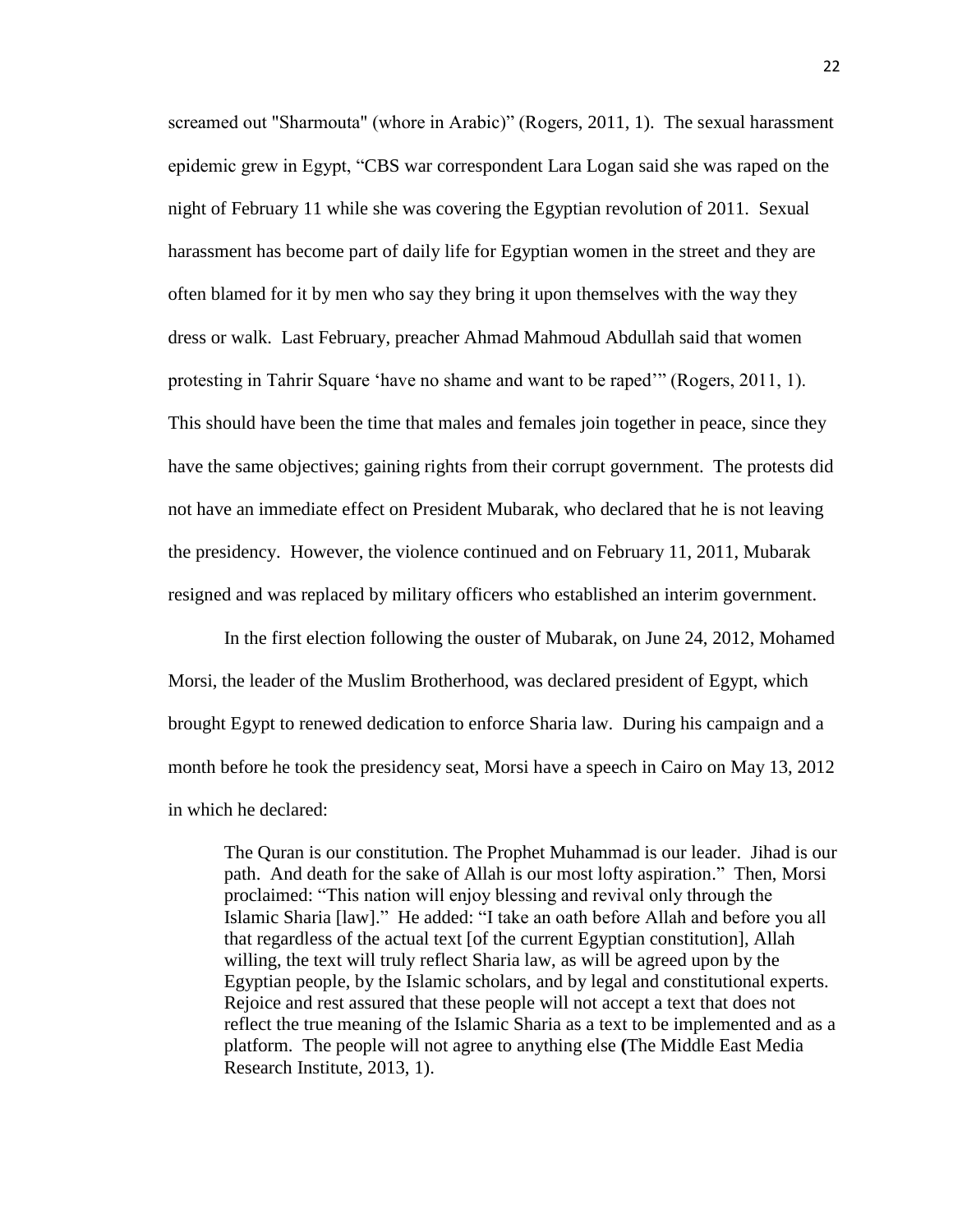As the leader of the Muslim Brotherhood, Morsi was committed to implementing the Sharia law as the new constitution of Egypt. He did not account for Christians in this law; Christians do not follow the Islamic religion law and never had to until Morsi tried enforcing it. The Quran is the holy book that most Muslims abide by; however, the Sharia represents a particular interpretation of Islam, which is not accepted by many Muslims.

Morsi and his followers were determined to follow the Sharia (Islamic law), which is not only against Christian's rights but also against women's rights. The government changed rapidly once Morsi was in office, "If you [looked] at the Parliament in Egypt and see that 70% of it is Muslim Brotherhood or Salafi, you can make the argument that we now have people in politics who do not believe in women's rights" (Danahar, 2012, 2). The Salafi are a version of Islam, heavily funded by the government of Saudi Arabia, who adopt a particularly harsh interpretation of Sharia law. The Muslim Brotherhood and the Salafi were not concerned with women's rights; they only wanted to implement the Sharia law in the quickest way possible. The Salafis have always been a part of Egypt but they broke out of prison term after the 2011 Revolution, "The term Salafism refers to an interpretation of Islam that seeks to restore Islamic faith and practice to the way they existed at the time of Muhammad and the early generations of his followers. Since this early period represented the golden age of Islam in its pure form, Salafis believe it should be the example followed by all Muslims today" (Brown, 2011, 3). In other words, the Salafis wanted to backtrack through time to the Prophet Muhammad and his teachings. Nevertheless, this is based on their interpretation of the Quran and the teachings of the Prophet because religion does not teach violence against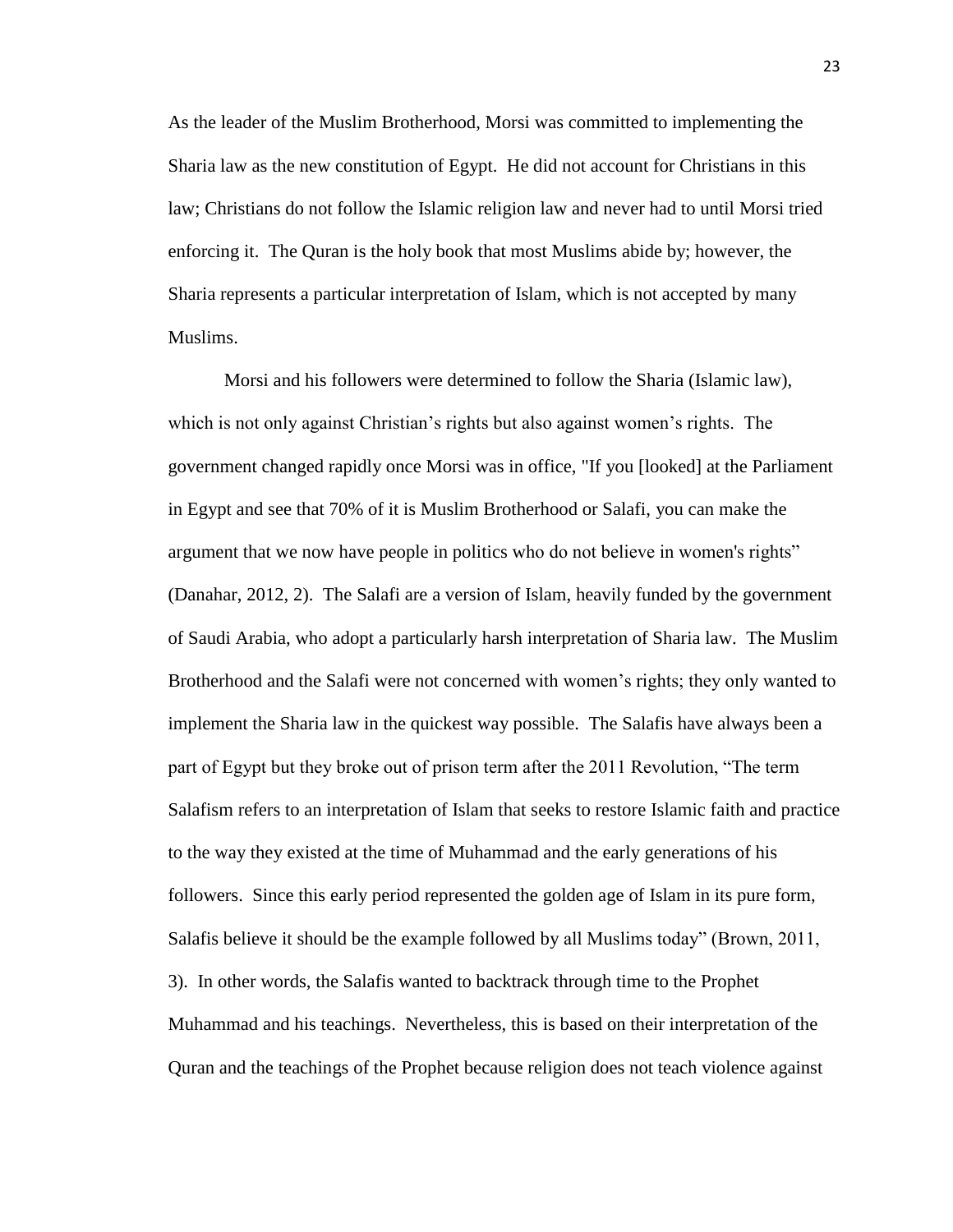women or any individual from a different religion. If the Sharia was implanted, many would suffer, "if applied at all, in modern Islam's derivation of Sharia, which tends to be repressive, discriminatory (especially of women) and unforgiving of miscreants and lawbreakers. Sharia means "no music, no liquor, no smoking, and no female emancipation" (Dunahar, 2012, 2). According to the Sharia, "A woman needs to be confined within a framework that is controlled by the man of the house." Osama Yehia Abu Salama, a Brotherhood family expert states, "Even if a wife were beaten by her husband, show her how she had a role in what happened to her." "If he is to blame, Mr. Abu Salama added, she shares 30 percent or 40 percent of the fault" (Kirkpatrick, 2013, 1). Women are not only viewed as second class citizens to their husbands, but that they should be controlled by the husband. Men do not believe that a husband beating his wife is domestic violence against women because the husband has the "right" to show his wife her wrong doing by beating her. In addition, wives are to take partial responsibilities for the violence even if the husband was wrong. The violence against wives is not viewed as domestic violence or wrong doing by the Muslim Brotherhood. What's more, the brotherhood strongly discriminated against wives, "Brotherhood said that wives should not have the right to file legal complaints against their husbands for rape, and husbands should not be subject to the punishments meted out for the rape of a stranger" (Kirkpatrick, 2013, 1). All forms of domestic violence would not be valid according to the Muslim Brotherhood, a husband can beat his wife (physical abuse), rape her (sexual abuse), and she cannot leave (economical and psychological abuse). The Sharia favors the husbands and gives the husband the power over his wife and daughter(s), "A husband must have "guardianship" over his wife, not an equal "partnership" with her, the group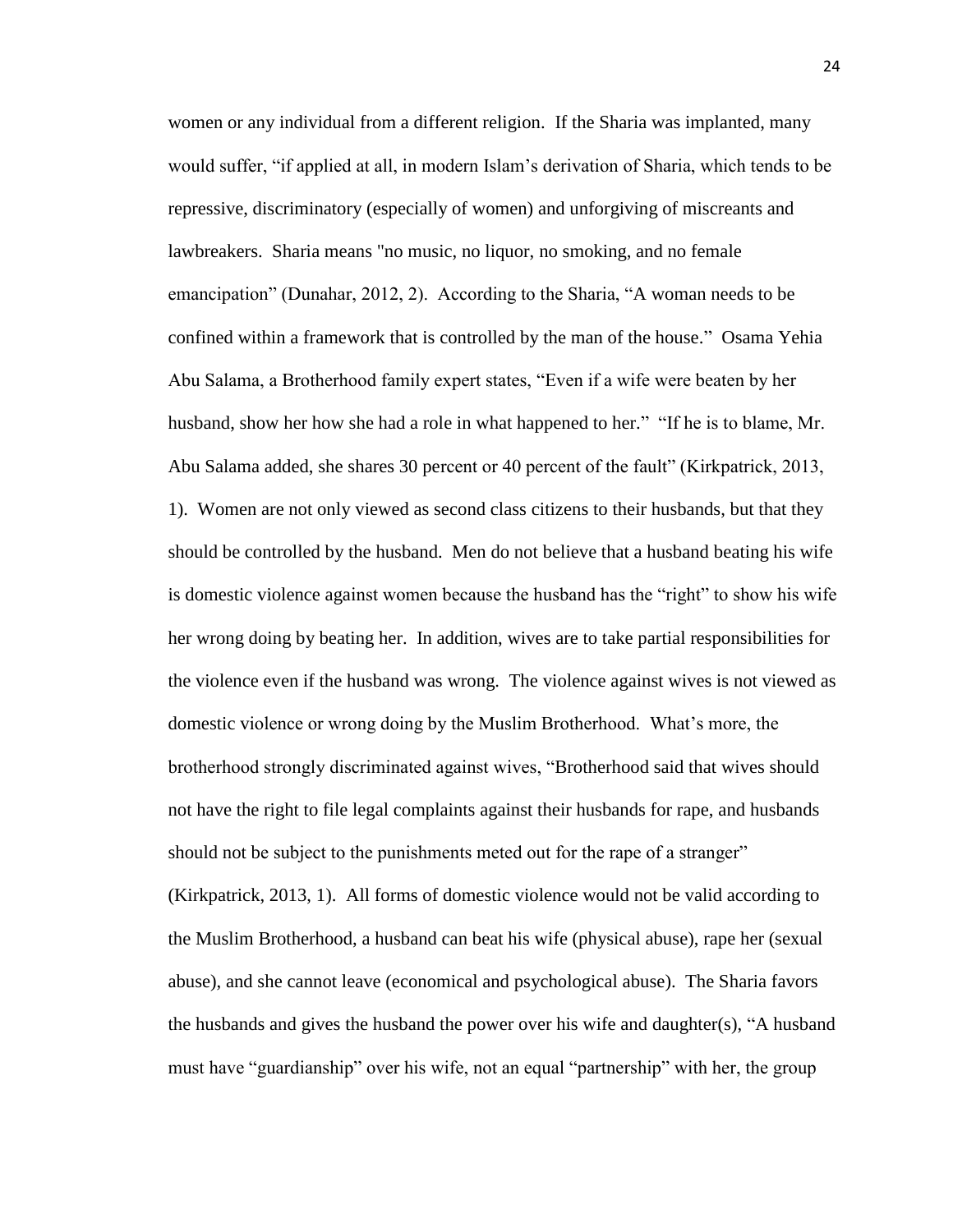declared. Daughters should not have the same inheritance rights as sons. Nor should the law cancel "the need for a husband's consent in matters like travel, work or use of contraception" (Kirkpatrick, 2013, 1). Within the Sharia law, women would not be considered equal partners within a marriage because the husband has guardianship over his wife and must approve the wife's travel, work, and use of contraception. Wives and daughters are also not considered equal to husbands and sons; males are superior and in control of the fates of their women.

Nevertheless, women were not the only citizens facing difficulties, Christian males and females faced many forms of discrimination under proposals of the Muslim Brotherhood, "Salafis were involved in many ugly incidents, including the demolishing of Sufi shrines in several locations, the May 7 clash between Muslims and Christians around the Virgin Mary Church in Imbaba, Cairo, and the Nur mosque incident in Abbasiyya, Cairo in April" (Brown, 2011, 7). The violence was brutal and concluded in the death of many. Many Egyptians were not pleased with the rule of president Morsi along with his Muslim Brotherhood followers. Egyptians gathered again in Tahrir Square demanding the ouster of Morsi. As in the 2011 revolution, women were harassed and violated in public; some men did not show any mercy. Some women were raped and assaulted in public, "Human Rights Watch estimated that at least 500 women were sexually assaulted by mobs in Egypt between 2011 and 2014, in [what it describes as an](http://www.hrw.org/news/2013/07/03/egypt-epidemic-sexual-violence)  ["epidemic"](http://www.hrw.org/news/2013/07/03/egypt-epidemic-sexual-violence) of sexual violence against women" (Mcrobie, 2014, 2). This public form of violence against women proved that violence does not only take place in the privacy of homes.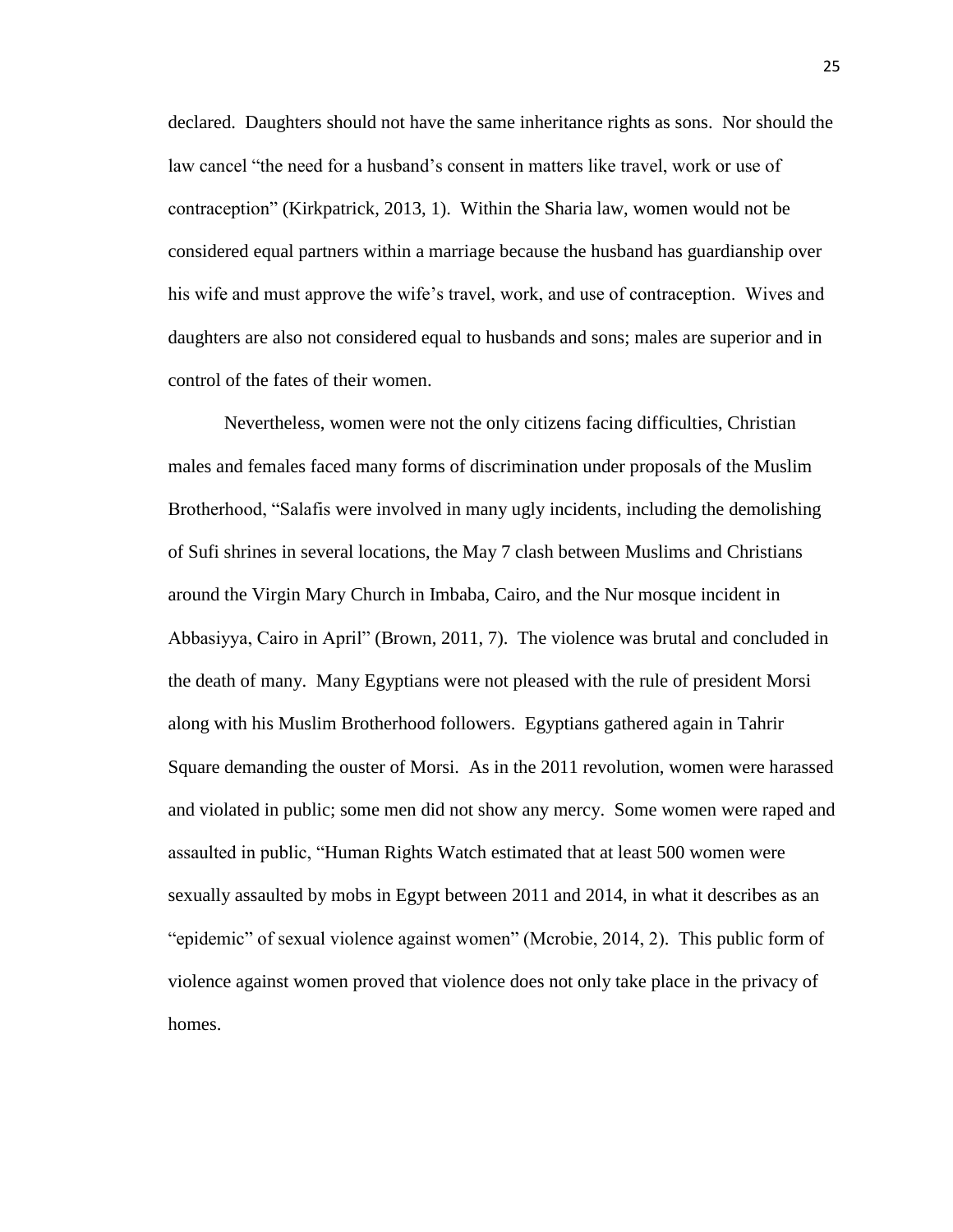On June 3, 2013, "General Abdel-Fattah el-Sisi, the Egyptian defense minister, ousted Mr. Morsi by force, and suspended the Constitution, installed an interim government, insisting he was responding to the millions of Egyptians who had opposed the Islamist agenda of Mr. Morsi and his allies in the Muslim Brotherhood" (New York Times, 2013, 2). Once again sexual harassment of women was taking place during the 2013 revolution. At this point in history the number of violators rose, "Sexual harassment has become a widespread phenomenon in Egypt with the United Nations Entity for Gender Equality and the Empowerment of Women publishing a report on 28 April 2013 suggesting that 99.3% of Egyptian women have experienced some form of sexual harassment" (Abou-Bakr, 2013, 3). That report demonstrates that almost the entire populations of Egyptian women have experienced or are experiencing public form of harassment.

On "June 8, 2014 Abdel-Fattah el-Sisi was sworn in as president of Egypt" (New York Times, 2014, 1). The Egyptian government, "is working with all its powers and policies to stop all forms of violence against women" (Kirkpatrick, 2013, 1). President El-Sisi started to pass laws concerning violence against women. The reason for the law being passed was because his military had partaken in the violence again women prior to El-Sisi becoming president, "In 2011 El-Sisi himself defended virginity tests on female detainees which were being imposed to 'protect' them from rape and soldiers and officers from allegations of rape. 24 year-old Samira Ibrahim [filed a court case](http://www.aljazeera.com/indepth/opinion/2012/03/2012316133129201850.html) against the military leaders when she was arrested at a sit-in in Tahrir Square in 2011, beaten, given electric shocks, strip-searched and given virginity tests whilst being videotaped. Al-Sisi's comments cast doubt on his intentions to take the issue of sexual harassment seriously"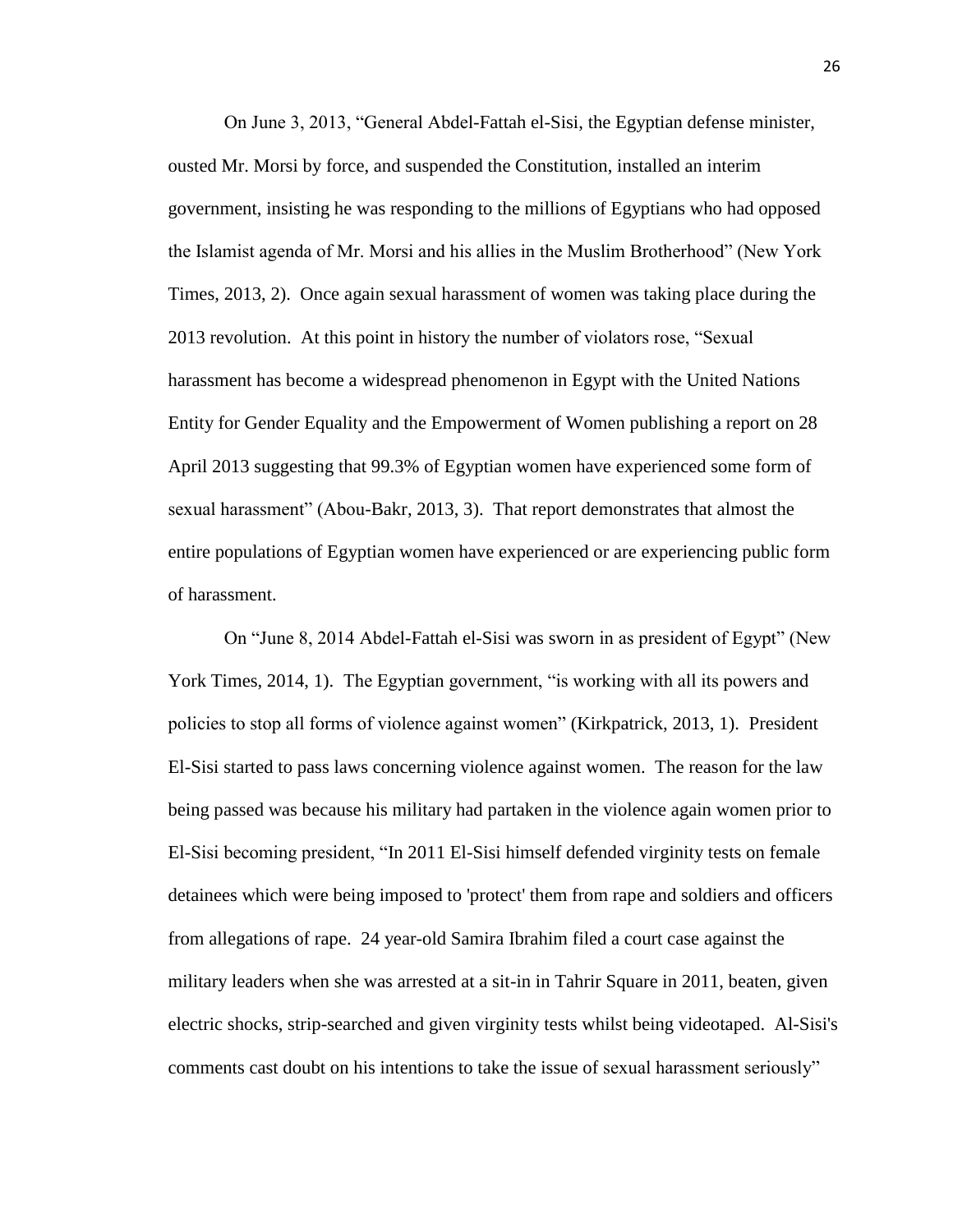(Smith, 2014, 1). The new law defined sexual harassment in the public and private

spheres.

The new law penalizes offenders with a minimum of six months in jail and an LE 3,000 fine and doubles the jail term and fine for re-offenders. It also precisely defines sexual harassment. The law previously used in rare cases to indict harassers was article 268 of the penal code that laid down the punishment for "sexual assault," more limited in its definition. Roughly translated, the new law defines a sexual harasser as someone who "accosts others in a public or private place through following or stalking them, using gestures or words or through modern means of communication or in any other means through actions that carry sexual or pornographic hints (El Sharnoubi, 2013, 1).

Before domestic violence cases were not taken seriously but now offenders will face jail

time and a fine.

On June 9, 2014, 25 Egyptian rights groups called for a comprehensive law on violence against women and a national strategy to implement such legislation. In response to the recent attacks, the Interior Ministry reported arrests of seven men, and the public prosecution opened an investigation into three other men. On June 10, President Sisi told the Interior minister to "take all necessary measures to combat sexual harassment." The following day, he paid a visit to a hospitalized victim of a sexual attack, accompanied by television cameras, during which he apologized to her and promised to hold the attackers accountable (Human Rights Watch, 2014, 1).

President El-Sisi is taking action and reaching out to the women who are experiencing violence. He is the first president to visit a victim of a sexual harassment crime. Women can now feel that the law is on their side and they can report sexual harassment situations because there are laws against it. President El-Sisi is concerned about women's rights and he is actively working toward making Egypt a safer place for women in the public and private spheres. "President Abdel Fatah al-Sisi told the Prime Minister Ibrahim Mahlab on June 11, 2014 to form a committee to address harassment. The committee is a positive step, but effective, comprehensive action needs to follow," Human Rights Watch said (Committee Assessment Should Lead to Reforms, 2014, 1). This is a start of women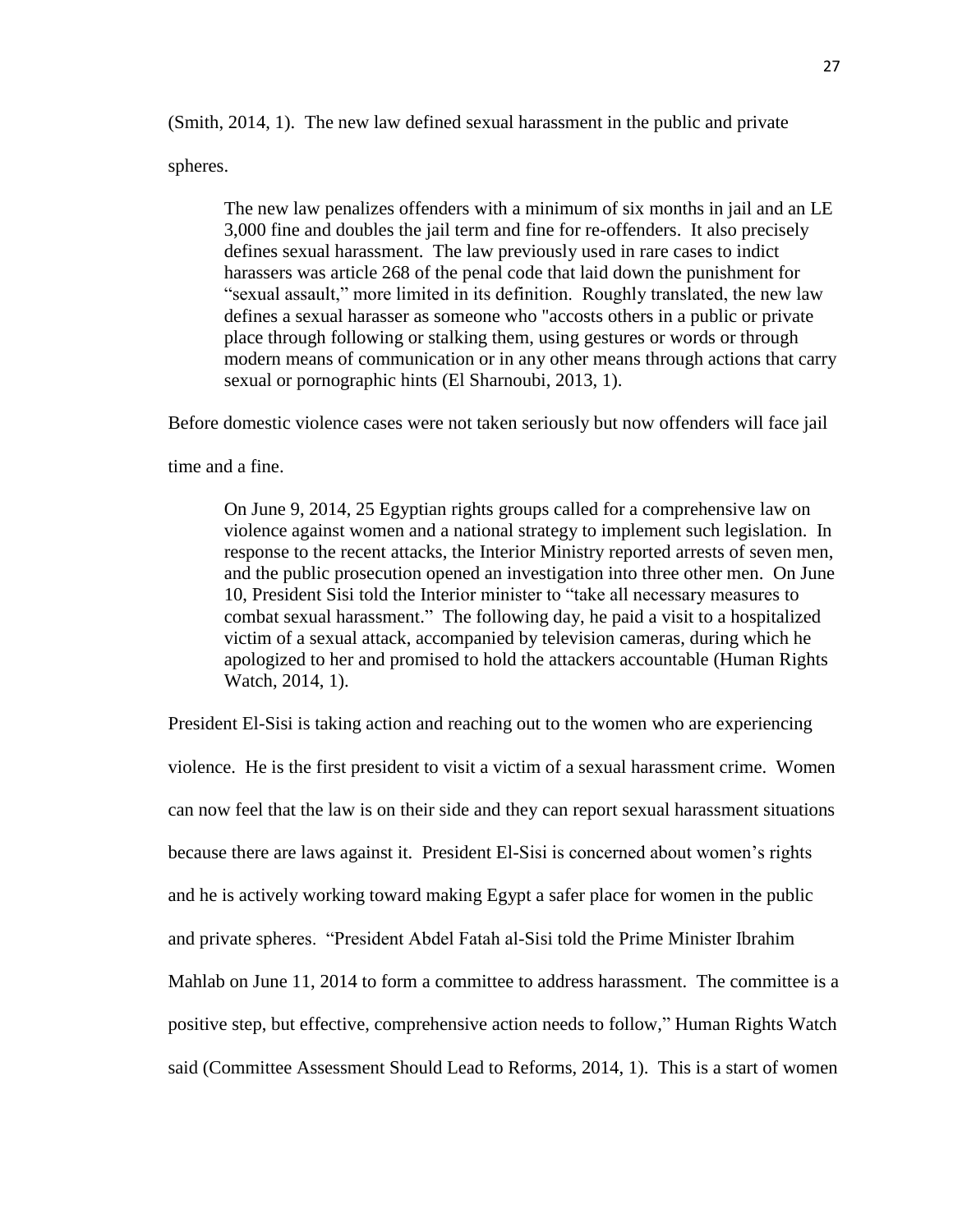being able to turn to the government for support and this might be the beginning of many new laws that will help women escape their violent homes and have a bright future.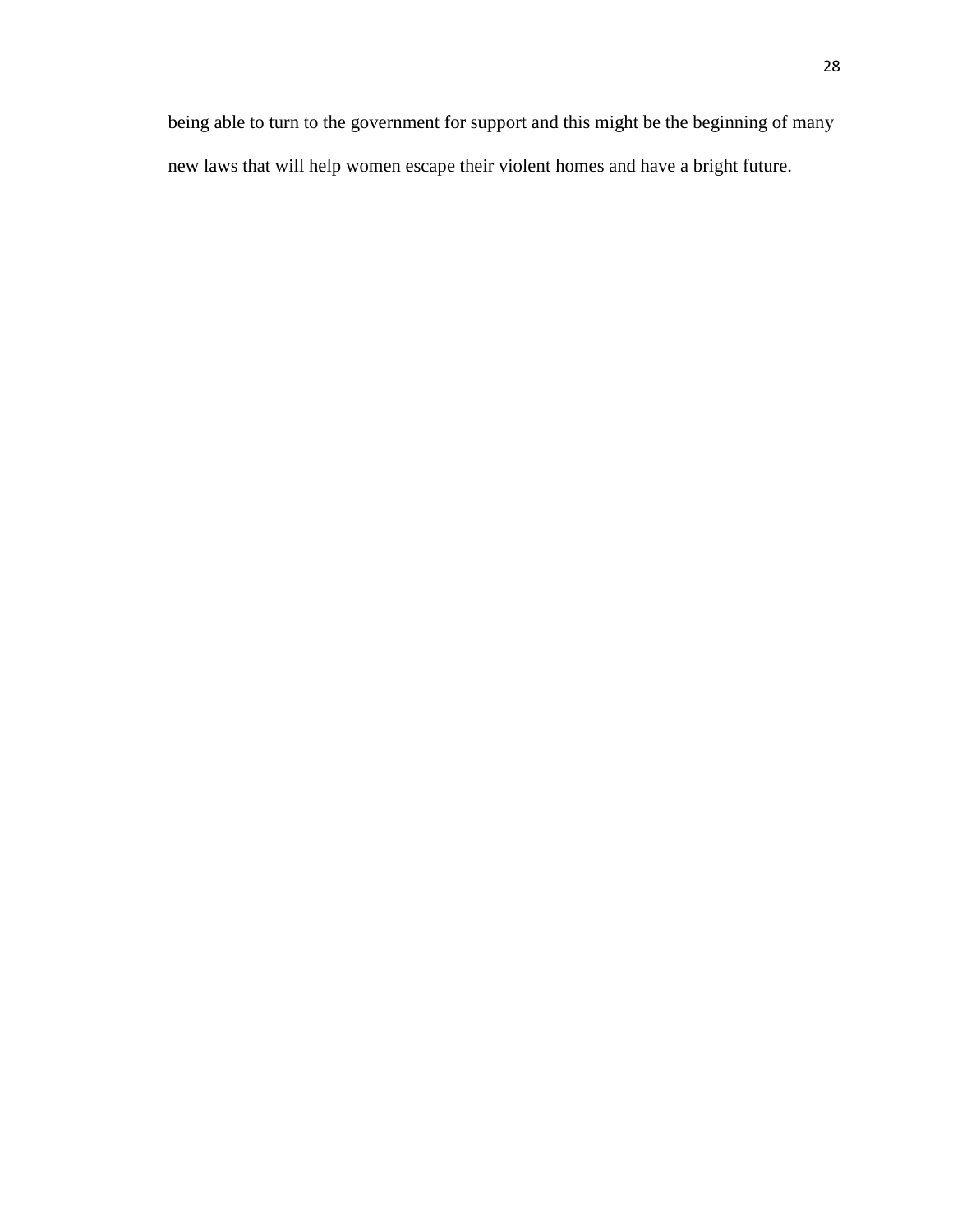#### **Chapter 2**

# <span id="page-34-0"></span>**Religious Teachings and Traditional Practices (1980-2014)**

Egypt has a population of over 82 million people who classify themselves as members of one of the two main religions. Ninety percent identify themselves as Muslim (predominantly Sunni); the remaining ten percent include various Christian sects (Coptic Orthodox majority). Muslims and Christians share many traditional Egyptian values but different religious standards. Over the last 35 years, it has become apparent to the population that religion has played a major role in the Egyptian community and it has influenced people's behaviors and actions in public and private spheres. Over these years, some women experience violence in the name of religion while some men justify these violent behaviors according to their definition of religion.

Religion has always played a significant role in the Egyptian culture, Muslims follow the teaching of the Holy Quran and Christians follow the Holy Bible. Muslims are taught to obey the teaching of the Quran but men interpret it according to their liking. There is a verse in the Quran that refers to a legitimate context for beating women:

> Men are the protectors and maintainers of women, because Allah has made one of them to excel the other, and because they spend (to support them) from their means. Therefore the righteous women are devoutly obedient (to Allah and to their husbands), and guard in the husband's absence what Allah orders them to guard (e.g. their chastity, their husband's property). As to those women on whose party you see ill conduct, admonish them (first), (next) refuse to share their beds, (and last) beat them (lightly, if it is useful), but if they return to obedience, seek not against them means (of annoyance) (The Holy Quran, An-Nisa, 34).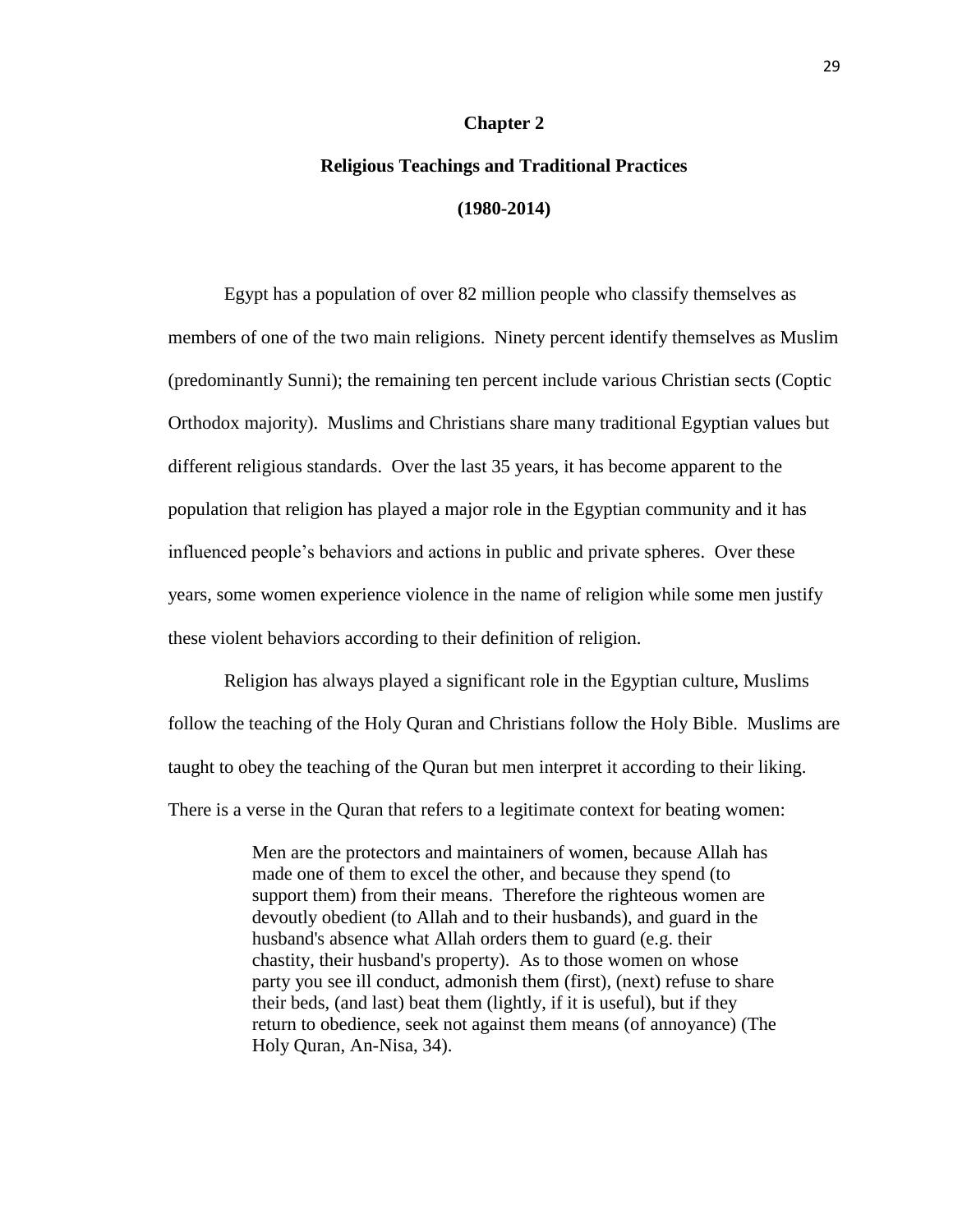This verse suggests that it is appropriate for a man to beat his disobedient wife because he is following the Quran and that he would be punished by Allah if he disobeys his writing. The Quran is interpreted in a literal sense and gives males the power to discipline women even through force. However, the Quran does not list the actions that women should be beaten for; therefore, some men take it upon themselves to define the actions according to their pleasing and justify their actions by stating that they are following their religious teachings. Here is another example of a man misinterpretation of the Quran:

The misuse of the Qur'anic text to dismiss the abuse of women in the family sphere is evidenced in a newspaper report of a father's treatment of his daughter. The article, headed 'The Humane Decision By The Niyaba: The Release of a Father Who Tortured His Daughter' stated that the Sahel Niyaba, in a humane decision, released a carpenter on bail. The defendant had chained and tortured his daughter for several days for leaving the house without his permission. The mother reported her husband to the police who arrived to find the daughter bleeding from various parts of her body after being handcuffed for days. The carpenter confessed, and the case was moved to the Niyaba. The Niyaba released him 'to protect family relations' (al-Akhbar, October 6, 1996).

In addition, the Quran does not authorize killing a woman if she engages in misconduct. Benninger-Budel, however, reports occasions when women have been murdered by husbands and family members, "In September 1998, a girl was murdered by her bother because of a rumor. Her body was displayed for all to see. In October, a husband murdered his wife and children because of doubts regarding her 'behavior'" (Benninger-Budel, 2001, 23). Behavior is in quotation marks because it is not clear what the woman had done to be murdered.

As the Quran is interpreted to side with males, so is the bible. The Bible is also taken out of context concerning the topic of the superiority of the male. There are verses in the bible that ask women to submit to their husbands but does not literally approve a man inflicting violence on a woman. In the New Testament, the bible states, "Wives,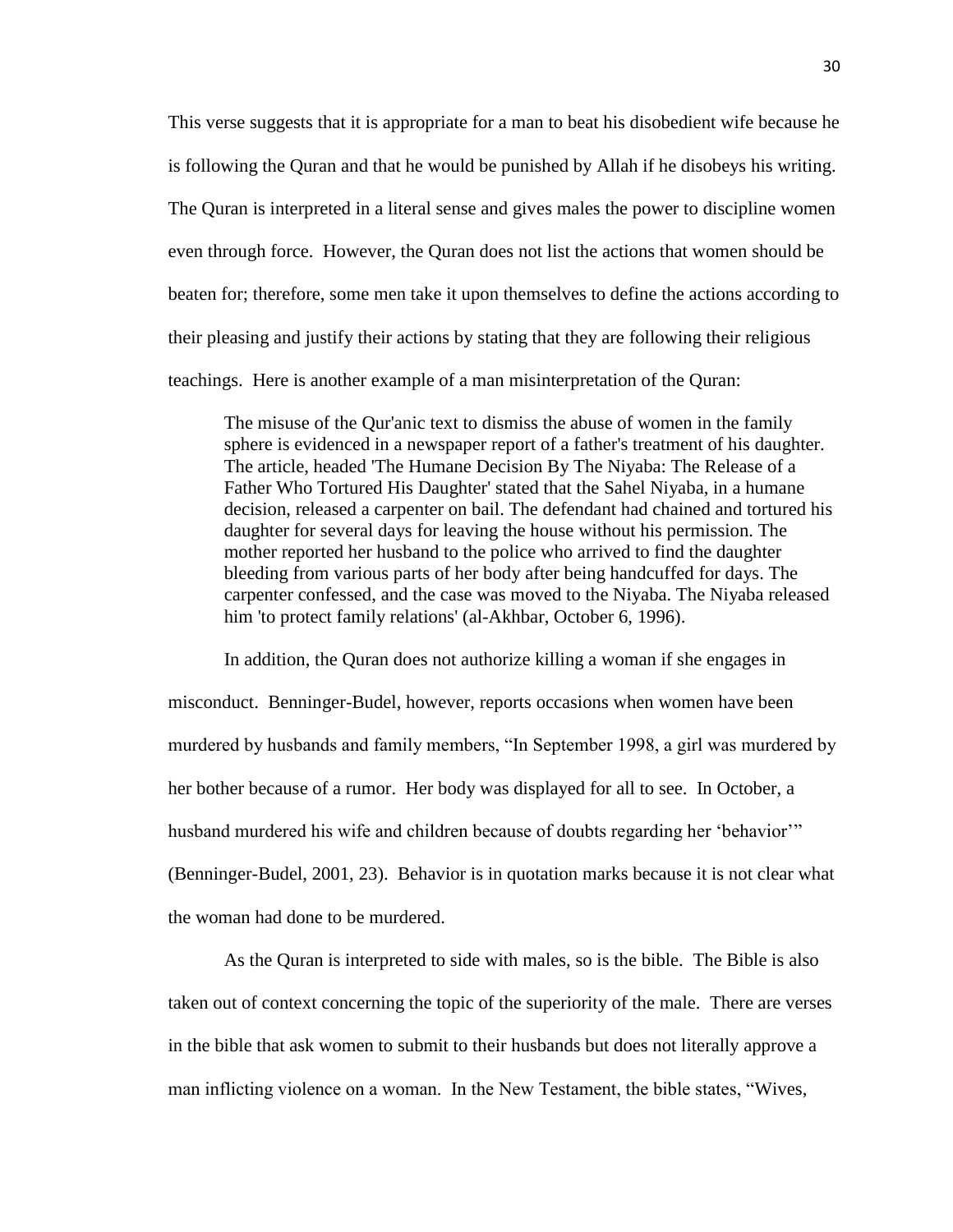submit to your husbands as to the Lord. For the husband is the head of the wife as also Christ is the head of the church; and he is the Savior of the body. Now as the church submits to Christ, so also wives should submit to their husbands in everything" (*Ephesians* 5:22-24, KJV). In other words, the verse in the bible can be interpreted as the wife must submit, do, and accept everything her husband inflicts on her. Christian women often feel compelled to stay in abusive relationships by scripture instructing them to "submit to their husbands." Therefore, the husbands believe that the wife is their property because the wife and everything she owns physically and emotionally "belong" to the husband. This eliminates the wife's character as an individual and it is supported by the Egyptian society and the Christian religion. The pressure on women remains for the wife to be obedient, "social and interpretations of religious values reinforce the wife's duty to obey and serve her husband…[and] also perpetuates idea that a wife is her husband's property" (Benninger-Budel, 2001, 20). A human being should not be identified as another person's property especially a wife to her husband because the commencement of marriage should unite the husband and wife as one (as equals). But some men believe that their wives must be passive and that they have the "right" to punish their wives in any form, if their wives refuse their commands. Some men are translating the bible and the Quran to justify their abusive actions towards women.

Discipline and submission are mentioned in Bible verses which cause some Coptic males to interpret it as male superiority. For example, from the Old Testament to the New Testament, women are labeled as inferior to men, "the husband has authority to discipline the wife. The wife does not have authority to discipline her husband" (Genesis 3:16- The Old Testament). "A woman should learn in quietness and full submission. I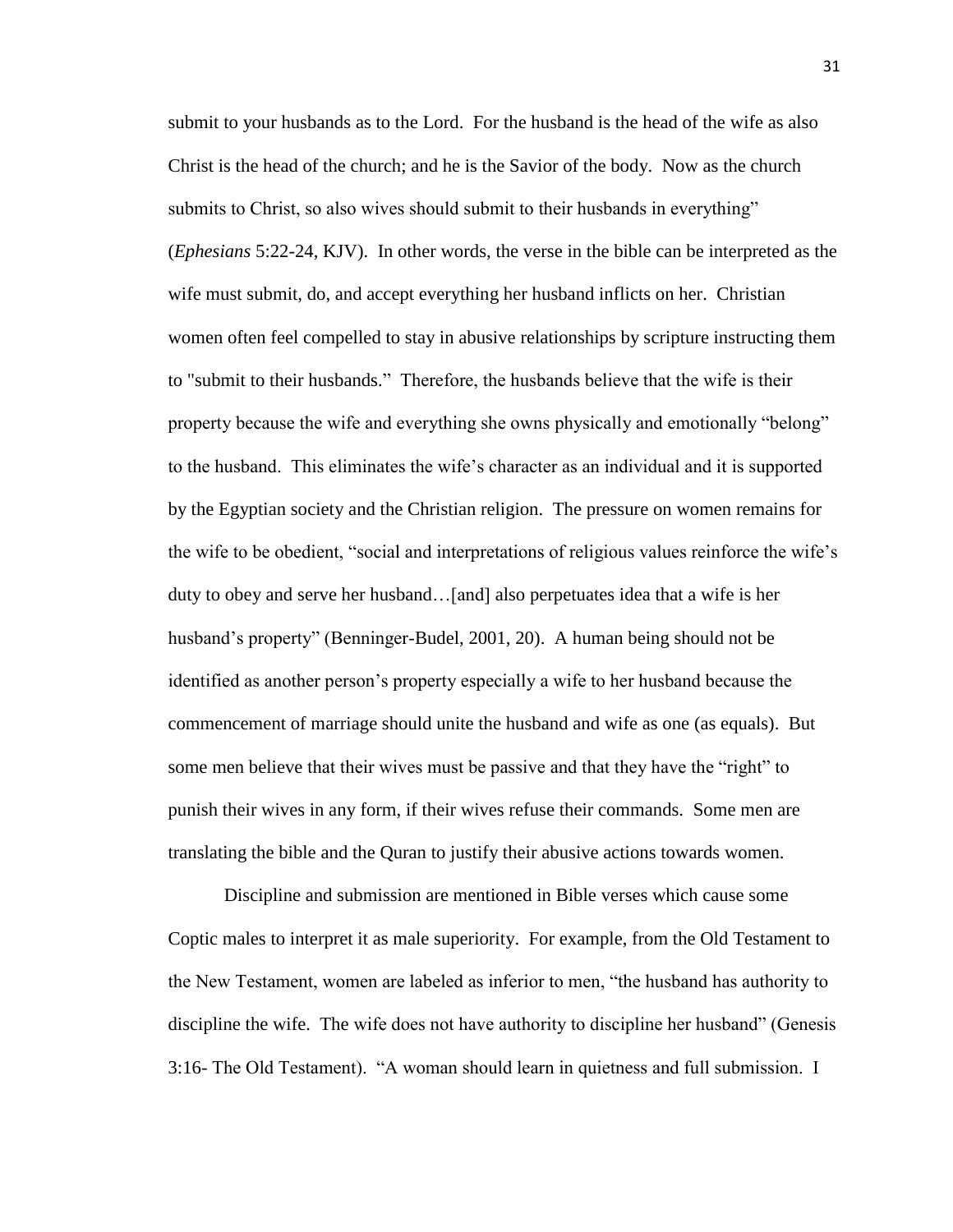do not permit a woman to teach or to have authority over a man; she must be silent" (1 Timothy 2:11-12- The New Testament). To have "authority to discipline the wife," can mean any form of action taken by the husband is excused according to the religious belief but not only can the husband have full control, the wife is to remain silent because she does not have any form of authority. This is not practiced by all Coptic Christians; it is only implemented by those who misinterpret the Bible. Religion is used for some as an excuse to influence the law and brand the male authority as a normal part of society, "it is often imbedded in concepts of gender and the role of men and women that are considered the 'norm' in a given culture at a given time, and it is manifested in efforts to exert power and control over women's bodies and lives" (Habib, 2009, 1). In other words, according to religion and society, women do not exert any form of power over a male and not even over their own bodies and lives.

 It is important to examine the different religious customs that applied to Egyptian women. Some of the traditions apply both to Muslims and Christians, for example the Shabka (a gift of rings or gold jewelry) applies to both, while Christians do not abide by the Muslim law of dowry (money given to the to-be-wife before marriage).

There are different religious variables that differ around the subject of marriage and divorce. "Marriage in Egypt typically takes place in stages that involve special and often costly ceremonies. Related marriage costs often include: The *Shabka* (or "tying") of the couple with a gift of rings or gold; The dowry, partly paid for at the time of the marriage, with the rest held in reserve for settlement in case of divorce; Housing for the couple to live in and furniture and appliances for the newlyweds (Singerman, 2001, 80).

These costly marriage traditions become a problem for young adults and result in Urfi marriages between couples. In the Islamic religion Urfi marriages were created, this is a piece of paper written by a man and woman declaring that they are married. "Egyptian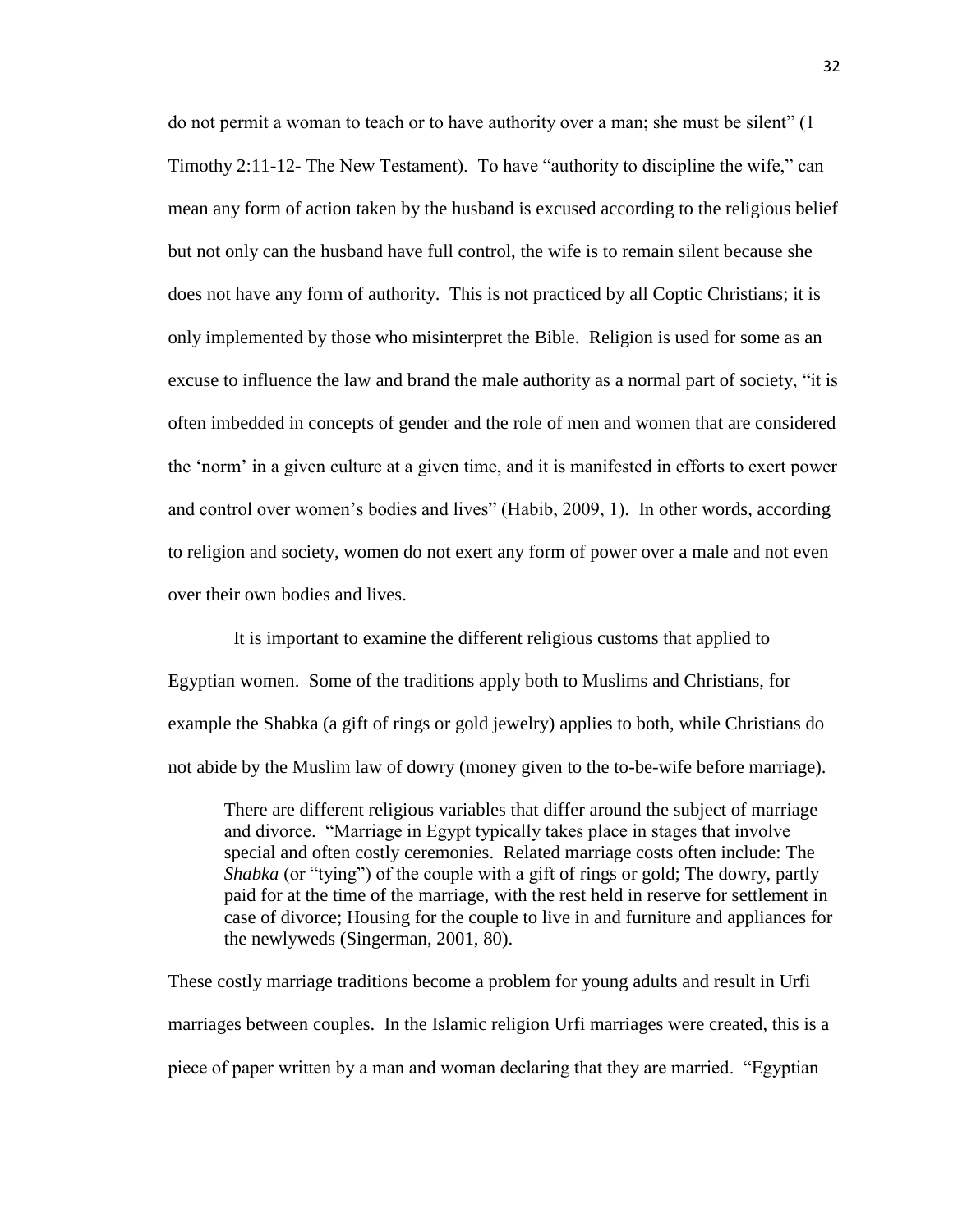society forbids sex before marriage; so many young people consider the 'Urfi marriage a solution'. Urfi marriages are conducted by a Muslim cleric in the presence of two witnesses. However, they are not officially registered and are not financially binding to the man. The Urfi is a marriage without an official contract. Couples repeat the words, "We got married" and pledge commitment before God" (Allam, 2000, 1).

Customary "Urfi" marriages are not prohibited, yet provide women with no rights: husbands have no obligations to financially support wives… If the husband destroys the marriage document, women can be accused of sexual relations outside of marriage; and fathers often refuse to recognize the children of such marriages. Partly due to the financial costs of marriage, customary marriages have dramatically increased over recent years (FIDH, 2014, 50).

Muslim women face many problems within Urfi marriages. Since Urfi marriage is just a piece of paper between a man and a woman, it can be destroyed with simply ripping the paper. This can result in Egyptian women losing their virginity out of wedlock and risking their family knowing about it. If the husband denies that he was ever married to that woman by Urfi, she can be beaten and abused by her family since there would be no evidence that she was truly married. Even if the women are able to prove to their families that they were married Urfi, the abuse would still take place because Urfi marriages are looked down upon since they are performed without the families' consent. Another issue that arises with Urfi marriages is if the woman gives birth and the father refuses to acknowledge that the child is his, then the woman is looked down upon by society and suffers physical and emotional abuse by her family. In addition, "The 'Urfi marriage can be disastrous for the wife because if the husband leaves her without granting her a divorce, she had no legal right to seek a divorce since Urfi marriage was considered illegal under the old status law. While her husband could remarry, the wife is in a more difficult position. If the wife remarries, she could be accused of polyandry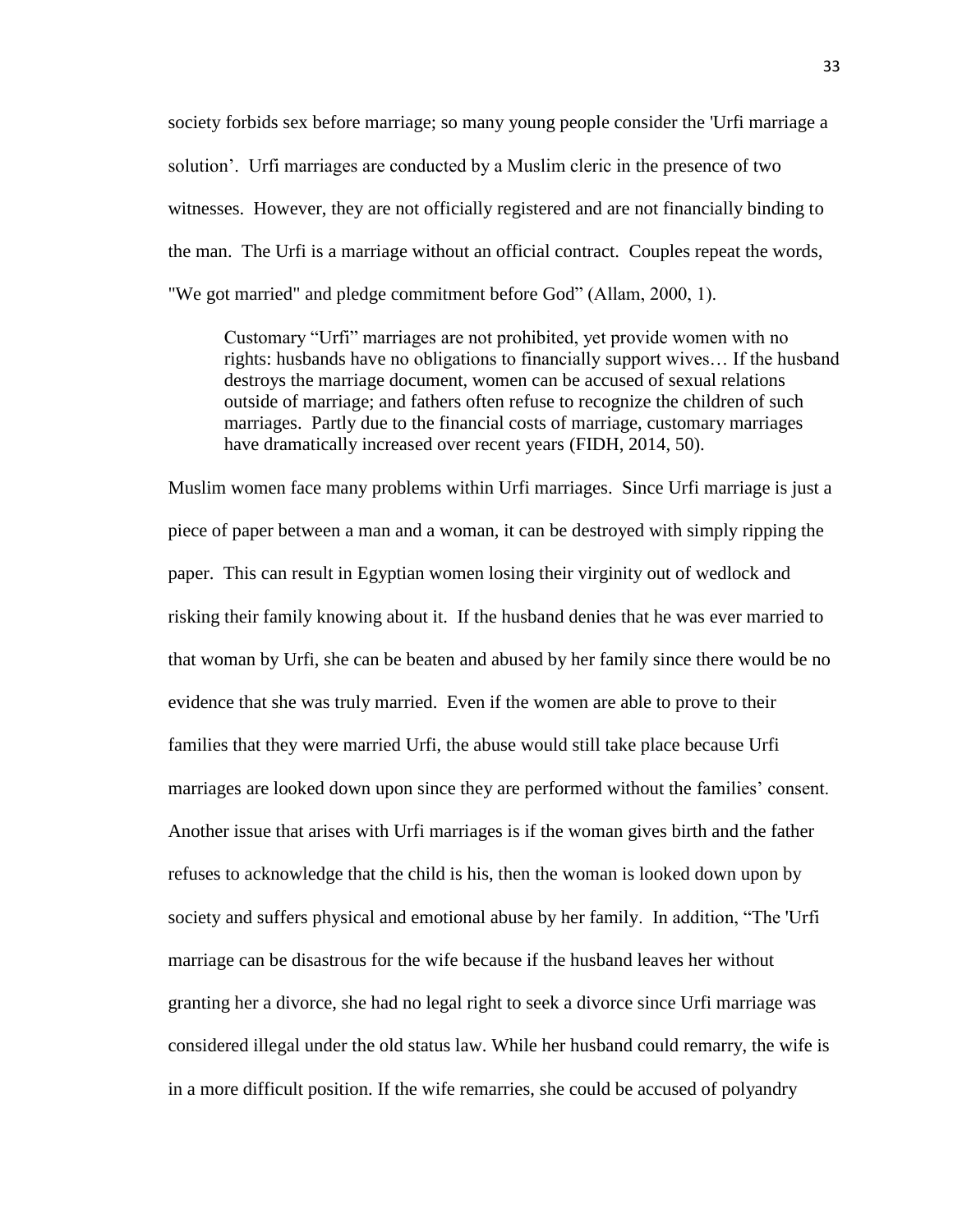which is punishable by seven years in prison in Egypt. The alternative course of action is for her to remain single for the rest of her life" (Allam, 2000, 1). Therefore, Urfi marriages create problems and complications for women. "The Egyptian government did not recognize Urfi marriages until the year 2000 and the paper from the marriage could be used only to prove the relationship in court. A woman could not get a divorce since the government did not recognize the marriage in the first place. Under the new personal status law passed on January 29, 2000 however, divorces from Urfi marriages are now recognized" (Allam, 2000, 1). There is not enough data to determine whether Urfi marriages are or are not on the rise; because, "The number of Urfi marriages annually was not available from the notary public to determine if it is increasing since it became more popular in the mid-1990s. But the number of traditional marriages has declined overall, from 592,000 in 2000 to 506,000 in 2006, according to the Central Agency for Public Mobilization and Statistics" (Carroll, 2007, 3). Therefore, since traditional marriages are on the decline that might be because Urfi marriages are on the rise, but unless we have the data reported, we cannot speculate the causes.

The topic of divorce differs for both Muslims and Christians. Within Islam, divorce is simplified for men but women must go through the court.

Men can divorce their wives (*talaq*) by saying "I repudiate you" 3 times and registering the announcement at a religious notary office within 30 days (PSL, amended in 1985). Women are required to go before a court and prove one of the following grounds: the husband's illness, including mental illness or impotence; failure to provide maintenance or financial support; absence or imprisonment; or harmful behavior, such as mental or physical abuse. Since 2000, women can also seek a no-fault divorce under the khula procedure, on the condition that they return the dowry (PSL, as amended in 2000) (FIDH, 2014, 51).

Muslim men can divorce their wives by repeating talaq three times, which puts many women in fear that they must do as the husband wishes or they risk hearing talaq at any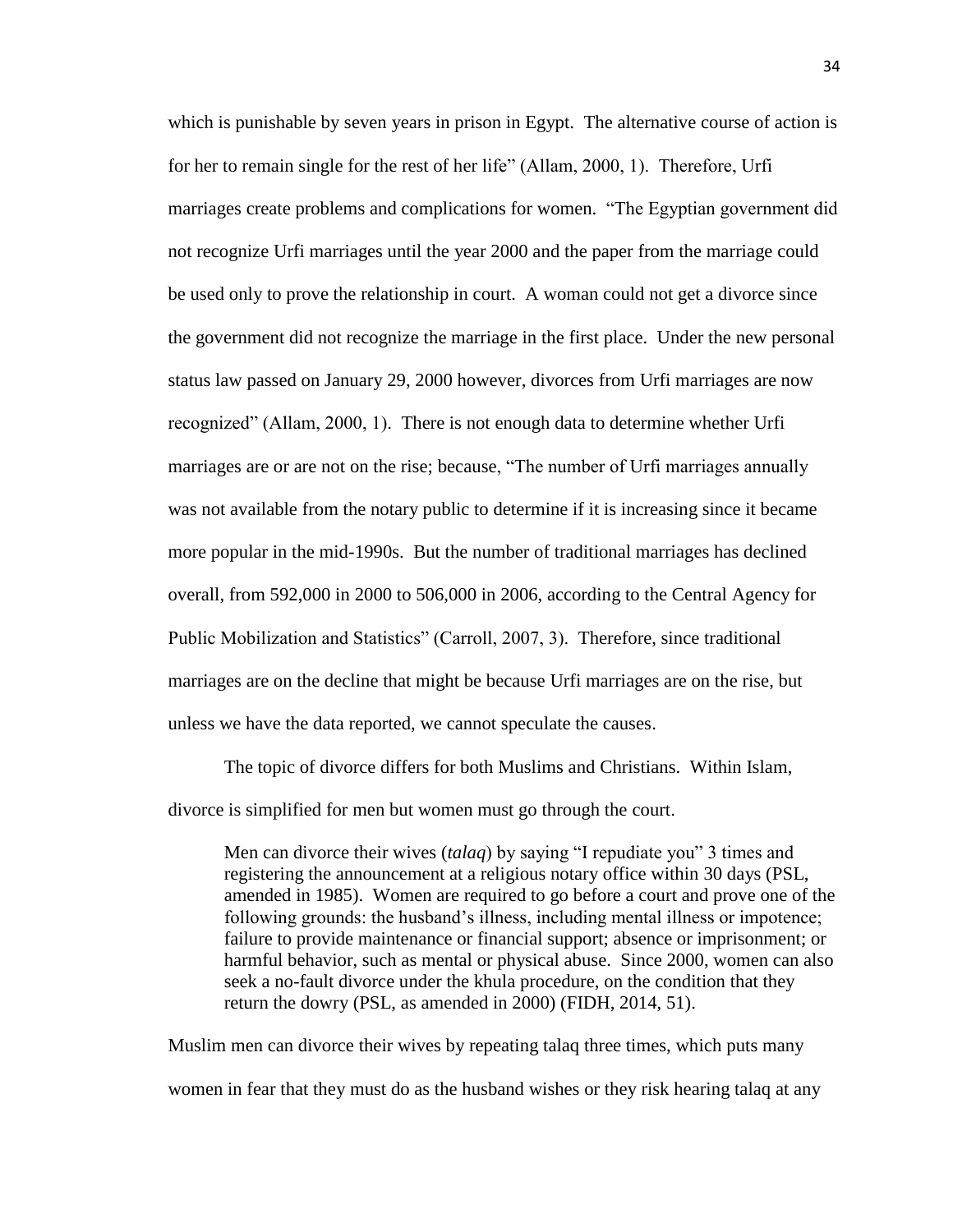given point in their marriage. This law presents a bias where Islam can side with husbands over wives. Islam does not allow wives to simply divorce their husbands by repeating talaq three times but that they must go in front of the court and plead their case as to why they are seeking divorce from their husbands. Not only are wives required to appear in front of the court to ask for a divorce but they must prove one of the following reasons, "the husband's illness, including mental illness or impotence; failure to provide maintenance or financial support; absence or imprisonment; or harmful behavior, such as mental or physical abuse" (Abu-Odeh, 2004, 1050), in hope that the court would grant them a divorce. If the wives are not able to prove any of the above reasons, they would have to remain in the marriage until they find a way to prove it. On the other hand, husbands can divorce their wives without a reason. This presents an aspect of discrimination against women in Islam. On the contrary, there was a khula law passed in 2000, where a wife can divorce the husband but she must return the dowry, "The mahr [dowry] is paid to the bride herself, not to her father or any other party" (Abu-Odeh, 2004, 1051). This law is both helpful and harmful to women, especially women of low income. The khula law gives women the power to divorce their husbands, especially if they are in an abusive relationship without having to provide evidence of abuse in court. However, giving back the dowry can create complications of leaving the marriage because the wife may not have the money to give back or any income to live on her own. In addition, this shows unfairness for women because the husband had paid this amount as part of the dowry for the wife to keep. Unfortunately, many women would rather pay the price and give back the money in order for them to leave a harmful marriage.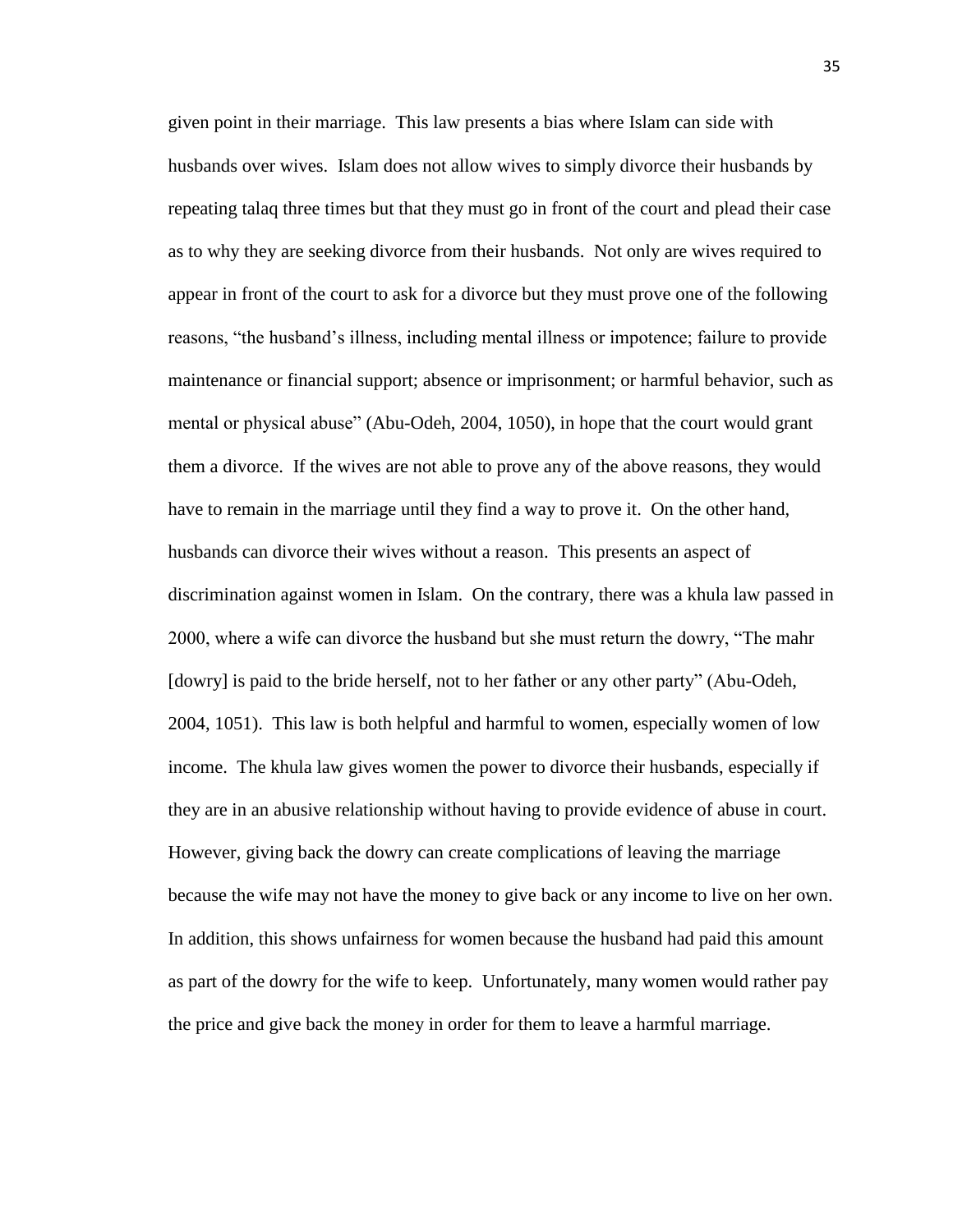Unlike Islam, Coptic Christianity has been on the topic of marriage and divorce. In the Coptic Christian religion, husbands and wives could seek divorce only in cases involving adultery. Therefore, if a husband is physically, sexually, emotionally abusing his wife, she would have to remain in the marriage because domestic violence is not discussed as a relevant topic to grant a divorce. In addition, a divorced Coptic Christian woman is looked down upon in the Christian community regardless of the situation. "In 1962, Pope Kyrillos VI (1959-1971) added the second reason of conversion and instructed then Bishop Shenouda to draft a new code based on the biblical teachings. Upon becoming pope in 1971, he issued a papal decree confirming that the Orthodox Church only granted a divorce in cases of adultery and conversion" (van Doorn-Harder, 2013, 15).Married Christian's couples can only seek divorce within the church in cases of adultery or conversion to another religion but any other situation was not taken into account.Copts are more restricted than Muslims in seeking divorce because it can only be granted through the church. Although divorce in the Coptic Christian religion was generally not allowed except for adultery, in 2008 the law was amended, "According to the 2008 law on Coptic Christian marriages, divorce is allowed for men as well as women, on the 10 stated grounds set out in the Law of 1938" (FIDH, 2014, 51). "Copts do have the option to seek a divorce via the Egyptian civil courts, but the Church will not recognize it and only allows remarrying in a church ceremony if the divorce is based on adultery or when one of the spouses converts to another religion" (van Doorn-Harder, 2013, 14). Today, Copts are not settling for these two reasons only to be granted a divorce from the church. "The election of Pope Tawadros II, the debate about what to accept as valid reasons for a divorce is far from solved and features prominently on the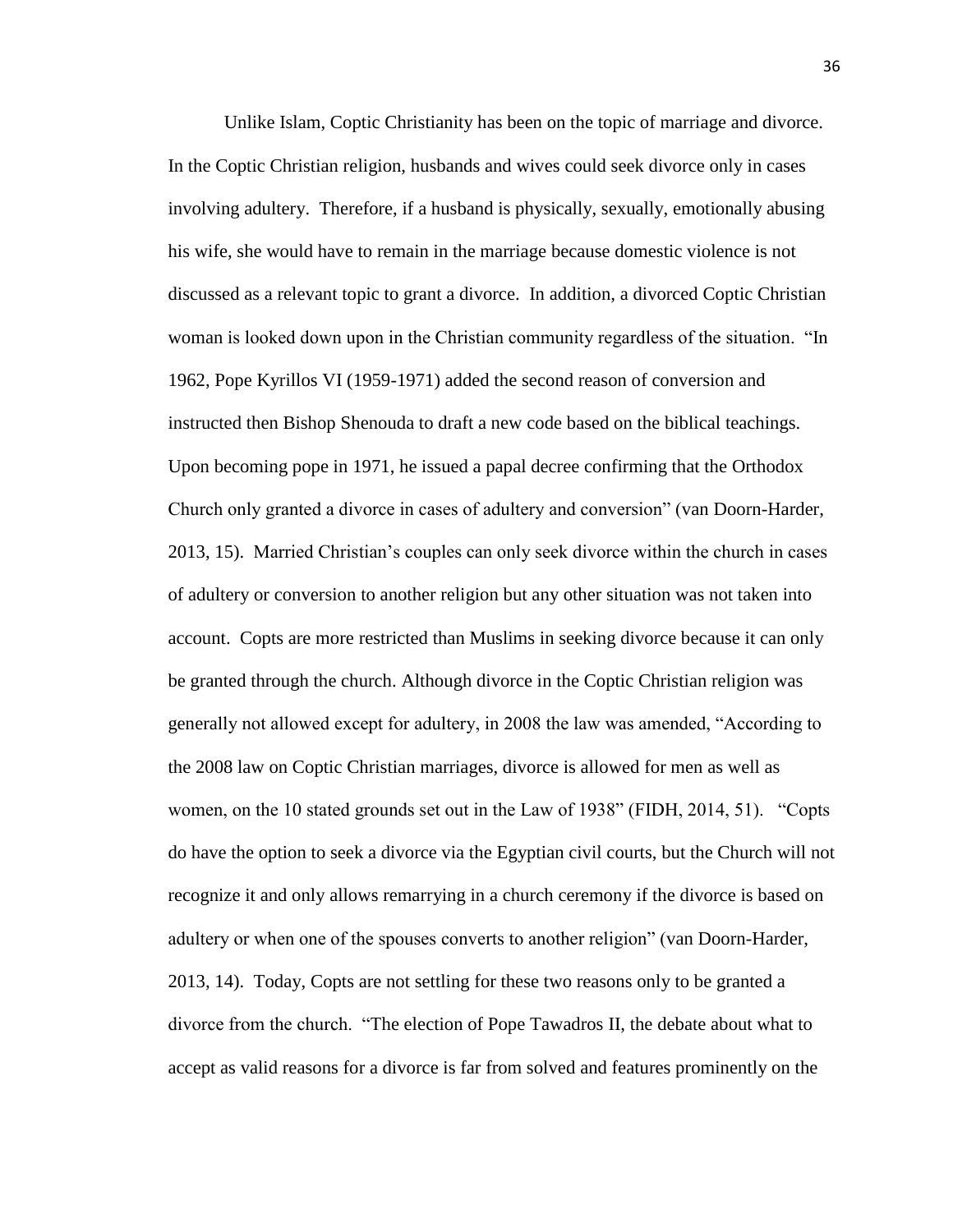Pope's agenda. He has called it 'a headache' (Interview, January 24, 2013)" (van Doorn-Harder, 2013, 16). Perhaps, the issue can be addressed and more reasons can be acceptable to grant a divorce from the church. Domestic violence is one of the most important reasons for which women should be seeking divorce, and more Egyptian women should be voicing their opinion on this matter.

Even though Muslims and Christians have different rules and laws, domestic violence is experienced by some women of both religions. Marital rape is one of the forms of violence that some married women experience but the alarming part is that many women do not view it as rape. Therefore, very limited data is recorded and available to access. The example below demonstrates a sample of the few reported instances.

In 1999, religion was examined in an Egyptian study that asked 75 married couples whether marital rape exists or if it is a man's right to have sex with his wife at any time. Of the female respondents, 67 percent of Muslims and 55 percent of Christians believed their husbands had the right to have sexual relations with them whenever they wish. However, based only on the age of the respondents, 75 percent of the women below the age of 20 disagreed with the concept of the husband's absolute right. The same study found that women in arranged marriages were more likely to experience marital rape (Al-Semary, 1999, 24).

There is a fine line of what is considered domestic violence in Egyptian marriages. "15 years ago, more than half the population of Muslim and Christian women did not consider marital rape as a form of sexual violence" (Al-Semary, 1999, 24) because women believed that it is their husband's right to have sexual intercourse whenever they wish. However, younger women, below the age of 20 as Al- Semary states, would agree that marital rape is a form of domestic violence and it should not be a husband's right.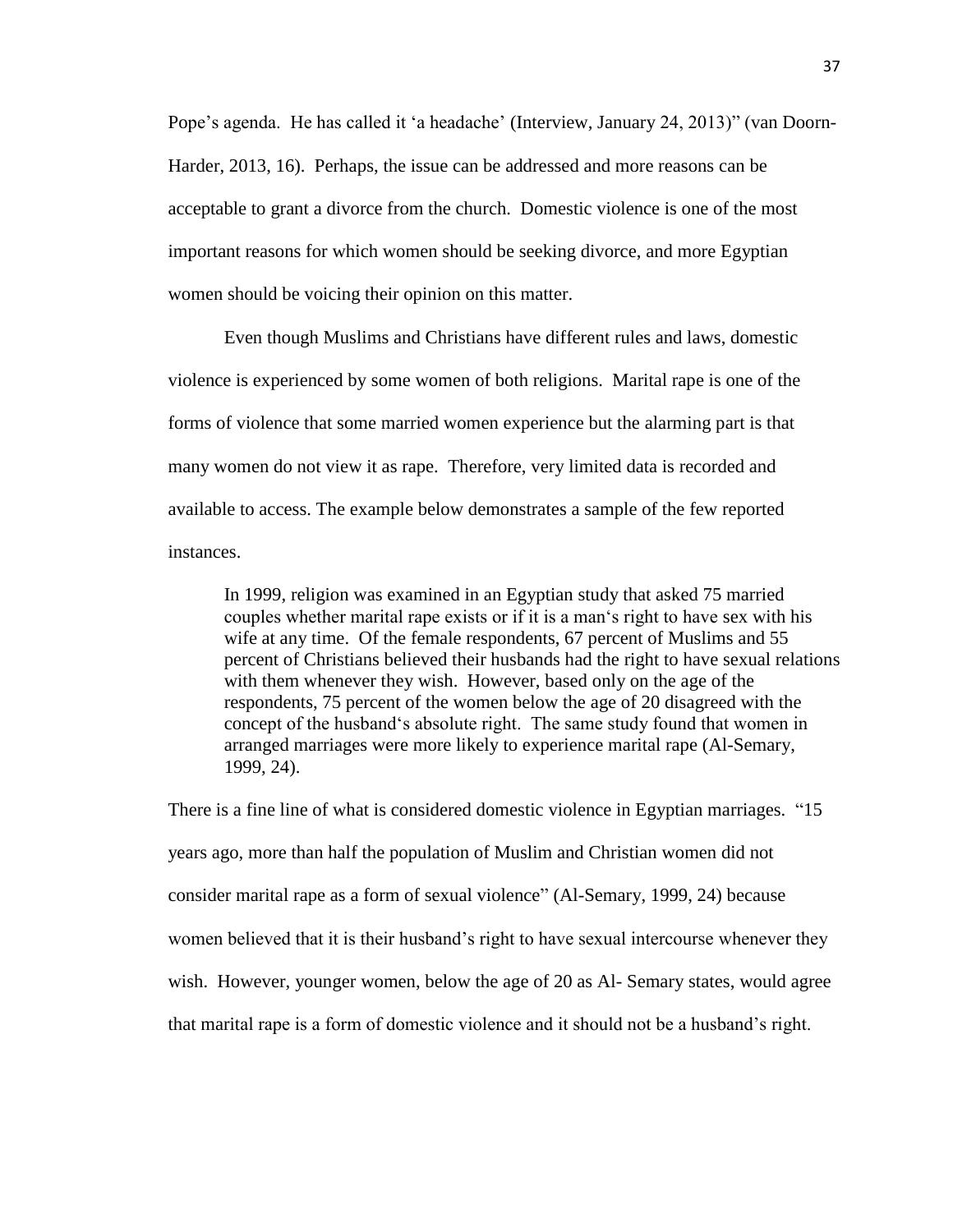Reporting statistics about domestic violence in Egypt is very difficult and problematic because many forms of violence are not considered illegal. One of them being marital rape, "In Egypt, spousal rape is not illegal. The law prohibits non-spousal rape and punishment ranges from three years to life imprisonment; however, spousal rape is not illegal," reported in 2006 [\(US State Department country report](http://www.state.gov/g/drl/rls/hrrpt/2005/61687.htm) for Egypt, 2006, 1). As women are treated as second class citizens, the law does not condemn marital rape or view it as a form of domestic violence. Just as the law does not convict the husband for raping his wife, religion does the same. The Bible states, "The wife's body does not belong to her alone but also to her husband" (1 Corinthians 7:4, NIV). Therefore, some Coptic men believe that the wife's body is for the husband's pleasing.

Not only does religion play a large role in society, old traditions and customs still exist and are rigorously practiced. One of the most important Egyptian traditions among Muslims and Christians is for a woman to remain a virgin until marriage. This tradition has always been and is kept until today, "Unlike men, women's sexual activity usually starts with marriage; society approves a man's right to have sex before marriage but firmly rejects the same right for women. This stand reflects the social concept that virginity is closely related to family honor and to the women's future fidelity to her husband" (Welchman, 2004, 27). This demonstrates the double standard women face in the Egyptian society. Unmarried non-virgins face discrimination and abuse from society and their families. "Since losing virginity is considered a disgrace to the woman's family, she often becomes a victim of domestic abuse" (Suleiman, 2008, 1). It is very difficult for non-virgins to marry because of the stigma she would have to live with if anyone finds out what she did. Women who are sexually active before marriage are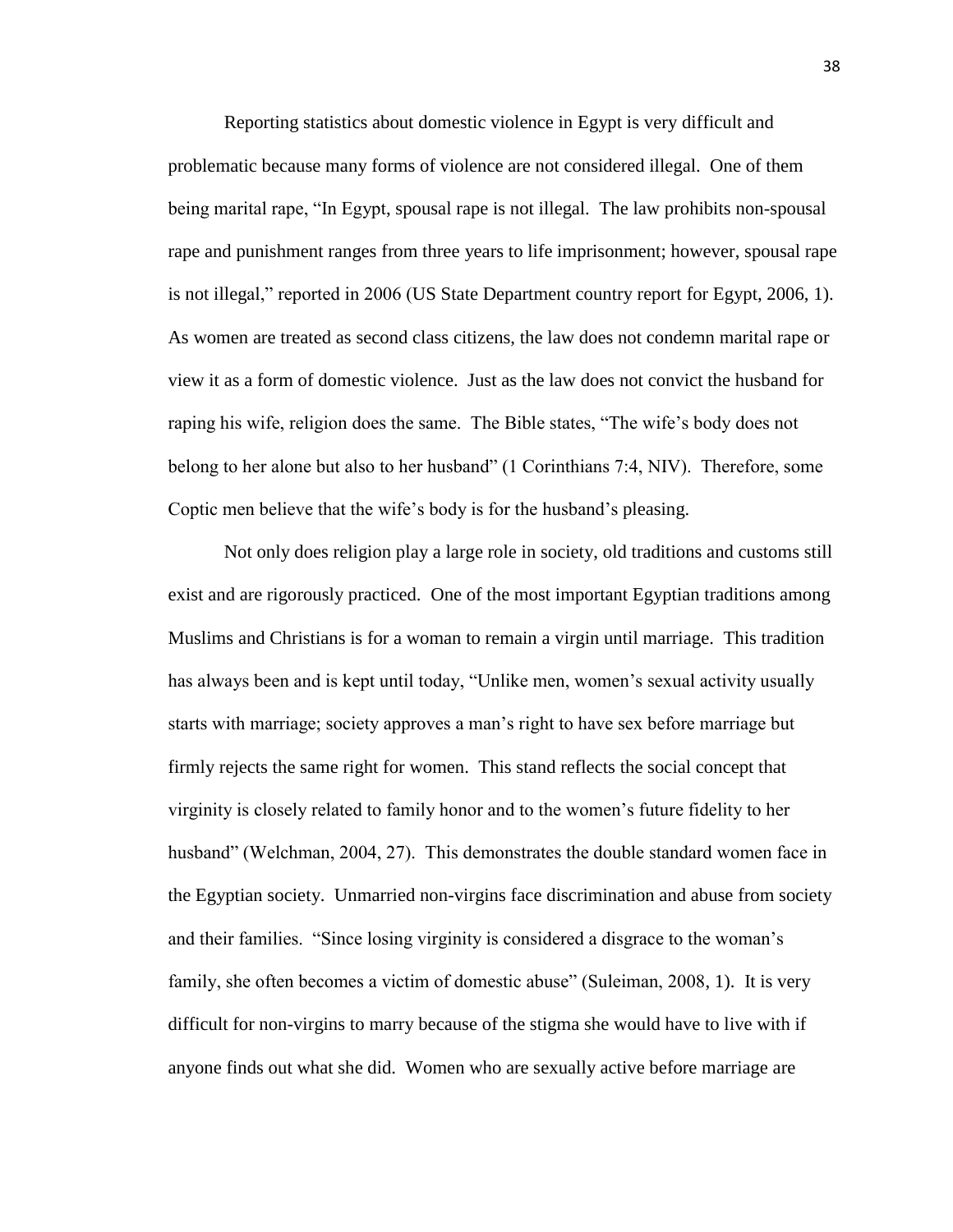called "not marriage material" and Egyptian men refuse to marry them. There was a thirty-five minute documentary conducted by journalist Amal Fawzi, asking men about sex before marriage, the question was "Would they marry a woman he had slept with before marriage, and the answer was 'no' she was considered to have given up her honor and thus threw suspicion on her ability to maintain honor after marriage" (Suleiman, 2008, 1). "In Muslim countries, sex before marriage is prohibited from a social and religious perspective. The majority of Arab men would never agree to marry a nonvirgin and in more conservative parts of the Muslim world, usually the countryside, a woman could be killed by her family if she was discovered to have lost her virginity, known as an 'honor crime'" (Suleiman, 2008,2).

Honor crimes refer to the murder of a woman by her male family members for a perceived violation of the social norms of sexuality, or a suspicion of women having transgressed the limits of social behavior imposed by traditions. This includes seeing or meeting a man even if this is only a suspicion or a gossip. Honor crimes include also a husband kills his wife whom he or other family members suspected her of adultery. It is difficult to estimate the overall number of honor killings that take place yearly in Egypt. An Egyptian report based on 1995 statistics counted 52 honor killings reported. (Khafagy, 2005, 3)

An Egyptian woman's virtue is measured by keeping her sexuality unexposed. If a family found out that their daughter is not a virgin before marriage, she can be beaten, disowned, and sometimes killed for the family's honor. Some families would rather physically abuse and kill their daughter than be ashamed and have no honor. Egyptian families want their daughters to remain pure and untouched until they are married, because to them, they are obeying and fulfilling the teachings of their religion and culture.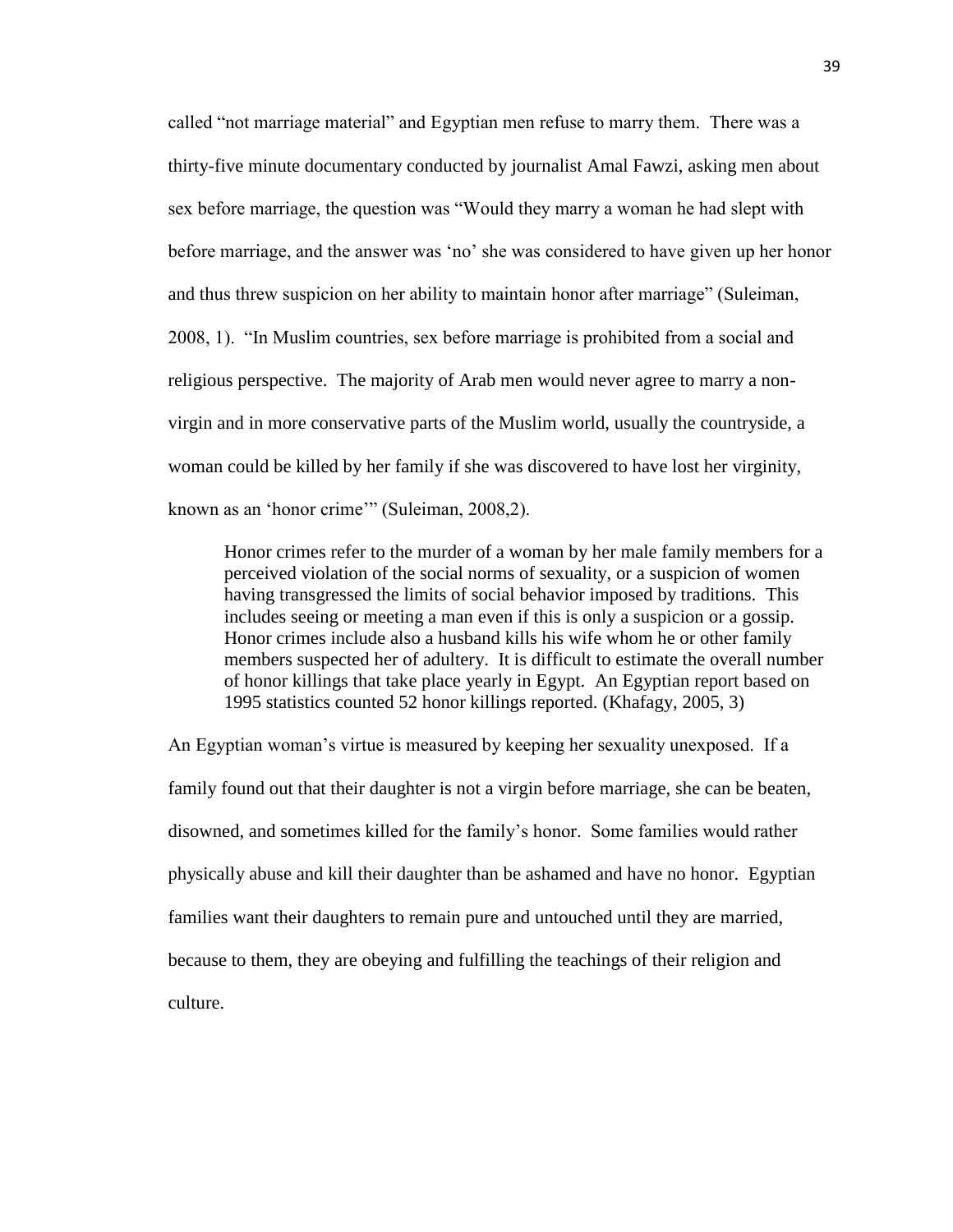| <b>Causes of Honor Killing</b>             | Degree of relationship between the victims<br>and the murderer |
|--------------------------------------------|----------------------------------------------------------------|
| Murder of a female for being suspected 79% | Husband killing the wife 41%                                   |
| Murder of a female because of adultery 9%  | Father killing the daughter 34%                                |
| Murder of a female to hide incest 6%       | Brother killing the sister 18%                                 |
| Murder for other reasons 6%                | A man killing his female relative 7%                           |
| $\sqrt{11}$<br>$\bigcap_{n=1}^{\infty}$    |                                                                |

(Khafagy, 2005, 4)

The Center for Egyptian Women's Legal Assistance CEWLA reported the percentages of the reasons behind honor killing. The chart above demonstrates that seventy nine percent of honor killings are due to allegations and forty-one percent of theses killings are being executed by the husbands. The chart also shows that thirty-four percent of fathers are killing their daughters for committing adultery.

Other traditions that exist in Islam are for Muslim women to be covered with the veil. There is a difference between a women being modest and covering herself in order not to be viewed as a sexual object to a man and being fully covered from head to toe. "Though the Quran is not always clear on what modesty entails, it has generally been held by the orthodox [Muslims] that parts or all arms should be covered, the neck, all the hair [the veil], from neck to knee, and perhaps more of the body down to the wrist and ankle" (Rugh, 1984, 229). There are different forms of covering, the veil (hijab) "The word *ḥijāb* is used in the contemporary Islamic world both in reference to a headcovering and to a particular style of dress considered modest and Islamic" (El Guindi, 2012, 23) and the niqab is full face and body veil where the woman's eyes only is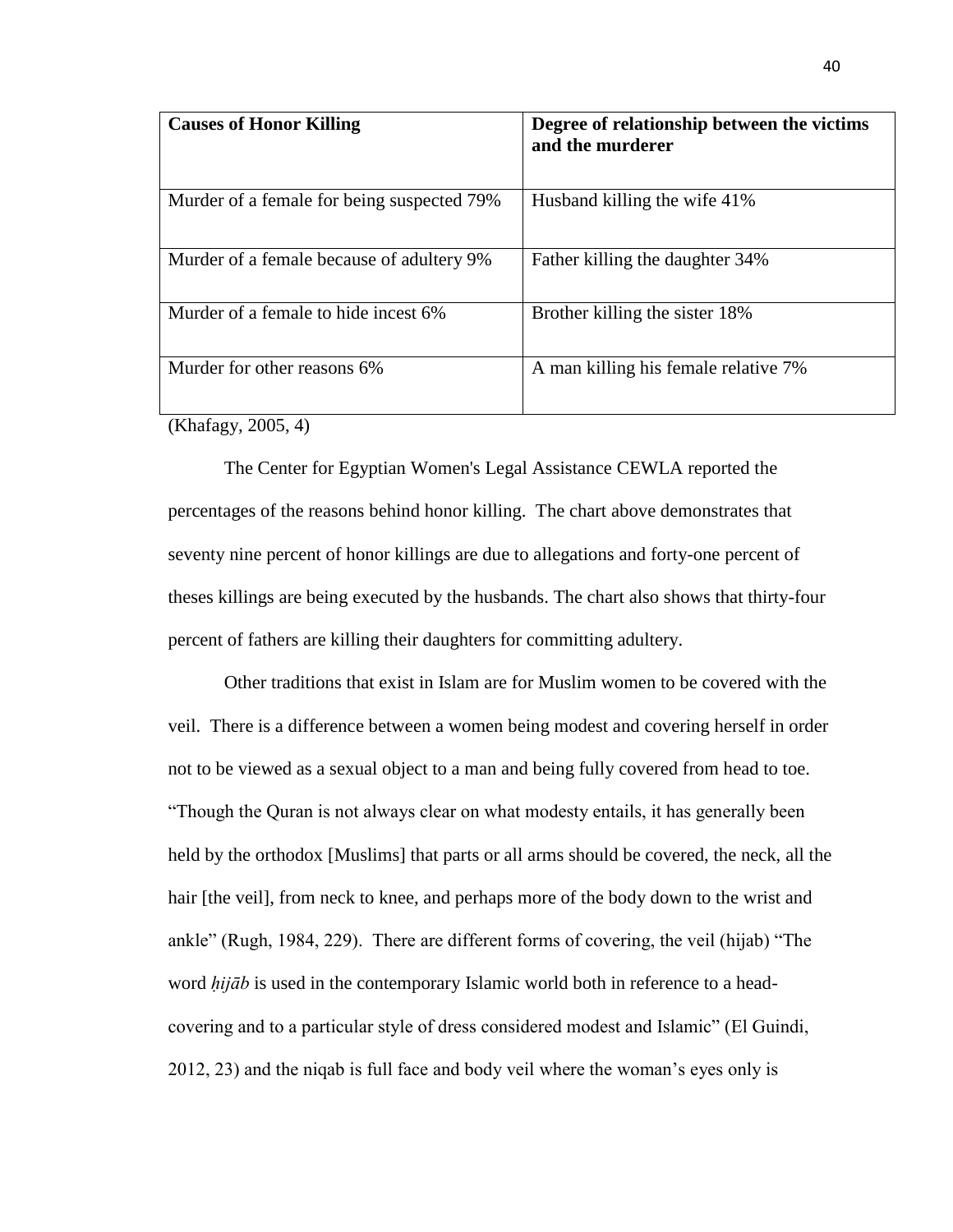showing. This is mandated by Muslim men; this is a form of men controlling women. "Islamic tradition assumes that women are the objects of sexual desire and men the desiring subjects, an assumption that has come to justify the injunction that women should 'hide their charms' when in public so as not to excite the libidinal energies of men who are not their immediate kin" (Mahmood, 2005, 110). The women are always at fault in the men's eyes. A husband can beat or curse his wife for not covering her body because she is assumed by society that she is a sexual object for all other men; therefore, if she is raped, it would be counted as "she was asking for it." To further examine rape cases, judges do not always side with a woman who was raped, "rapes are allegedly difficult to pursue legally…Judges take into account the way the women was dressed when she was raped" (Benninger-Budel, 2001, 26). The blame is assigned to women, suggesting that they were dressed in a provocative way and underestimating the fact that she was physically and sexually violated.

Religious customs like wearing the Hijab is necessary now because women suffer public and private violence if they choose not to cover up.

Prior to the 1970s, only the most conservative women wore headscarves, but cases of sexual harassment were rare. Men caught harassing women were chased through the streets and often had their heads shaved as a mark of shame. Today, women face a significant social pressure to cover up, and are often blamed for sexual harassment if they don't. Still, according to a recent [UN report,](http://www.un.org.eg/Publications.aspx?pageID=43) more than 99 percent of women in Egypt have been sexually harassed [\(Dyer,](http://www.foreignaffairs.com/author/emily-dyer) 2014, 2).

This is problematic for both Muslim and Christian women because not all Muslim women choose to wear the hijab and it is not a requirement for Christian women to wear any type of head covering. Today women are subjected to street harassments because they are not wearing the hijab. Some unidentified men are violating women and women are blamed for the harassment because they choose not to cover up. Many men had taken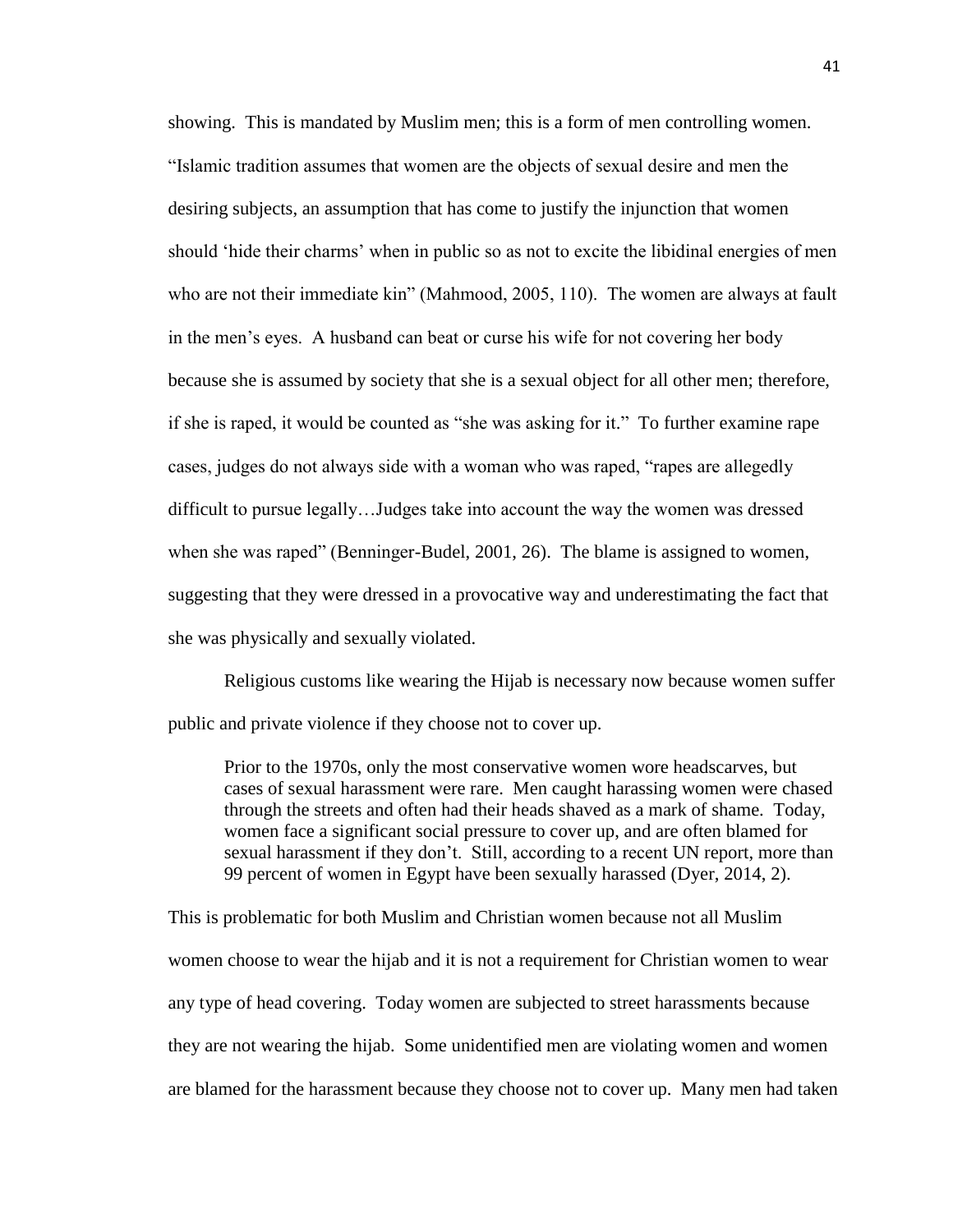this as an invitation to violate women. These men were identified as thugs utilized by the state as a form of terror according to Paul Amar, "Sexualized brutality, was seen as an instrument of state terror deployed tactically by the police state, rather than as a cultural attribute shared by all male Arabs" (Amar, 2011, 301). During the 2011 revolution, Professor Mona Prince explained her encounter with sexual harassment in public.

4 or 5 huge men grabbed me from my hair and said 'well join him you bitch' and slapped me on the face and cornered me next to the young man and kept hitting me on my head, arm shoulder, back, stepping on my head with their shoes until I bled from my mouth and could not speak any more on the ground. . . .They threw us all in the microbus. And while pushing me inside they were trying to pull off my clothes and sexually harassed me, one grabbed my breasts, another held my waist, and another grabbed my bottom. They grabbed the mobile from me, and then threw me to the asphalt road (quoted in Amar, 2011, 300).

The thugs acted on behalf of the police to violate women protesters, "plain-clothes thugs, deputized by police and paramilitary security forces. Whereas in the 1990s, baltagiya (the gangs of 'thugs' and networks of violent extortion rackets seen as emanating from the informal settlements surrounding downtown Cairo) were identified as terrorist enemies of the security state (Ismail 2006: 145), by the 2000s, the baltagiya had been appropriated as useful tools of the police" (Amar, 2011, 308). In addition, police continued to ignore these vicious attacks on women. "In 2006, several occurrences of sexualized mobbing of women were reported, with a few incidents being captured on cell phone video. Significant in each report was the presence of police permitting, and even encouraging, the attacks" (Amar, 2011, 314). At any given point, an Egyptian woman can become the subject of harassment.

Furthermore, some Muslim men demonstrate their control by making women (mothers, wives, and daughters) wear the hijab. In Egypt, "A strong reason for the veiling of Muslim women… come from the fact that unveiling is seen as the influence of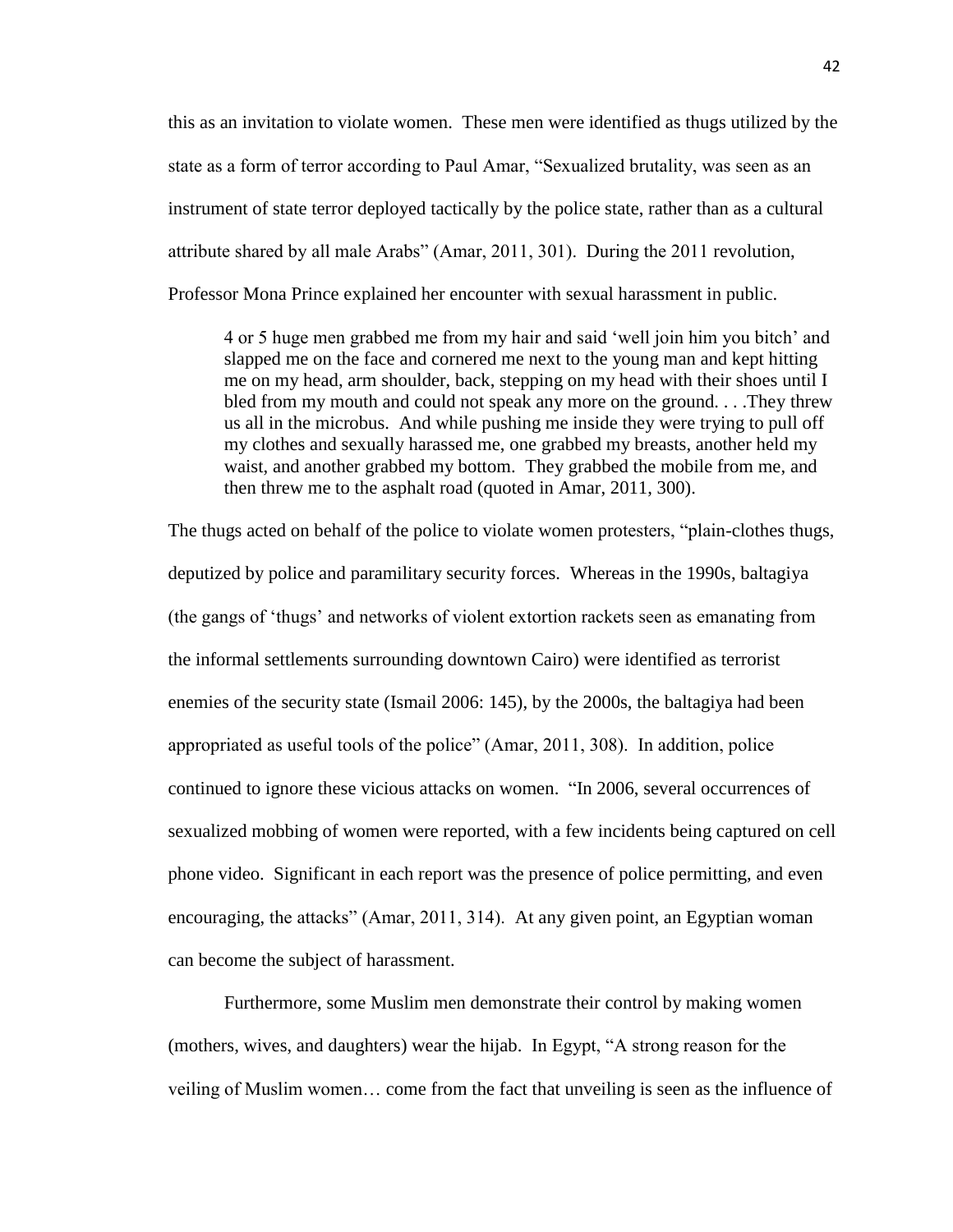the West on 'their' women, and therefore control of them. So, to establish and assert their control over their 'own' women, Muslim men insist on Muslim women being veiled" (Afshar, 1999, 44). In this case, women are facing violence publicly and within their homes when men (husbands, fathers, brothers) are demanding Muslim women to wear the hijab. The issues of wearing the hijab in public escalated in Egypt, some followers of the Muslim Brotherhood are taking a lead in performing violent acts. For example, "In November 2013, two women wearing niqabs attacked and cut the hair of a Christian woman and then pushed her out of the train carriage, shouting 'Infidel!'" [\(Dyer,](http://www.foreignaffairs.com/author/emily-dyer) 2014, 2). Not only are women violated by men but now they are facing violence by other women who wish for all women to be veiled according to the strict teaching of the Muslim Brotherhood. Why should a Christian girl who is not required by her religion to cover up, have her hair cut off as if she has committed a crime. If Egyptian women do not stand united against violence, is there hope for violence against women to end in Egypt?

History repeated itself when Sadat was in power, "Going back to the 1970s, when Anwar Sadat used Islamism to solidify his leadership of Egypt, Coptic women and girls have been abducted, forced to marry their captors, and coercively converted to Islam" (Smith, 2012, 1). There has been a rise in the number of Coptic Christian women being forced to convert to Islam, "Just four attorneys said they had over 550 cases over five years of Christian girls applying to have their religious identity restored by the Egyptian government after being kidnapped and forced into converting to Islam. One attorney said he personally knew of at least 1,600 cases of forced conversions" (Mauro, 2014, 1). This is another demonstration of violence against women because of their religion affiliation.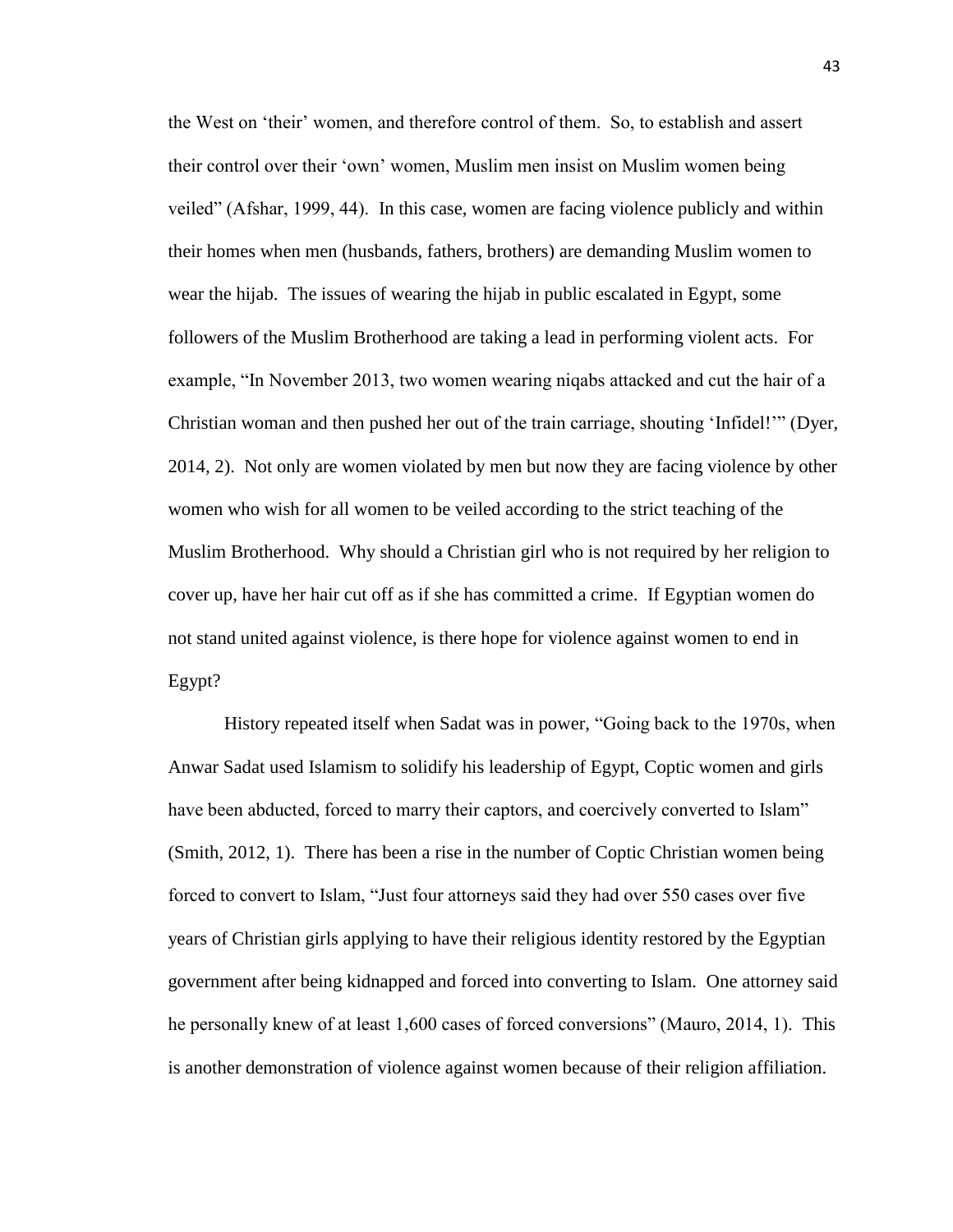In 2013, the rate of Christian women who experienced violence because of religion rose to the top. For example, "17-year-old Christian from Al-Fayoum: Drugged, kidnapped, raped, and coerced into conversion to Islam, forcibly married. 19-year-old Christian from Cairo: Abducted, raped, incarcerated, forcibly married, converted to Islam. 15 year-old Christian from El Menya: raped, gave birth, converted to Islam, physically scarred, forcibly married, drugged, and prostituted" (Daniels, 2014, 1). Escaping their captors is not the end of their victimization from the religious and government standpoint, "Girls that are victims of forced conversions that are lucky enough to escape face additional problems. Firstly, any known conversion from Islam to Christianity (even if one was originally Christian) makes her an "apostate." That puts a giant target on her back because [sharia'](http://www.clarionproject.org/glossary/sharia/)s punishment for apostates is death. Secondly, the Egyptian government won't let the girls' change their registered religion back to Christianity" (Mauro, 2014, 1). The violently raped Coptic Christian females were all underage and now they are scarred for the rest of their lives. Islam and Christianity do not teach violence against women but it is the individuals who interpret religious teachings in their own perspectives that result in cruelty and brutality.

Other traditions like religious holidays are usually a time where family and friends are gathering to celebrate and a time of happiness but not in Egypt today. During the two main Muslim holidays; Eid el Fitr and Eid el Adha: many women are now facing violence during these celebrations.

Sexual harassment tends to increase during public religious holidays such as *Eid el Fitr* and *Eid el Adha*, when streets are crowded… In one reported incident, on the first day of the *Eid el Fitr* in 2006, groups of men attacked women passers-by in downtown Cairo, stripped them of their clothes and sexually assaulted them. In 2009 during the first day of *Eid el Adh*a, groups of young boys stripped women of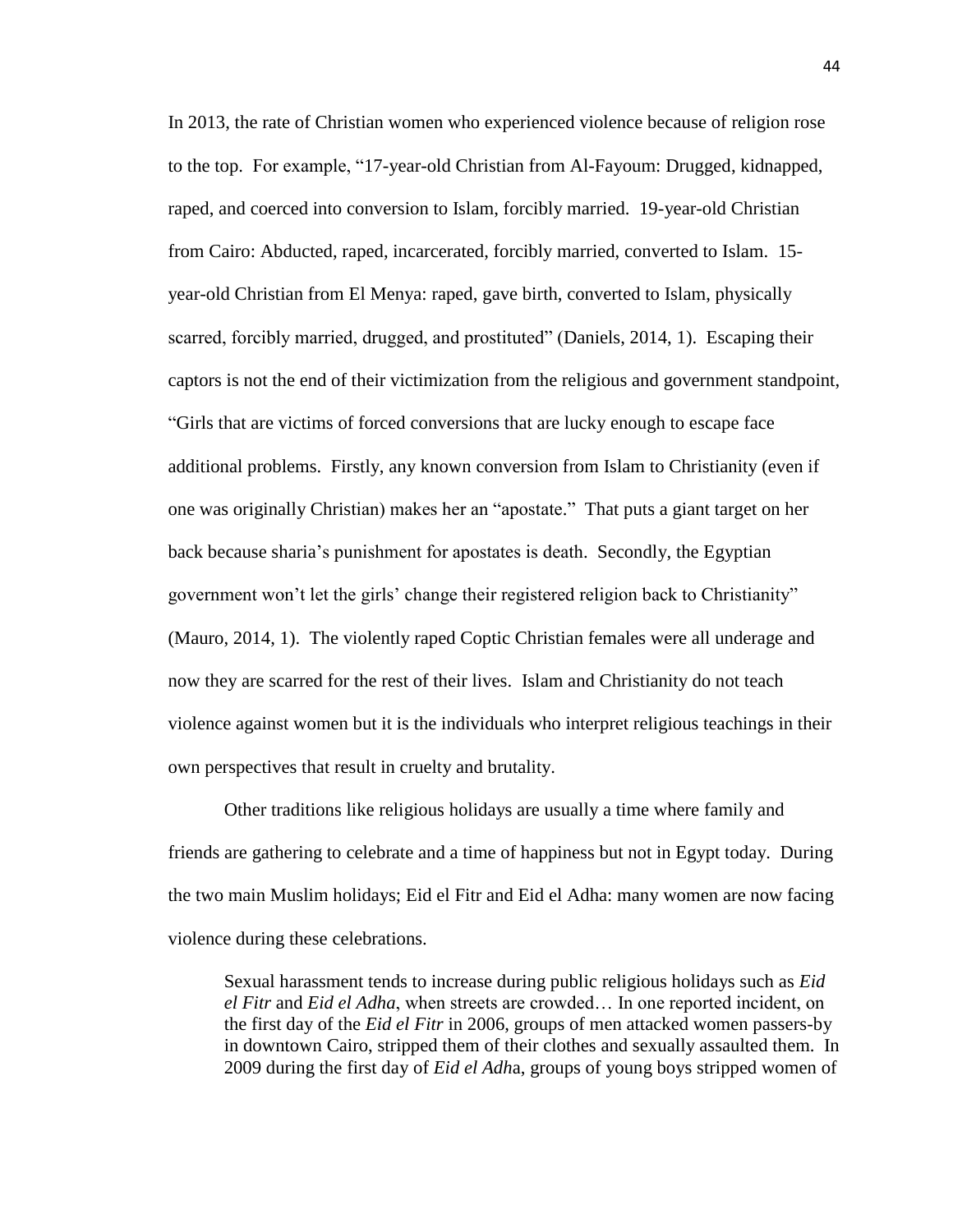their clothes and sexually assaulted them in Mohandesin, Cairo" (FIDH, 2014, 20).

Some men are removing women's clothing and violating them in public and sexually assaulting them in today's Egyptian society. "Women are subjected to daily sexual harassment in the streets, public transport, shops, markets, schools, universities, clubs, tourist spots, protests and the workplace" (FIDH, 2014, 19). The answer cannot be that women have to stay in their homes at all times to avoid public violence; but that also does not eliminate violence because many women are experiencing domestic violence within their homes. Where can women escape to avoid both public and private violence? In addition, Egyptian men are not denying the fact that they do violate women, "A study published by the Egyptian Centre for Women's Rights in 2008 found that 86% of men interviewed admitted to having sexually harassed women. Such daily violence has serious consequences for women's freedom of movement, including use of public transport, going out during public holidays, walking in the streets after dark, or going out in the street at all" (FIDH, 2014, 19). Men are admitting that they are abusing women publicly and privately. "In rural areas, women's day-to-day freedom of movement can be restricted, and widespread sexual harassment in urban areas also inhibits freedom of movement" (FIDH, 2014, 20). If this took place, women would not be able to obtain an education nor would they find employment, which would result in women getting married, staying at home, and relying on the man for support. This would result in women not having money, staying at home possibly in an abusive relationship, and not having any means economically to support herself or her children. Is this what Egyptian men are trying to do in the  $21<sup>st</sup>$  century? This would be a brutal cycle that would have devastating effects on all Egyptian women.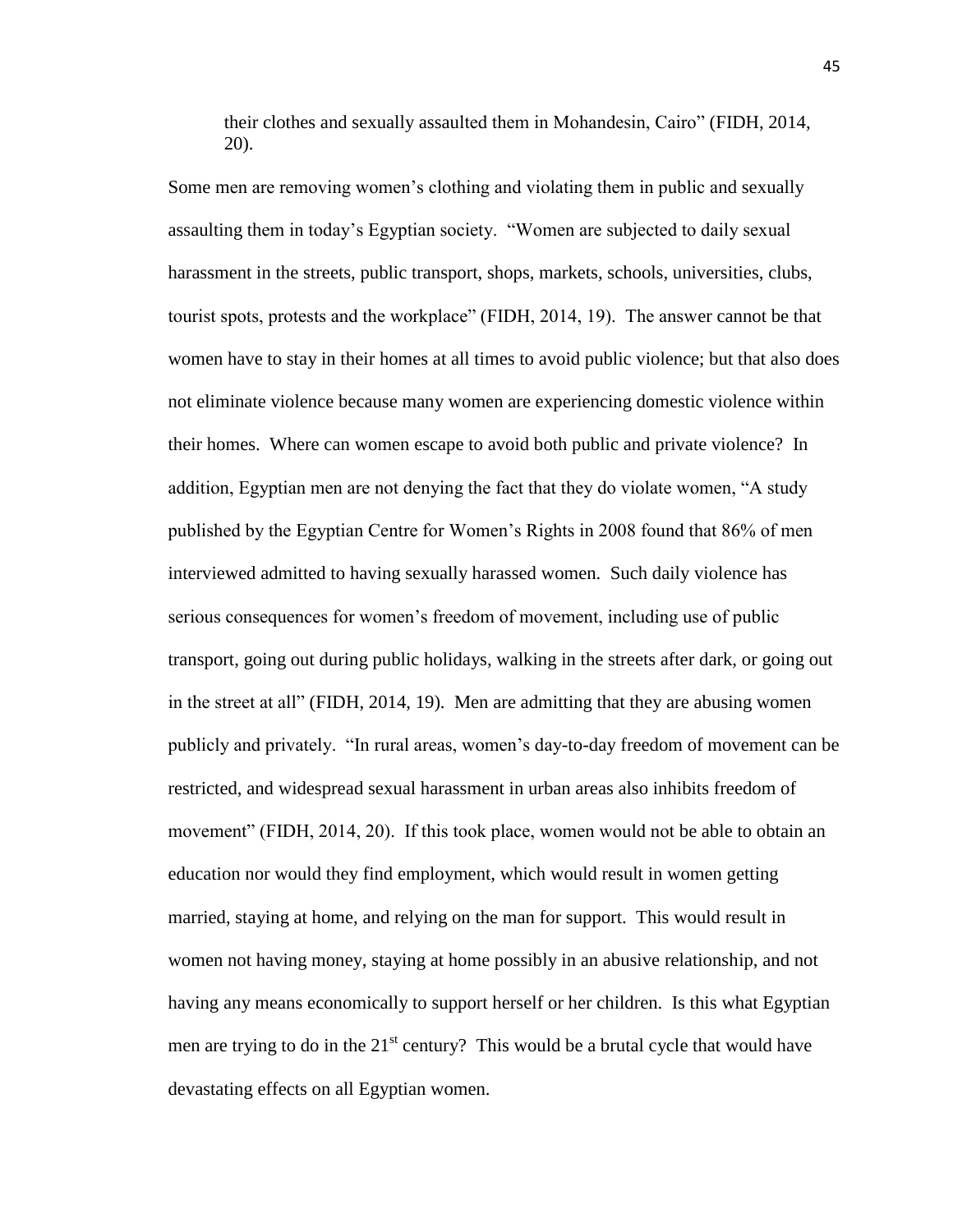Today, the media plays an important part in raising awareness about the lives of Egyptian women. In 2009, there was the release of a powerful film exposing the lives of Egyptian women which was based on true stories. This film is an opportunity to raise awareness for Egyptian women concerning domestic violence taking place in their society not only in their individual homes. "Ehky ya Scheherazade," which is translated to "Scheherazade, Tell Me a Story," the film is about a powerful journalist woman having her own talk show asking women to tell their stories about all the different kinds of domestic violence they are experiencing or have experienced. These women speak about sexual harassment on public transportation; for example, one woman became pregnant out of wedlock and was beaten, in addition the father did not claim the child, so she was disowned by her family. The women tell many abusive stories to the journalist that they experience from their fathers, brothers, and husbands. In addition, the journalist, who is the main character, herself, is beaten by her husband, who has a very powerful government position. Both the journalist and her husband are well educated and rank as high class citizens, this exposure demonstrates that not only lower class women experience domestic violence. At the end of the movie, they validate that abuse does not only happen to lower class, non-educated women but also to educated powerful women who want to make a positive change. This movie is powerful because there are not many Arabic movies that support women and show men as abusers, this can serve as an eye opener to local women and illustrate to them that they can speak up about their struggles with domestic violence.

In 2012, an Egyptian television series was released, "The Fourth wife." This series is about a very rich man (Mostafa Shaaban) who lives in his mansion with three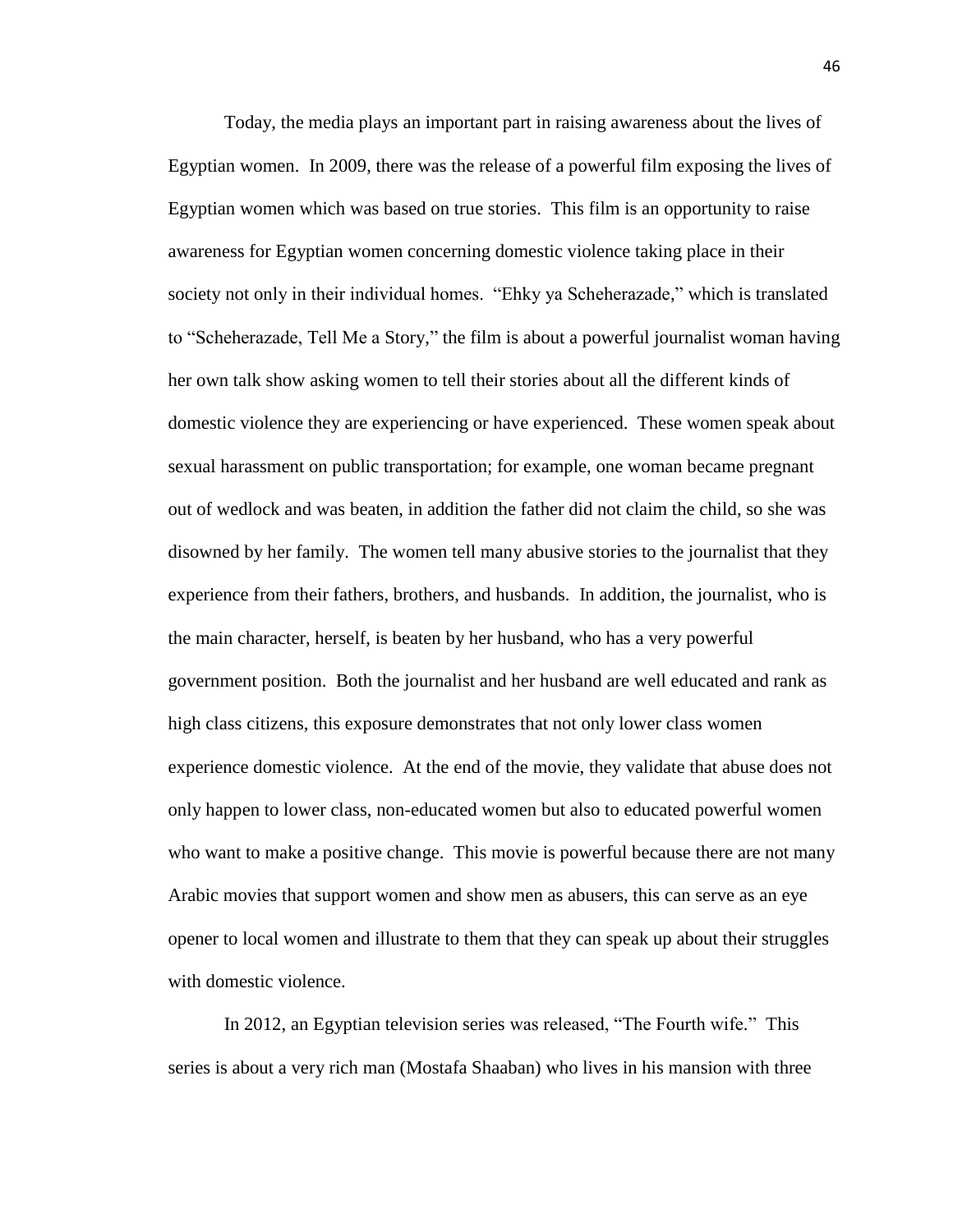wives and through the entire series; he marries a fourth wife and divorces her to marry another one, because according to Islam, a man can be married to only four wives at the same time. The main character, the male, punishes and beats his wives if they do not agree to his circumstances. Shabban's character is not only very rich but a very "religious" man who marries and divorces according to the Islamic religion but he only does that for his pleasure. Shabban's character forces his first wife to always drug the new fourth wife, so that she does not bear children and he can replace her at any time; since he has children from his other three wives. When he found out that the first wife did not abide by his demand and the fourth wife becomes pregnant, he beats both of them. Toward the end of the series, he marries an educated journalist who stands up for rights and the rights of the three other wives. Her purpose was to educate the women that they should not accept the abuse from their husband; this resulted in all the wives leaving their husband because of his violent nature. The three wives only returned to the home after the husband apologizes for all the physical and sexual abuse he caused all his wives but the journalist demanded a divorce. The television series was made to educate women about their rights and that they should leave their abusive situation. The media is slowly trying to raise awareness about domestic violence.

Now more than ever domestic violence, sexual harassment, and abuse are on the rise in Egypt. The Quran and the Bible are taken out of context and misinterpreted by men. When Egyptian men, whether Muslims or Christians, abuse or rape women, they pass the blame, stating that they are following their religious teachings and traditions. Women are also blamed for being provocative if they are not covered up with the hijab or niqab or not fully submitting to the man. Domestic abuse, marital rape, honor killings,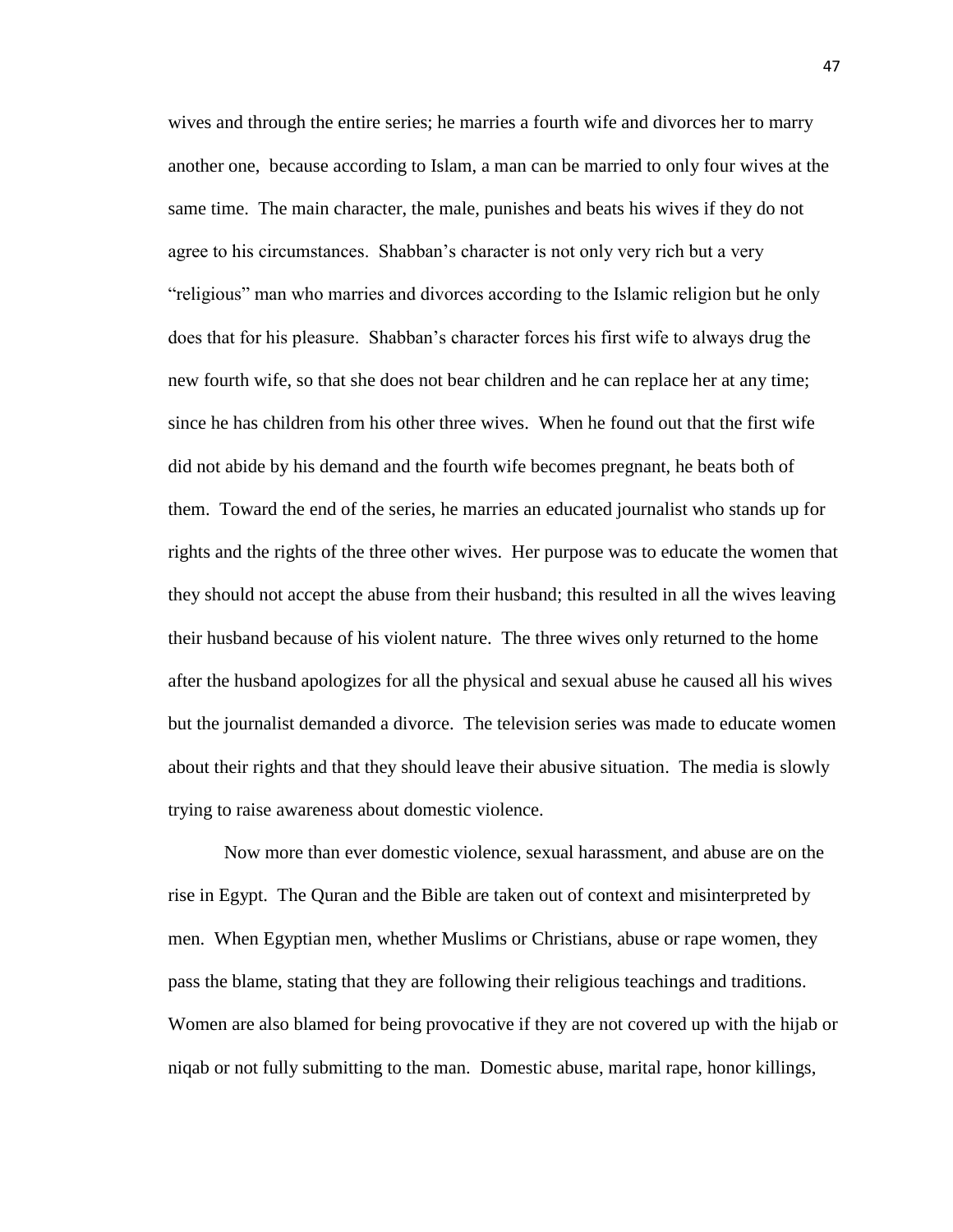and public sexual harassment are matters that some Egyptian women have to deal with on a daily basis. The government and religions side with men, consequently women are trapped in violent homes and marriages where they have to be silent, submissive, and obedient to their fathers, brothers, and husbands in order to survive. But with the media raising awareness about domestic violence, hope is on the way for these abused women to learn and escape their violent situations.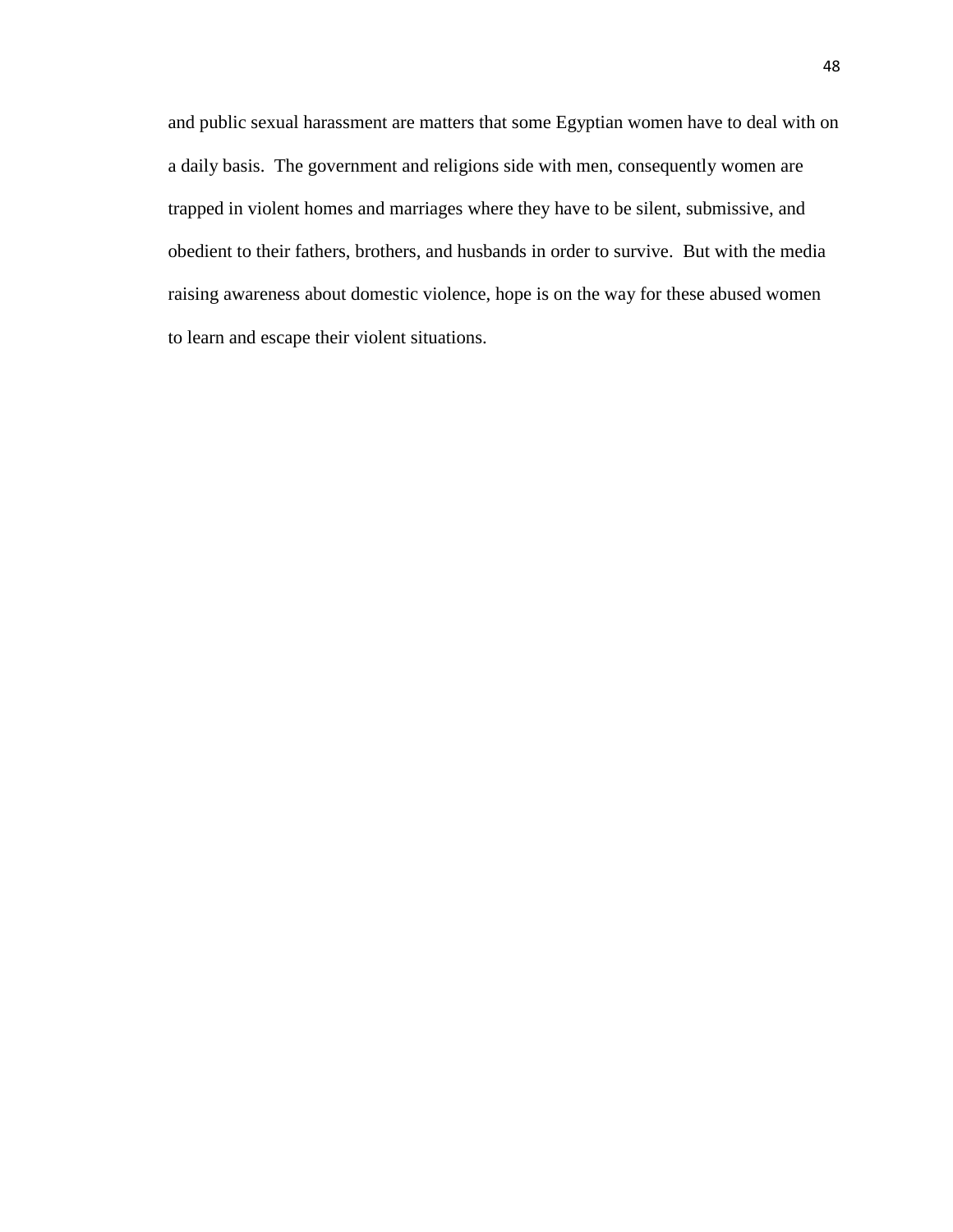#### **Chapter 3**

### **Women's Anti-Violence Activism in Egypt (1980-2014)**

The emergence of the different NGOs brought education and awareness to some Egyptian women. It was the first step towards understanding that Egyptian women are entitled to rights and that there may be an alternative solution to staying in an abusive relationship. The government closely watched the NGOs. "Civil society in Egypt is strongly regulated by the state; NGO's, professional syndicates and individual intellectuals are closely monitored by draconian laws to ensure compliance. Under the regimes of Gamal Abdel Nasser, Anwar Sadat, and Hosni Mubarak, numerous NGOs have emerged as an alternative to the consolidation of state social, economic and political power" (Basarudin, 1, 2014). Nevertheless, NGOs flourished in Egypt under different policies raising awareness to many Egyptian women.

Women's NGOs have taken up a large range of issues including education, literacy, media images, female empowerment, political and legal rights, cultural awareness, sexual harassment, healthcare, leadership, and so forth. Some of the active non-governmental women's organizations include: the Association for the Development and Enhancement of Women in Egypt (ADEW), which works with low-income women of female-headed households; the Egyptian Centre for Women's Right (ECWR), which was founded in 1996, and is an independent NGO in Special Consultative Status with the United Nations Economic and Social Council (ECOSOC), which works to promote women's rights and gender equality in all areas of private and public life. In 2000, the National Council for Women (NCW) was established to advance the status of women in social, economic and political arenas (Basarudin, 1, 2014).

Some Egyptian women experience domestic violence in their daily lives, most are silent because they fear the outcome of speaking out or taking action, however, not all women are silent to the violence they see or experience. There are a few women who spoke and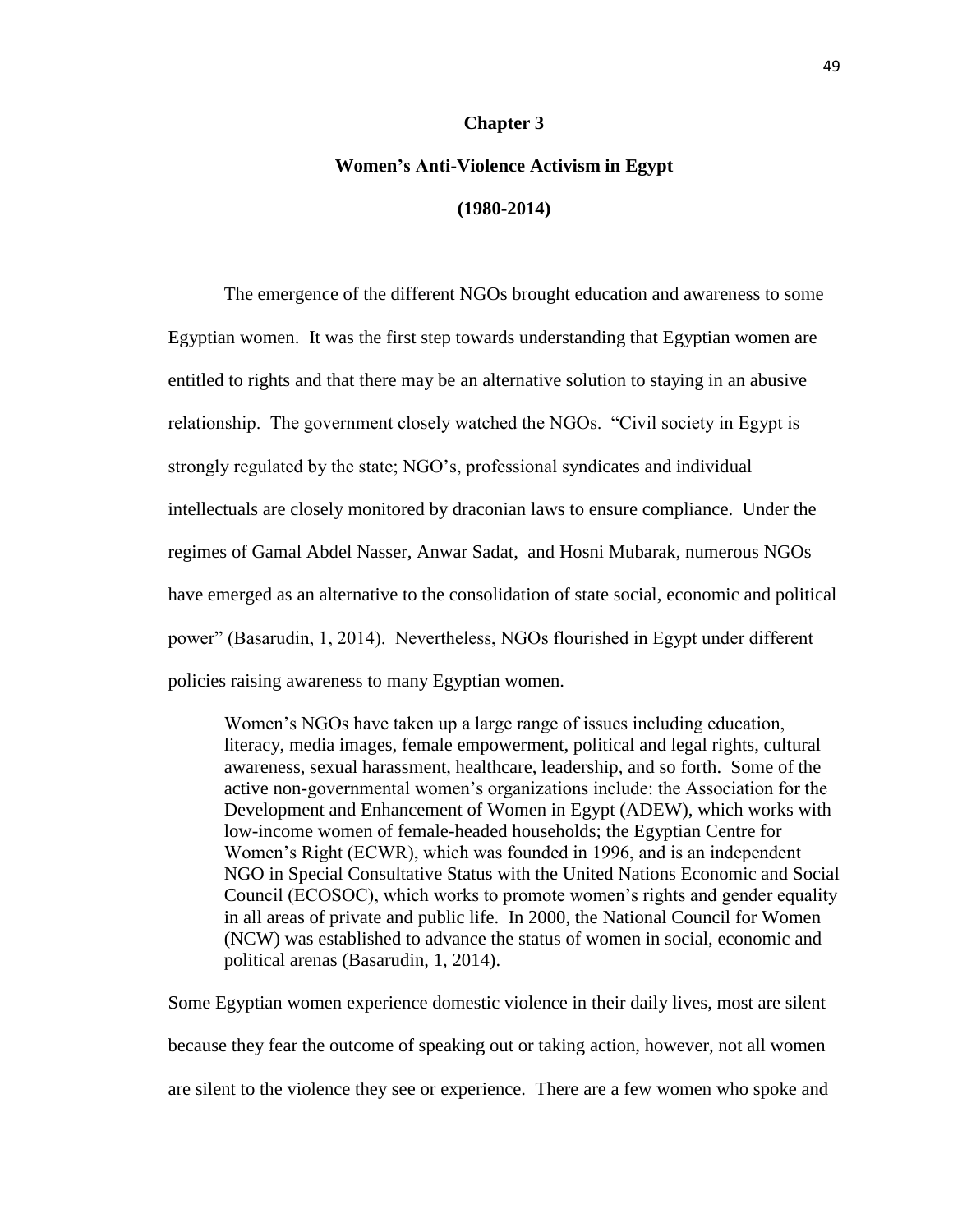continue to speak on behave of women's rights in Egypt. Some of these women included Jihan Sadat, Nawal al-Saadawi, Hoda Badran, Mervat Tallawy, and Hala Shukrallah.

As noted above, Jihan Sadat, the wife of President Anwar Sadat, was an advocate of women's rights. In an interview with Jihan Sadat, she stated that she was inspired by pervious feminist Huda Sha'arawi (1879-1947), "Huda asked for more schools, jobs for girls, the raising of the age for marriage. She asked for so many things. Unfortunately, she didn't get any of them. She led 350 women into the streets, in a demonstration calling for the expulsion of the British. It shocked the whole country for veiled women to demonstrate" (Davis, 2000, 4). Jihan wished for Egyptian women to have equal rights, "The advocacy of women's cause espoused by Jihan Sadat and inspired by the UN decade of women (1975-1985) was encouraged by the state. Hoda Bardan is the Chairperson of the Alliance for Arab Women (AAW). AAW works with a network of over 350 NGOs on issues of Arab women's human rights, legal literacy for women leaders. Mervat Tallawy was the Secretary-General of the National Council for Women in Egypt. She served as Minister for Insurance and Social Affairs of Egypt (1997-1999). Hala Shukrallah is the director of the Development Support Center for consultancy and training, a consultancy firm providing support and assistance to civil society organizations. She won the liberal Constitution Party's leadership and become the first Coptic woman to head an Egyptian political party. "The party attracted support of a number of young revolutionaries when it was founded by ElBaradei in 2011 after the revolution" (Ahram, 2014, 1).

The independent and radical feminism promoted by al-Saadawi and others was contained. "The government could not tolerate independent feminist activism because of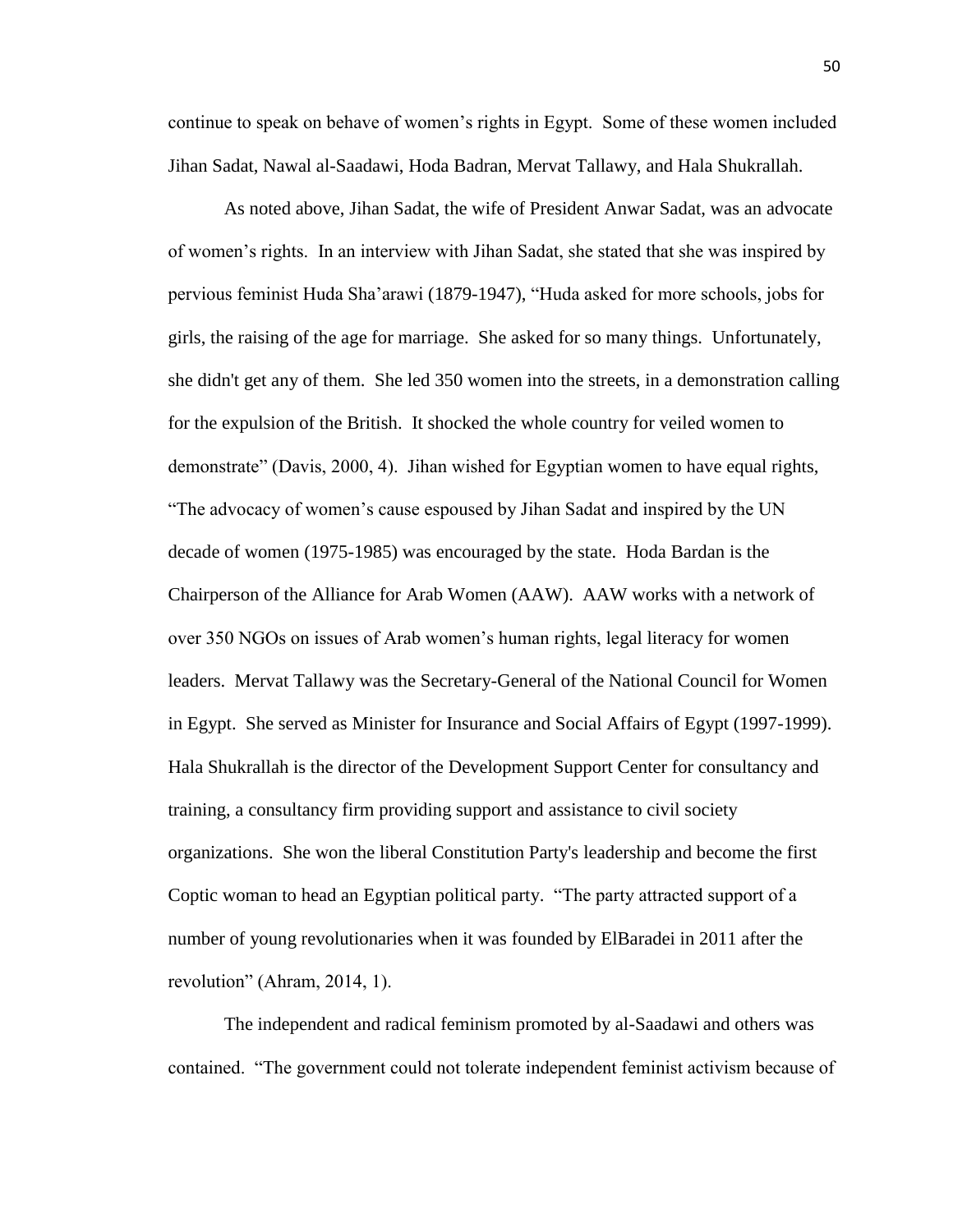its need to appease conservative Islamist forces" (Badran, 2009, 40). The state only encouraged Jihan Sadat's advocacy for women's rights but they did not always support feminist organizations. The conservative Islamist groups would not allow for women to speak freely about their rights and have their own independent feminist groups. Nevertheless, not all women became submissive to the Islamist groups. Some activists spoke out to enlighten Egyptian women about violence:

Al-Saadawi attacked the sexual double standard. She enlightened many women in Egypt, and helped to raise the consciousness of a whole generation of women students in the democratic movement…Just as al-Saadawi put the spotlight on sexual abuses, the nascent Islamist movement, by advocating a return to the veil, accentuated the notion of women as sexual beings. Islamist and other conservatives groups have linked feminism with sexual freedom, and have yet to be broken (Badran, 2009, 150).

There was always a backlash from extremist and sexist groups that insisted women should "return to the veil" and stay at home. Islamists viewed feminism as empowering women to gain sexual freedom. It is important to address the phrase "return to the veil." Not all women who wear the veil view it as a form of repression, while some women are forced by men to wear it. Al-Saadawi educated women on violence and advocated against it, "A number of women, under the leadership of al-Saadawi, struggled to establish the Arab Women's Solidarity Association (AWSA). In AWSA's own words, "We knew that the liberation of the people as a whole could not take place without the liberation of women and this could not take place without the liberation of the land, economy, culture, and information" (Badran, 2009, 43). Liberating Egyptian women was not an easy task for women activists in Egypt because the culture considers women as second class citizens. Activists knew that Egypt must be a liberated nation before they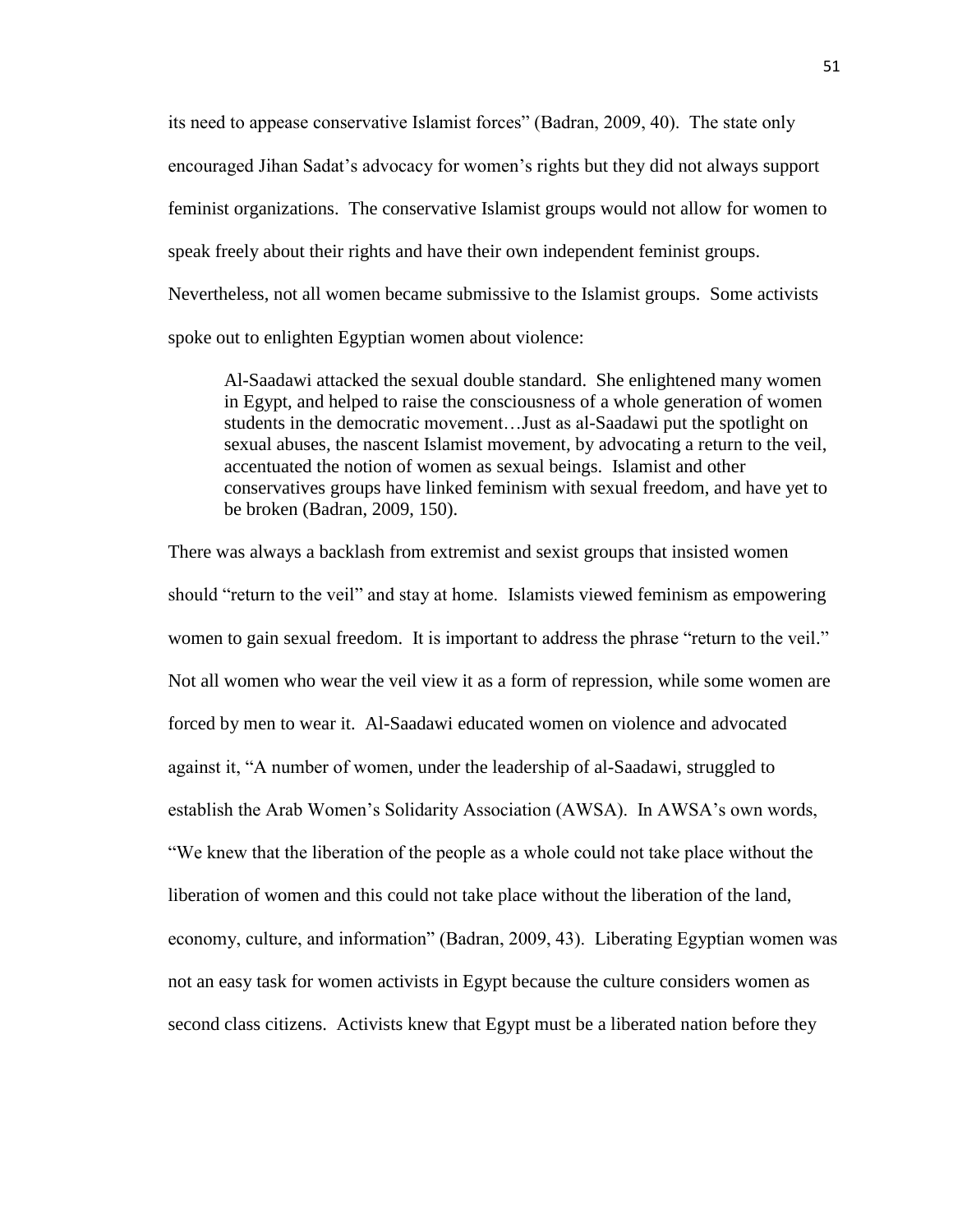can make progress with women's rights. The most important notion was the beginning of enlightening women about their rights and informing them about domestic violence.

Women's organizations started to become popular in the 1980s, "At the beginning of 1985, the AWSA registered with the United Nations as a non-governmental organization" (Badran, 2009, 44). The AWSA is one of the most important women's rights organizations that are still operating today in Egypt. As time progressed, more women's rights organizations aided in amending the laws.

In 1985 when the revised Muslim Personal Status Law of 1979 (the first major revision since 1929) was revoked, feminists formed a broad coalition constituting the Lajnat Al-Difa' 'an Huquq Al-Mar'a wal-Usra (the Committee for the Defense of the Rights of the Woman and the Family), which successfully fought for the reinstatement of the law (albeit in a slightly modified form). Although the rescinding of the law was part of a larger political battle that transcended issues of personal status, the regulation of family life would prove the most contentious and least satisfactorily settled feminist issue during the century (Badran, 2009, 6).

A timeline is helpful to chart events advocating for women's rights. Following the AWSA, "In 1986 a group formed around the Majallat Al-Mar'a Al-Jadida (The New Woman Magazine) and began to help ordinary women deal with health issues and legal aid and to assist them in income-generating projects" (Badran, 2009, 6). This magazine addressed women's health issues and it served the purpose to assist ordinary Egyptian women to acknowledge the difficulties they face in their daily lives. There were not many magazines that wrote about the average woman in Egypt. Nevertheless, "In 1987 a group of women and men founded Rabitat Al-Mar'a Al-Arabiya (the Alliance for Arab Women), headed by women's development specialist Huda Badran. The organization focuses on women's political and legal rights. Other professional women also brought their experience to bear in the service of women's legal needs" (Badran, 2009, 7). There was progress in the women's movement and the Alliance for Arab Women was founded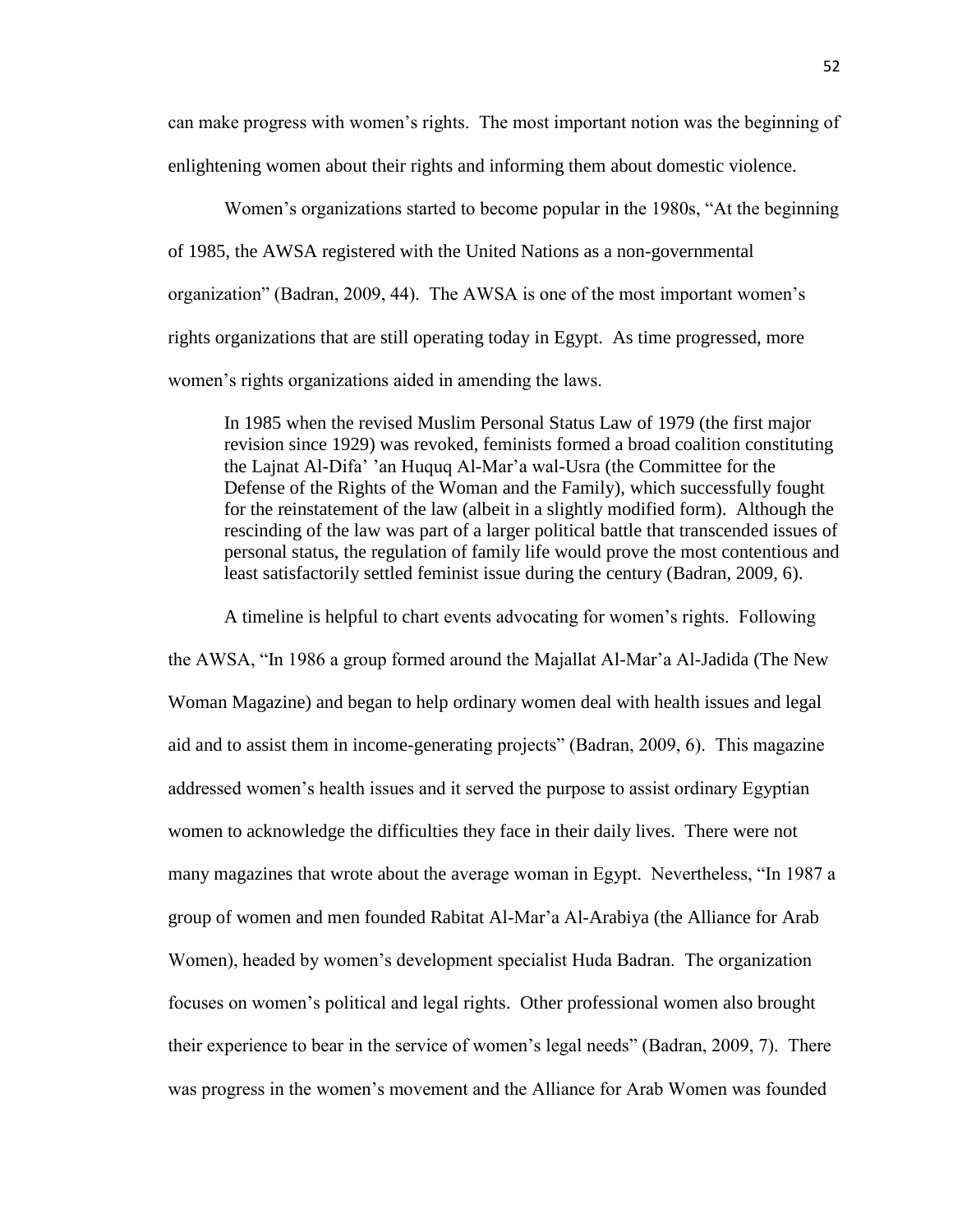in 1987 and it "works as an umbrella to a network of 350 Egyptian civil society organization and cooperates with other Egyptian and Arab organizations to provide women with basic human security through influencing policies and legislations, and by providing services and programs within the framework of human rights" (Badran, 2009, 10). It was time for women to start understanding that they should have the same legal rights as men do. More and more women's rights group were formed,

In 1990, the New Women group announced itself as a progressive and democratic feminist group of women who believe that while the Egyptian women share with men the hardships brought about by backwardness, dependence and economic crisis, they have to carry a double burden and suffer from various forms of subordination, oppression and suppression arising specifically from their position as women (Badran, 2009, 133).

Both Egyptian men and women face hardships but Egyptian women face the double standard of being second class citizens in their own homeland. The New Women group addressed these issues in their campaigns for the rights of Egyptian women. Feminists and activists brought attention to women about their rights and what should be considered issues in the Egyptian society. As time progressed so did the work of the activists, "Feminists paid renewed attention to issues of women's health and sexuality when Cairo hosted the International Conference on Population and Development in 1994. Although female circumcision, called female genital mutilation by some, had been a feminist issue in the 1970s, there was now an intensification of the campaign against this continuing, and even growing, practice (Badran, 1994, 7). They reopened the issue of female genital mutilation and addressed the women's health and sexuality. These campaigns educated Egyptian women about their rights as not only women but as human beings. In addition, in 1994 the United Nations held a conference addressing additional women's issues.

Many activists in the Egyptian women's movement view the preparations for the United Nations International Conference on Population and Development (ICPD)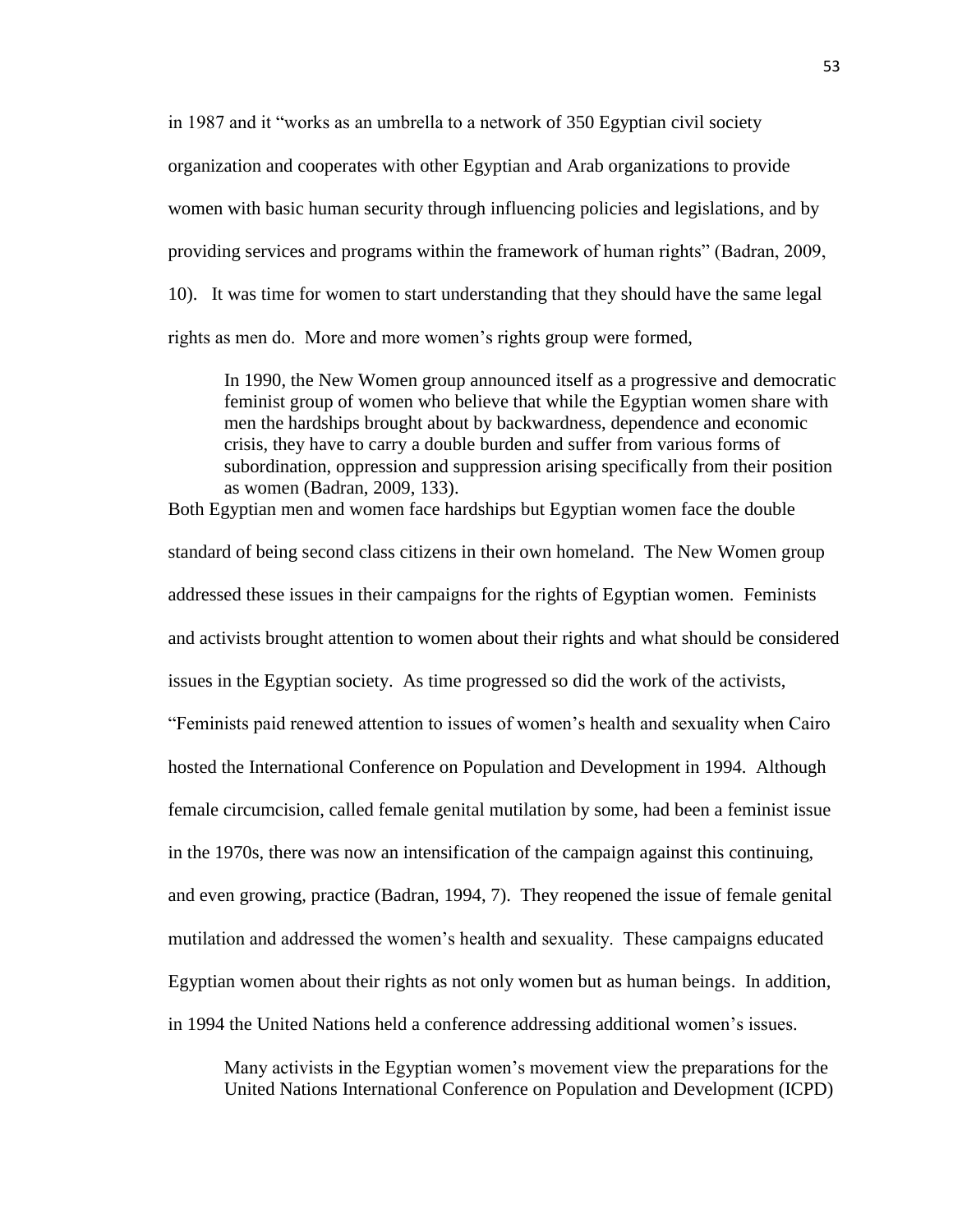in Cairo (September 1994)… The preparations for the ICPD and the conference itself created space for many women activists in Egypt to address previously taboo topics (abortion, violence, reproductive rights) or to discuss issues of common concern (equality before the law, political participation, structural adjustment, the Personal Status and nationality laws) with women from different political orientations and backgrounds (Al-Ali, 2000, 11).

The activists spoke about the most important topics related to women's rights, which were once considered to be taboo topics. Among the topics, violence against women was brought up for women to gain equality before the law. In other words, violence against women should not take place and if women experience it, they should have the right by law to report it and their abusers should be punished.

Unfortunately, addressing the topic of violence against women was not enough to end it in Egypt. The percentage of Egyptian women who experienced domestic violence was very high in 1995. The Association for the Development and Enhancement of Women reported in 1995:

33% of married women report having been beaten at least once in their marriage, 72% of surveyed women who experienced violence reported being beaten by their husbands, 43% by their fathers, 37% by their brothers, and 80% of rural women in Egypt report beatings are common (Association for the Development and Enhancement of Women, 5, 1995).

"In 1996, the World Health Assembly declared violence against women to be a major public health problem that urgently needed to be addressed by governments and health organizations" (Monazea,1). Furthermore, in 1996, the Egyptian Centre for Women's Rights (ECWR) was founded by six women. Headed by Nihad Abu El-Qoumsan, ECWR flourishes in Egypt. The ECWR fought for Egyptian women's equality in the public life and developing awareness about their rights. The organization also, "provides legal aids for women in solving their daily life problems. It carries out its principles by mass awareness of women by public meeting and mass training of women"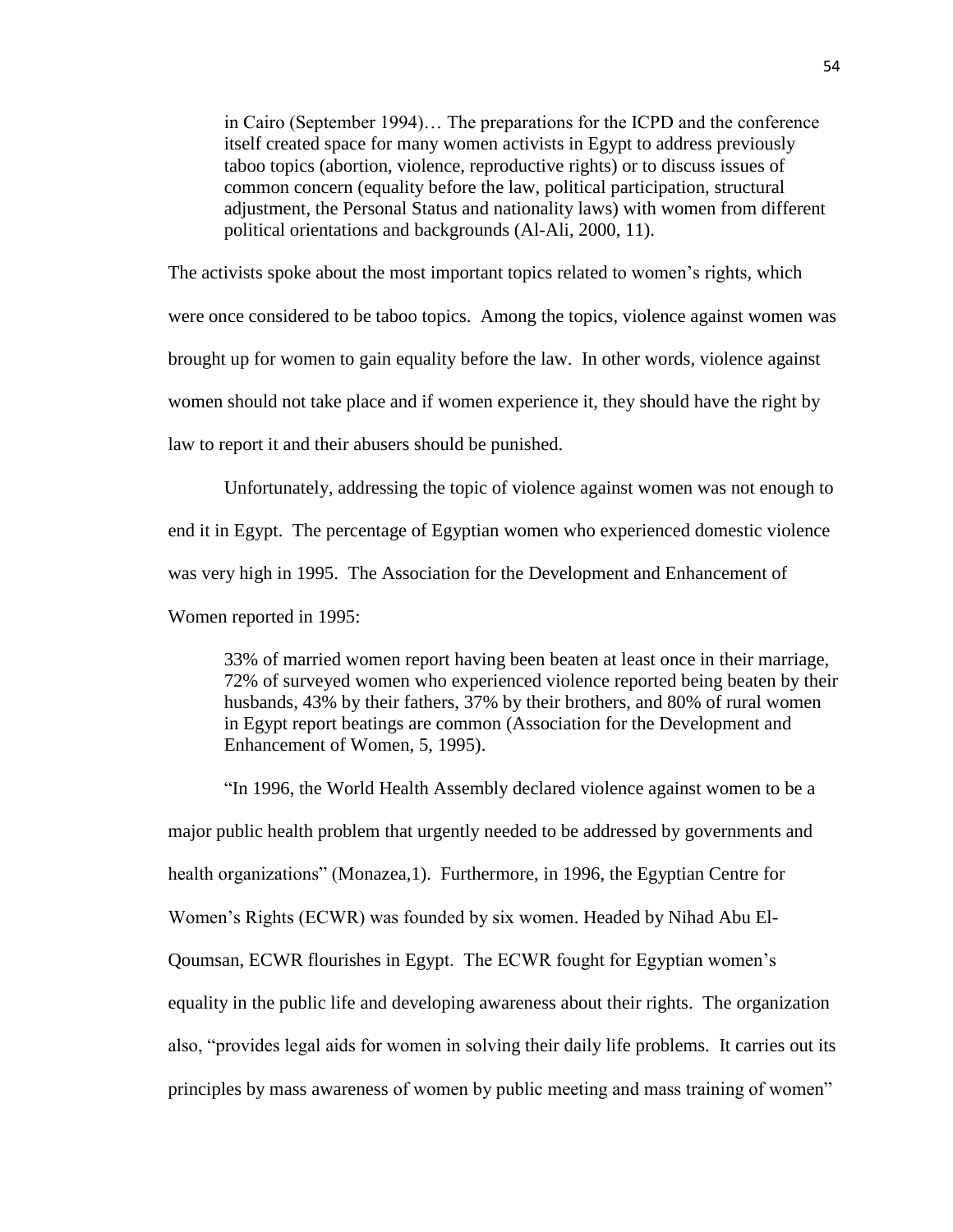(Egypt NGO Center, 3, 2009). A few years later, other women's rights organization were initiated and laws were passed in favor of Egyptian women.

In 2000 National Council for Women (NCW) was founded, whose president is Suzanne Mubarak. January 2000, the Egyptian National Assembly passed Law No. 1, granting women the right to a no-fault divorce within three months without a husband's consent. Then, in July 2004, an amended nationality law extended nationality rights to children of Egyptian women married to non-Egyptian husbands (El-Azhary Sonbol, 1).

During that period of time, Suzanne Mubarak was the first lady of Egypt. She influenced the passing of different laws for Egyptian women. The laws that were passed under the NCW included: "In 2000, the Khula law was passed, which allowed women to seek divorce of her husband and legally be allowed remuneration. In 2004, the Citizenship laws were passed, which allowed foreign women who were married to Egyptian men could pass Egyptian nationality onto their children. In 2005, the Child custody laws were passed, which allowed mothers to be able to retain custody of their child, up to the age of fifteen, in the event of a divorce" (Hooper, 2013, 1). These laws were a start for Egyptian women to have some rights in their homeland. The Khula law was one way that women could escape an abusive marriage when the husband refusd to divorce his wife.

The NCW started to provide more resources for Egyptian women. They helped women with their grievances and were able to resolve some of their issues.

The NCW has established an Ombudsman Office in 2002 to receive complaints from women with regard to gender discrimination. In two years, it has received 7000 complaints. The office has appointed lawyers and installed a toll- free hotline. The complaints deal with gender discrimination at the work place, personal status law, and domestic violence. The Ombudsman has managed to solve around 40% of all complaints. It also assigns free of charge lawyers to poor women who cannot afford to file court cases. The Ombudsman in addressing violence against women cooperates with the Social Affairs which has established shelters for women victims of violence (National Council for Women, 2002, 2).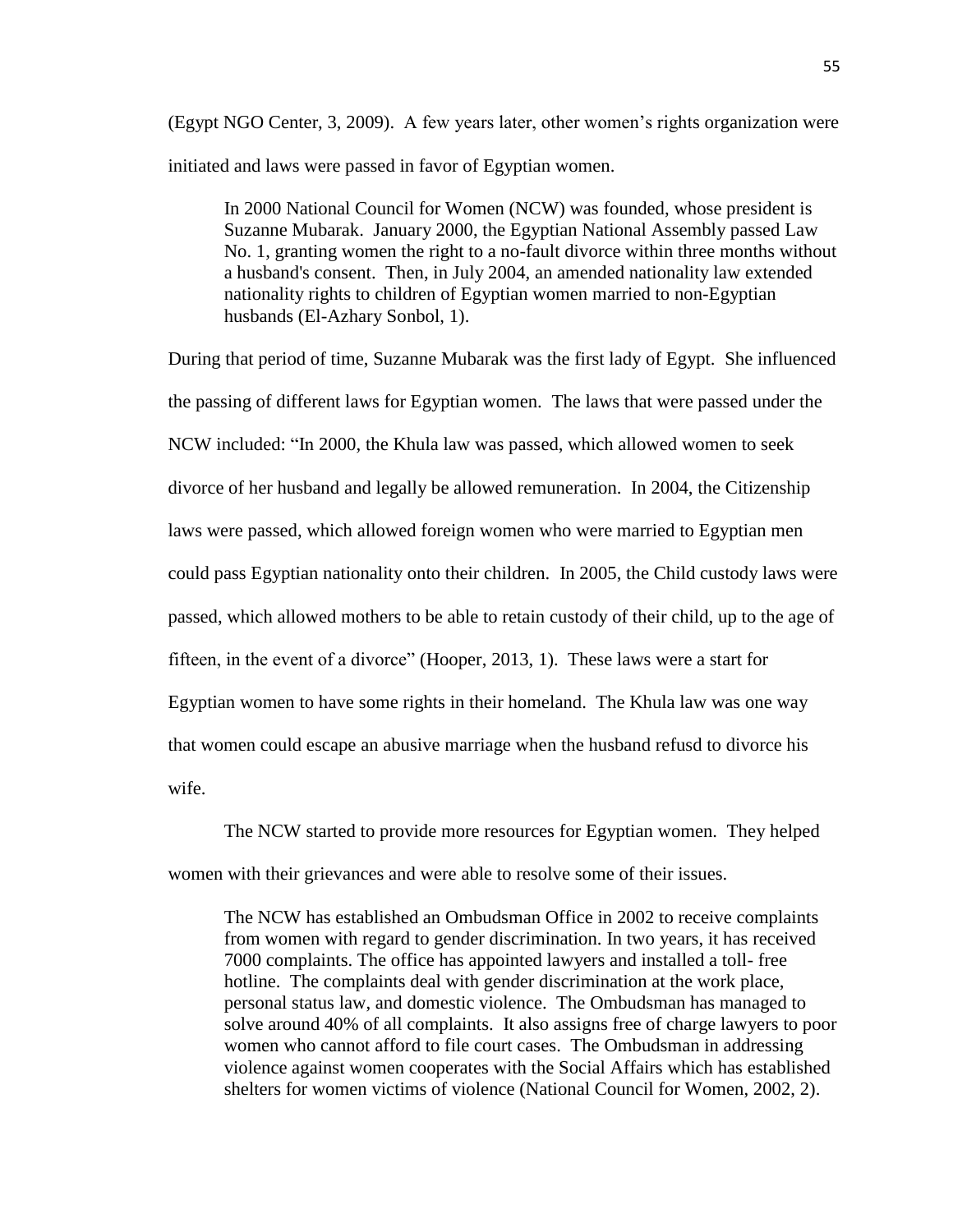In addition, the NCW was making a small change to some women's lives. Solving a small percentage (40 %) of the complaints they received at the Ombudsman office was promising to the future of women's problems in Egypt. The Ombudsman office did not stop with just receiving complaints from women; they assigned lawyers, implemented free hotlines, and requested women officers to examine domestic violence cases. Some women feel more comfortable speaking to other women about their domestic violence experiences. "The Ombudsman office at the NCW cooperates with the Ministry of Interior to train officers at police stations on how to register complaints of women victims of domestic violence. NGOs are advocating the need to assign police women to investigate cases of domestic violence" (National Council for Women, 2002, 9). The NCW did not stop; they were determined to make a change for Egyptian women's lives. In their next step, they started working with the media for production to raise awareness about the different challenges complicating the lives of some Egyptian women.

In collaboration with competent authorities, NCW has been sponsoring short films, snapshots and messages to create awareness of the masses or to target special groups that take into consideration the social or cultural norms of such groups…To this effect, local TV channels that now have been created in Egypt's eight geographical divisions have been an extremely powerful social communicator. The Radio and Television administration allocated LE 3 million to raise awareness of women's issues, gender equality and the importance of changing the negative portrayal of women (National Council for Women, 2002, 15).

The LE 3 million is a significant amount of money for different short films and television channels addressing the fact that some Egyptian women are facing domestic violence and portrayed as second class citizens in Egypt. The NCW continued their mission to educate women about their rights in collaboration with public media, "The Radio and Television Broadcasting Services and NCW also cooperated in launching a media campaign in 2003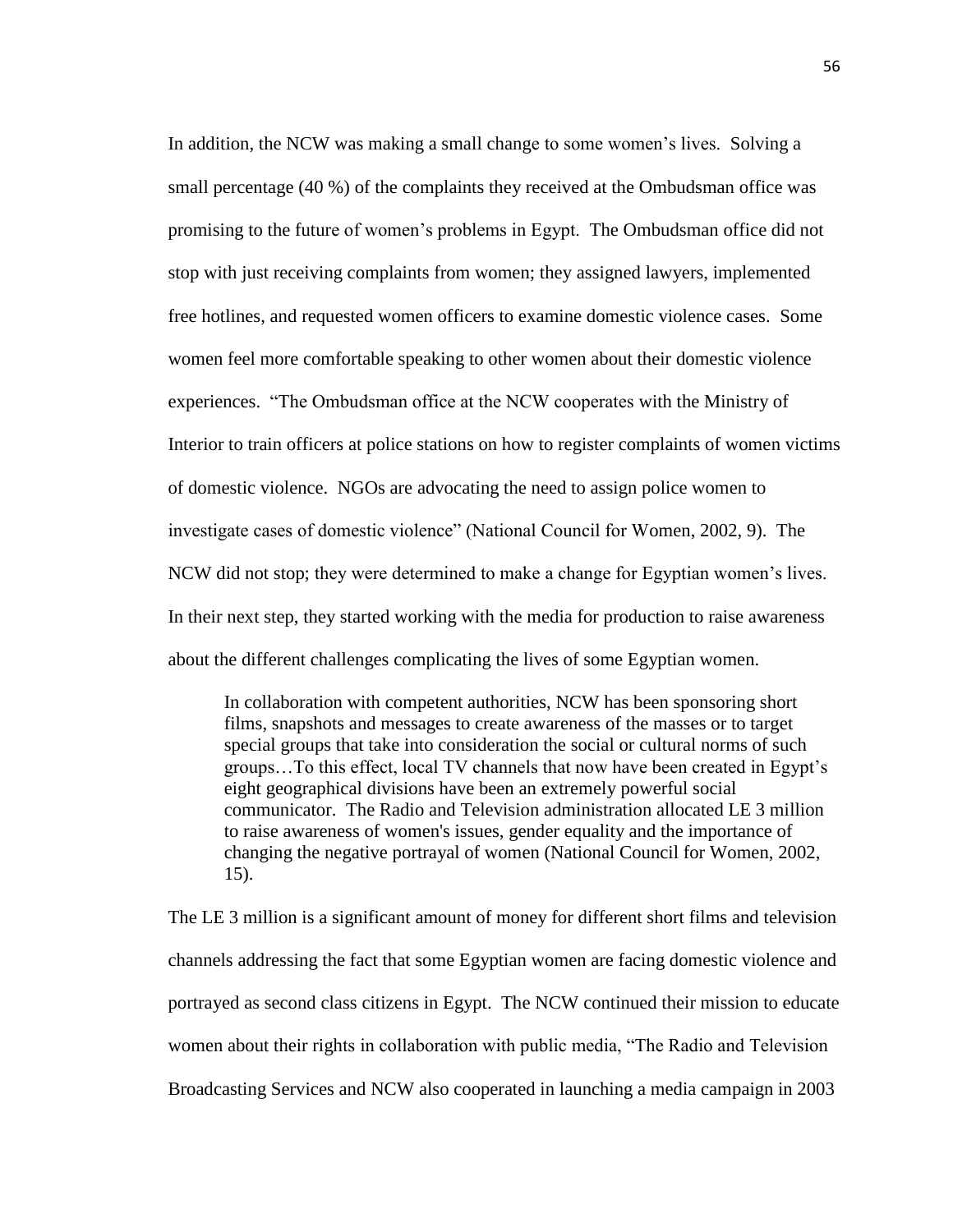under the theme: *'Women Development Enhancement via Awareness Campaigns'* aiming at enlightening women about their rights and helping them to know about services offered by institutions working for their advancement so that they can avail themselves with such services" (National Council for Women, 2002, 15). Radio and television have a large influence on individual's lives; therefore, it was an exceptional strategy for the NCW to utilize in raising awareness about women's right against domestic violence and equality. Aside from the media, the NCW worked with different groups to raise awareness and educate women about their rights. "The Ministry of Culture, in collaboration with NCW, held several workshops and seminars to raise awareness among the Egyptian population, women in particular, of women rights and obligations. Furthermore, NCW is continuously conducting training programs targeting influential media personnel to increase their awareness of the role of women in society and of women's issues" (National Council for Women, 2002, 15). It is very important to continue holding workshops and seminars for women to remain educated about their rights and that they should never put up with domestic violence, any form of abuse, and not gain their rights as equal citizens of Egypt. With the aid of NCW and NGO's, this can be achieved one step at a time.

Egyptian women have been battling the implications of the Muslim Brotherhood (2011-2013). "The MB [Muslim Brotherhood] immediately reversed the gains achieved in the past decade, undoing the achievements of the previous government. The 'Suzanne Mubarak laws' have now all been reversed, deemed not constitutionally legitimate, and are all but forgotten. Women are in a far worse position in 2013 than they were in 2003" (Hooper, 2013, 1). Instead of women advancing and gaining their full rights in their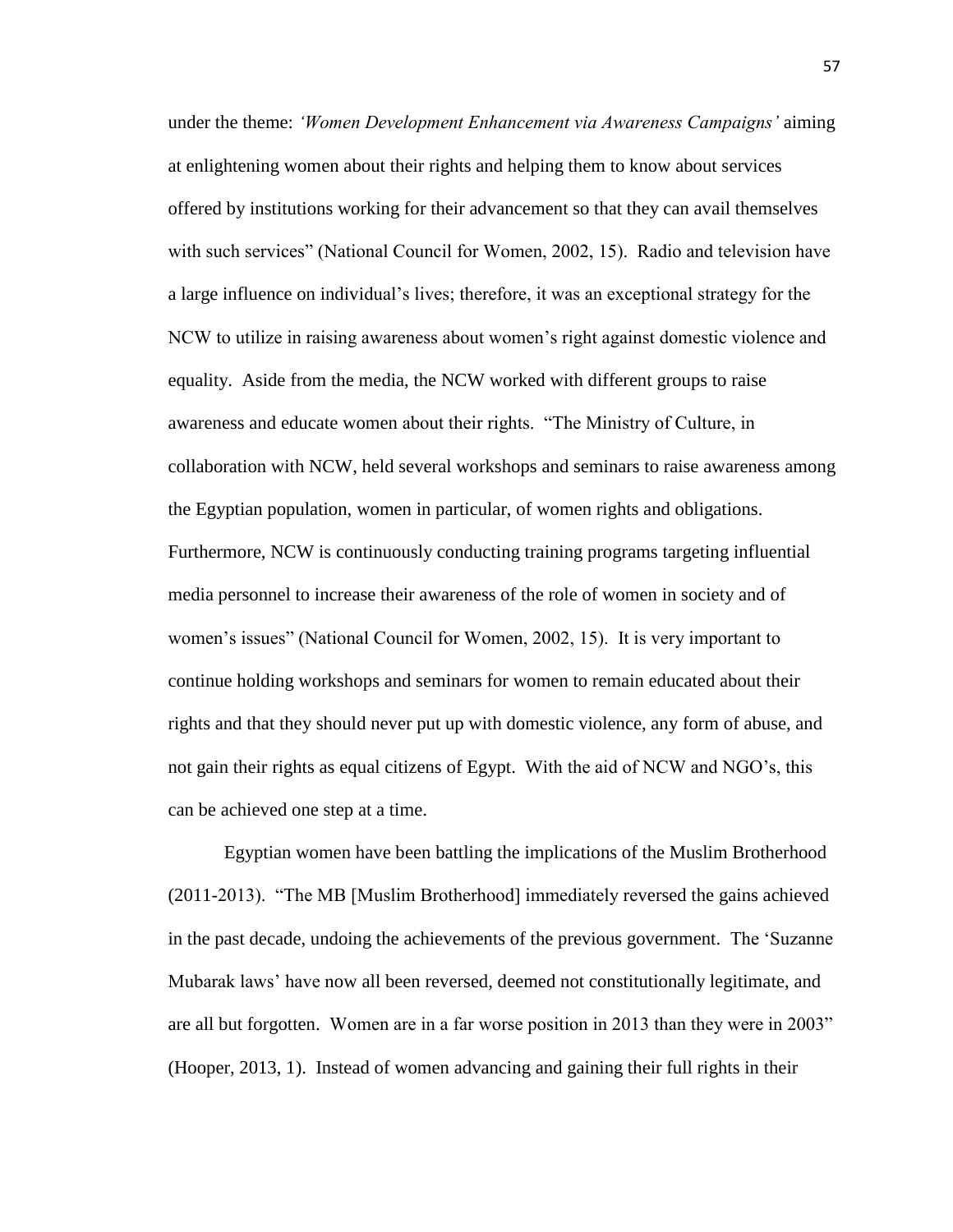society, their rights were taken away by the Muslim Brotherhood. Nevertheless, some changes were starting to take place. "In 2013, the NCW was beginning to regain some of its power, albeit a shadow of its former influence… in partnership with the NCW, the Egyptian Government has announced plans to implement a special female police force, whose priority will be the prevention of violence against women and to provide victim support" (Hooper, 2013, 1). The NCW is trying to regain what was lost of Egyptian women's rights.

Despite all different laws that were passed, the feminist and activist groups fighting and addressing women's rights, many Egyptian women are still experiencing domestic violence. "Data is still limited from some regions in Egypt. In a 1999-2000 survey by the Gaza Community Mental Health Program, 62.5% of women reported having experienced domestic abuse. Findings between 2004 and 2012 suggest increasing rates of Violence against Women… one in three reported they had been subjected to physical violence at least once by their current or most recent husband" (Guimei, 2012, 332). The charts below capture the percentage of women that reported their experience of domestic violence.

Graph 1 demonstrates the different types of domestic violence that wives experienced form their husbands in 2005. Of the four different types of violence; physical, emotional, sexual, and any type; the second highest form of violence women experienced was physical abuse, women report that because most of the time, the bruises cannot be hidden. Any type of violence pointed to a higher percentage because it was a combination of abuse. This shows that all types of violence and abuse are experienced by some Egyptian women who are willing to report it.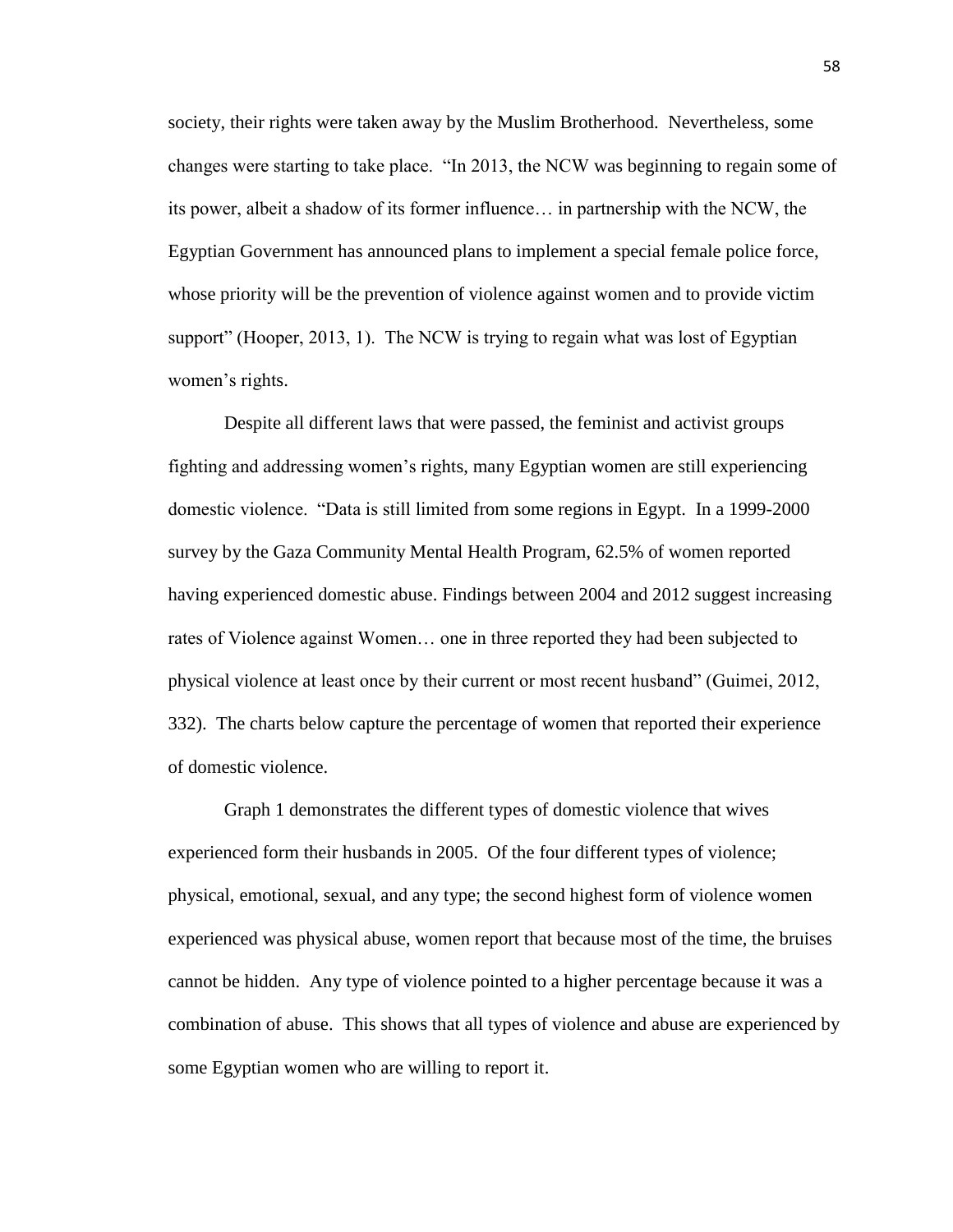#### **Graph 1:**

# Percent of Ever-Married Women Ages 15-49 Who Have Experienced Spousal Violence, by Type of Violence, Egypt 2005



#### Source: Egypt Demographic and Health Survey 2005: table 17.6.

The second graph points also those women from all different class status experience domestic violence by their husbands. The poorest class ranks the highest in experiencing domestic violence, yet even among the richest class, 25% of women have ever experienced domestic violence. This chart proves that no matter what class women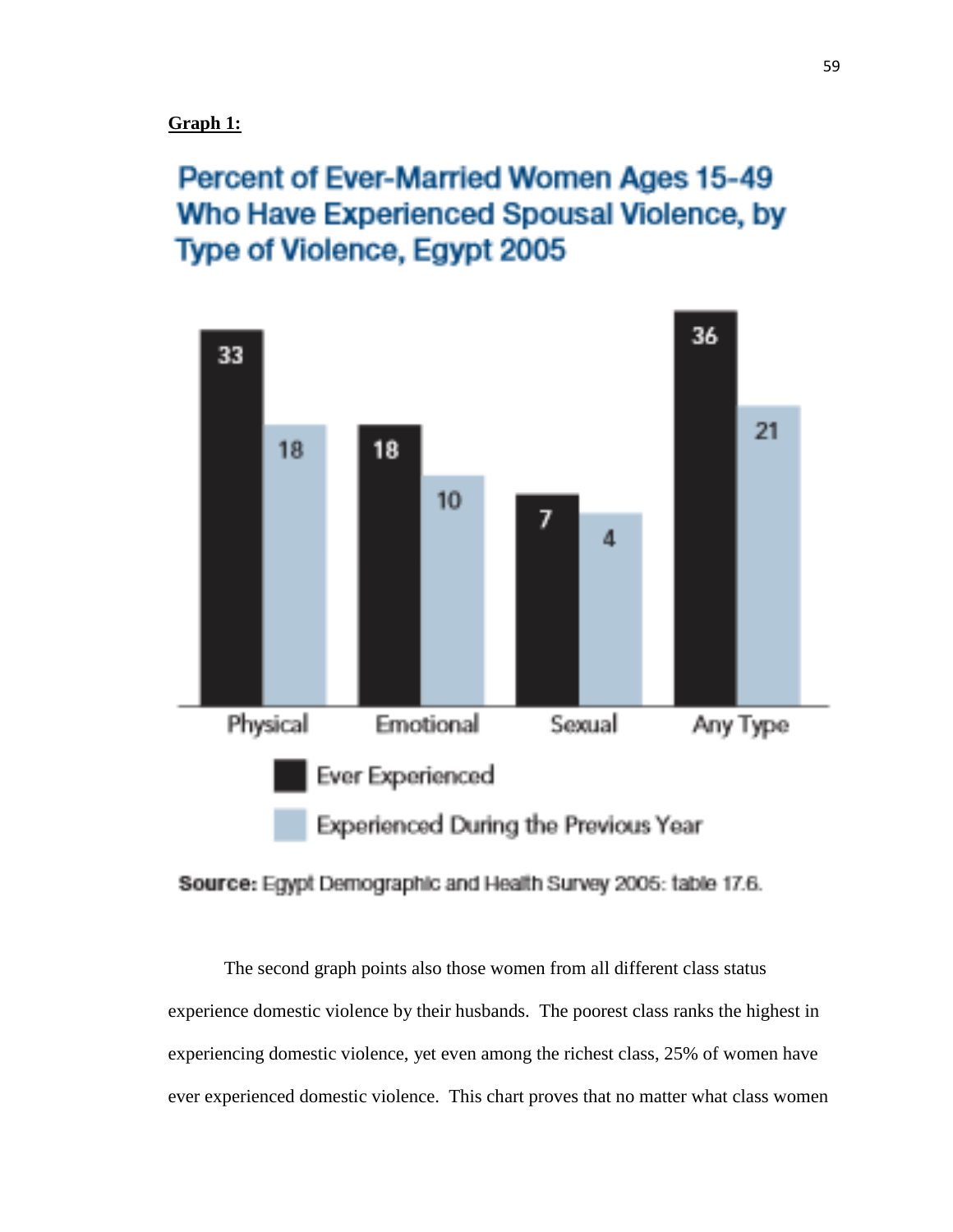belong to, they still are subordinate to their male counterparts and that nearly half of

married women experience domestic violence.

#### **Graph 2:**

## Percent of Married Women Ages 15-49 Who Experienced Spousal Violence During the Previous Year, by Wealth Quintile\*, Egypt 2005



"Wealth quintiles (five groups of equal size) were created using an index of household assets. The first, third, and fifth quintiles are shown here. Source: Egypt Demographic and Health Survey 2005: table 17.5.

The third graph above indicates that many Egyptian married women believe that their husband beating them is a justified form for disciplining them. Again, the poorest families demonstrate the highest percentage of husbands abusing their wives. Not to justify the abuse, but poor families experience different levels of stress that can result in the husband abusing his wife. "Nearly 60 percent of women with no education condoned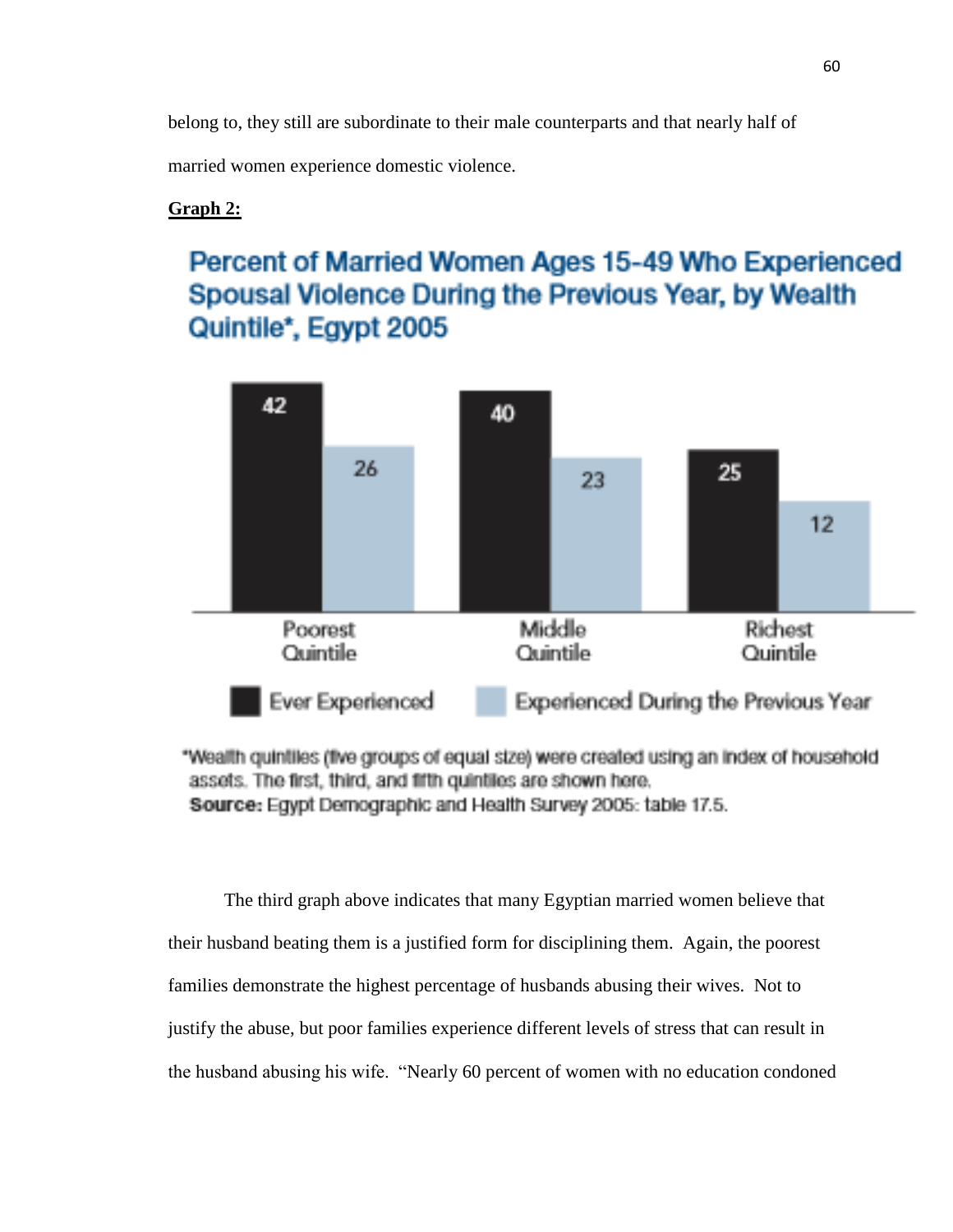wife beating for at least one of those reasons (above), compared with 22 percent of women who had completed secondary school or higher. Similarly, 63 percent of women belonging to the lowest wealth quintile condoned wife beating versus 16 percent of those in the highest wealth quintile" (Kharboush, 2010, 5).

#### **Graph 3:**

### Percent of Married Women Ages 15-49 Who Agree That a Husband Is Justified in Beating His Wife, by Reasons for Beating and Wealth Quintile\*, Egypt 2008



"Wealth quintiles (five groups of equal size) were created using an index of household assets. The first and fifth quintiles are shown here.

Source: Egypt Demographic and Health Survey 2008: table 3.14.

Table 1 demonstrates some Egyptian women's experience with domestic violence.

Women in rural areas show the highest experience with domestic violence and highest

agreement that husbands should have the right to beat their wives. However, urban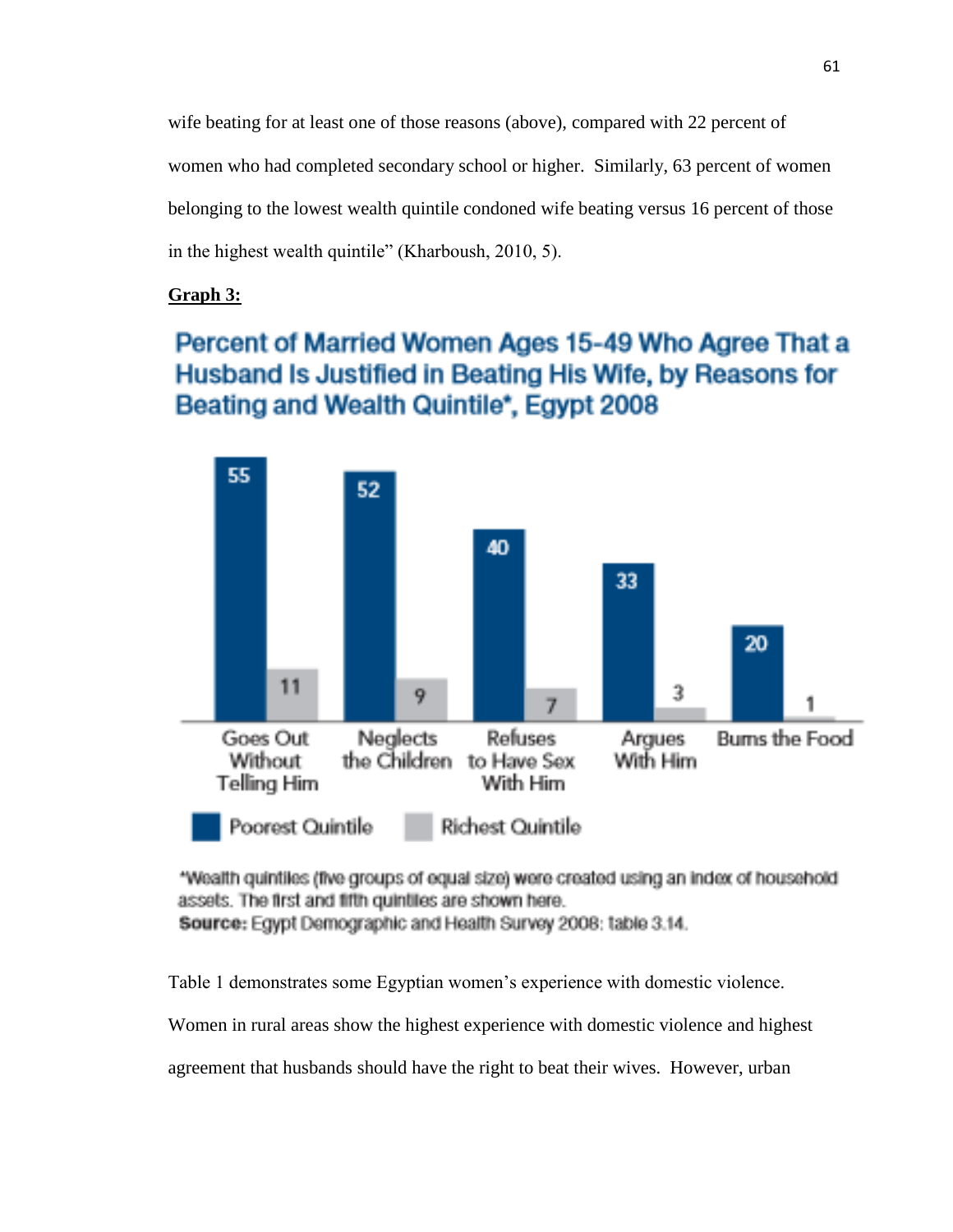women show highest percentage of seeking social support from their families but not armed forces. Only two women requested the assistance of the police; one urban woman and one squatter woman. Women fear reporting abuse to the authorities.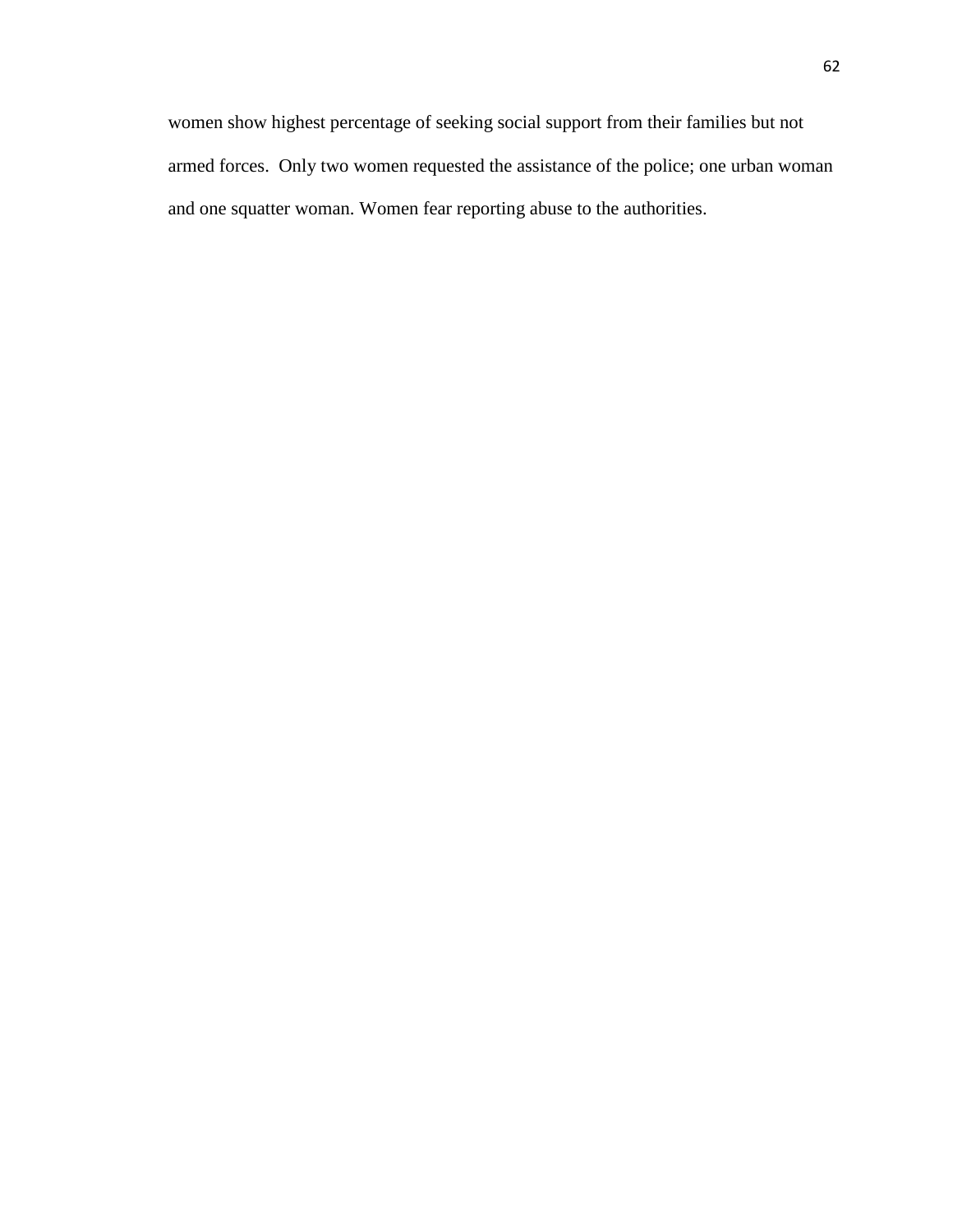|                                                   | <b>Urban</b><br>$(n - 150)$ |                                    | <b>Rural</b><br>$(n - 150)$ |            | <b>Squatter</b><br>$(n - 150)$ |               | <b>Significance</b> |  |
|---------------------------------------------------|-----------------------------|------------------------------------|-----------------------------|------------|--------------------------------|---------------|---------------------|--|
|                                                   | No.                         | %                                  | No.                         | %          | No.                            | %             |                     |  |
| Opinion about wives being beaten by their husband |                             |                                    |                             |            |                                |               |                     |  |
| Agree                                             | $\circ$                     | $\circ$                            | 5                           | 3.3        | $\overline{2}$                 | 1.3           | $x^2 = 56.92$       |  |
| Agree in certain situations                       | 15                          | 10.0                               | 48                          | 32.0       | 63                             | 42.0          | p < .0001           |  |
| <b>Women experiencing DV</b>                      | $x^2 = 13.53$               |                                    |                             |            |                                |               |                     |  |
| Yes                                               | 62                          | 41.3                               | 89                          | 59.3       | 90                             | 60            | $p = .001$          |  |
| Provoking physical violence <sup>18</sup>         | $(n - 62)$<br>$(n - 89)$    |                                    | $(n = 90)$                  |            |                                |               |                     |  |
| Problems with husband's family                    | 25                          | 40.3                               | 36                          | 40.4       | 31                             | 34.4          |                     |  |
| Argument with husband                             | 34                          | 54.8                               | 45                          | 50.6       | 59                             | 65.6          |                     |  |
| <b>Others</b>                                     | 35                          | 56.6                               | 32                          | 35.96      | 29                             | 32.2          |                     |  |
| Number violence attacks last year                 | $(n - 62)$<br>$(n = 89)$    |                                    |                             | $(n = 90)$ |                                | $[X^2]$ 2.126 |                     |  |
| $Mean + SD$                                       |                             | $3.95 \pm 3.74$<br>$3.69 \pm 3.36$ |                             |            | $4.6 \pm 4.08$                 |               | $p = .345$          |  |
| Being beaten witnessed by others                  | $(n - 62)$                  |                                    | $(n = 89)$                  |            | $(n = 90)$                     |               | $x^2 = 3.03$        |  |
| Yes                                               | 55                          | 88.7                               | 88                          | 98.8       | 71                             | 78.9          | $p = .219$          |  |
| Women seeking help after DV                       | $(n - 62)$                  |                                    | $(n = 89)$                  |            | $(n = 90)$                     |               | $x^2 = 15.94$       |  |
| Yes                                               | 32                          | 51.6                               | 34                          | 38.2       | 39                             | 43.3          | $p = .003$          |  |
| Social support <sup>12</sup>                      | $(n - 32)$                  |                                    | $(n = 34)$                  |            | $(n = 39)$                     |               |                     |  |
| Family members (wife)                             | 30                          | 93.7                               | 31                          | 91.2       | 29                             | 74.3          |                     |  |
| Family members (husband/friends)                  | 1                           | 3.1                                | з                           | 8.8        | 9                              | 23.1          |                     |  |
| Police                                            | 1                           | 3.1                                | ۰                           | $\circ$    | 1                              | 2.6           |                     |  |
| <b>Sustaining injury from DV</b>                  | $(n - 62)$                  |                                    | $(n = 89)$                  |            | $(n = 90)$                     |               | $x^2 = 3.52$        |  |
| Yes                                               | 32                          | 51.6                               | 41                          | 46.1       | 54                             | 60            | $p = .17$           |  |
| Seeking healthcare after DV                       | $(n - 32)$                  |                                    | $(n - 41)$                  |            | $(n = 54)$                     |               | $x^2 = 2.14$        |  |
| Yes                                               | 10                          | 31.2                               | $12 \overline{ }$           | 29.3       | 23                             | 42.6          | $p = .344$          |  |
| Childhood exposure to physical violence           |                             |                                    |                             |            |                                |               | $x^2 = 19.6$        |  |
| Yes                                               | 57                          | 38.0                               | 53                          | 35.3       | 79                             | 52.7          | p < .0001           |  |
| <b>Witness family violence</b>                    |                             |                                    |                             |            |                                |               | $x^2 = 8.33$        |  |
| Often                                             | $\overline{\mathbf{3}}$     | 2.0                                | 6                           | 4.0        | 12                             | 8.0           | $p = .08$           |  |
| Sometimes                                         | 29                          | 19.3                               | 20                          | 13.3       | 21                             | 14.0          |                     |  |
| Husband's right to have sex at any time           |                             |                                    |                             |            |                                |               | $x^2 = 26.86$       |  |
| Agree                                             | 38                          | 25.3                               | 82                          | 54.7       | 61                             | 40.7          | p < .0001           |  |
| <b>Experiencing forced sex</b>                    |                             |                                    |                             |            |                                |               | $X^2 = 2.6$         |  |
| Yes                                               | 41                          | 27.3                               | 54                          | 36.0       | 48                             | 32.0          | $p - .27$           |  |

### **Table 1:** Women's Exposure to DV and Sexual Abuse (Guimei, 2012, 334) (**Urban)**

 $DV =$  domestic violence;  $SD =$  standard deviation.

. More than one answer.

\*Categories not mutually exclusive. [X<sup>2</sup>] chi-square test Kruskal-Wallis test, x<sup>2</sup>.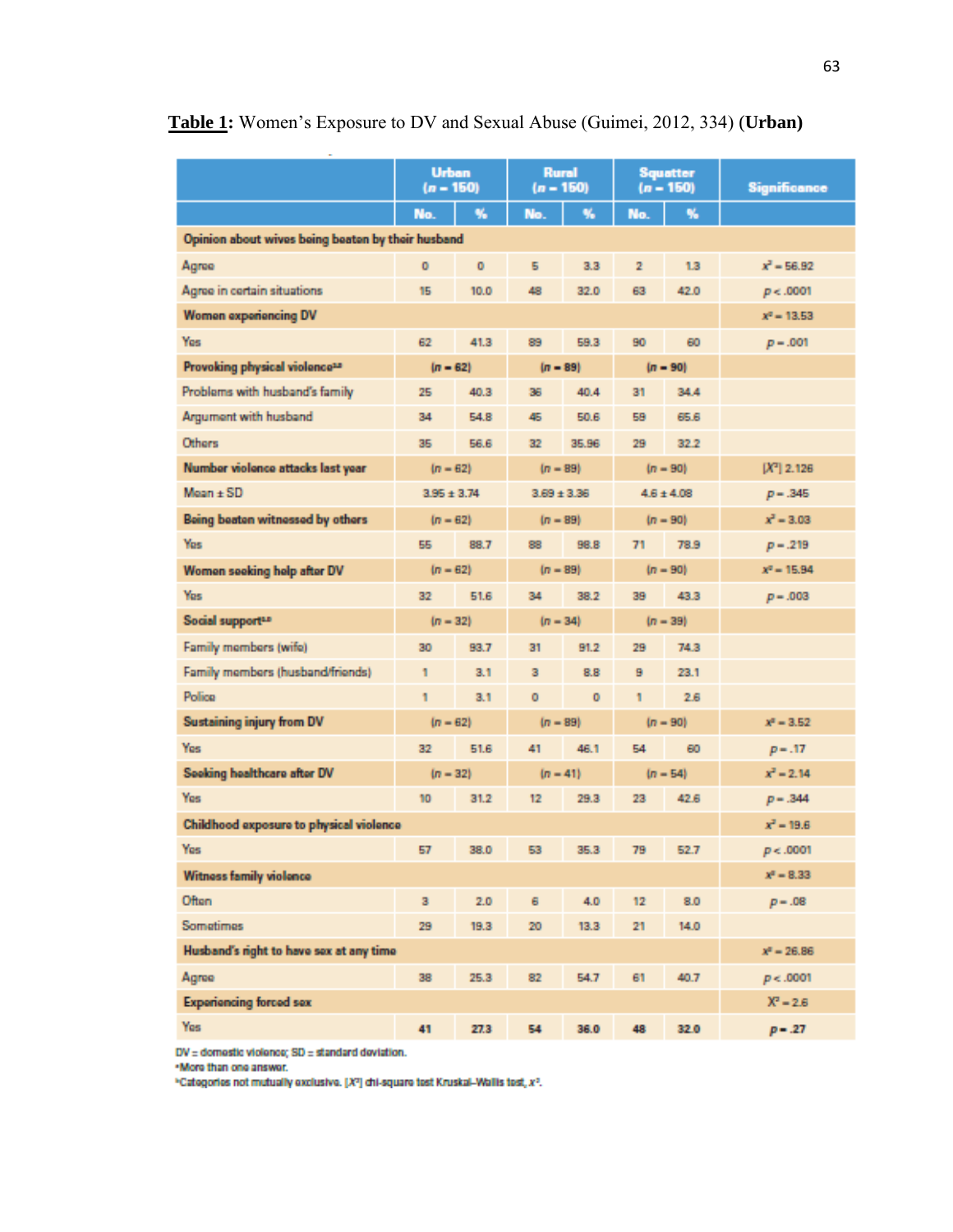Egyptian girls and women are experiencing domestic violence from the age of 15 to 49 as demonstrated in table 2. Not only are underage girls getting married but they are experiencing physical abuse from their spouse. All kinds of women from different status experience domestic violence but rural and non-educated women experience a higher percentage of violence than higher status and educated women. "In 2005, 33 percent of women report that they had ever been hit, slapped, kicked, or subjected to some other form of physical violence at some point by their current or previous husband. In 1995, 34 percent of married women report having ever been "beaten" by their husband at some point since their first marriage" (National Council for Women, 2009, 21). The percentages of abused women decreased by only one percent from 1995 to 2005.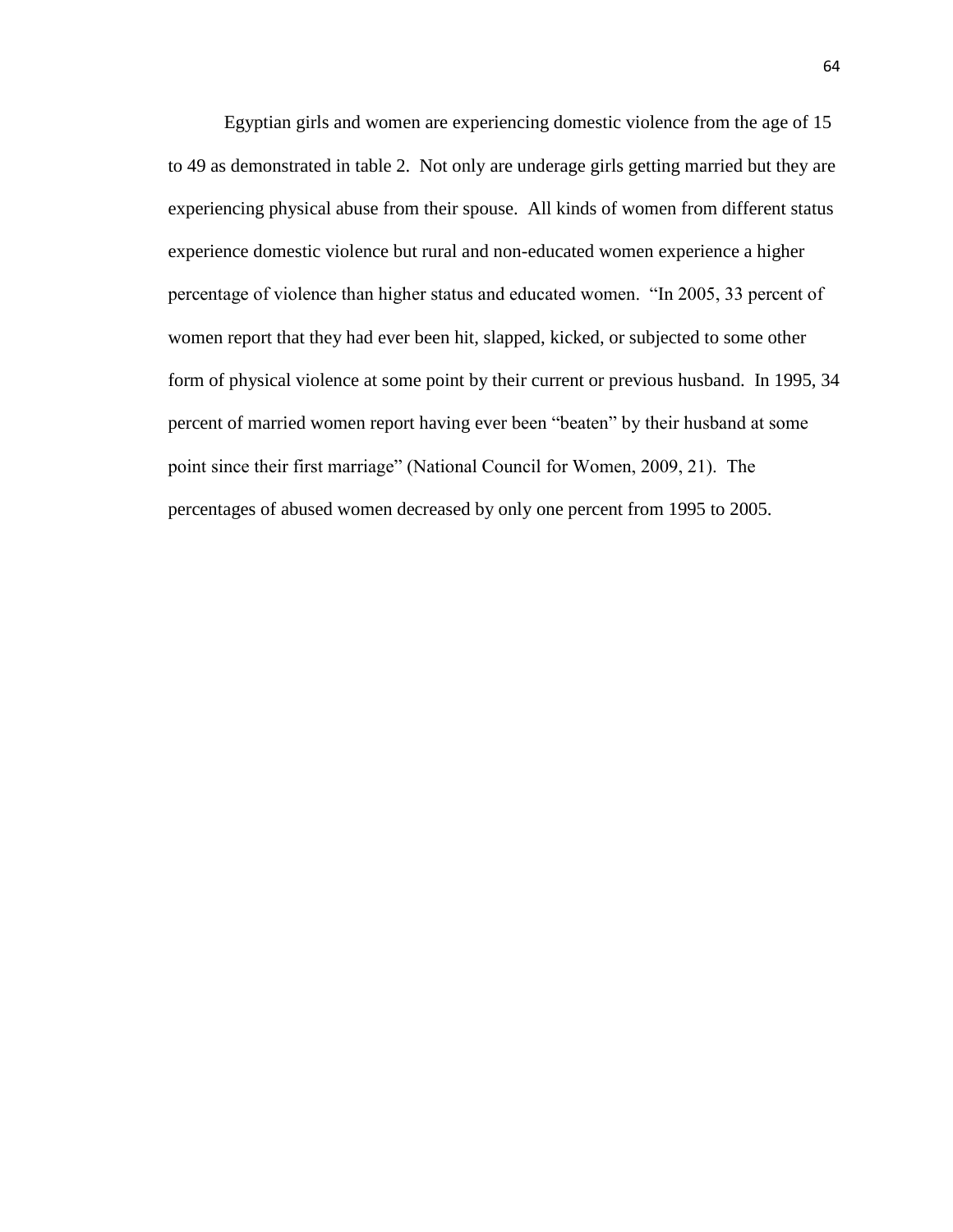**Table 2:** Percent of currently married women who have experienced (physical, sexual, or psychological) violence from most recent husband by socioeconomic characteristics, EDHS 2005 (National Council for Women, 20)

|                                 | <b>Ever</b> | <b>Within past</b><br>12 months |
|---------------------------------|-------------|---------------------------------|
| Age                             |             |                                 |
| 15-19                           | 20.9        | 17.2                            |
| 20-29                           | 33.1        | 23.6                            |
| 30-39                           | 38.1        | 22.9                            |
| 40-49                           | 36.4        | 18.3                            |
| <b>Education</b>                |             |                                 |
| No education                    | 42.6        | 27.2                            |
| Some primary                    | 45.8        | 27.2                            |
| Primary complete/some secondary | 40.4        | 25.4                            |
| Secondary complete/higher       | 24.5        | 14.4                            |
| <b>Work status</b>              |             |                                 |
| Working for cash                | 29.2        | 16.3                            |
| Not working for cash            | 36.3        | 22.7                            |
| <b>Wealth quintile</b>          |             |                                 |
| Lowest                          | 41.0        | 27.7                            |
| Second                          | 39.3        | 24.3                            |
| Middle                          | 39.3        | 24.3                            |
| Fourth                          | 33.2        | 18.9                            |
| Highest                         | 23.5        | 12.2                            |
| <b>Location</b>                 |             |                                 |
| Urban                           | 32.6        | 18.5                            |
| Rural                           | 37.0        | 23.9                            |
| <b>Total</b>                    | 35.1        | 21.6                            |

Many women defend their husbands for abusing them. Some women believed that it is acceptable for their husbands to abuse them for the following four reasons; neglecting the children, refusing to have sex with husband, burning the food, or all the above. Table 3 above illustrates that there has been a decline in percentages from 1995 to 2005, "17 percent of women in 2005 agreed with all three reasons compared with 23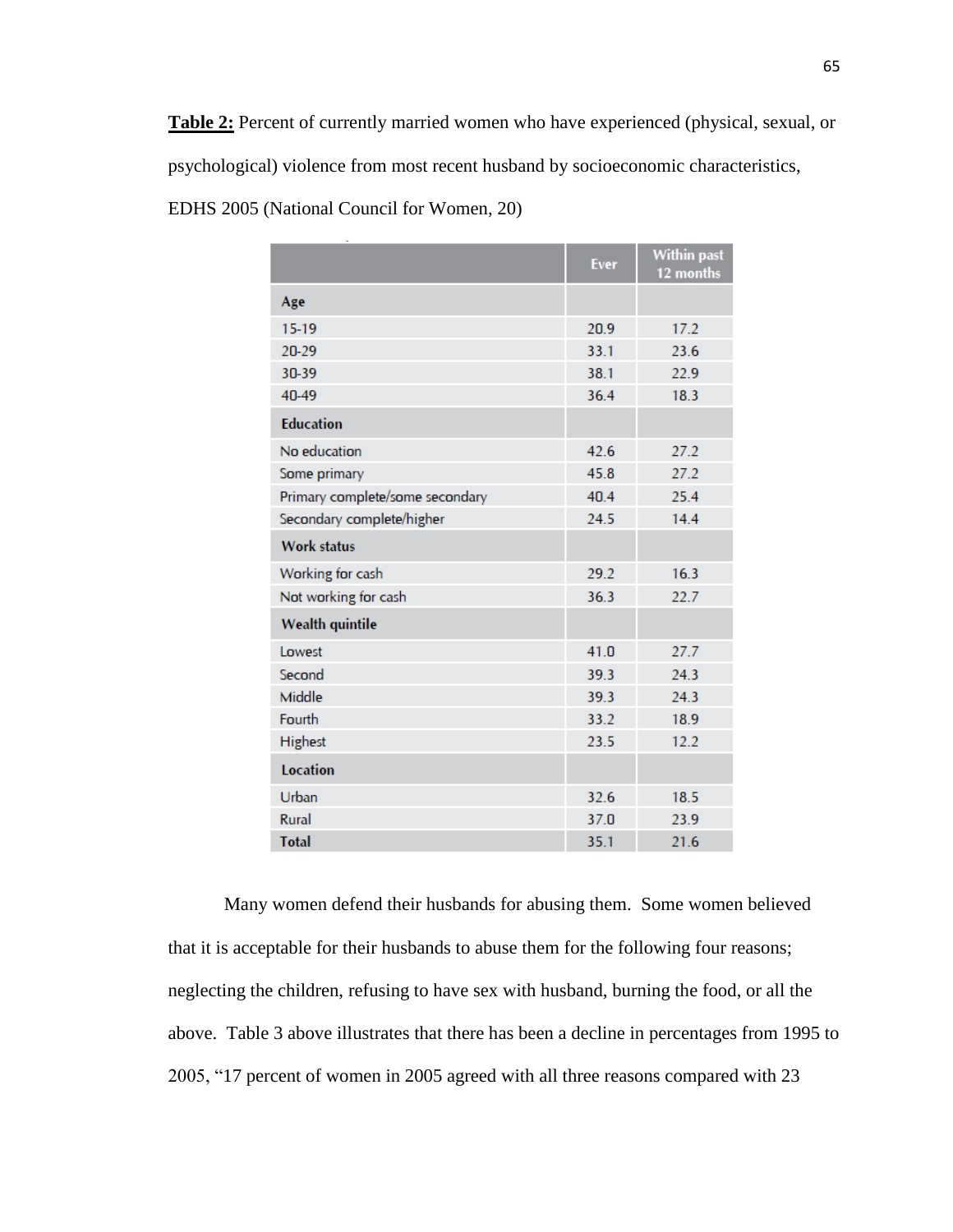percent in 1995" (NCW, 2009, 22). The data deceased by six percent from 1995 to 2005 which is not drastic but it is a start for Egyptian women understanding that there should not be any reason that validates any form of domestic violence. Table 3 also demonstrates that 70 percent of women justified their husbands beating them for refusing to have sex with him in 1995 but only 34 percent justified the action in 2005, which was the largest percent of decline compared to the other reasons. Therefore, this illustrates that women are slowly becoming aware of their rights and that they should not justify their husband's abuse towards them.

**Table 3:** Percentage of women who agree that wife-beating is justified for the following reasons, 1995 and 2005 EDHS (National Council for Women, 22)

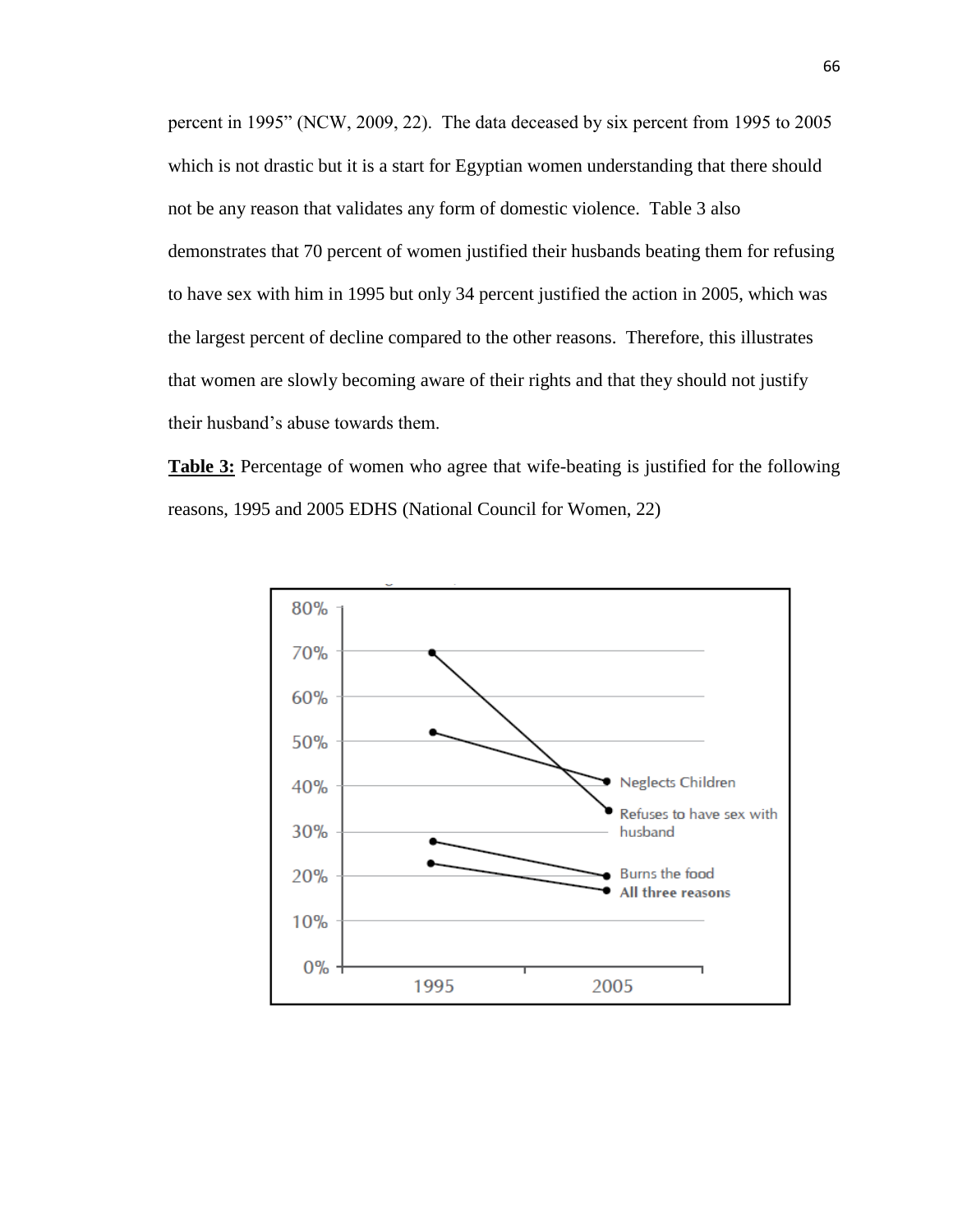Table 4 proves that in 2005, a total of 63.2 percent of 1276 married women experienced violence during their lifetime, but 63.7 percent of married women experienced violence in the last 12 month, which was a higher percentage. Instead of the percentage decreasing, they are rapidly increasing. Table 4 also demonstrates the different categories of domestic violence and community violence, with percentages of psychological, physical, and sexual violence. The percentages of ever experienced psychological violence like being insulted or emotional and verbal abuse is in the 60 percent range, while the physical as in kicking and dragging is in the 20 percent range, and sexual violence as in forced sexual relations is around the 17 percent range. The table shows that the numbers have been decreasing in the last 12 months compared to ever experienced, which illustrated hope that Egyptian women experiencing violence is heading in the right direction.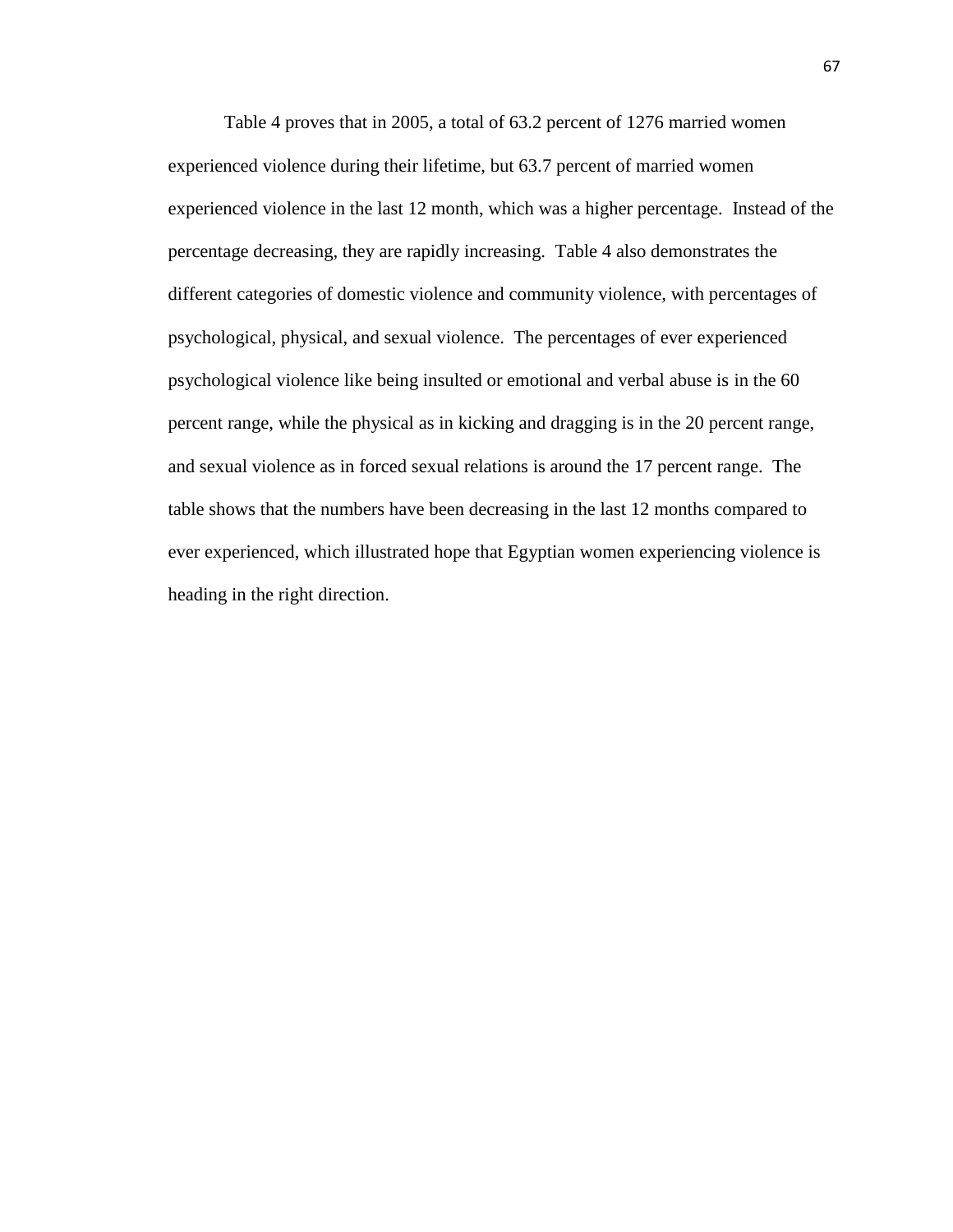of violence by type of violence

|                                         |                         | <b>Married Women Victims of Violence</b> | <b>Married Men Perpetuators of Violence</b> |                                       |  |
|-----------------------------------------|-------------------------|------------------------------------------|---------------------------------------------|---------------------------------------|--|
|                                         | <b>Ever Experienced</b> | Experienced<br>in Last 12 Months         | <b>Ever Inflicted</b>                       | Inflicted in Last 12<br><b>Months</b> |  |
| <b>Total N</b>                          | 1276                    | 1276                                     | 1044                                        | 1044                                  |  |
| % Experienced/Inflicted Any Violence    | 63.2                    | 50.2                                     | 78.1                                        | 63.7                                  |  |
| <b>Psychological Violence</b>           | $\frac{9}{6}$           | $\%$                                     | $\frac{1}{2}$                               | $\%$                                  |  |
| Emotional/Verbal                        |                         |                                          |                                             |                                       |  |
| Insulted                                | 60.3                    | 46.1                                     | 68.4                                        | 53.2                                  |  |
| Humiliated                              | 22.5                    | 18.2                                     | 7.8                                         | 5.7                                   |  |
| Called name of animal, etc.             | 34.4                    | 28.0                                     | 30.3                                        | 24.5                                  |  |
| Threatened to harm                      | 14.5                    | 10.2                                     | 15.7                                        | 11.3                                  |  |
| Threatened to divorce                   | 22.6                    | 11.1                                     | 27.3                                        | 14.9                                  |  |
| At least one type of Emotional/Verbal   | 61.3                    | 47.7                                     | 75.2                                        | 60.9                                  |  |
| Two-three types of Emotional/Verbal     | 27.6                    | 23.5                                     | 55.0                                        | 31.0                                  |  |
| Controlling/isolating                   |                         |                                          |                                             |                                       |  |
| Money taken by force                    | 6.4                     | 4.1                                      | 0.8                                         | 0.3                                   |  |
| Prevented from health care              | 4.8                     | 3.1                                      | 2.3                                         | 1.8                                   |  |
| Prevented from going out of house       | 16.0                    | 10.5                                     | 11.3                                        | 6.2                                   |  |
| Prevented from visiting family          | 20.9                    | 14.0                                     | 12.4                                        | 7.5                                   |  |
| Prevented from going to work            | 3.8                     | 2.4                                      | 5.6                                         | 2.7                                   |  |
| At least one type controlling/isolating | 29.2                    | 19.7                                     | 25.2                                        | 14.9                                  |  |
| Two-three types controlling/isolating   | 12.7                    | 8.7                                      | 24.2                                        | 2.9                                   |  |
| At least one type of psychological      | 62.6                    | 49.5                                     | 77.7                                        | 63.4                                  |  |
| Five or more types of psychological     | 15.0                    | 9.1                                      | 6.5                                         | 2.3                                   |  |
| <b>Physical Violence</b>                | $\%$                    | $\%$                                     | $\%$                                        | $\%$                                  |  |
| Kicked or dragged                       | 24.8                    | 13.7                                     | 27.9                                        | 11.1                                  |  |
| Wounded/injured                         | 13.8                    | 8.0                                      | 4.9                                         | 2.3                                   |  |
| Attempt to choke or burn                | 3.5                     | 1.7                                      | 0.2                                         | 0.1                                   |  |
| Attacked with a weapon                  | 2.4                     | 1.3                                      | 0.2                                         | 0.0                                   |  |
| <b>Broke bones</b>                      | 4.5                     | 2.5                                      | 0.8                                         | 0.6                                   |  |
| At least one type of physical           | 28.3                    | 16.1                                     | 28.6                                        | 11.5                                  |  |
| Two - three types of physical           | 10.1                    | 6.1                                      | 4.4                                         | 2.2                                   |  |
| <b>Sexual Violence</b>                  | $\frac{1}{2}$           | $\%$                                     | $\%$                                        | $\%$                                  |  |
| Forced into sexual relations            | 17.3                    | 13.8                                     | 0.4                                         | 0.3                                   |  |

Table 5 displays the responses of 640 married women who suffered psychological,

physical or sexual violence by their brothers. Women's reaction to the abuse is that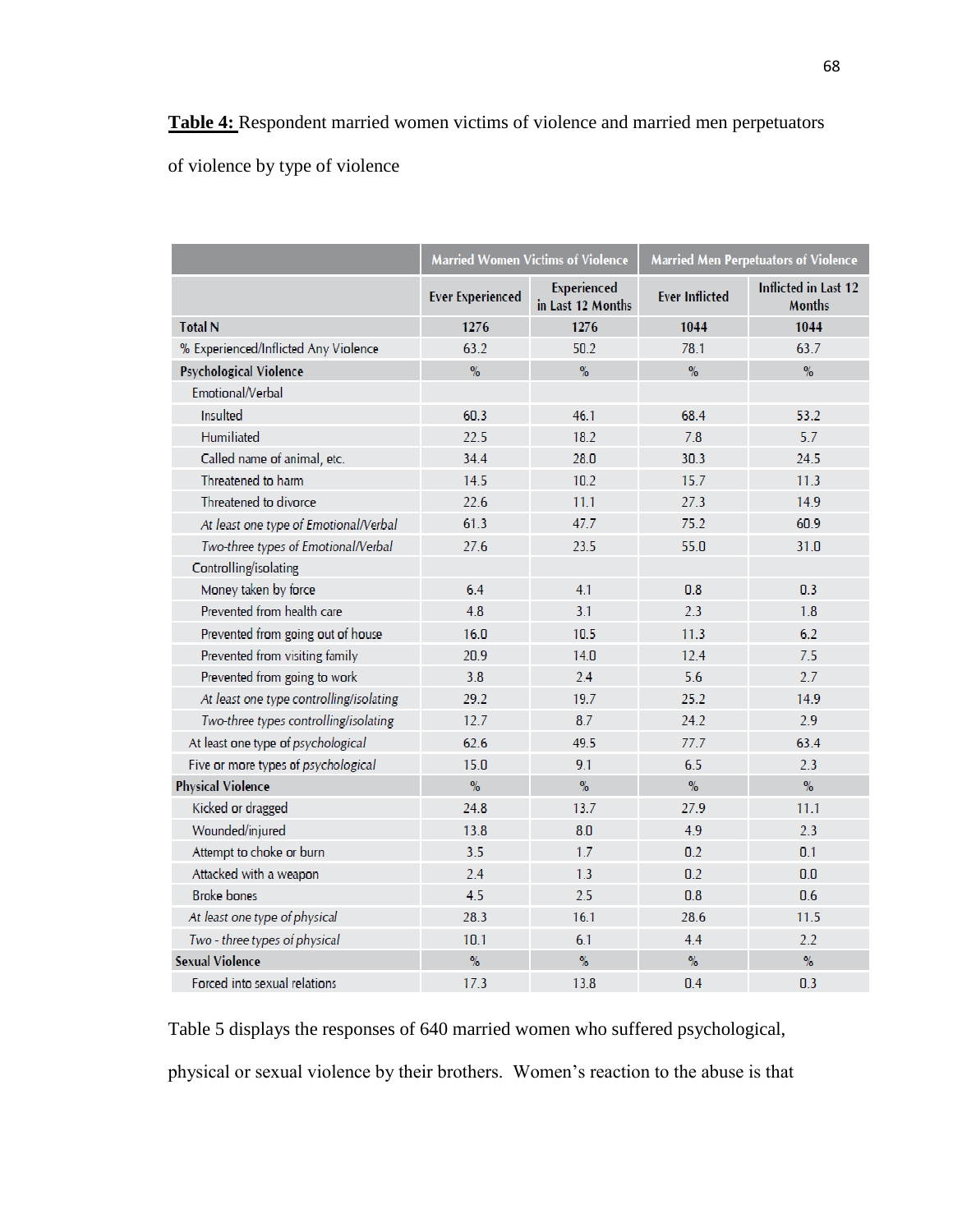between 85 and 90 percent get upset and cry and between 20 and 30 percent just silently or aloud curses at their brothers. Most Egyptian women do not seek assistance from the government or report the abuse to the authority.

**Table 5:** Responses of respondent married women who suffered spousal violence in the past 12 months by type of violence (National Council for Women, 2009, 37)

| N Female Youth Who Suffered Violence from Brother | 828  |
|---------------------------------------------------|------|
| <b>Reasons for Violence*</b>                      | %    |
| Not being obedient                                | 62.3 |
| Nervousness and anger                             | 50.6 |
| Mother complaining about daughter                 | 40.5 |
| Answering back                                    | 25.2 |
| Going out without permission                      | 14.6 |
| N Male Youth Who Inflicted Violence on Sister     | 836  |
| <b>Reasons for Violence*</b>                      | %    |
| Nervousness and anger                             | 61.2 |
| Answering back                                    | 60.3 |
| Not obeying father                                | 51.6 |
| Mother complaining about daughter                 | 12.7 |
| Going out without permission                      | 10.5 |

\* More than one answer so sum of percentages more than 100%.

Table 6 shows how domestic violence affects Egyptian women's body weight, psychological, physical, and sexual well-being. Domestic violence has severe and longlasting negative health effect on some Egyptian women. Some women not only experience physical and sexual abuse but also experience the psychological effects, "Domestic violence against women has predicted immediate and long-lasting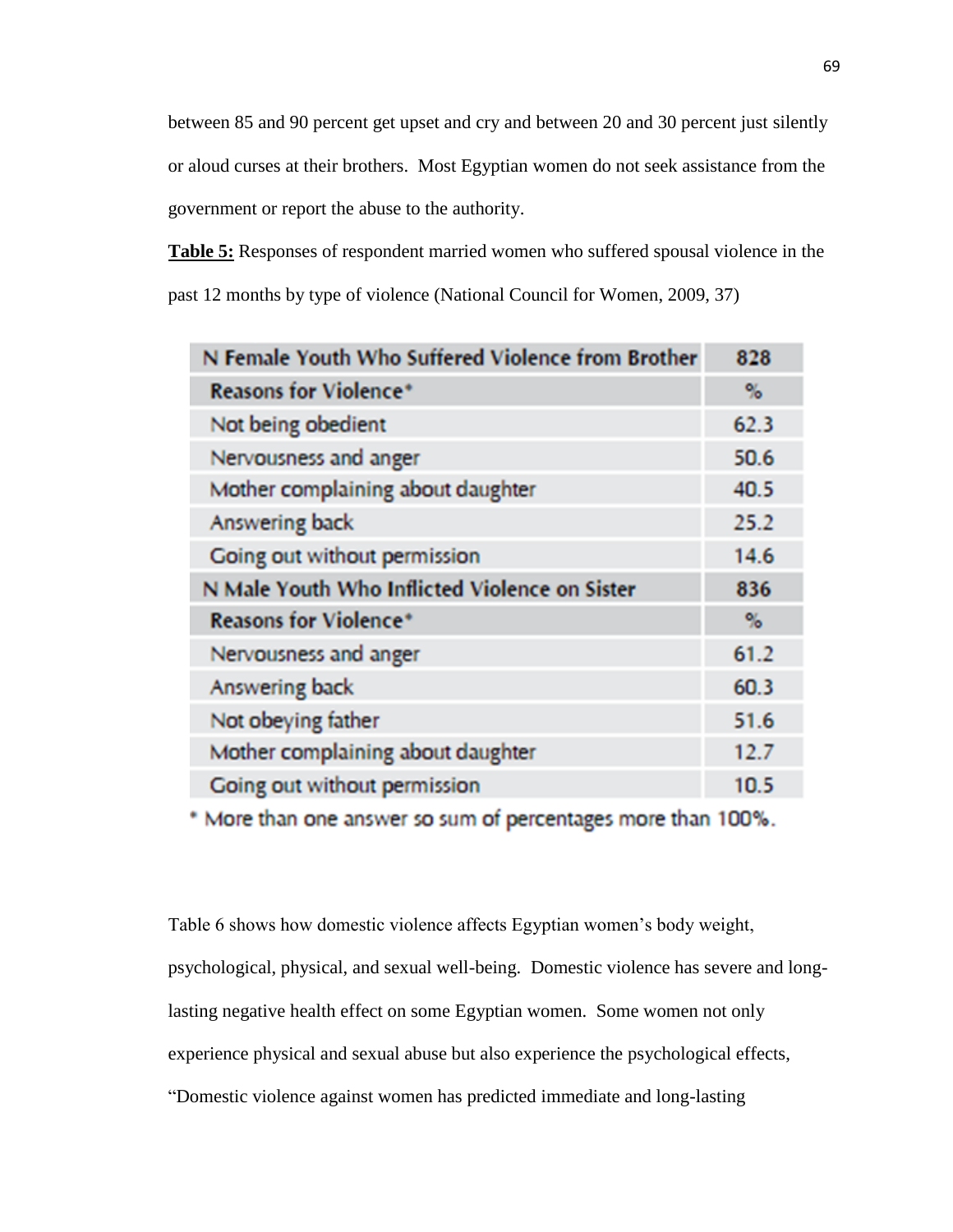psychological symptoms, including depression and life stress, anxiety, post-traumatic stress disorder, suicide ideation and related problems with sleep, appetite, energy and well-being. Various forms of violence against women have predicted disordered eating and weight-control practices, as well as poorer treatment outcomes for eating disorders" (Yount, 2010, 87). Abuse ruins the lives of the women that experience it, whether it is physical, sexual, or psychological.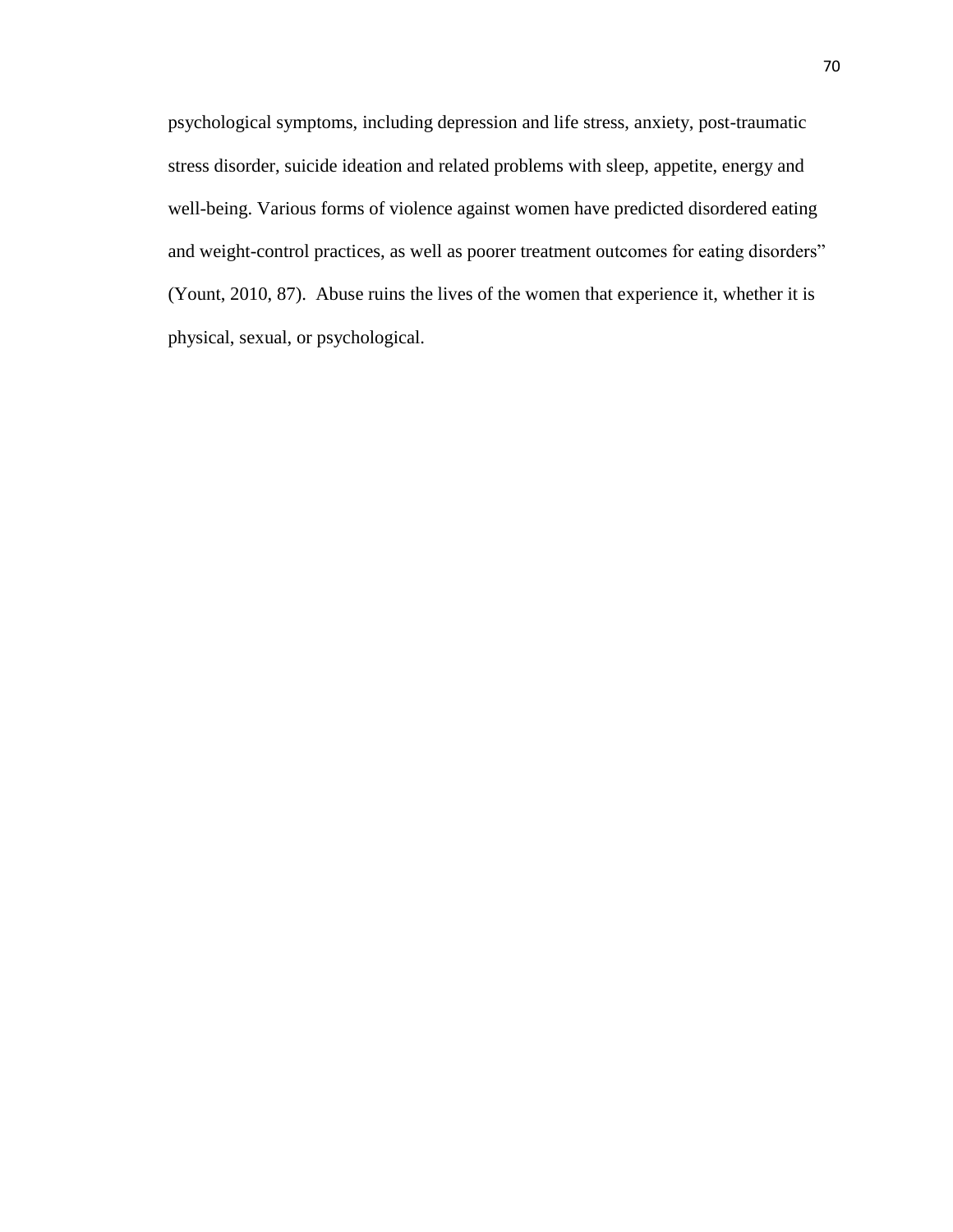**Table 6:** Characteristics of the sample, ever-married non-pregnant women aged 15–49

years, Egypt 2005 (*n*=5015) (Yount, 2010, 92).

|                                                            | %    | Mean | (SD)  | Min  | Max  |
|------------------------------------------------------------|------|------|-------|------|------|
| <b>Anthropometry</b>                                       |      |      |       |      |      |
| BMI $(kg/m2)$                                              |      | 30.4 | (6.1) | 13.4 | 57.9 |
| Underweight, or BMI<18.5                                   | 0.4  |      |       |      |      |
| Normal weight, or $18.5 \leq BMI < 25$                     | 18.6 |      |       |      |      |
| Overweight, or $25 \leq BMI < 30$                          | 32.6 |      |       |      |      |
| Obese, or $BMI \geq 30$                                    | 48.4 |      |       |      |      |
| Ever any domestic violence, by type                        |      |      |       |      |      |
| Psychological (ref: never)                                 | 18.4 |      |       |      |      |
| Physical (ref: never)                                      | 33.9 |      |       |      |      |
| Sexual (ref: never)                                        | 6.8  |      |       |      |      |
| Psychological or physical (ref: never)                     | 36.4 |      |       |      |      |
| Physical or sexual (ref: never)                            | 34.5 |      |       |      |      |
| Psychological, physical or sexual (ref: never)             | 36.8 |      |       |      |      |
| No. of specific acts of domestic violence ever experienced |      |      |       |      |      |
| Psychological (ref: never)                                 |      | 0.3  | (0.6) | 0.0  | 2.0  |
| One                                                        | 12.1 |      |       |      |      |
| Two                                                        | 6.3  |      |       |      |      |
| Physical (ref: never)                                      |      | 0.8  | (1.3) | 0.0  | 7.0  |
| One                                                        | 9.7  |      |       |      |      |
| Two                                                        | 12.1 |      |       |      |      |
| Three or more                                              | 12.2 |      |       |      |      |
| Sexual (ref: never)                                        |      | 0.1  | (0.3) | 0.0  | 1.0  |
| Ever                                                       | 6.8  |      |       |      |      |
| Psychological or physical (ref: never)                     |      | 1.0  | (1.7) | 0.0  | 9.0  |
| One                                                        | 8.9  |      |       |      |      |
| Two                                                        | 9.5  |      |       |      |      |
| Three or more                                              | 18.0 |      |       |      |      |
| Physical or sexual (ref: never)                            |      | 0.9  | (1.4) | 0.0  | 8.0  |
| One                                                        | 8.9  |      |       |      |      |
| Two                                                        | 11.2 |      |       |      |      |
| Three or more                                              | 14.4 |      |       |      |      |
| Psychological, physical or sexual (ref: never)             |      | 1.1  | (1.8) | 0.0  | 10.0 |
| One                                                        | 8.3  |      |       |      |      |
| Two                                                        | 9.0  |      |       |      |      |
| Three or more                                              | 19.5 |      |       |      |      |
| Sociodemographic controls                                  |      |      |       |      |      |
| Age (years)                                                |      | 34.1 | (8.6) | 16.0 | 49.0 |
| $15 - 24$                                                  | 16.0 |      |       |      |      |
| $25 - 34$                                                  | 34.7 |      |       |      |      |
| $35 - 44$                                                  | 33.7 |      |       |      |      |
| $45 - 49$                                                  | 15.6 |      |       |      |      |
| Age at first marriage (years)                              |      | 19.4 | (4.2) | 9.0  | 42.0 |
| $9 - 16$                                                   | 25.4 |      |       |      |      |
| $17 - 18$                                                  | 19.9 |      |       |      |      |
|                                                            |      |      |       |      |      |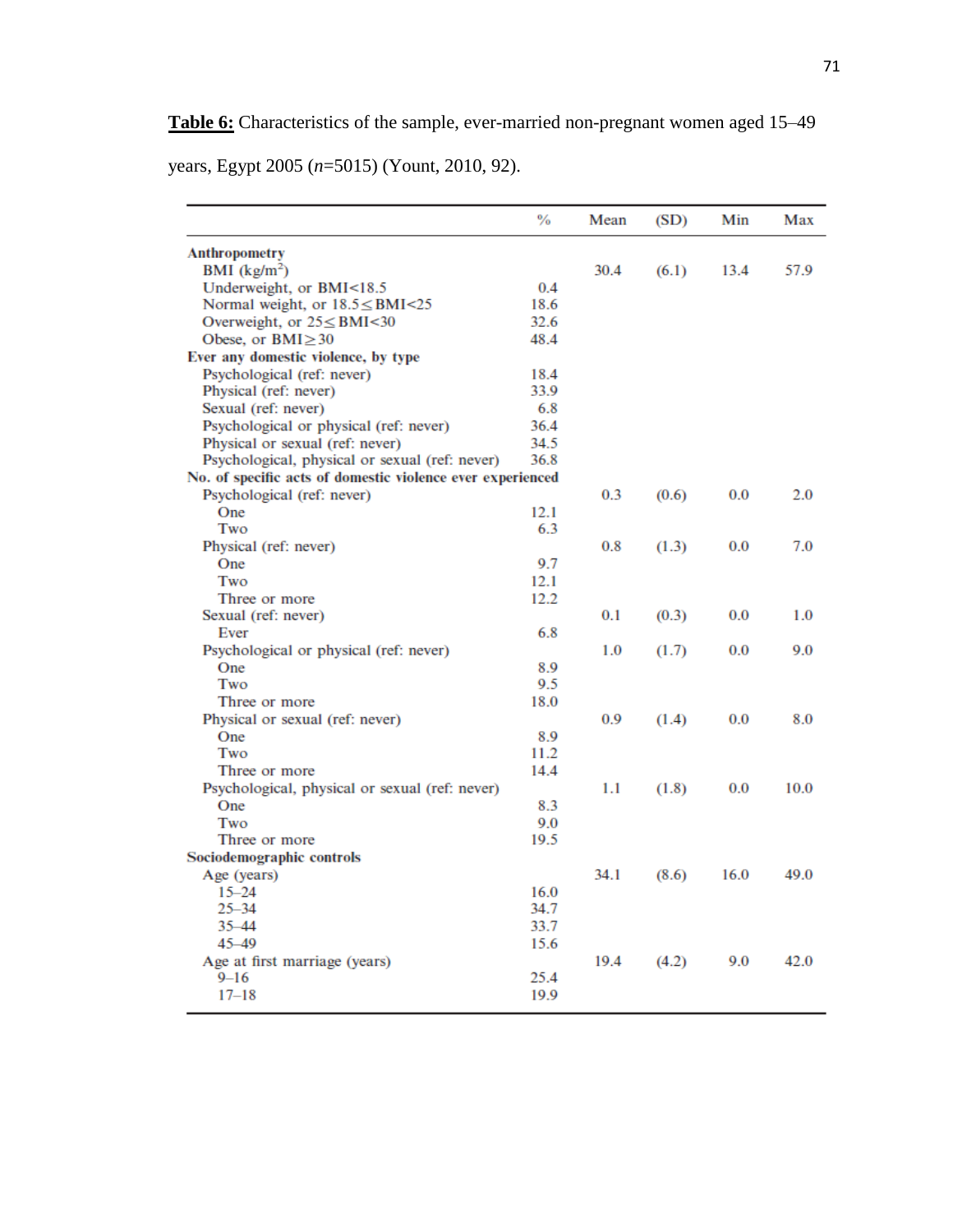Table 7 reports a study done by the UNICEF groups showing different of women's positions on domestic violence. Some women and adolescent girls think it is acceptable for a husband to beat his wife. "Domestic violence is perceived as a private matter and many incidents remain unreported. Sadly, it also appears to be accepted by many women in Egyptian society: according to the 2008 DHS, 39% of women questioned agreed with at least one of a list of five 'reasons' justifying a man beating his wife. Limited support services are provided by women's rights NGOs and the quasigovernmental NCW. There are also some government-run shelters, but husbands and family members have access to these premises, and they function more as rehabilitation centers than refuges" (Tadros, 2010, 2).

| <b>ATTITUDES</b><br><b>TOWARDS</b><br><b>DOMESTIC</b><br><b>VIOLENCE</b>                                                                          | <b>YEAR</b> | % WHO AGREE<br>WITH AT LEAST ONE<br><b>SPECIFIED REASON</b> | <b>SOURCE</b>                                           |
|---------------------------------------------------------------------------------------------------------------------------------------------------|-------------|-------------------------------------------------------------|---------------------------------------------------------|
| Women $(15-49)$ who<br>think that a husband<br>is justified in hitting<br>or beating his wife<br>under certain<br>circumstances (%)               | 2008        | 39                                                          | <b>UNICEF</b><br>global<br>database/<br><b>DHS 2008</b> |
| Adolescent girls<br>$(15-19)$ who think<br>that a husband is<br>justified in hitting or<br>beating his wife<br>under certain<br>circumstances (%) | 2008        | 50                                                          | SOWC 2011/<br><b>DHS 2008</b>                           |

**Table 7:** Attitudes towards Domestic Violence (UNICEF, 2011, 8)

 Domestic violence is not an open conversation in Egypt and some women find it shameful to speak about it or report it. Most women who are beaten never bring the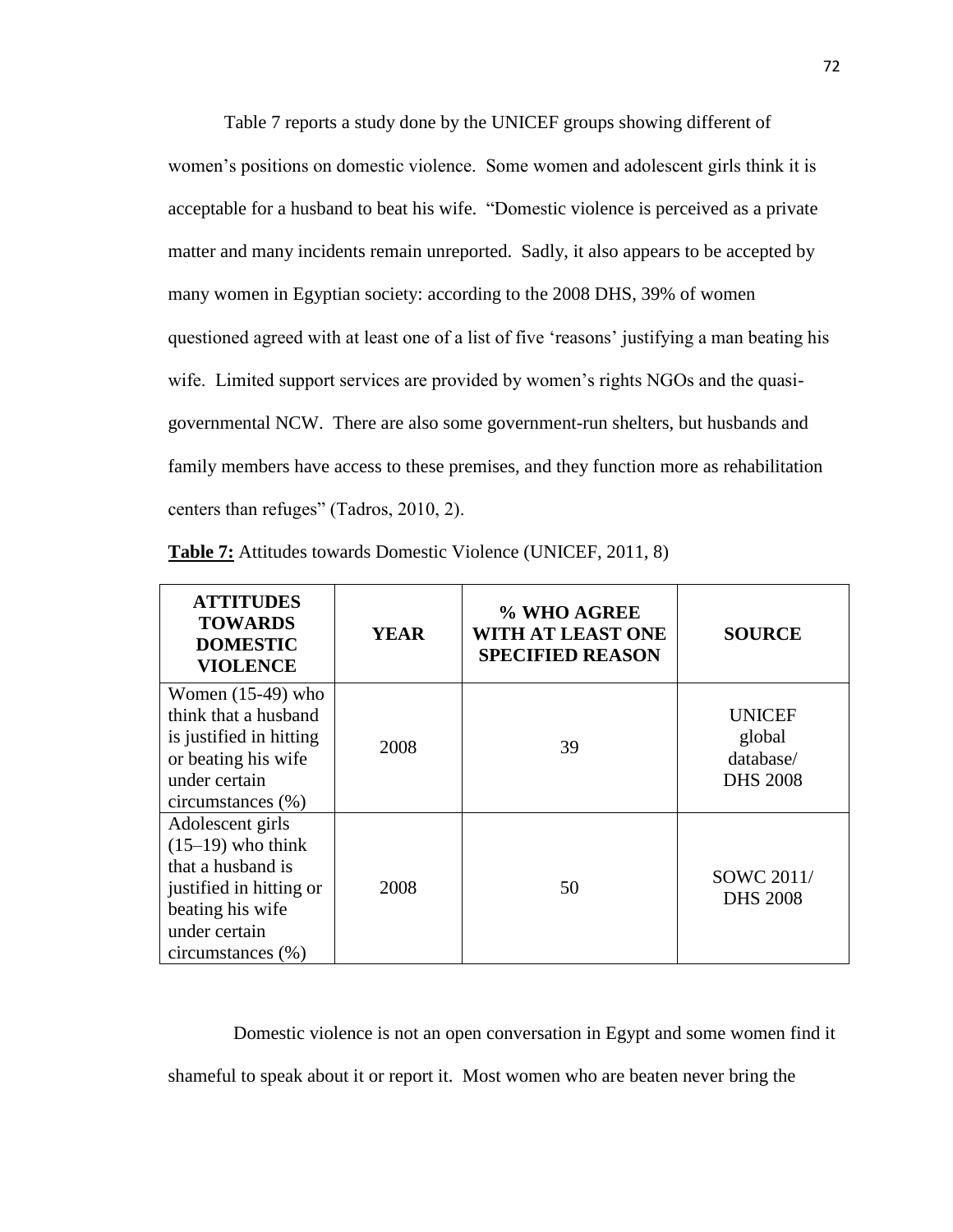matter to the attention of the criminal justice system (Abd el-Wahhab, 1996, 70). Many women stay silent to the abuse they experience within their homes; however, there was a study conducted by The National Council on Population (1996) found that "husbands beat their wives for disrespecting them (60%), talking to strange men (15%), neglecting their children (10%), overspending (8%), or wanting to control their wealth and inheritance (5%); there are also miscellaneous 'other reasons" (5%)" (Abd el-Wahhab, 1996, 60). There should not be any justifiable reasons for a man to beat or abuse his wife at any given age. "The cycle of violence begins between the ages of 15 and 49 for women. Most often, the victims of domestic violence are wives, followed by fiancées, divorcees, mothers, daughters, and sisters. Abd el-Wahhab's study (1996) of domestic violence shows that the most common form of domestic violence is beating (71%), followed by burning (21%), and finally stabbing with a sharp instrument (20%)" (Abd el-Wahhab, 1996, 60).

According to Abd el- Wahhab, wives most frequently experience domestic violence, but men also abuse their fiancées, divorcees, mothers, daughters, and sisters. Some men show no sign of respect for any of the women in their lives whom they beat, burn, and stab. The obstacles encountered by some Egyptian women leave different gaps and challenges, "Women sometimes accept to be beaten by their fathers, husbands or brothers as they were led to believe that this is the right of men over women to punish them, especially in the case of disobedience. Cultural trends somewhat affect the fairness of some of the judiciary and the law enforcement which often results in women refraining from putting any complaint when they are battered" (National Council for Women, 2002,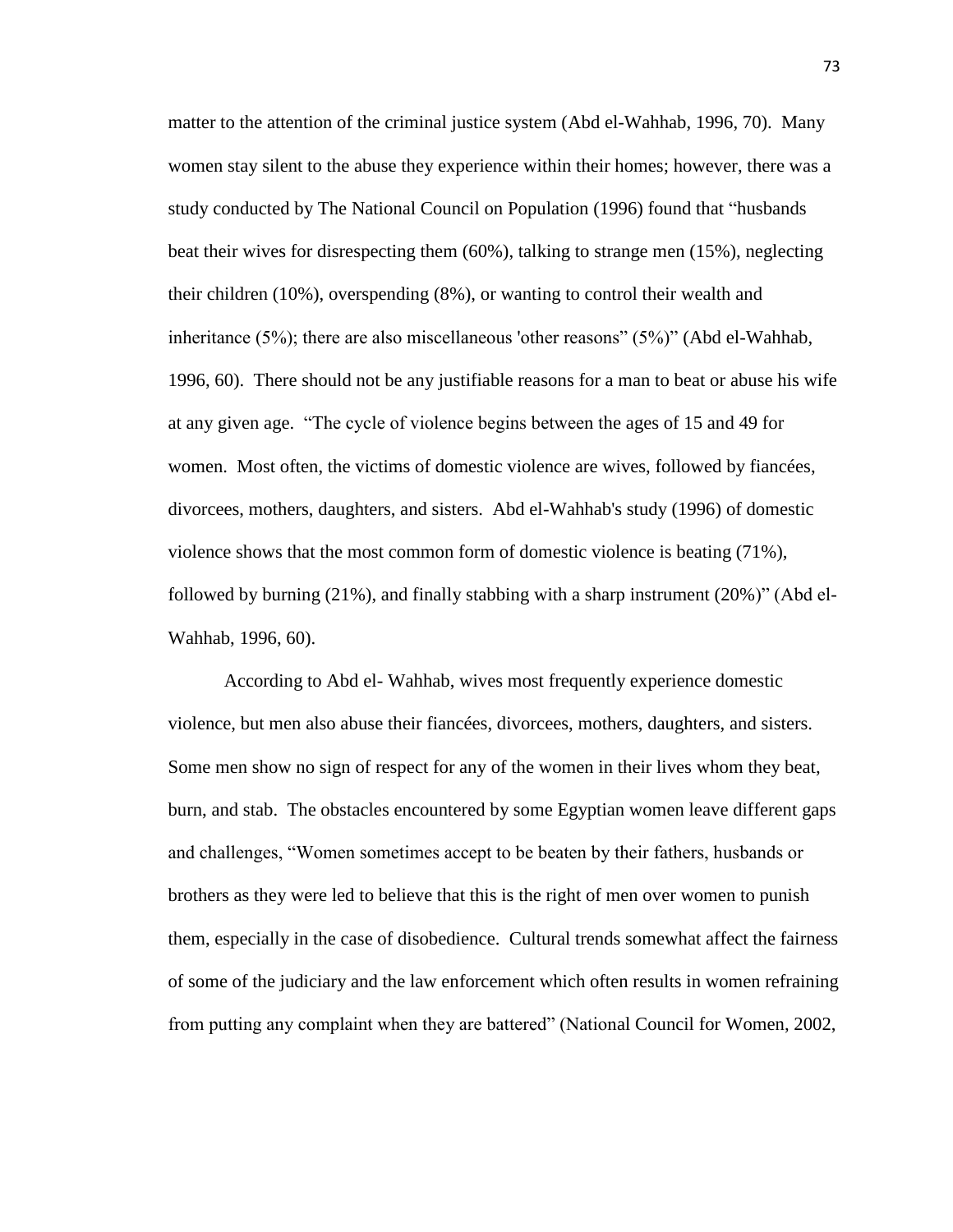9). Raising awareness might be the first step for some Egyptian women to understand and become educated about their rights.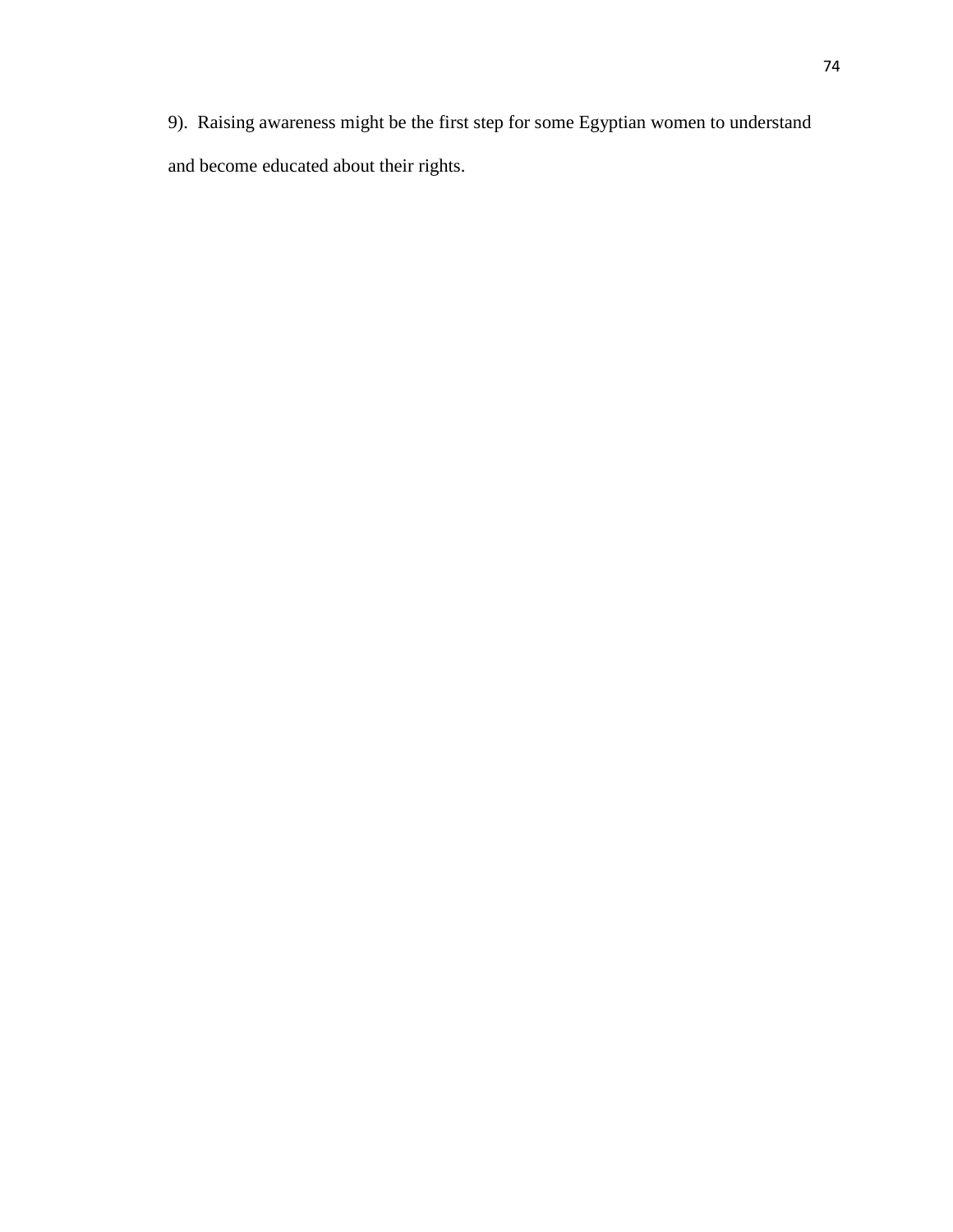## **Egyptian Women's stories about Domestic violence**

Some women have shared their stories and experiences with domestic violence. Egyptian women experience violence for many different reasons from their spouse, father, and/or brothers. Some of the factors that trigger domestic violence are, "Money, sex, daily life quarrels can only be looked at as superficial triggers behind an assault. The root cause of domestic violence is often linked to negative societal attitudes towards women" (Shalaby, 2012, 1). Since many Egyptian males believe that women are inferior to them, they do as they please to the women in their lives.

Sharing stories or reporting domestic violence in Egypt is very difficult and not all women experience it. However, there are women who are brave enough to talk about their lives and how they deal with domestic violence. One woman explained why her husband beats on her, "If it happens that I refuse to give him money, I suddenly find him getting up with his belt, beating me on every part of my body. He grabs me by my hair and drags me on the floor in front of my children" (Shalaby, 2012, 2). This is a 32 yearold woman who finds it is her obligation to work and give all her money to her husband and if she refuses, he beats her and abuses her in front of her children. This does not only demonstrate physical abuse but also emotional abuse of the wife and children. Will the children grow up to believe that it is okay for a man to beat his wife? Are they going to be scarred for life? Would they refuse to get married because of how their father treated their mother? Domestic violence affects every person within the household directly or indirectly.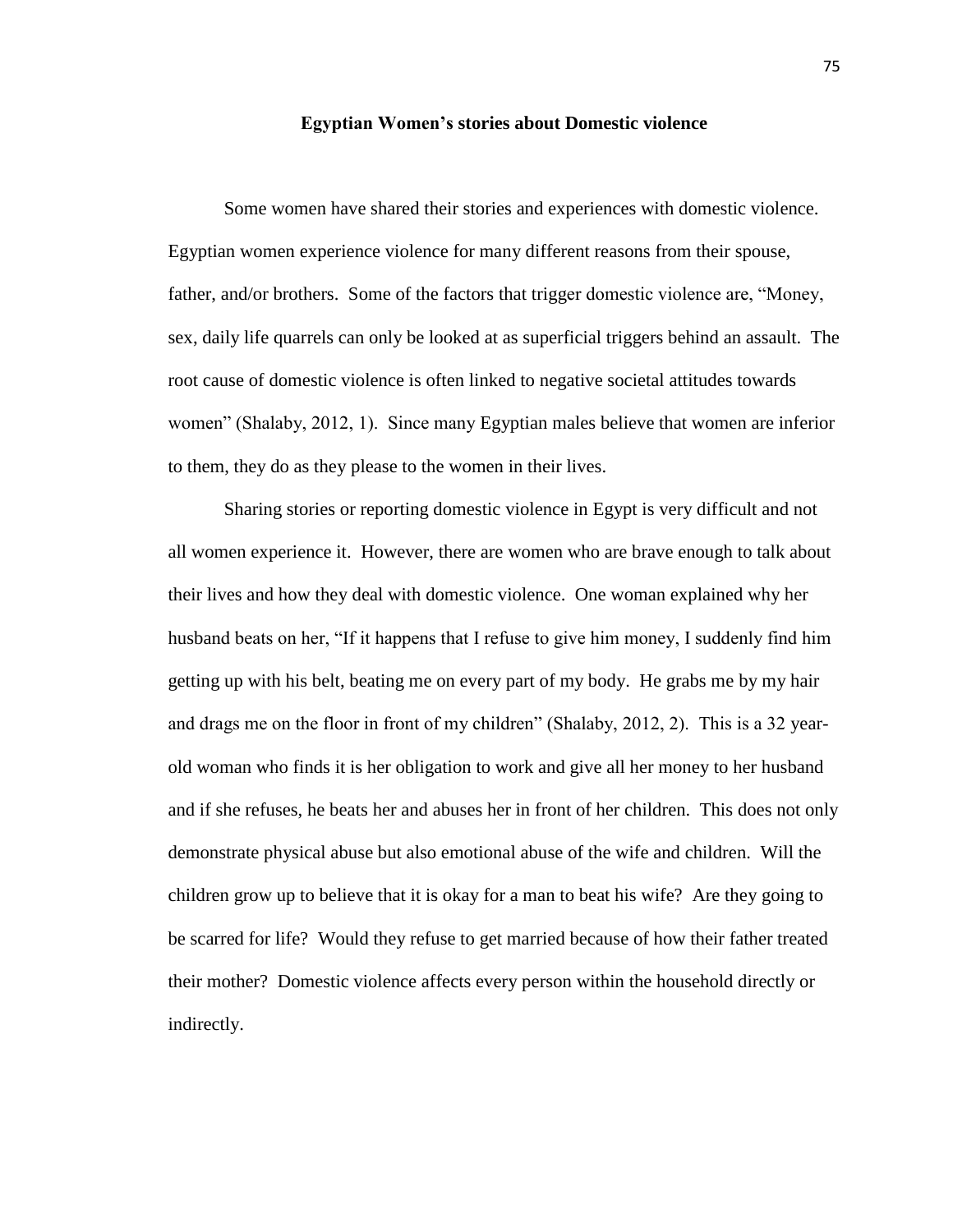Nour (a women who was interviewed) wants to leave her abusive household but talking about it to her family is taboo but when she mentions it to her brother, he denies her right to a divorce, "Whenever I speak with my brother about divorce and tell him that my husband beats me, he chides me and tells me I have to tolerate everything for the sake of my children" (Shalaby, 2012, 2). Her brother blames her and demands that she stay in the marriage for her children, instead of taking his sister's side. How is staying in an abusive marriage beneficial for the children? In addition, no child wants to see his/her mother be abused by their father. Another woman tells her stories of domestic violence, "The 36 year old gets beaten by her husband before he rapes her. 'Whenever he feels the desire, which is so frequent, you find him approaching me in an extremely violent way and ask me to undress myself. If I disapprove, I hear sexually explicit and vulgar statements and he starts throwing me around the room. Sometimes when I completely refuse to sleep with him, he beats me until I faint and then he starts the practice'" (Shalaby, 2012, 3). Marriage is a sacred sacrament and a husband should not rape his wife. Perhaps if he approaches her in a non-violent way, she would not deny him the act. Some of these women find it easier to talk to strangers (the interviewers) than their families, "Zeinab cannot ask for a divorce or reveal the real reasons for why her life is nearly impossible. 'It is a very sensitive topic. I can't even talk about it with anyone here. I started getting used to it" (Shalaby, 2012, 3).

Wives are not the only women subjected to domestic violence; daughters find themselves at the mercy of their fathers. "Hend, who is 17, said she started carrying all the domestic burdens when her father and mother got divorced. If she ever woke up late for work her father would punch her repeatedly in the face. 'My nose bled and I just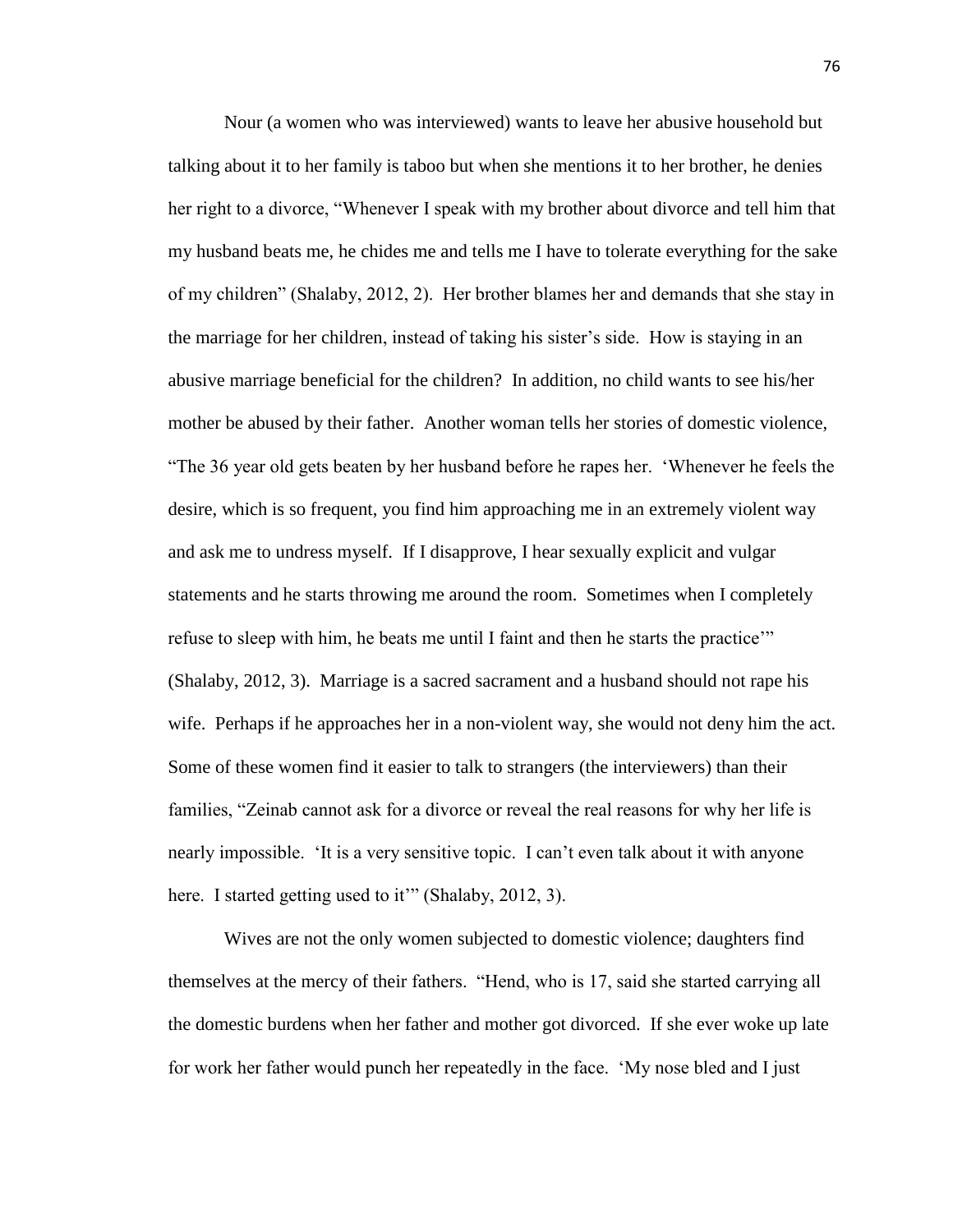couldn't respond to him. He takes my money to gamble. My mother left the house, myself and my two brothers. I now feel I don't want to get married. Probably my husband will also beat me if I don't give him what he wants'" (Shalaby, 2012, 4). Hend does not have anywhere to turn to because her mother is out of the picture and she must do what her father says or he would beat and abuse her. This is a clear example of how children are scarred because of the abuse they experience as children. Hend does not want to get married because she is scared that her husband would beat her like her father did to her and her mother. This is a cruel cycle because the only way for her to leave her abusive household would be to get married.

Activists are speaking up on the topic of domestic violence and why they think some of the domestic abuse takes place. "Many women in Egypt suffer from what is called as an inferiority complex. 'They believe they are meaningless creatures and seal their mouths to many unacceptable attitudes,' said Rageh, who was the team leader for the 'Combating Violence against Women and Children' project that was effective from 2007 to 2012 under the supervision of the NCW" (Shalaby, 2012, 4). If at a young age women are being taught that they are the inferior sex, it becomes problematic for them to escape their abusive homes. However, speaking up about domestic violence is a start toward a solution. "Violence against women, whether occurring in the home, in the workplace, or more generally in the public sphere, is a cause for serious concern, according to numerous NGOs in Egypt. Unfortunately large gaps remain in our knowledge of the prevalence of violence against women… Most women refrain from reporting cases of abuse" (National Council for Women, 2002, 9). Violence against women is a major concern to some of the Egyptian women but it is more problematic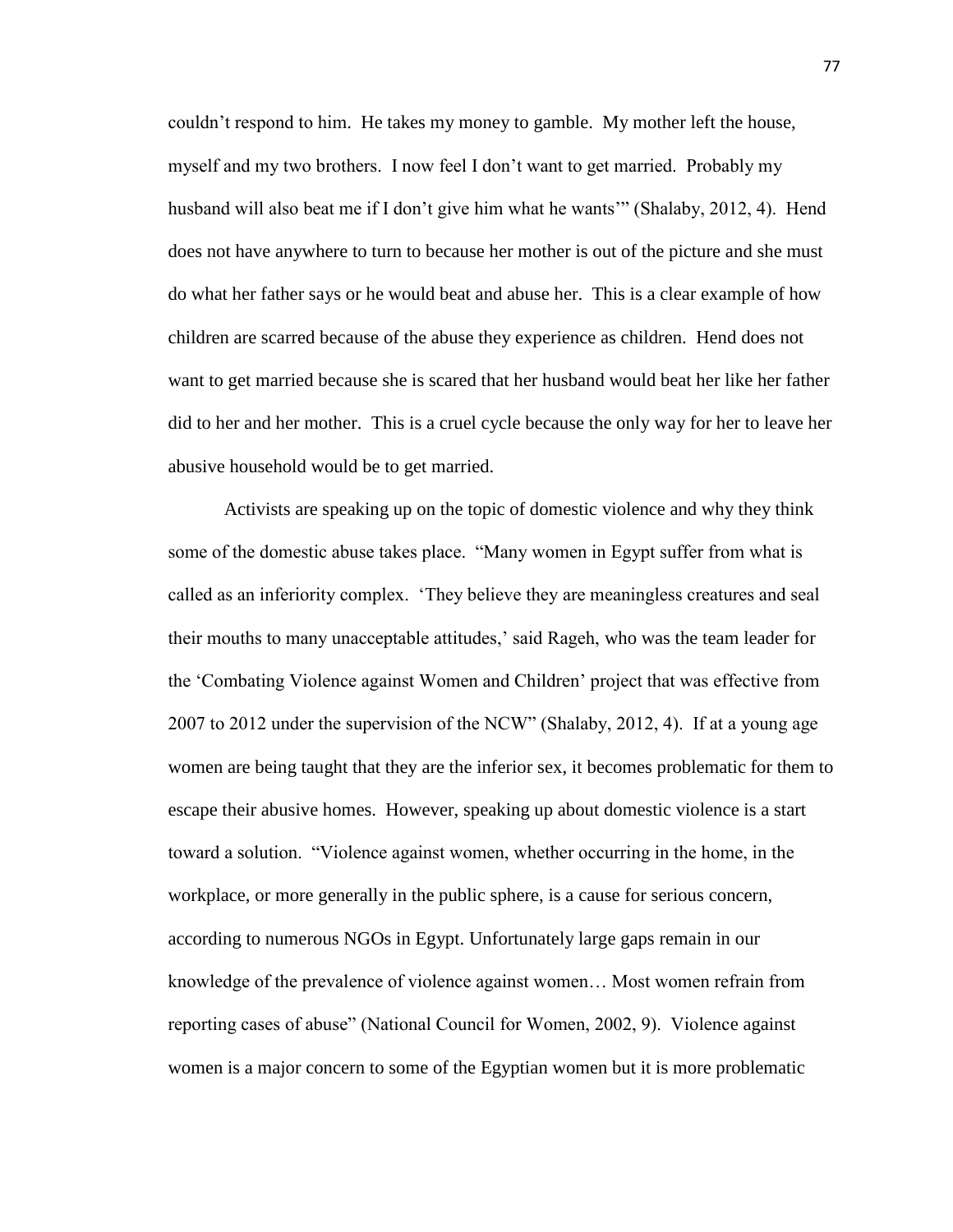because not every woman reports her experiences with the different kinds of abuse. Once more reports are filed against abusers that can be a step towards more change and raising more awareness.

An Egyptian woman can escape her abuser only under certain circumstances.

There are shelters in Egypt open for victims of domestic abuse but there are certain

qualifications for women to be admitted into the shelter.

The Ministry of Insurance and Social Affairs operates four shelters for victims of violence in Egypt. Given that there are so few shelters in Egypt; one might expect them to be models of efficiency, helping as many women as possible. The opposite is true.In order to be eligible to stay in a shelter, a woman must meet a set of strict criteria set by the ministry. Specifically, she must be a divorced or widowed woman, be younger than fifty years of age, and be experiencing some familial difficulties. Unmarried victims of physical or sexual violence are not eligible for shelter. If a woman passes this initial screening, the shelter sends a social worker to the woman's home to verify this information, thereby potentially alerting the perpetrator of the violence to the woman's future whereabouts. If the woman has an income, the shelter requires her to donate a quarter of it (Mohsen, 2004, 3).

The shelters serve as a stepping stone for victims of domestic violence but there are flaws with the system of the shelters. The first flaw is that women have to be divorced or widowed to stay in the shelter and must be younger than the age of fifty. This is problematic because if a married woman is experiencing domestic violence from her husband, she cannot escape to the shelter. Second, unmarried victims are also not eligible, so where would they escape to? Third, if a woman is accepted into the shelter, a social worker would verify the situation which alerts the abuser. At that point, the abuser can harm his victim if she returns to the home.

Egyptian women must learn and understand their rights as citizens before they can take action and NGOs are assisting with that process. "Several NGOs are implementing programs on legal literacy to raise awareness of women and the whole society of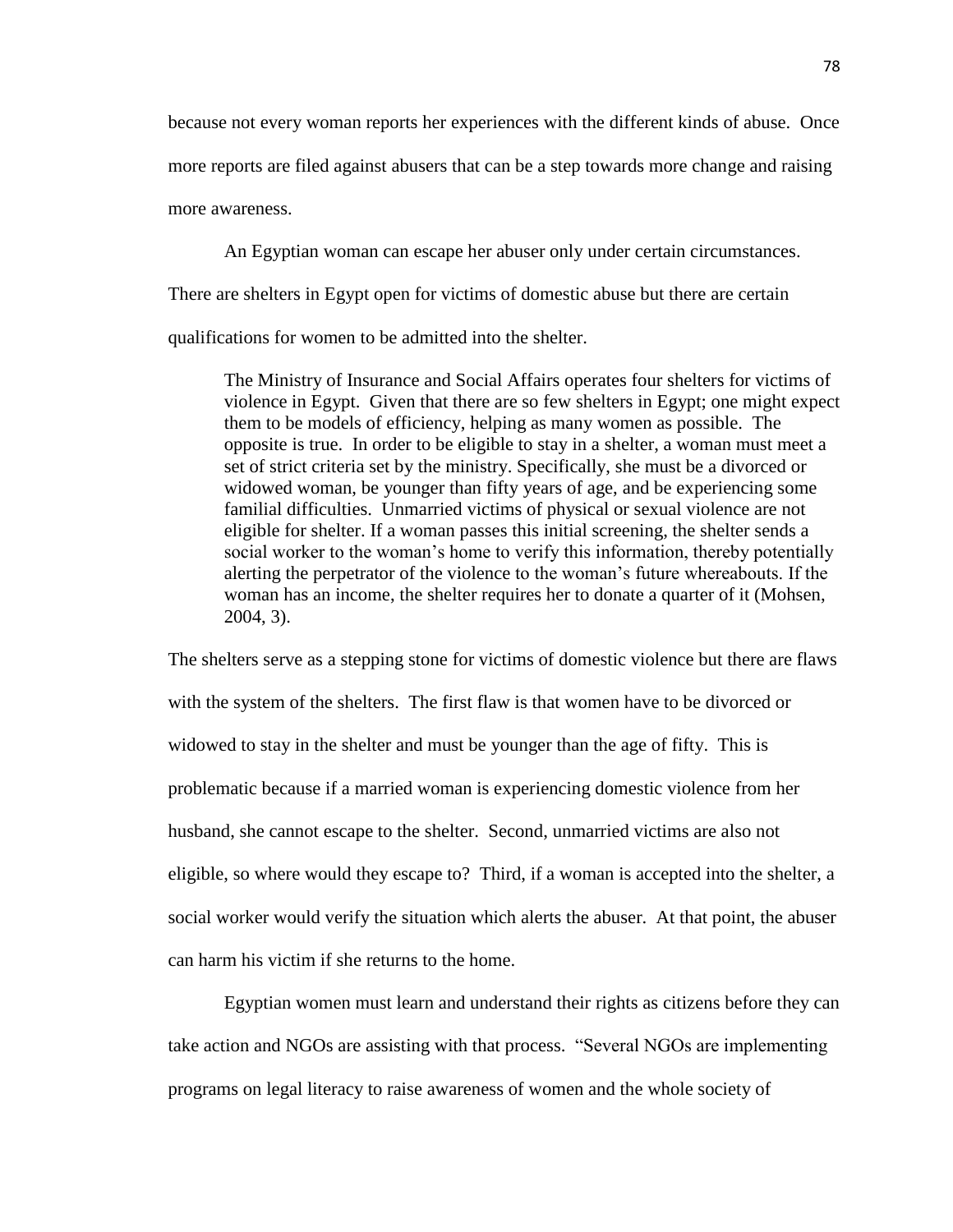women's human rights" (National Council for Women, 2002, 14). In addition, some NGO's are working on implementing different programs to aid domestic violence victims.

The creation of institutions such as NCW, the Ombudsman Office, the Family Court and now the National Council for Human Rights is essential to monitor the observance of human rights as they act as human rights watch for the respective segments of population they are entrusted to protect. Better coordination between all such councils is a must. The Ombudsman through its database on complaints of violation of women's human rights has proved to play a major role in highlighting major abuses and suggesting several amendments to legislation. (National Council for Women, 2002, 14)

Once all the different groups collaborate together, there can be a consistent analysis of the domestic violence cases they encounter.

Raising awareness and providing programs and shelters are important for domestic violence victims. Nevertheless, in-depth studies are still needed for violence against Egyptian women because it is difficult for some Egyptian women to speak about their experience with domestic violence and sexual harassment. "Social and cultural inherited traditions, particularly in rural areas, deprive women of their human rights" (National Council for Women, 2002, 14). The NCW has a difficult time with their studies on violence against Egyptian women, "Data on violence against women is inadequate mostly as women do not speak out" (National Council for Women, 2002, 9). Some of the issues stem for the cultural background of Egypt, "Violence against women, whether occurring in the home, in the workplace, or more generally in the public sphere, is a cause for serious concern, according to numerous NGOs in Egypt. Unfortunately large gaps remain in our knowledge of the prevalence of violence against women. Due to cultural barriers, the data available does not reflect the reality. Most women refrain from reporting cases of abuse" (National Council for Women, 2002, 9). When Egyptian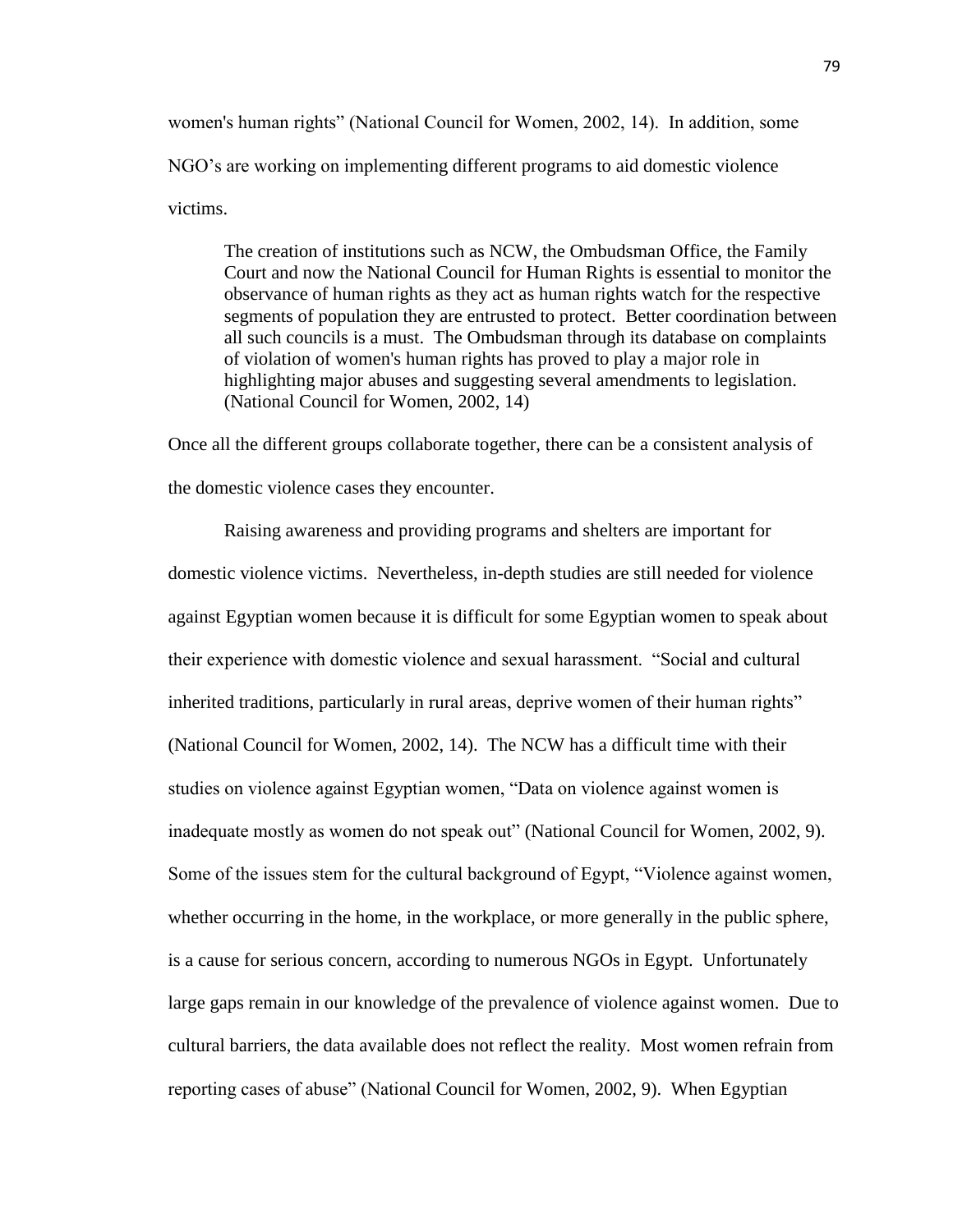women are able to speak up about their different experiences with violence, accurate data can be reported and examined and further action can be taken from NGOs and the legal system.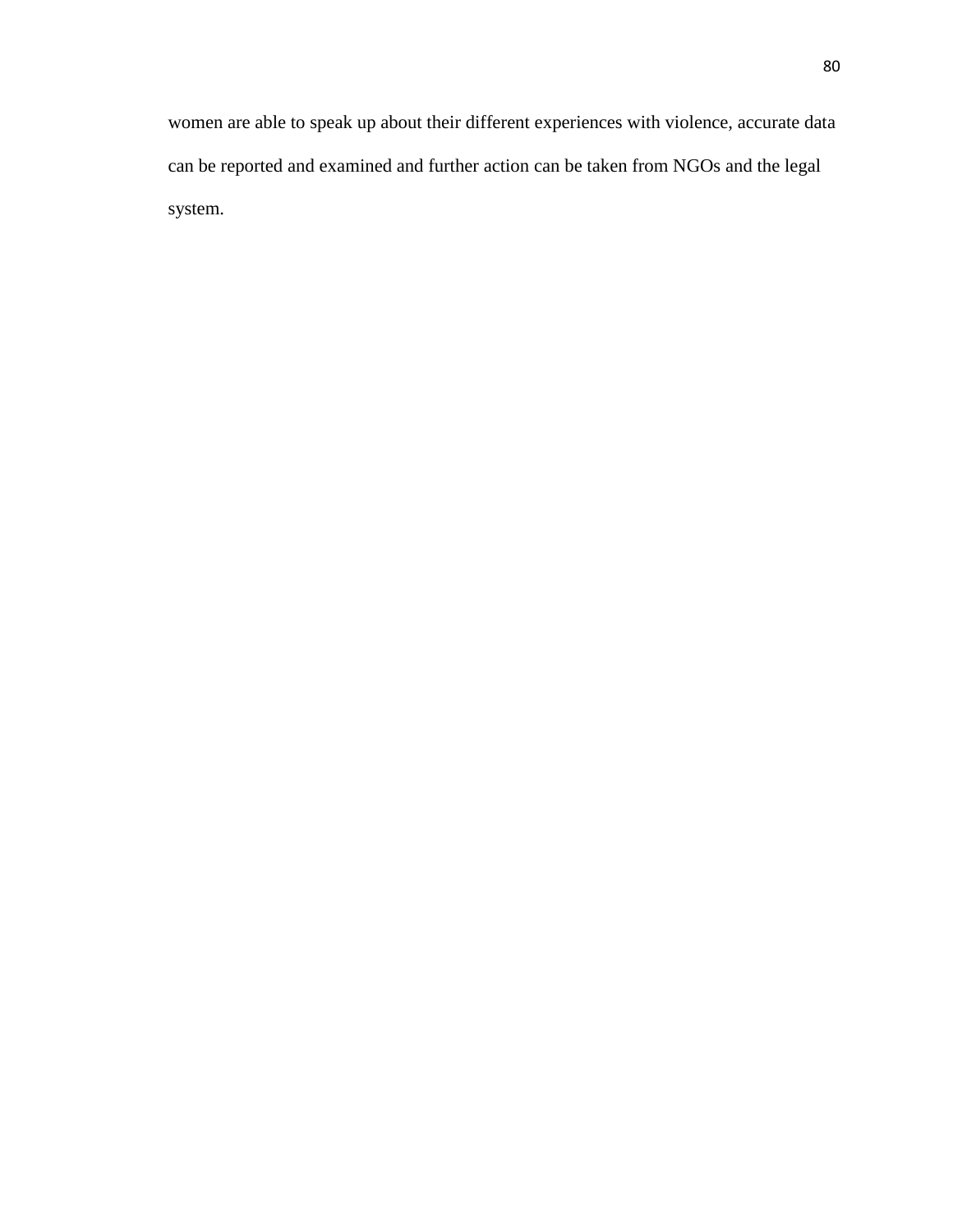## **Conclusion**

Many Egyptian women have experienced or are experiencing domestic violence and sexual harassment in the private and public spheres. As defined by the Office of the United Nations High Commissioner for the Human Rights; "Domestic abuse includes battering, sexual abuse of females in the household, marital rape, and other traditional practices harmful to women, non-spousal violence and violence related to exploitation" (Hessini, 2014, 1). To completely understand Egypt's history of domestic violence, I traced back to the ruling of Mohammed Ali Pasha, followed by the period of British colonialism, continued with the reigns of Presidents Gamal Abdel Nasser, Anwar Sadat, Hosni Mubarak, Mohamed Morsi and the Muslim Brotherhood, and Abdel Fattah el-Sisi.

Egypt's legal system does not always favor Egyptian women, "The notion of family relationship as based upon complementary, rather than equal rights between men and women was foundation to such legal interpretation. The law upheld the authority of men as fathers and husbands with proprietary rights over women, based on their status as financial providers to the household" (Beir, 2014, 1). Egyptian men are held to a higher standard and they have the opportunity to have control over the women in their lives.

The revolution of 1952 ousted the British and the monarchs from Egypt, allowing Egypt to be governed by its own people. Changes in the legal system took place as Nasser became president, "In 1956, the Sharia and other confessional courts were abolished by Nasser regime as a means to bring religious communities more firmly under the control of the state" (Beir, 2014, 2). Nasser also put a ban on the Muslim Brotherhood once they failed in an assassination attempt. Thus began the fight of the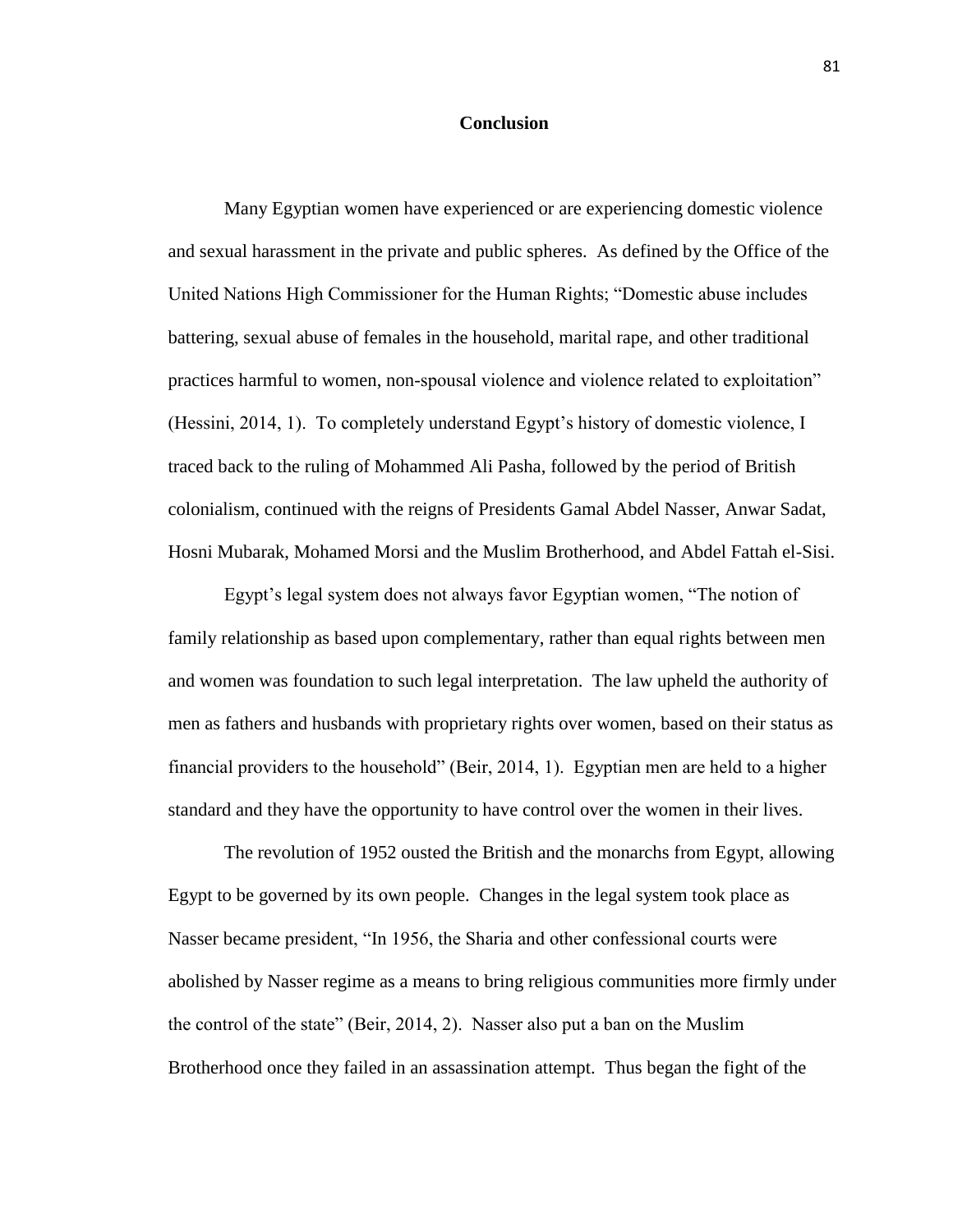Muslim Brotherhood to have an influence on Egypt's legal system. Nevertheless, when Sadat took the presidency, he lifted the ban on the Muslim Brotherhood and made changes to Egypt's family law. "Named for Sadat's wife, 'Jihan's Law,' as it came to be popularly known, gave wives the right to keep the marital home in the event of a divorce and the right to be informed and granted a divorce if their husbands took another wife. The law was widely criticized, not only by Islamists who argue that the changes were contrary to Sharia, but by other leftist and secular opposition groups who objected to the authoritarian way the reforms had been enacted" (Beir, 2014, 2). As the timeline of the Egyptian presidents continued, during the reign of Mubarak, women gained the right to divorce their husbands. "In 2000, the Egyptian Parliament passed the Law on the Reorganization of Certain Terms and Procedures of Litigation in Personal Status Matters. Its provisions gave women the right to initiate a khula [divorce] in exchange for giving up her financial claims upon her husband, including the deferred part of her mahr (bride money)" (Beir, 2014, 2). The khula presented a new found freedom for some of Muslim women because these women can divorce their husbands without having to plead for a divorce (talaq). Nevertheless, Muslim men can still repeat divorce (talaq) three times and the woman is divorced. However, this does not apply to the Coptic Christian community because Copts are not permitted to get divorced. Divorce is only given under the circumstance of proven adultery or conversion to another religion. But in recent discussions with the new Pope, Tawadros II, Coptic women are trying to fight for more reasons for divorce especially in cases of domestic violence.

In recent times, Egypt went through two revolutions. The January 2011 revolution resulted in the ousting of President Mubarak. Following an interim military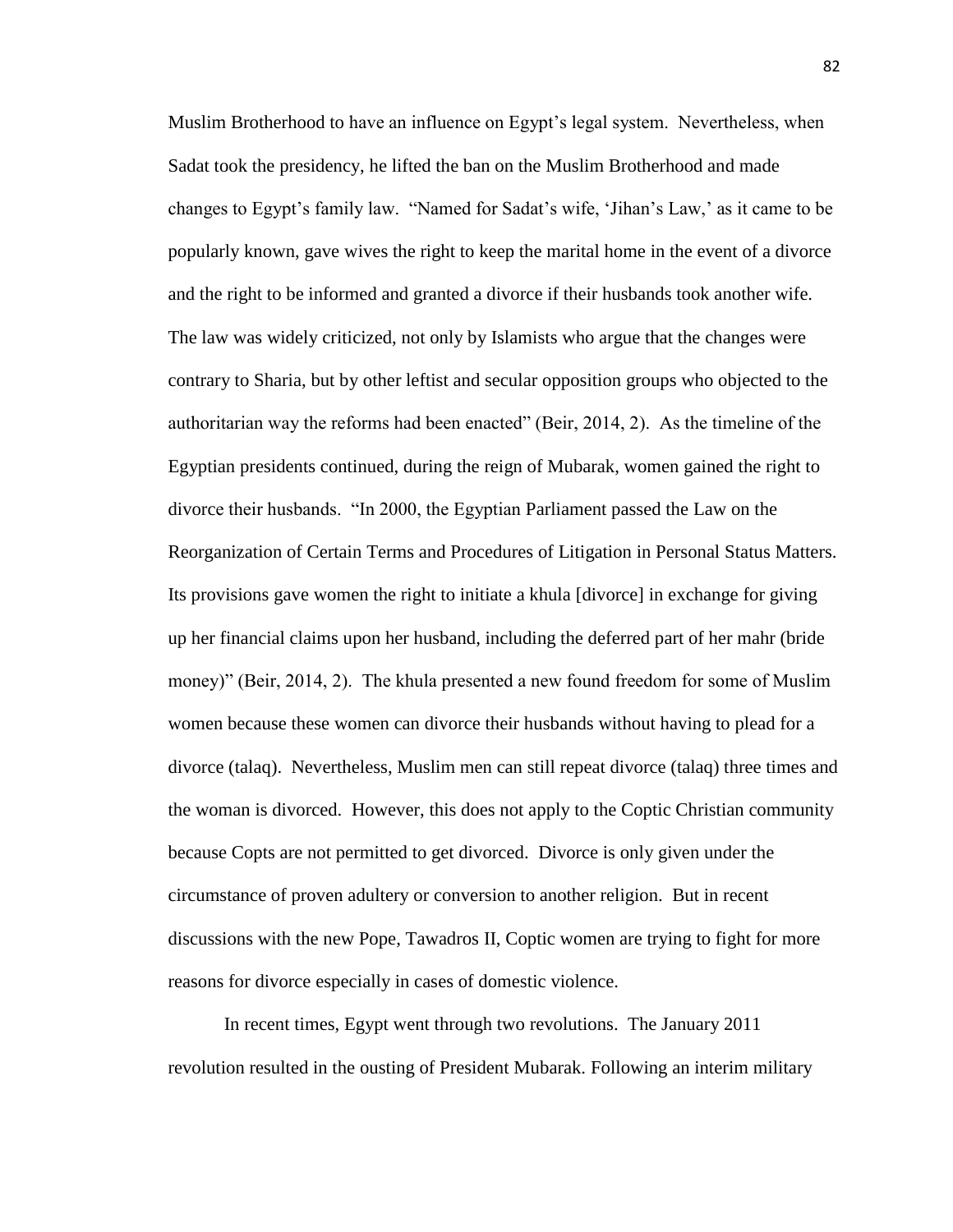government, Morsi then took the presidency as the leader of the Muslim Brotherhood. President Morsi declared Egypt to be an Islamic state once again as Sadat had done during his reign. During the year of his presidency, Morsi wanted to implement the Sharia law "strictest law of Islam" on the entire nation. Many individuals saw that the Sharia law would not be beneficial for Egypt. "Basing the constitution directly on "Sharia law" would further constitute a quantum leap, taking Egypt back by centuries. Therefore women, according to his interpretation of Sharia law, need to be covered-up or lockedup" (Guindy, 2013, 1). The Sharia was not popular among many Egyptian women who saw it as a threat to rights they have gained from previous governments.

Egypt experienced another revolution after a year of Morsi's reign and that resulted in the ousting of Morsi by el-Sisi who is currently the President of Egypt. During the two recent revolutions, many women in Egypt experienced public sexual harassment from the military and thugs; and the police looked the other way because in many cases they had hired those thugs. Following several particularly egregious cases, el-Sisi passed new laws incriminating individuals who engage in sexual harassment. As United Nations Entity for Gender Equality and the Empowerment of Women reported "99.3% of Egyptian women have experienced some form of sexual harassment" (Abou-Bakr, 2013, 3). Women hope that this law will limit their experience of violence.

Religion plays a role in the occurrences of domestic violence but not because Islam and Coptic Christianity condone the abuse but because of the misinterpretation of the Quran and the Bible by some men. The teaching of the Quran and the Bible do not dictate for a husband, father, and brother to abuse any females in the household. Nevertheless, if a verse states, "Men are the protectors and maintainers of women" (The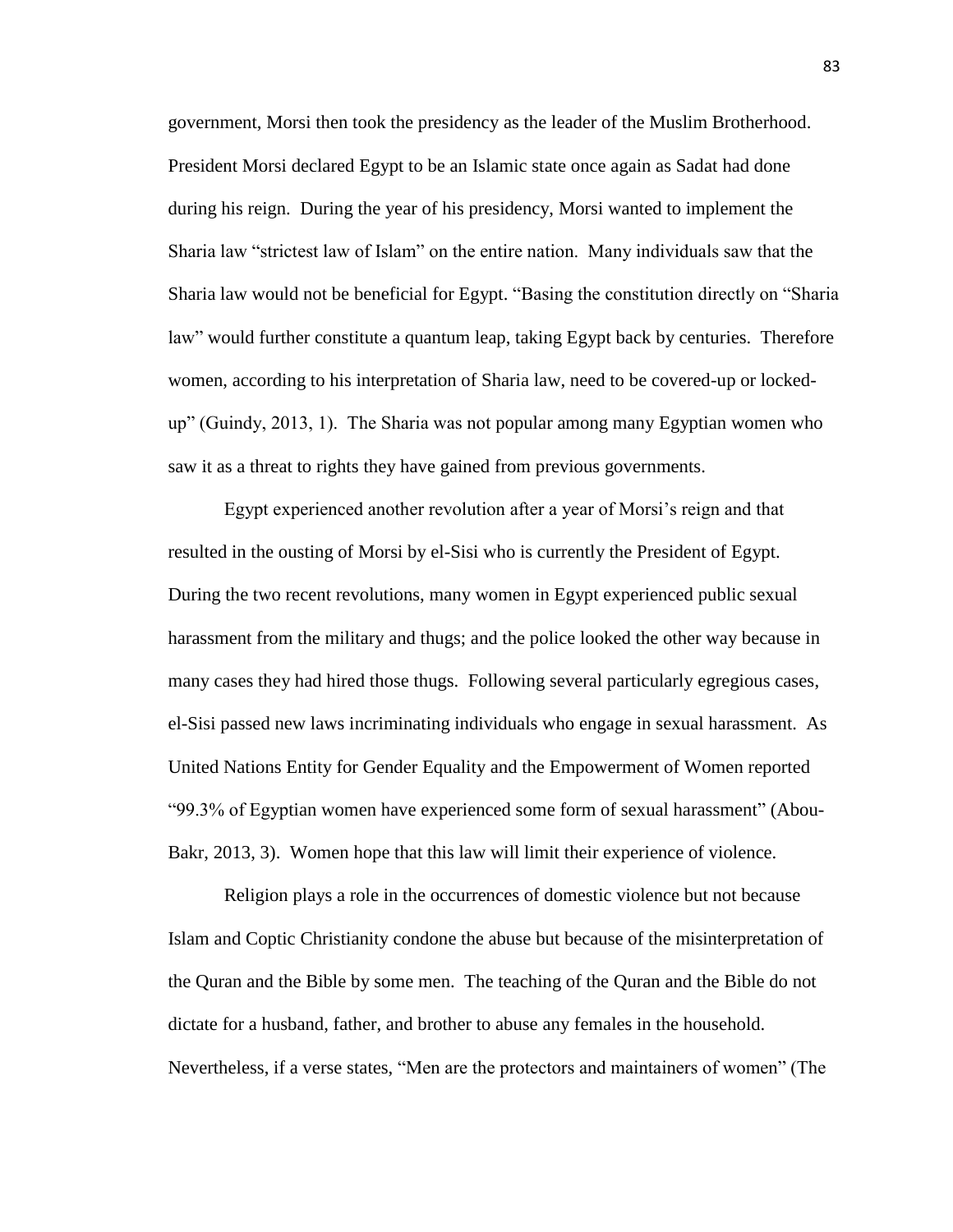Holy Quran, An-Nisa, 34) or "wives submit to your husbands" (Ephesians 5:22-24, KJV), some men interpret these verses as if they can do as they please to the women in their lives. Both religions do not excuse any form of violence against women.

Egyptian traditions are also factors that play a role in violence against women. Men are represented to be the head of the household as they have been the main providers for the family for ages in the Egyptian society. A tradition that exists in the Egyptian society is that women must remain virgins until they get married but Egyptian men do not have to follow the same standard. The women who defy this tradition are beaten by their father or brothers because the family views virginity as an honor. Some families also perform honor killings of women who have premarital intercourse. Some couples look for an alternative to premarital intercourse, and they marry urfi, but urfi also can result in violence and abuse from families because it is looked down upon. Another tradition is for Muslim women to wear the veil, if she refuses, her father or husband can beat her for not covering up. Some Egyptian women also experience marital rape that results in abuse and brutality. In addition, outside the home, sexual harassment takes places in the streets. So, whether women are in public or private spaces, they are experiencing violence.

Furthermore, Egyptian women experience violence for many other reasons, which include: neglecting the children, refusing to have sex with husband, burning the food, not being obedient, answering back, and going out without permission or without the consent of a husband, brother, or father. Due to the lack of education and awareness, women in rural areas show the highest experience with domestic violence and highest agreement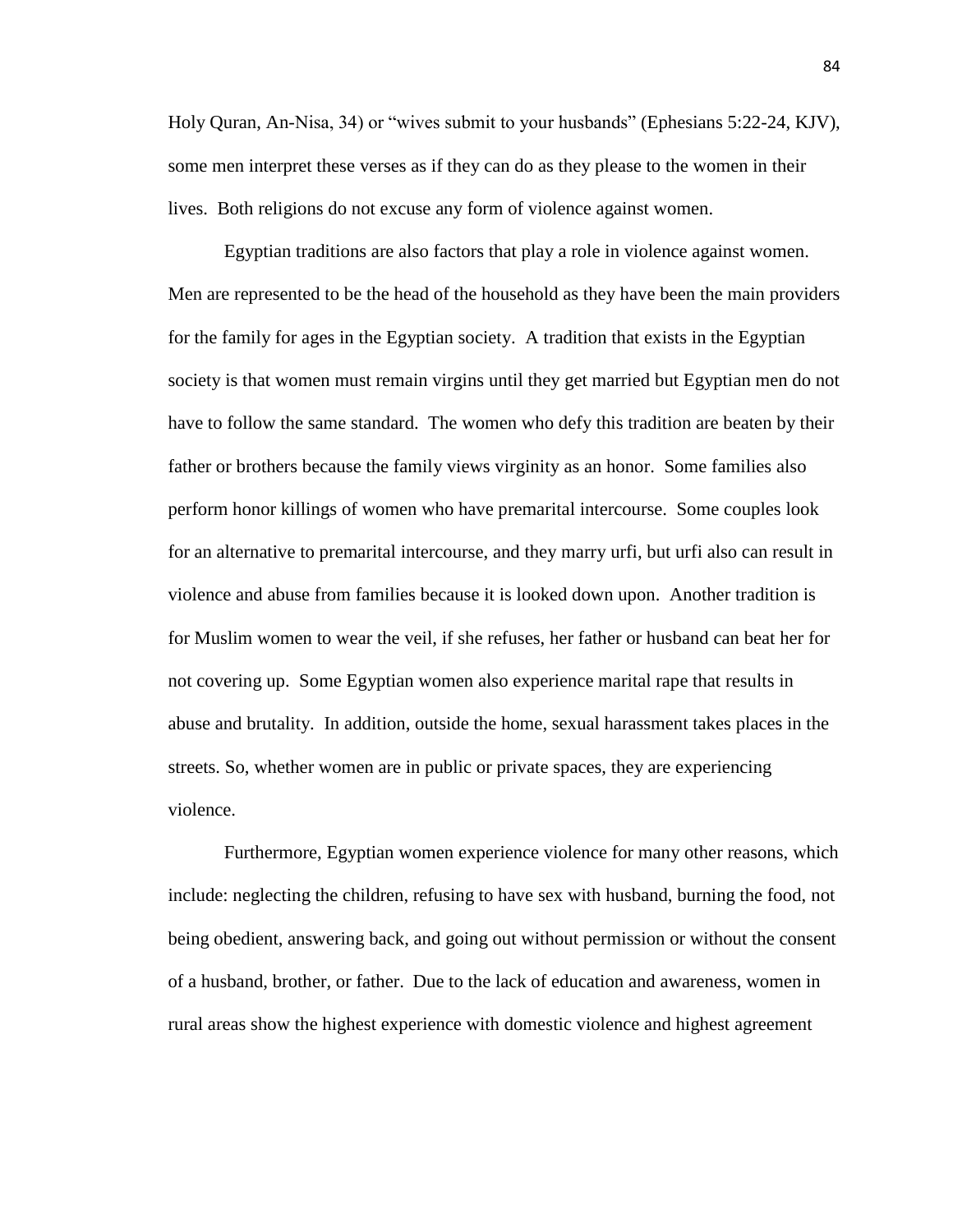that husbands should have the right to beat their wives. However, some urban women are more educated and seek assistance from their families or other resources.

Domestic violence in Egypt is a topic that is not spoken about by many Egyptian women. "In a context of widespread social acceptance of domestic violence, women are not aware of their rights being violated and reluctant to speak out against perpetrators because of the stigma attached and their fear retribution" (Hessini, 2014, 1). Not all Egyptian women are aware that they have rights as equal citizens; therefore; they do not speak about as domestic violence because it is associated with shame and is considered a private family matter. As reported by the Egypt Demographic and Health Survey in 2005, "A third of women are physically abused by their husbands. Most victims suffer silently and don't seek help to prevent or stop violence because they think it is a part of life or they are embarrassed by the abuse" (Monazea, 2014, 1). Also, some Egyptian women are suffering extreme side effects from their experience with violence. "The short-term health impacts for women include bruises and cuts, while the long-term sequels can involve chronic disabilities, mental disorders, pervasive fear and depression, and unwanted pregnancies" (Hessini, 2014, 1). Domestic violence has countless physical and psychological impacts on the victims and some can be life threatening, if the abuse becomes severe.

It becomes very difficult to gather specific data about the occurrence of domestic violence in Egypt due to the laws and traditional practices. "The absence of reliable data, the paucity of laws and policies that account for such violence and penalize its practices, and the poor training of medical providers and law enforcement agents to screen for violence all contribute to the hidden nature of domestic violence" (Hessini, 2014, 1).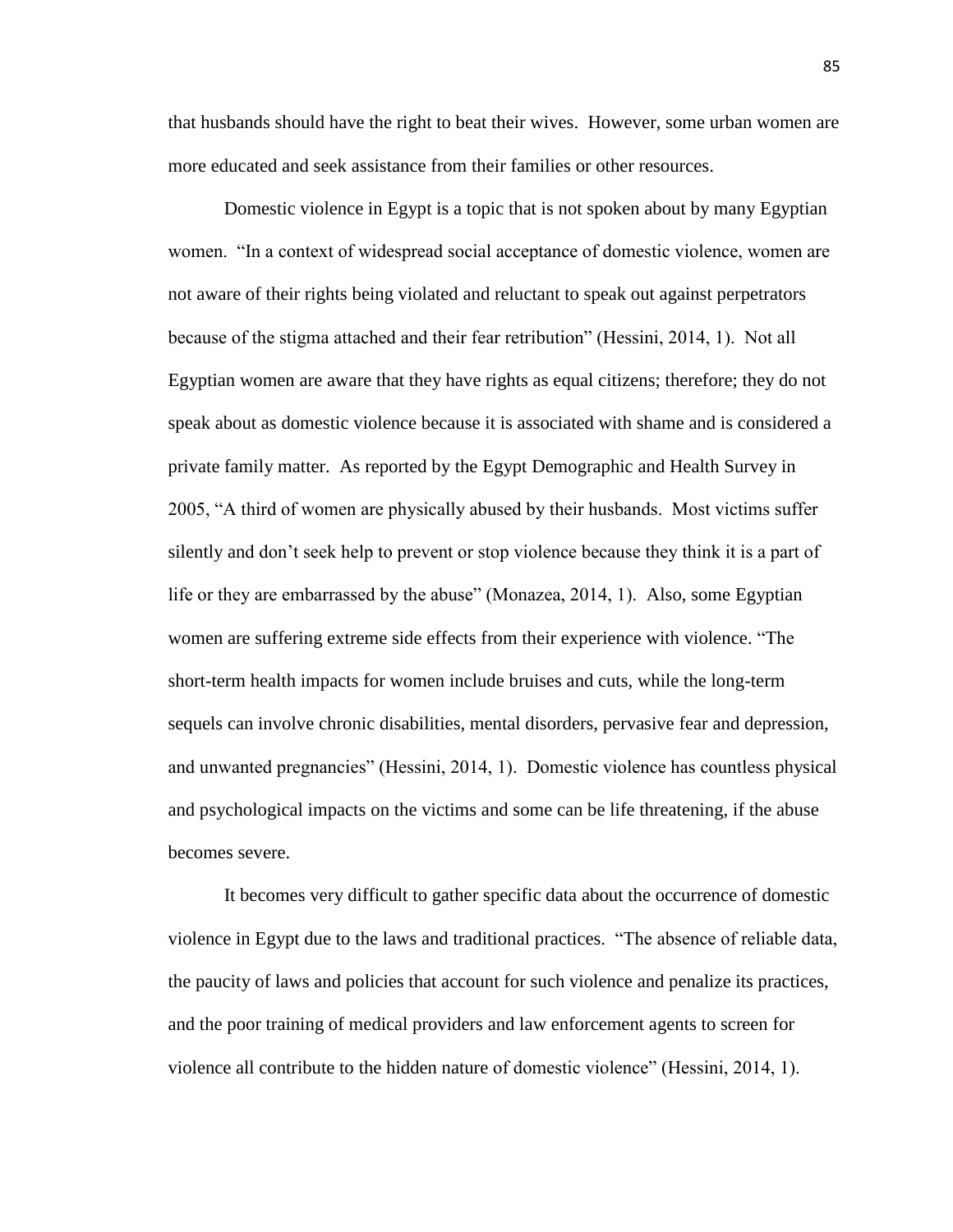However, it was the movement of the different NGOs that aided in raising awareness and assisting women in reaching out for help, "The interventions developed by women's groups include: opening shelters to ensure women's safety while assisting them with legal counsel; establishing hotlines to provide support for women and assistance in obtaining child custody; finding employment; and locating a home" (Hessini, 2014, 2). Even with the limitations and restrictions of the shelters and legal assistances; it was a step towards a way of escaping domestic violence and eventually ending submission to any form of abuse. In addition, if the government promotes awareness with the assistance of NGOs, domestic violence and sexual harassment can be overcome.

Using educational and communication tools to educate men and women and raise public awareness that violence against women is not legitimate or acceptable and has a negative impact on the health and well-being of women and their children; the messages have to be clear, scientific, and agreed upon by religious leaders. Improving girls' and boys' access to quality education and trying to raise the status of women in family and society. Providing health services and counseling for abused women that are integrated into existing maternal and child health services. Funding research to better understand the causes, magnitude, and forms of gender-based violence and to guide policies and prevention programs for men and women (Monazea, 2014, 4).

Violence against women whether it is in private (domestic violence) or public (sexual harassment) needs to come to an end in Egypt. Egyptian women must come together and fight for their rights and never submit to any form of abuse. It will take time before violence against Egyptian women disappears but there is always a new found hope that one day it will completely vanish.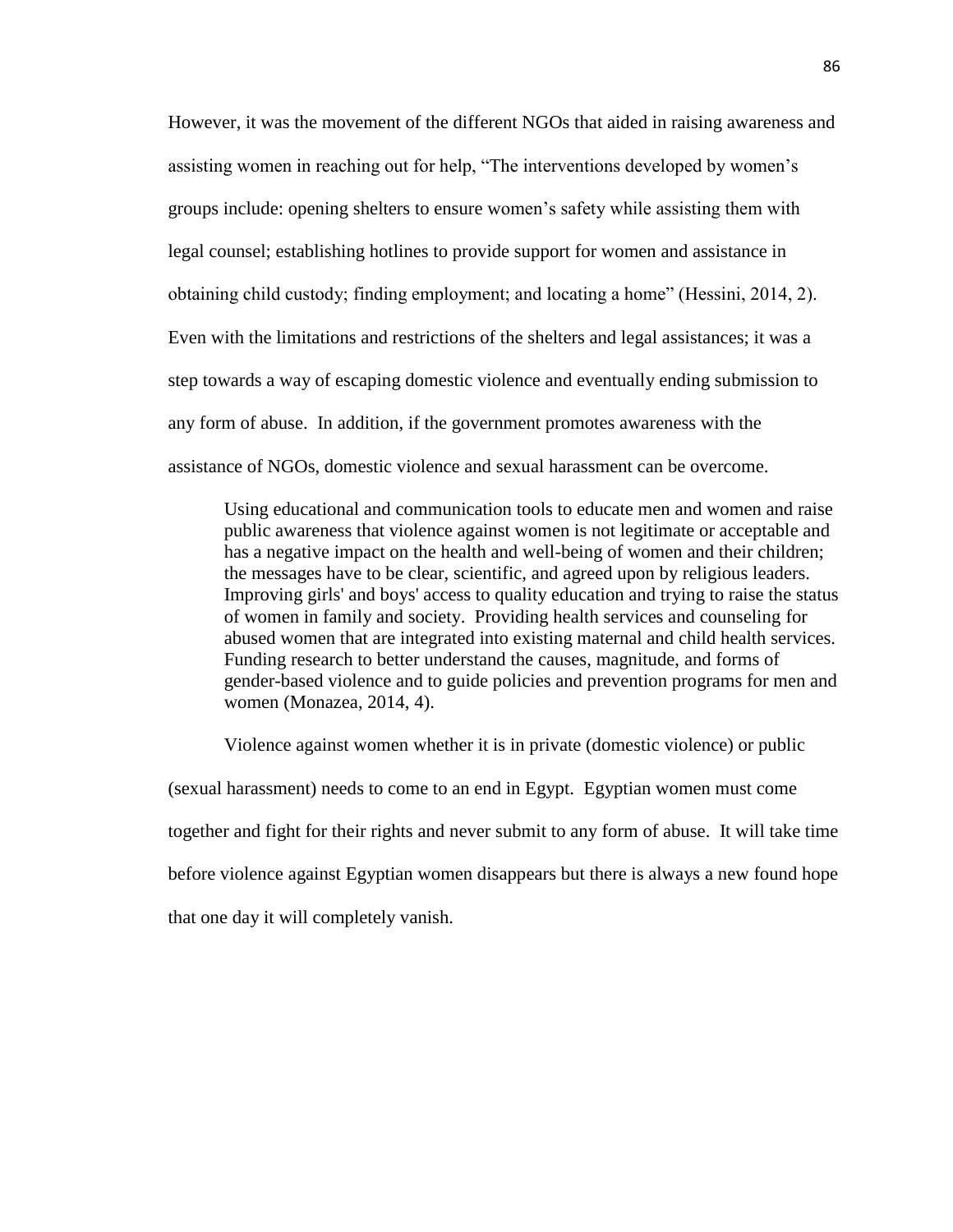## **Bibliography**

- Ababa, Addis. "United Nations Division for the Advancement of Women." *United Nations Nations Unies* (2009): *UN.org*. United Nations Nations Unies, May 2009. Web. May 2014.
- Abdelrahman, Maha M. Civil Society Exposed: The Politics of NGOs in Egypt. London: Tauris Academic, 2004. Print.
- Abdel-Tawab, Nahla. "Do Public Health Services in Egypt Help Women Exercise Their Reproductive Rights?" (n.d.): n. pag. Web. 1 July 2014
- Abd El- Wahhab, L. Domestic Violence in Egypt. Beriut: Dar Almada Lilthaqafa Walnashr, 1994. Print.
- Abou Bakr, Sara. "Equality Now: Taking Egyptian Women's Issues to a Global Level Daily News Egypt." Daily News Egypt RSS. Daily News Egypt, 8 Mar. 2013. Web. 29 Oct. 2014.
- Abu-Lughod, Lila. "The Active Social Life of "Muslim Women's Rights": A Plea for Ethnography, Not Polemic, with Cases from Egypt and Palestine." Journal of Middle East Women's Studies 6.1 (2010): 1-45. Web.
- Abu-Odeh, Lama. "Modernizing Muslim Family Law: The Case of Egypt." OUCLF: Articles: L Abu-Odeh (2004). Oxford University Comparative Law, n.d. Web. 29 Mar. 2014.
- Adley Al-Semary. Al Entihak al Gensi lel Zawga (Sexual Abuse of Wives). Dar Al Maaref Al Gameyya, 1999.
- Afshar, Haleh, and Stephanie Barrientos. Women, Globalization and Fragmentation in the Developing World. Houndmills, Basingstoke, Hampshire: Palgrave Macmillam, 1999. Print.
- Agrama, Hussein Ali. "Reflections on Secularism, Democracy, and Politics in Egypt." American Ethnologist 39.1 (2012): 26-31. Web. May 2014.
- "A Look at Egypt's Muslim Brotherhood." The Big Story. The Associated Press, July 2013. Web. 27 Oct. 2014.
- Al-Ali, Nadje Sadig. Secularism, Gender, and the State in the Middle East: The Egyptian Women's Movement. Cambridge, U.K.: Cambridge UP, 2000. Print.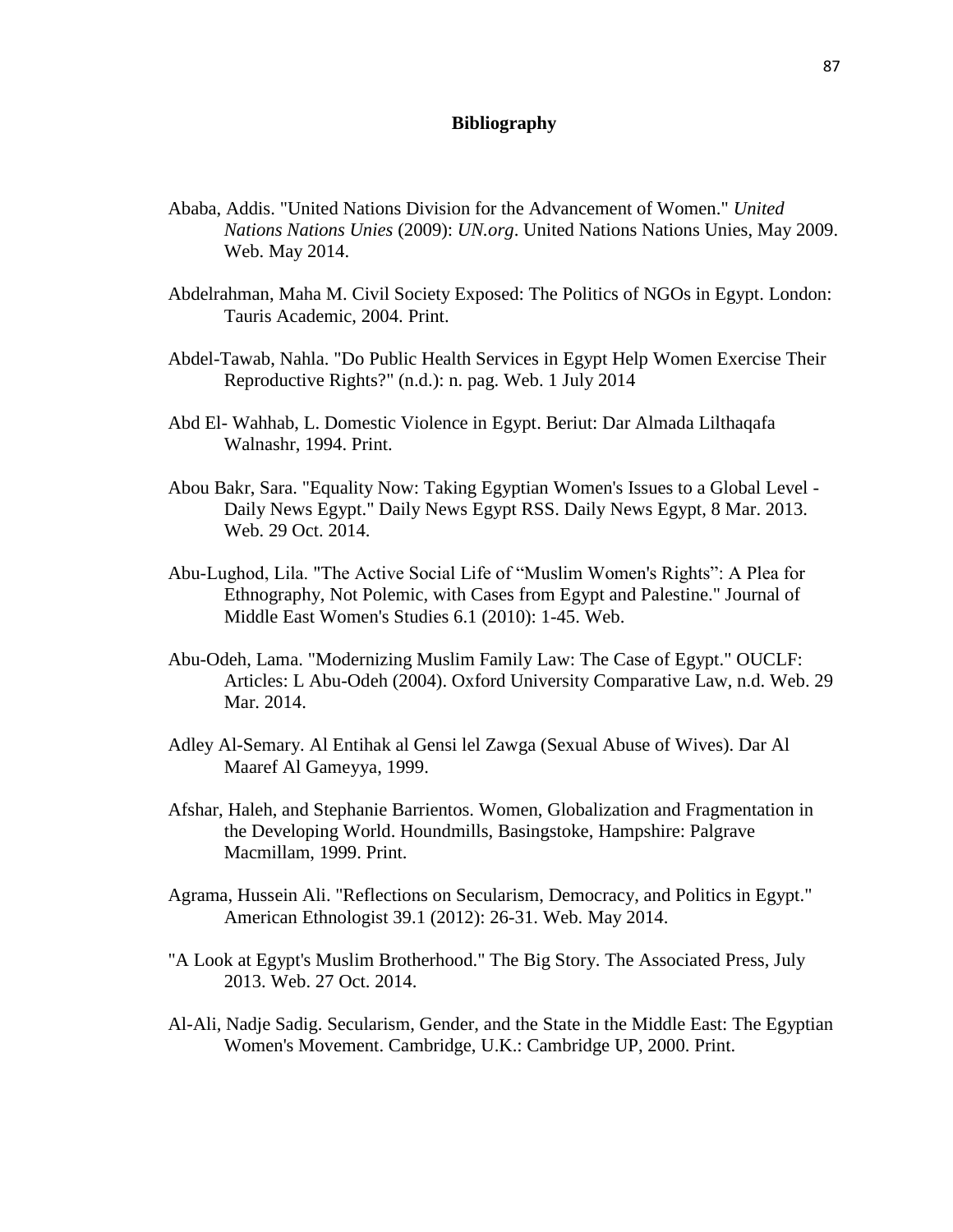- Al-Hibri, AziZdh Y. "Redefining Muslim Women's Roles in the Next." (2001): University of Richmond. Web.
- Allam, Abeer. "Egypt: A Toxic Mix of Tradition and Religion FT.com." Financial Times. The Financial Times Limited, 7 July 2012. Web. 03 July 2014.
- Allam, Abeer. "Urfi Delivers the Goods, at Half the Price." Middle East Times (International Edition), 2000. Web. 18 Oct. 2014.
- Allam, Rana. "On Women in Egypt: Equality Doesn't Mean Justice Daily News Egypt." Daily News Egypt RSS. Daily News, 24 Feb. 2014. Web. 01 July 2014.
- Al-Maghirabi, Talaat. "Controversy Ensues in Egypt over Unconditional Divorce Law, Links to Former President's Wife." Al Arabiya News. N.p., 22 Jan. 2014. Web. Mar. 2014.
- Al-Sharmani, Mulki. Feminist Activism. London: Zed, 2013. Print.
- Amar, Paul. "Turning the Gendered Politics of the Security State Inside Out?" International Feminist Journal of Politics 13.3 (2011): 299-328.Web.
- Ambrosetti, E., N. Abu Amara, and S. Condon. "Gender-Based Violence in Egypt: Analyzing Impacts of Political Reforms, Social, and Demographic Change." Violence Against Women 19.3 (2013): 400-21. Web.
- Amīn, Qāsim, and Qāsim Amīn. The Liberation of Women; And, The New Woman: Two Documents in the History of Egyptian Feminism. Cairo: American U in Cairo, 2000. Print.
- Ammar, N. H. "In the Shadow of the Pyramids: Domestic Violence In Egypt." International Review of Victimology 7.1-3 (2000): 29-46. Web. May 2014.
- "Amnesty Slams Egypt for Forced 'virginity Tests' | Egypt Independent." Amnesty Slams Egypt for Forced 'virginity Tests' | Egypt Independent. Agence France-Presse, 23 Mar. 2011. Web. 01 July 2014.
- "Arab Republic of Egypt." Egypt. n.d. Web. 29 Mar. 2014.
- Asay, Sylvia M. Family Violence from a Global Perspective: A Strengths-based Approach. 1st ed. N.p.: SAGE Publications, 2013. Print.
- Aswany, Alaa Al. "Egypt's Trouble With Women." The New York Times. The New York Times, 09 Dec. 2013. Web. 24 June 2014.
- Badran, Margot. Feminism in Islam: Secular and Religious Convergences. Oxford, England: Oneworld Publications, 2009. Print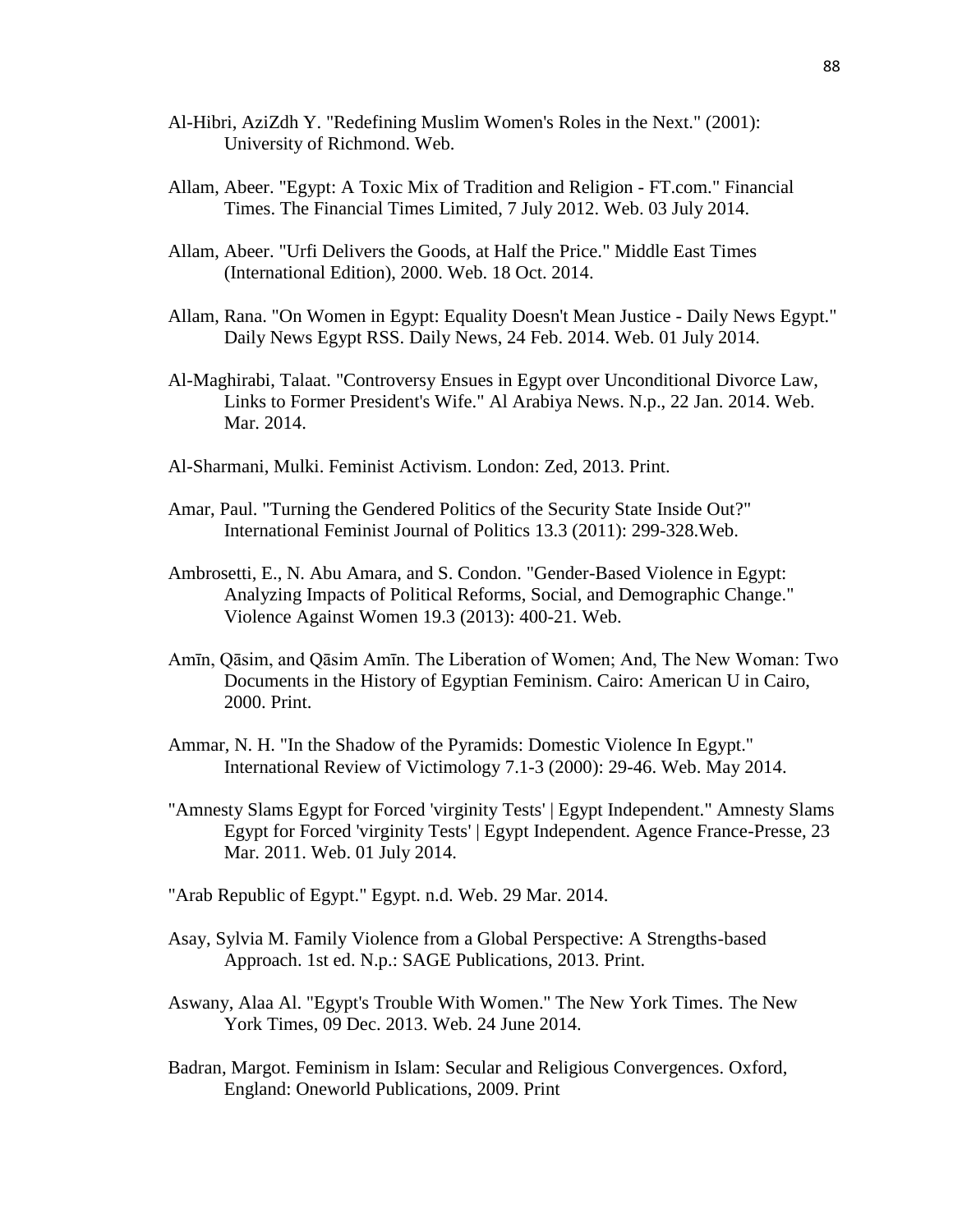- Badawi, Jamal A. Status of Women in Islam. Plainfield: American Trust Publication, 1971. Print.
- Badawi, Mohamed. "Epidemiology of Female Sexual Castration in Cairo, Egypt." Template. The First International Symposium on Circumcision, 2 Mar. 1989. Web. 01 July 2014.
- Badran, Margot. Feminists, Islam, and Nation: Gender and Making of Modern Egypt. Princenton, NJ: Pricenton UP, 1994. Print.
- Bahai Al-Oin, A. "Discrimination against Women in the Egyptian Criminal Law." United Nation's International Conference on Population and Development's Non-Governmental Organization's (NGO) Forum (1994): n. pag. Web. 18 Oct. 2014.
- Basarudin, Azza. "Production of Knowledge: Non-Governmental Organizations: Egypt." Encyclopedia of Women & Islamic Cultures. General Editor Suad Joseph. Brill Online, 2014. Reference. 15 November 2014
- Baskan, Birol. "Overcoming the secular Suspicion? State Secularity and its Impact on Societal Relations in Turkey and Egypt." Arab Studies Quarterly 35.2 (2013): n. pag. Web. 1 July 2014.
- Bernard-Maugiron, Nathalie, and Baudouin Dupret. Egypt and Its Laws. London: Kluwer Law International, 2002. Print.
- Bier, Laura. "Encyclopedia of Women & Islamic Cultures." Law: Modern Family Law, 1800–Present: Egypt. Encyclopedia of Women & Islamic Cultures, 2014. Web. 16 Nov. 2014.
- Booth, Marilyn. May Her Likes Be Multiplied: Biography and Gender Politics in Egypt. Berkeley: U of California, 2001. Print.
- Botman, Selma. Engendering Citizenship in Egypt. New York: Columbia UP, 1999. Print.
- "British Colonialisation of Egypt." British Colonialisation of Egypt. n.p., Dec. 2013. Web. Mar. 2014.
- Brown, Jonathan. Salafis and Sufis in Egypt. n.p. Carnegie Endowment. The Carnegie Papers, Dec. 2011. Web. 26 July 2014.
- Brown, Joseph W., and Robin Barlow. Studies in Middle Eastern Health. Ann Arbor: Center for Middle Eastern and North African Studies, U of Michigan, 1999. Print.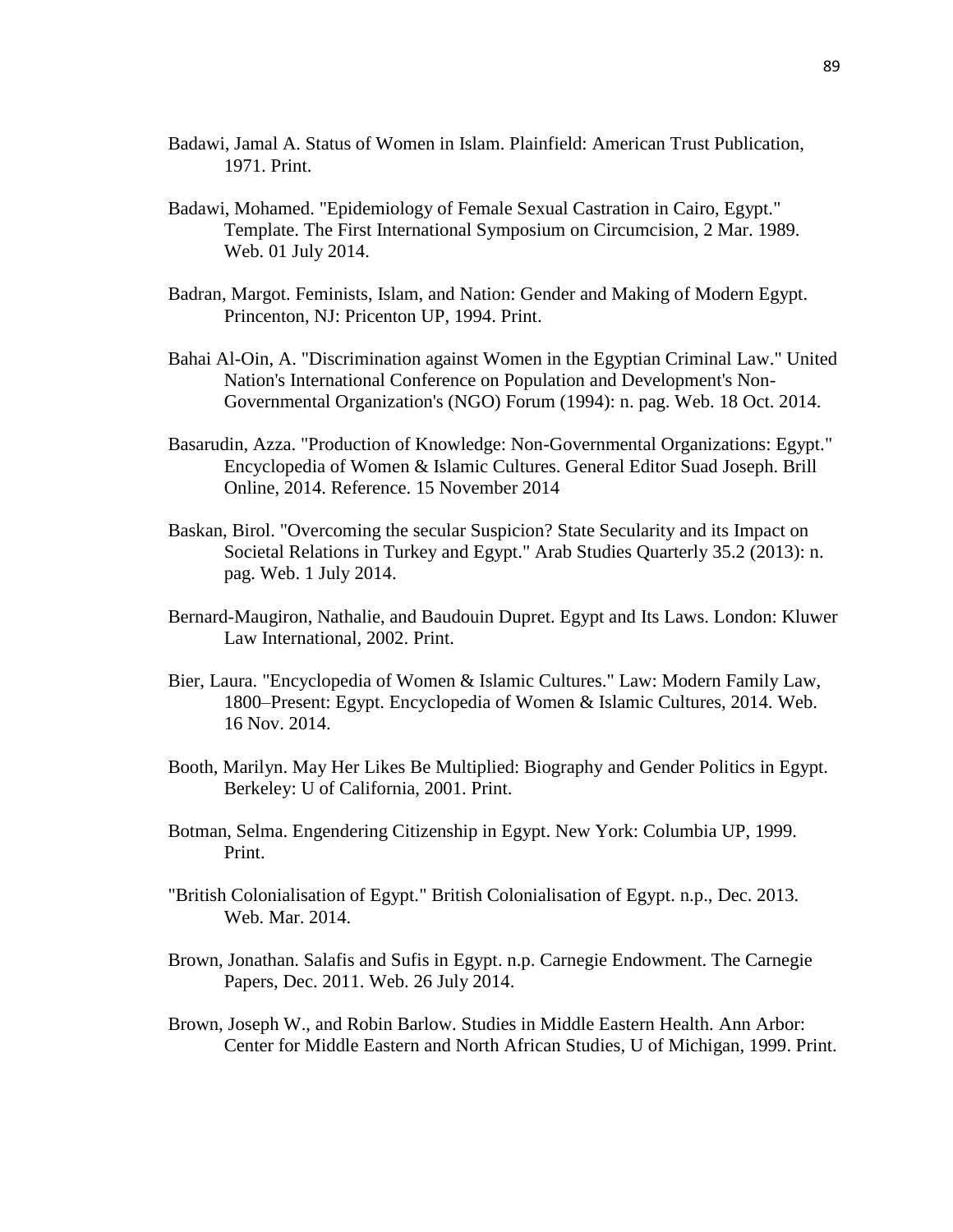- Burleigh, Nina. "Is Azza Al Garf Egypt's Michele Bachmann?" Slate Magazine. N.p. Web. 24 June 2014.
- Burrill, Emily, Richard L. Roberts, and Elizabeth Thornberry. Domestic Violence and the Law in Colonial and Postcolonial Africa. Athens, OH: Ohio UP, 2010. Print.
- Carroll, Jill, and Ahmed Maher. "Young Egyptian Couples in a Hurry Tie Temporary Knot." The Christian Science Monitor. The Christian Science Monitor, 20 Sept. 2007. Web. 15 Nov. 2014
- Central Intelligence Agency. Central Intelligence Agency, n.d. Web. 27 Apr. 2014.
- "Clinton Blasts Egypt's "shocking" Treatment of Women." NOW. 20 Dec. 2011. Web. 24 June 2014.
- Committee Assessment Should Lead to Reforms. "Egypt: Take Concrete Action to Stop Sexual Harassment, Assault | Human Rights Watch." Egypt: Take Concrete Action to Stop Sexual Harassment, Assault | Human Rights Watch. Human Rights Watch, 13 June 2014. Web. 08 Aug. 2014.
- Crowell, Jeanette P. "Microfinance: An Alternative Model for Preventing Domestic Violence in Egypt." (Book, 2007) [WorldCat.org]. N.p., n.d. Web. 22 June 2014.
- Danahar, Paul. "Egyptian Revolution 'Failing to Deliver for Women'." BBC News. n.p., 17 July 2012. Web. July 2014.
- Daniels, Elliott. "Pioneering Report on Disappearance, Forced Conversions and Forced Marriages of Egyptian Christian Women Released - Christian Newswire." Pioneering Report on Disappearance, Forced Conversions and Forced Marriages of Egyptian Christian Women Released - Christian Newswire. Christian Wire News, May 2014. Web. 02 July 2014.
- Day, Tanis, Katherine McKenna, and Audra Bowlus. "The Economic Costs of Violence against Women: An Evaluation of the Literature." United Nations Nations Unies (2005): n. pag. Web. 2 July 2014.
- D'Cruze, Shani, and Anupama Rao. Violence, Vulnerability and Embodiment: Gender and History. Oxford, England: Blackwell, 2005. Print.
- Diop-Sidibé, Nafissatou, Jacquelyn C. Campbell, and Stan Becker. "Domestic Violence against Women in Egypt—wife Beating and Health Outcomes." Social Science & Medicine 62.5 (2006): 1260-277. Web. 24 June 2014.
- Drolet, Julie. "Women and Microcredit: Implications for Social and Economic Development - Social Development Issues - Volume 31, Number 1 / Spring 2009 - International Consortium for Social Development." Women and Microcredit: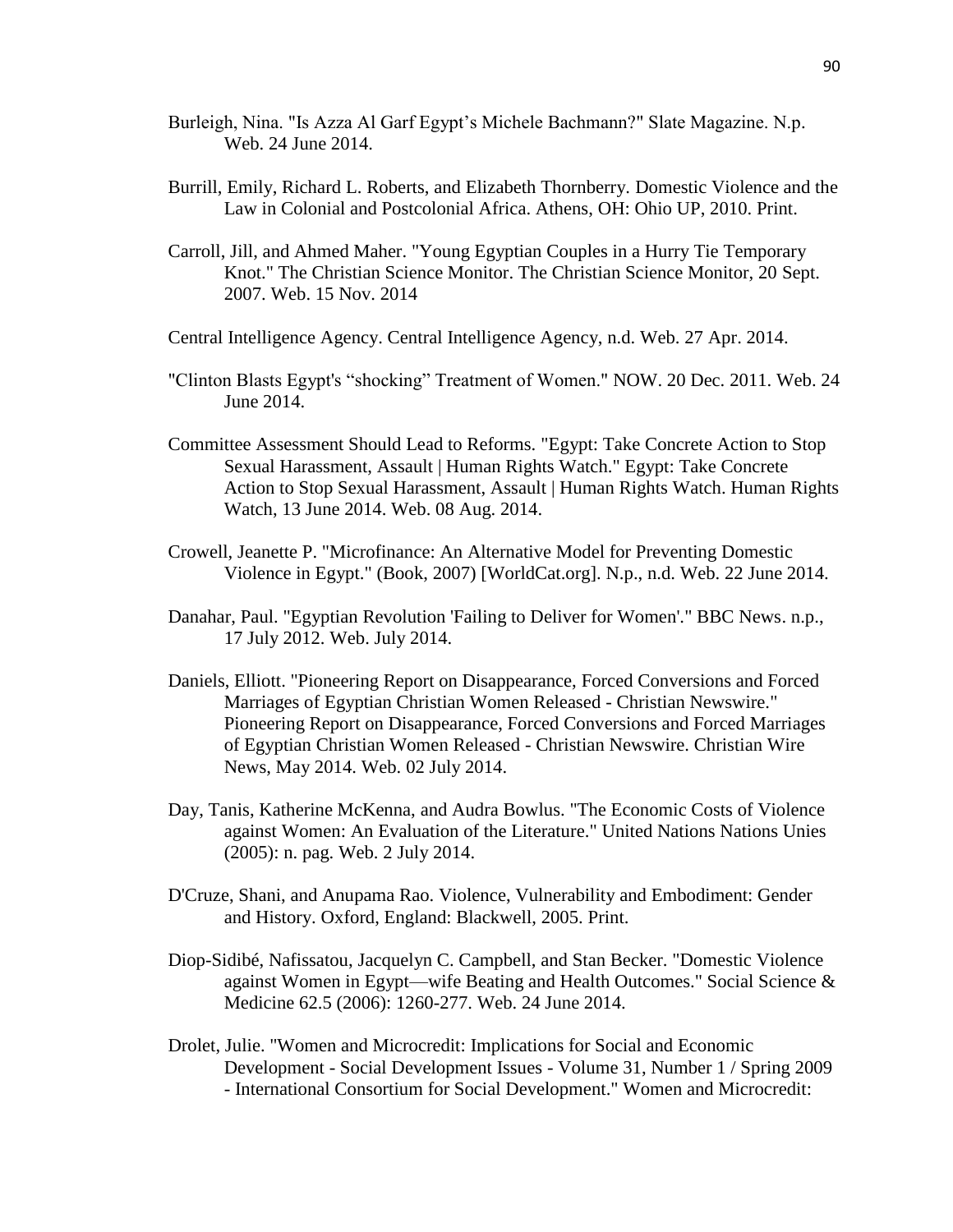Implications for Social and Economic Development - Social Development Issues - Volume 31, Number 1 / Spring 2009 - International Consortium for Social Development. International Consortium for Social Development, 14 Sept. 2012. Web. 02 July 2014.

- Dyer, Emily. "Egypt's Shame: Why Violence Against Women Has Soared After Mubark." Foreign Affairs. Council on Foreign Relations, 27 Jan. 2014. Web. Mar. 2014.
- "Egypt (12/01)." Arab Republic of Egypt. U.S. Department of State, n.d. Web. Mar. 2014.
- "Egypt Brings in New Sex Assault Laws." BBC News. BBC News, 5 June 2014. Web. 03 July 2014.
- "Egypt Defends 'virginity' Tests on Female Protesters Bikya Masr | Cairo Informer." Cairo Informer. Bikya Masr, 31 May 2011. Web. 01 July 2014.
- "Egypt NGO Center." Egypt NGO Center. N.p., 2009. Web. 15 Nov. 2014.
- El Feky, Amira. "Street Children: What They Are Not Daily News Egypt." Daily News Egypt RSS. Daily News Egypt, 14 Apr. 2013. Web. 03 July 2014.
- El Guindi, Fadwa. "Oxford Islamic Studies Online." The Charleston Advisor 13.4 (2012): 23-25. Web.
- El-Safty, Madiha. "Women in Egypt: Islamic Rights Versus Cultural Practice." Sex Roles 51.5/6 (2004): 273-81. Web.
- El Wardany, Salma. "First Arrests Under Egypt Sex Attack Law After El-Sisi Ceremony." Bloomberg.com. Bloomberg, 9 June 2014. Web. 26 July 2014.
- Egypt Keeping Women out Sexual Violence against Women in the Public Sphere. N.p.: FIDH, Nazra for Feminist Studies, New Women Foundation, n.d. 2014. Print.
- "Egypt Sheikh Backs Women's Right to Beat Husbands." Smh.com.au. Agence France-Presse, 28 Oct. 2008. Web. 03 July 2014.
- El-Tablawy, Tarek, and Salma El Wardany. "Egypt's Secularists Mobilize Against Growing Power of Islamists." Bloomberg.com. Bloomberg, 1 Aug. 2012. Web. 01 July 2014.
- El-Zanaty, Fatma H. Egypt Demographic and Health Survey, 1995. Cairo, Egypt: National Population Council, 1996. Print.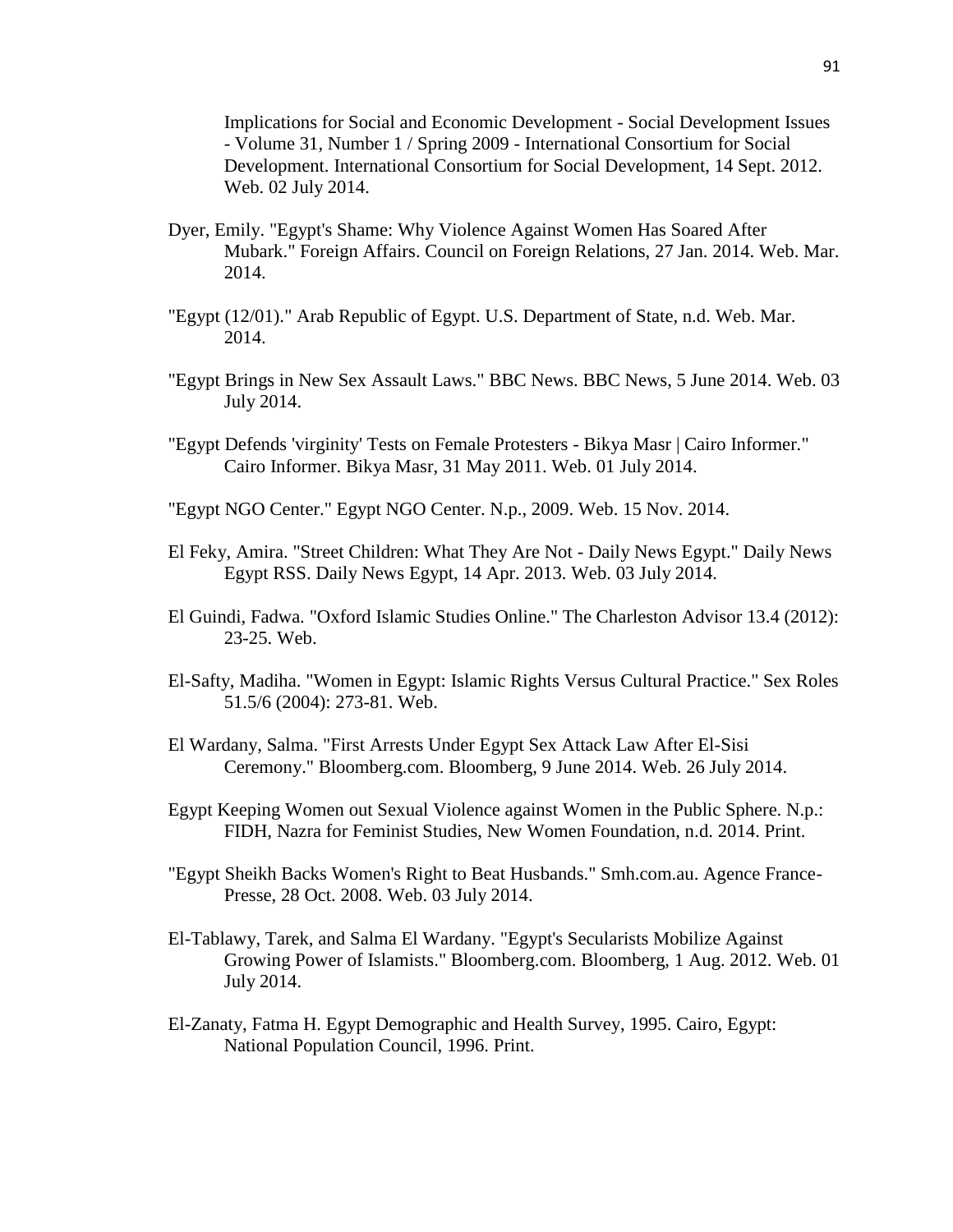- Elyachar, Julia. Markets of Dispossession: NGOs, Economic Development, and the State in Cairo. Durham: Duke UP, 2005. Print.
- "Field Listing :: Religions." Central Intelligence Agency. Central Intelligence Agency, 2014. Web. 20 Aug. 2014.
- Fischer-Bovet, Christelle. "B. Kelly Petitions, Litigation, and Social Control in Roman Egypt. Pp. Xx 427, Maps. Oxford: Oxford University Press, 2011.The Classical Review 63.01 (2013): 204-06. Web.
- Fluehr-Lobban, C., and L. Bardsley-Sirois. "Obedience in Muslim Marriage: Religious Interpretation and Applied Law in Egypt." Journal of Comparative Family Studies 21 (1990): n. pag. Web. 18 Oct. 2014.

Freeman, Marsha. "Reservations to CEDAW: An Analysis for UNICEF." United Nations Children's Fund Division of Policy and Practice.N.p., Dec. 2009. Web. July. 2014.

- Gerges, Fawaz. "Out of the Shadows." (2011): n. pag. Web. 26 Aug. 2014.
- Gomez-Rivas, Camilo. Women, Shari'a, and Personal Status Law Reform in Egypt after the Revolution. Middle East Institute. Middle East Institute, 1 Oct. 2011. Web. Dec. 2013.
- Goodfield, Eric. "103. Culture as an Element in Violent Reactions to Economic Development." Khamasin (2008): n. pag. Web. May 2014.
- Gordon, Joel. Nasser's Blessed Movement: Egypt's Free Officers and the July Revolution. New York: Oxford UP, 1992. Print.
- Graves-Brown, Carolyn. Dancing for Hathor: Women in Ancient Egypt. London: Continuum, 2010. Print.
- Guenena, Nemat, and Nadia Wassef. "Unfulfilled Promises Women's Rights in Egypt." (n.d.): n. pag. Web. 1 July 2014.
- Guimei, Maaly, Faten EzEldin Fikry, and Momdouh Abd Elwahed Eshediba. "Patterns of Violence against Women in Three Communities in Alexandria, Egypt." 37 (2012): n. pag. Web.
- Guindy, Adel. "Sharia and the New Egyptian Constitution." FrontPage Magazine. FrontPage Magazine, 26 Nov. 2013. Web. 2014.
- Hafez, Sherine. An Islam of Her Own: Reconsidering Religion and Secularism in Women's Islamic Movements. New York: New York UP, 2011. Print.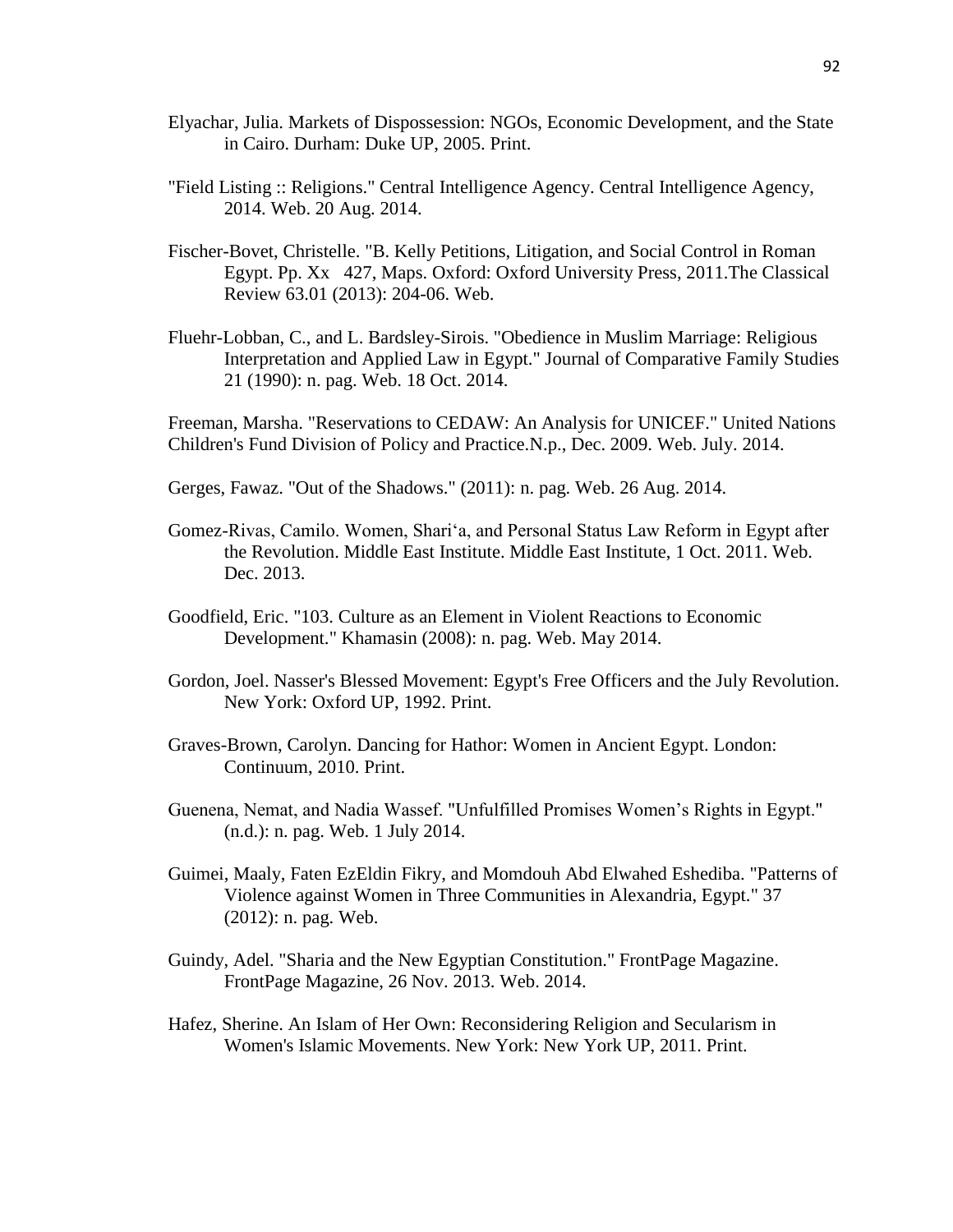- Hafez, Sherine. The Terms of Empowerment: Islamic Women Activists in Egypt. Cairo: American U in Cairo, 2003. Print.
- "Hala Shukrallah Succeeds ElBaradei as Head of Constitution Party Politics Egypt Ahram Online." Hala Shukrallah Succeeds ElBaradei as Head of Constitution Party - Politics - Egypt - Ahram Online. Ahram Online, 21 Feb. 2014. Web. 15 Nov. 2014.
- Hamada, Suad. "The Hard Way Out: Divorce by Khula." The Womens International Perspective. The WIP, 18 Mar. 2010. Web. 06 Aug. 2014.
- Hassan, Fayza. "Destinies Forged Anew." Al-Ahram Weekly. Al-Ahram Weekly, 3 Aug. 2000. Web. 19 July 2014.
- Hernandez, Jennifer Browdy De, Pauline Dongala, and Omotayo Jolaosho. African Women Writing Resistance: An Anthology of Contemporary Voices. Madison, WI: U of Wisconsin, 2010. Print.
- Hessini, Leila. "Encyclopedia of Women & Islamic Cultures." Domestic Violence: Arab States. Encyclopedia of Women & Islamic Cultures, 2014. Web. 16 Nov. 2014.
- Hillock, Rebecca L. "91. Establishing the Rights of Women Globally: Has the United Nations Convention on the Elimination of All Forms of Discrimination against Women Made a Difference." Tulsa Journal of Comparative and International Law 12.2 (2005): n. pag. Web. 1 July 2014.
- Hoodfar, Homa. Between Marriage and the Market: Intimate Politics and Survival in Cairo. Berkeley: U of California, 1997. Print.
- Hooper, Rachel. "Reversing Rights in Post-Revolutionary Egypt." The Inkerman Group. The Inkerman Group, 24 June 2013. Web. 14 Sept. 2014.
- Hopwood, Derek. Egypt, Politics and Society, 1945-1990. London: HarperCollinsAcademic, 1991. Print.
- Husni, Ronak, and Daniel L. Newman. Muslim Women in Law and Society: Annotated Translation of Al-Ṭāhir Al-Ḥaddād's Imra'tunā Fi 'l-sharī a Wa 'l-mujtama, with an Introduction. London: Routledge, 2007. Print.
- Hussain, Freda. Muslim Women. New York: St. Martin's, 1984. Print.
- Ibrahim, Raymond. "Egypt's Latest Fatwas from Salafis and Brotherhood." Gatestone Institute (2014): n. pag. Web.
- Jad, Islah. "The NGO-isation of Arab Women's Movements." Shebacss (2004): n. pag. Shebacss.com. Shebacss, 2004. Web. May 2014.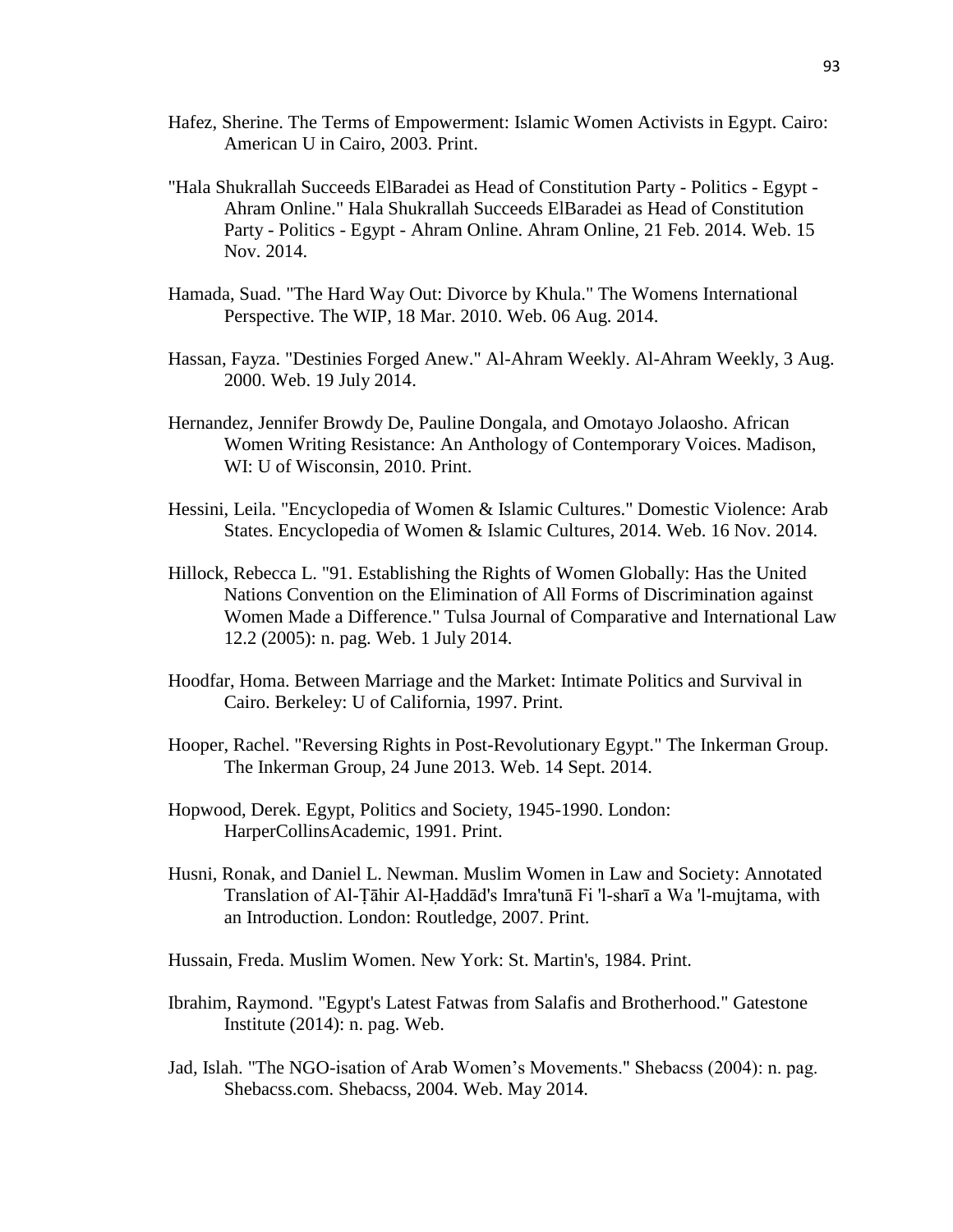- JNS World News. "With Sharia Law De-Emphasized, Egypt Christians Call Draft Constitution a Positive Step." Christian Post. Christian Post, 13 Dec. 2013. Web. 20 July 2014.
- Jones-Pauly, Christina, and Abir Dajani Tuqan. Women under Islam: Gender, Justice and the Politics of Islamic Law. London: I. B. Tauris, 2011. Print.
- Kassab, Bisan, and Rana Mamdouh. "Egypt: Sexual Assault as a Political Weapon." Al Akhbar English. Al Akhbar English, 8 Feb. 2013. Web. 03 July 2014.
- Keddie, Nikki R. Women in the Middle East: Past and Present. Princeton: Princeton UP, 2007. Print.
- Kelly, Liz, and Linda Regan. "Violence against Women a Briefing Document on International Issues and Responses." British Council (2006): n. pag. Web. 3 July 2014.
- Khadr, Zeinab. "Differences in Levels of Social Integration among Older Women and Men in Egypt." Journal of Cross-Cultural Gerontology 26.2 (2011): 137-56. Web.
- Khafagy, Fatma. Honour Killing in Egypt (2005): n. pag. UN Division for the Advancement of Women. UN Division for the Advancement of Women, 2005. Web. 2014.
- Kharboush, Ibrahim F., Farzaneh Roudi-Fahimi, Hanaa M. Ismail, Heba M. Mamdouh, Yasmine Y. Muhammad, May M. Tawfik, Omnia G. el Sharkawy, and Hassan N. Sallam. Spousal Violence in Egypt (n.d.): Policy Brief, Sept. 2010. Web.
- Kirkpatrick, David D. "Muslim Brotherhood's Statement on Women Stirs Liberals' Fears." Middle East. The New York Times, 14 Mar. 2013. Web. Mar. 2014.
- Kozma, Liat. "Egypt as a Woman: Nationalism, Gender, and Politics Edited by Beth Baron." Gender & History 18.2 (2006): 441-43.
- Künkler, Mirjam. "Religion-State Relations and Democracy in Egypt and Tunisia: Models from the Democratizing Muslim World - and Their Limits." Swiss Political Science Review 18.1 (2012): 114-19. Web.
- Little, Tom. Modern Egypt. New York: Praeger, 1967. Print.
- Othman, Norani. "Muslim Women and the Challenge of Islamic Fundamentalism/extremism: An Overview of Southeast Asian Muslim Women's Struggle for Human Rights and Gender Equality." Women's Studies International Forum 29.4 (2006): 339-53. Web.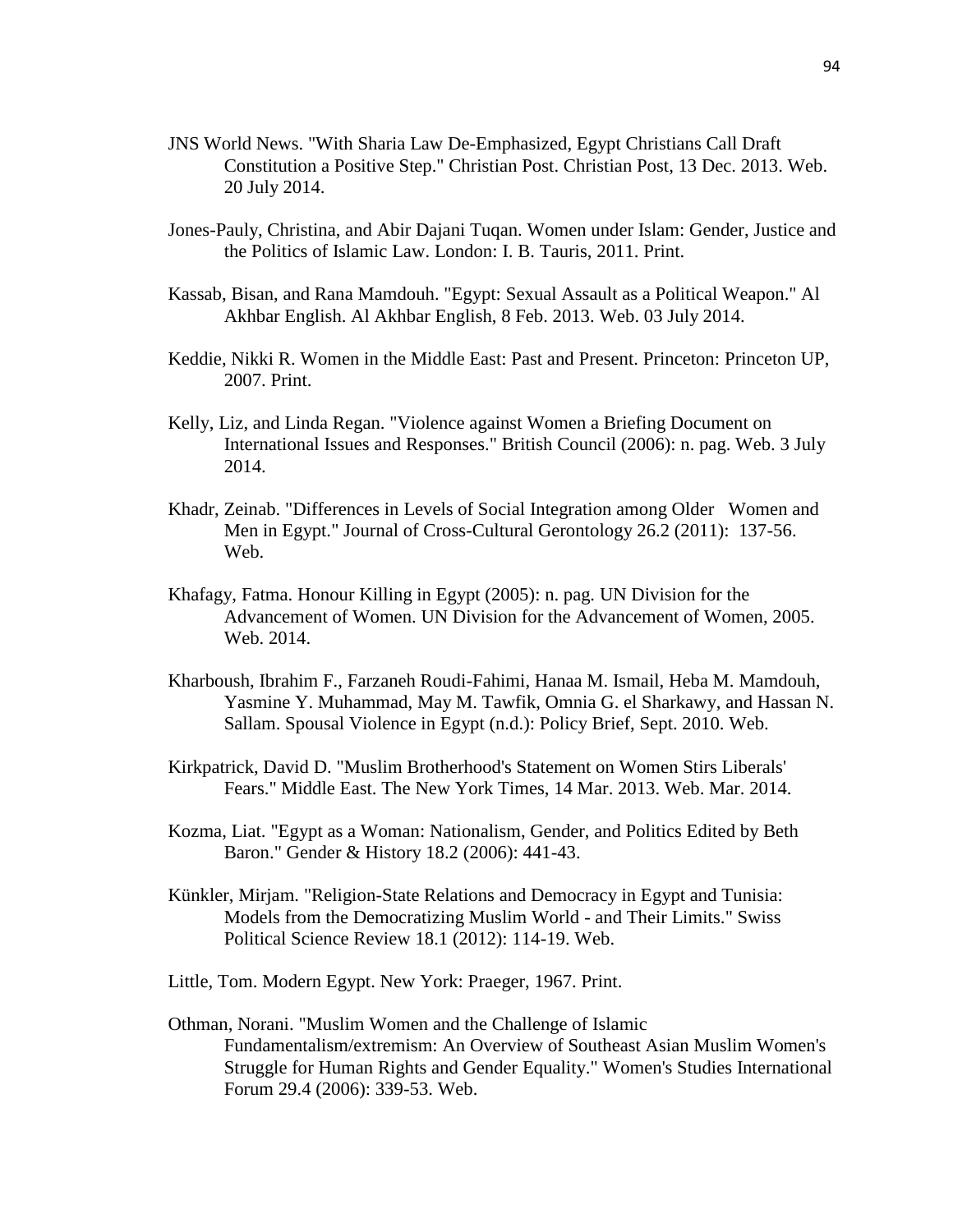- Martin, Justin D. "Sexual Harassment in Egypt: Why Men Blame Women." The Christian Science Monitor. The Christian Science Monitor, 10 Aug. 2010. Web. 03 July 2014.
- Mauro, Ryan. "Christian Girls in Egypt Kidnapped, Raped, Converted." The Clarion Project. Clarion Project, Inc., 26 Mar. 2014. Web. 18 Oct. 2014.
- Mcrobie, Heather. "The Common Factor: Sexual Violence and the Egyptian State, 2011- 2014." Open Democracy. Michelsen Institute, 6 Oct. 2014. Web. 29 Oct. 2014.
- "Mohamed Morsi during Elections Campaign: Jihad Is Our Path, Death for the Sake of Allah Is Our Most Lofty Aspiration, and the Shari'a Is Our Constitution." Memri. The Middle East Media Research Institute, 13 Mar. 2013. Web. 20 July 2014.
- Mohsen, Muhammad. "VI. Condemning Women to a Life of Violence." Egypt: Divorced from Justice. N.p., Dec. 2004. Web. 28 Sept. 2014.
- Monazea, Eman M., and Ekram M. Abdel Khalek. "Domestic Violence High in Egypt, Affecting Women's Reproductive Health." Domestic Violence High in Egypt, Affecting Women's Reproductive Health. Population Reference Bureau, 2014. Web. 16 Nov. 2014.
- Morello, Carol. "An Egyptian Woman Fights To Be A Judge." Philliy.com. Philliy.com, 21 July 1993. Web. 24 June 2014.
- Morsy, Soheir A. "Health and Society in the Middle East: Past and Present." Medical Anthropology Quarterly 7.1 (1993): 101-07. Web.
- Nefissa, Sarah B., Nabil Abd-al Fattah, and Sārī Ḥanafī. NGOs and Governance in the Arab World. Cairo: American U in Cairo, 2005. Print.
- Peterson, Andrea. "An Interview with Robert Becker, the American NGO Worker Detained in Egypt." Washington Post. The Washington Post, n.d. Web. 24 June 2014.
- Pollard, Lisa. Nurturing the Nation: The Family Politics of Modernizing, Colonizing and Liberating Egypt (1805/1923). Berkeley: U of California, 2005. Print.
- Rane, Halim. "The Relevance of a Maqasid Approach for Political Islam Post Arab Revolutions." Journal of Law and Religion 28 (2013): Web. 24 June 2014
- "Refworld | Egypt: Domestic Violence; Whether There Is State Protection for the Victims; Existence of Women's Groups, Shelters or Hot-lines." Refworld. n.d. Web. 22 June 2014.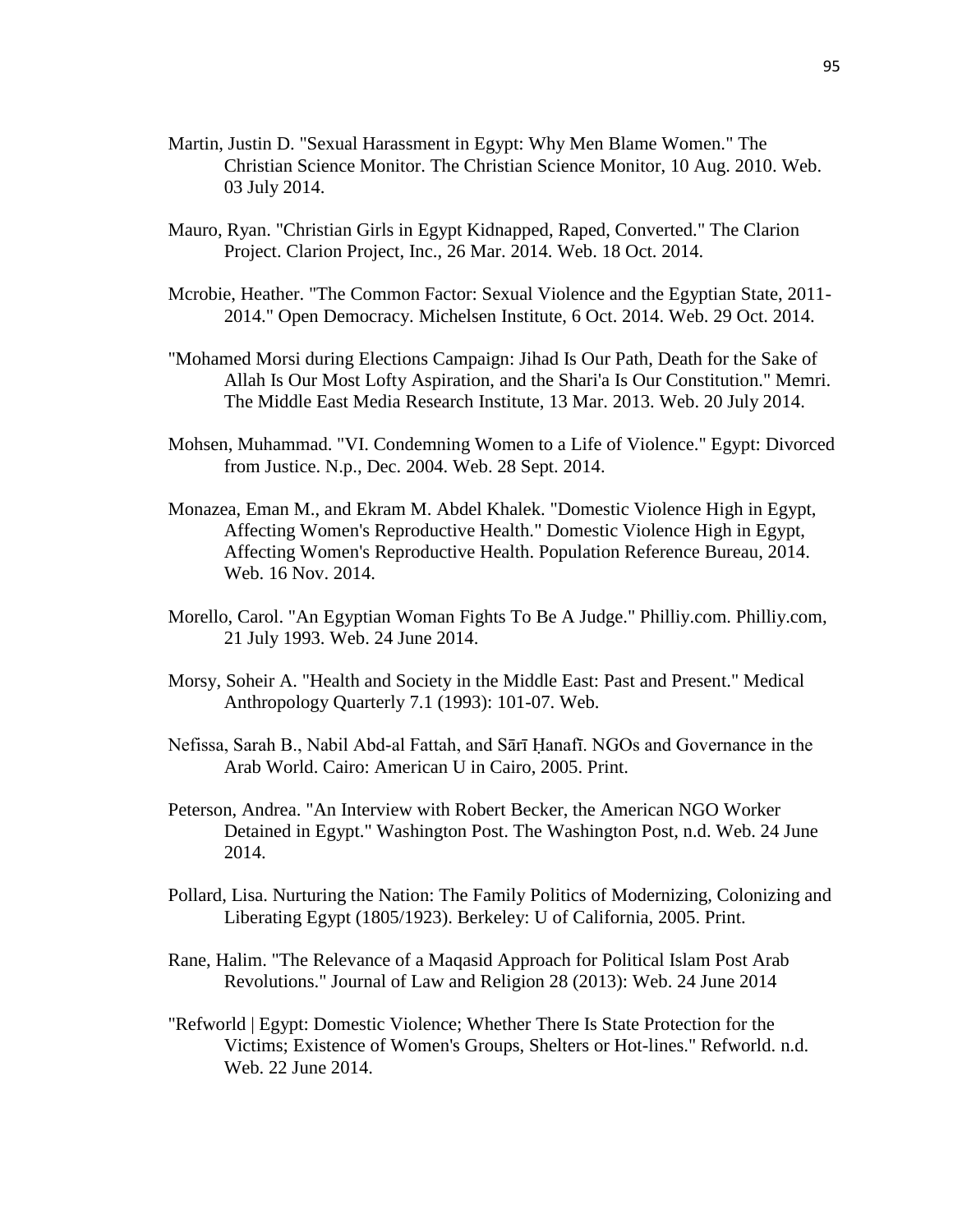- Rizzo, Helen, Anne M. Price, and Katherine Meyer. "The Anti-Sexual Harassment Campaign in Egypt." The Anti-Sexual Harassment Campaign in Egypt. N.p., n.d.
- Rogers, Mary. "Egypt's Harassed Women Need Their Own Revolution." CNN. Cable News Network, 17 Feb. 2011. Web. 01 Nov. 2014.
- Ross, Edward Alsworth. Social Control; a Survey of the Foundations of Order. Cleveland: Press of Case Western Reserve U, 1969. Print.
- Sachs, Susan. "Egypt's Women Equal Rights to Divorce." The New York Times, 1 Mar. 2000. Web. Mar. 2014.
- Sadat, Jihan. A Woman of Egypt. C1987. n.p., Print.
- Sadiqi, Fatima, and Moha Ennaji. Women in the Middle East and North Africa: Agents of Change. Milton Park, Abingdon, Oxon: Routledge, 2011. Print.
- Sadiqi, Fatima. "Women Writing Africa: The Northern Region." Choice Reviews Online 46.12 (2009): 46-6635. Web. May 2014.
- Said, Samah. Egypt Violence against Women Study (2009): n. pag. Web.
- Saleh, Yasmine. "Egypt's Sisi Tells Interior Minister to Fight Sexual Harassment." Reuters. Thomson, 10 June 2014. Web. 03 July 2014.
- Singerman, Diane, and Barbara Ibrahim. The Cost of Marriage in Egypt: A Hidden Variable Inthe New Arab Demography. Washington DC: World Bank, 2001. Print.
- Sipress, Alan. "Sisters Of Islam At Egypt's Al Azhar University, A Bastion Of Religious Education, Women Are Proving Themselves As Diligent Scholars. They Say Their Achievement Extends Beyond The Classroom." Philly.com. Aboutphilly, 13 Apr. 1994. Web. 03 July 2014.
- Shaban, Mostafa. The Fourth Wife. 2012. DVD
- Sharma, Arvind. Methodology in Religious Studies: The Interface with Women's Studies. Albany: State U of New York, 2002. Print.
- Shoukry, Dr. Aliyaa. "Clouds in Egypt's Sky" Sexual Harassment: From Verbal Harassment to Rape." "Clouds in Egypt's Sky" (n.d.): n. pag.
- Slackman, Michael. "In Egypt, Clashes Tied to Religion Are Officially Anything but That." The New York Times. The New York Times, 31 Jan. 2010. Web. 03 July 2014.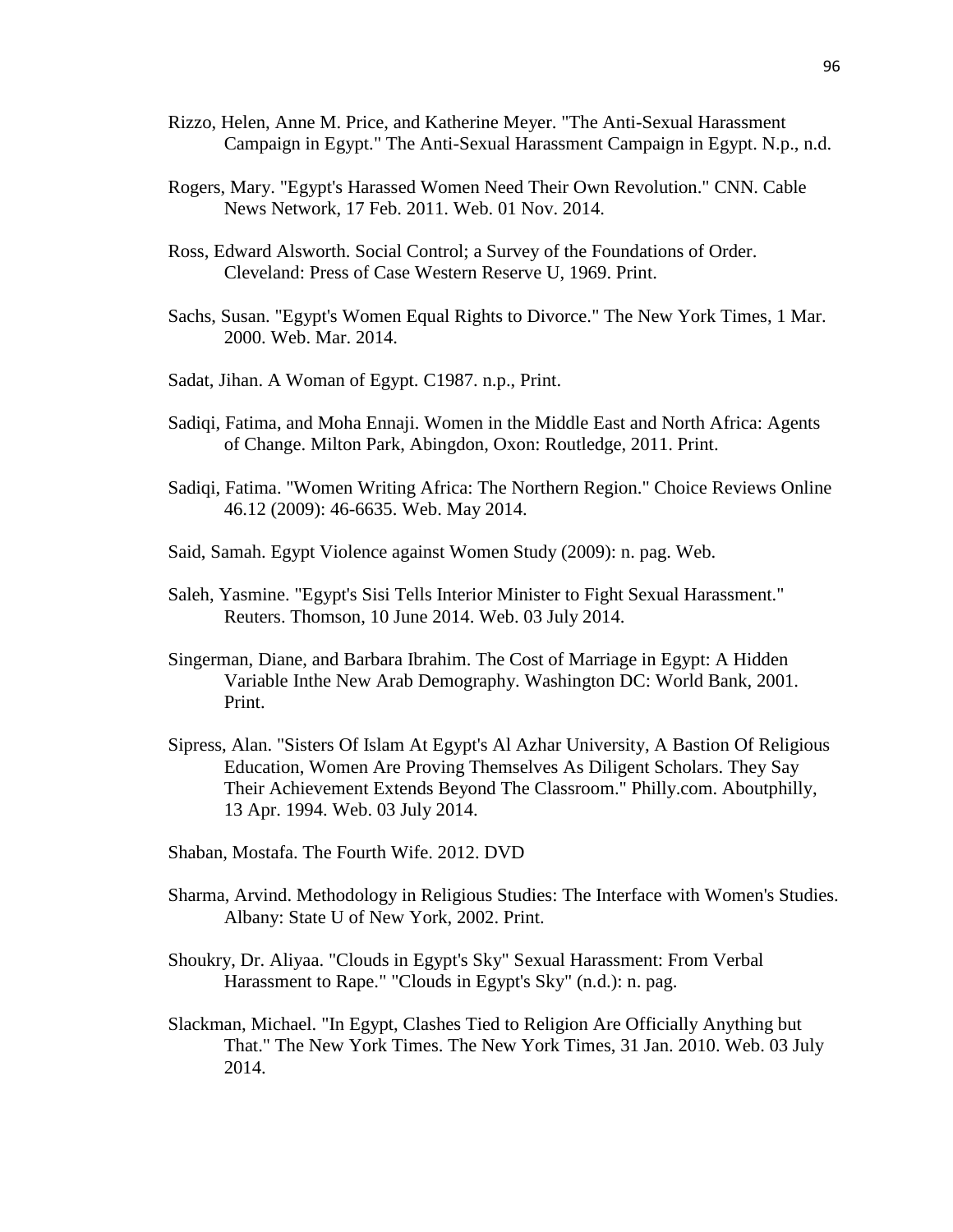- Slackman, Michael. "Voices Rise in Egypt to Shield Girls From an Old Tradition." The New York Times. The New York Times, 19 Sept. 2007. Web. 03 July 2014.
- Smith, Amelia. "Five Women Sexually Assaulted in Egypt during Al-Sisi's Inauguration." Middle East Monitor. Middle East Monitor, 10 June 2014. Web. 29 Oct. 2014.
- Smith, Christopher H. "Escalating Violence against Coptic Women and Girls: Will the New Egypt be More Dangerous than the Old? " CSCE. Commission on Security & Cooperation in Europe, 18 July 2012. Web. 03 July 2014.
- Sonbol, Amira El Azhary. Beyond the Exotic: Women's Histories in Islamic Societies. Syracuse, NY: Syracuse UP, 2005. Print.
- Sonbol, Amira El-Azhary. The Genesis of Family Law: How Shar'ah, Custom and Colonial Laws Influenced the Development of Personal Status Code (n.d.): 179- 207. Web. Mar. 2014.
- Sonbol, Amira El Azhary. Women, the Family, and Divorce Laws in Islamic History. Syracuse, NY: Syracuse UP, 1996. Print.
- "Steps Taken to Combat Sexual Harassment and Assault Daily News Egypt." Daily News Egypt RSS. Daily News Egypt, 14 June 2014. Web. 03 July 2014.
- Suleiman, Mustafa. "Egyptian Virginity Documentary Stirs Controversy." Al Arabiya News. Al Arabiya News, 22 Oct. 2008. Web. 10 Aug. 2014.
- Sullivan, Earl L. (Tim). "Huda Shaarawi, Harem Years: The Memoirs of an Egyptian Feminist (1879–1924), Trans., Ed., and Intro. Margot Badran (London: Virago Press, 1986; New York: The Feminist Press of the City University of New York, 1987). Pp. 158." International Journal of Middle East Studies 21.03 (1989): 424- 26. Web.
- Tadros, Mariz. "Women's Rights in the Middle East and North Africa." Egypt (2010): n. pag. Freedom House; Lanham, MD: Rowman & Littlefield. Web
- Tadros, M., A.Z. Al-Shibini, and A. Abed Al-Hakim. The Incomplete Citizen: The Marginalizing of the Egyptian Woman. Cario: Center for Legal Studies and Information on Human Rights, 1995. Print.
- Tadrus, Marlin. "Rightless Women, Heartless Men: Egyptian Women and Domestic Violence: A Report on Domestic Violence in Manshiet Nasser, an Informal Settlement in Cairo." (Book, 1998) [WorldCat.org]. N.p., n.d. Web. 22 June 2014.
- Talaat, Maha, Susan Watts, Shahinaz Mekheimar, Heba Farook Ali, and Howaida Hamed. "The Social Context of Reproductive Health in an Egyptian Hamlet: A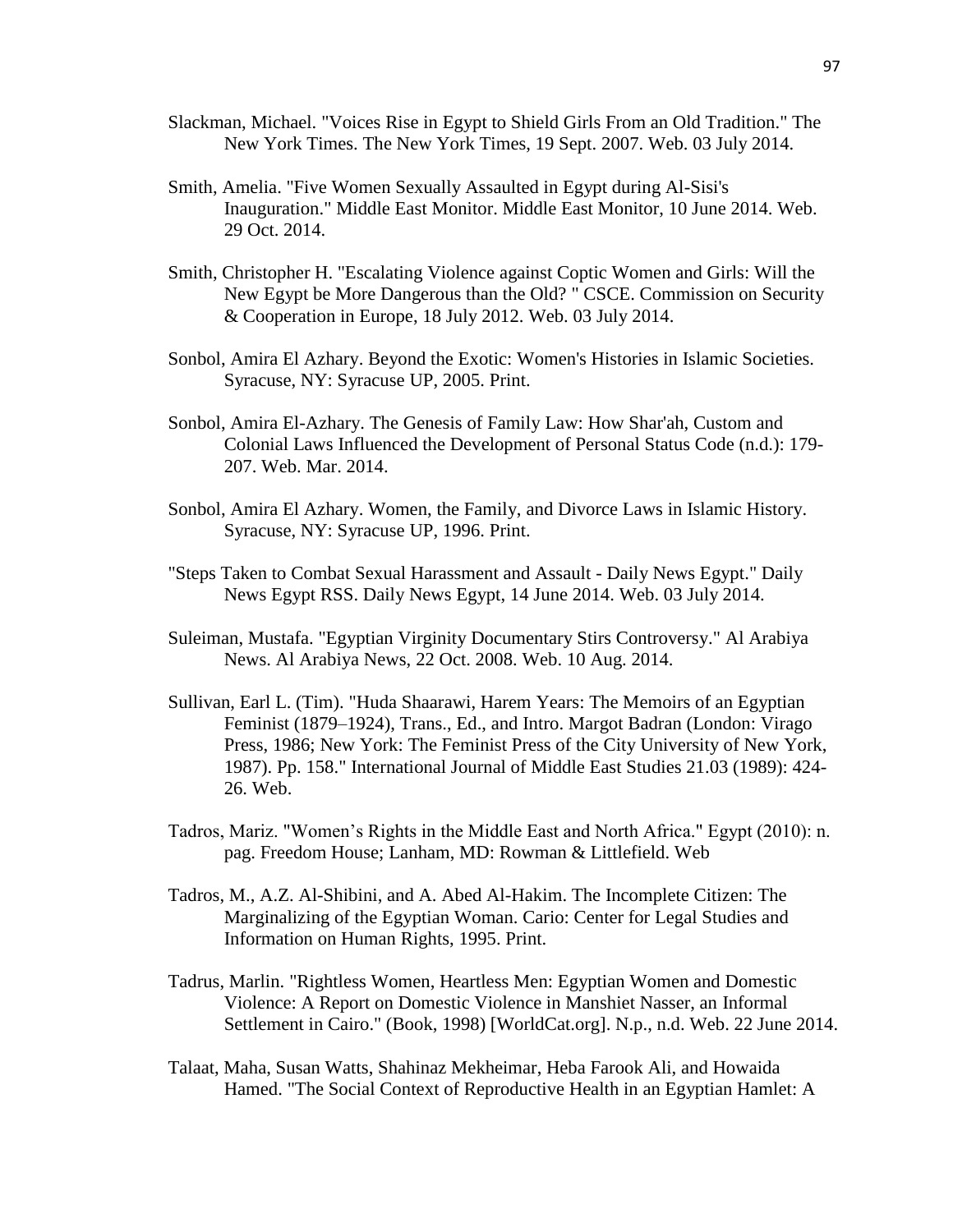Pilot Study to Identify Female Genital Schistosomiasis." Social Science & Medicine 58.3 (2004): 515-24. Web.

- Taplin, R. "Women and Work in Egypt: A Social Historical Perspective." International Sociology 2.1 (1987): 61-76. Web.
- "Terrorism: Muslim Brotherhood." The Muslim Brotherhood. Jewis Virtual Library, 1 Jan. 2012. Web. 27 Sept. 2014.
- "The Brotherhood and Sadat." The Path to the Presidency. The Parament Theme, 2012. Web. 27 Oct. 2014.
- Trew, Bel. "Egypt's Sexual Assault Epidemic." AlJazeeera. AlJazeeera, 14 Aug. 2013. Web. 01 Nov. 2014.
- Tucker, Judith E. Women, Family, and Gender in Islamic Law. Cambridge, UK: Cambridge UP, 2008. Print.
- Tucker, Judith E. Women in Nineteenth-century Egypt. Cambridge: Cambridge UP, 1985. Print.
- Tyldesley, Joyce A. Daughters of Isis: Women of Ancient Egypt. London: Penguin, 1995. Print.
- Stevenson, Louise L. "The New Woman, Social Science, and the Harlem Renaissance: Ophelia Settle Egypt as Black Professional." Journal of Southern History (2011): n. pag. Web. May 2014.
- "Unholy Alliance." The New York Times. The New York Times, 11 Mar. 2013. Web. 24 June 2014.
- Van Doorn-Harder, Nelly, and Kari Vogt. "The International Struggle for New Human Rights." Coptic Community in Transition:post-revolution (January 25, 2011 )and Post-Shenouda III (1971-2012) (2011): 1-20. Norwegian Centre for Human Rights. University of Oslo, 2013. Web. 16 Aug. 2014.
- "Violence Against Women in Egypt." He Egyptian Center For Women's Rights (n.d.): n. pag. UN.org. Egyptian Center For Women's Rights. Web. 24 June 2014.
- Walker, Christopher. "Arts." Vagina Monologues Stirs Up Cairo. WeNews Correspondent, 26 Feb. 2004. Web. 22 June 2014.
- Welchman, Lynn. Women's Rights and Islamic Family Law: Perspectives on Reform. London, UK: Zed, 2004. Print.